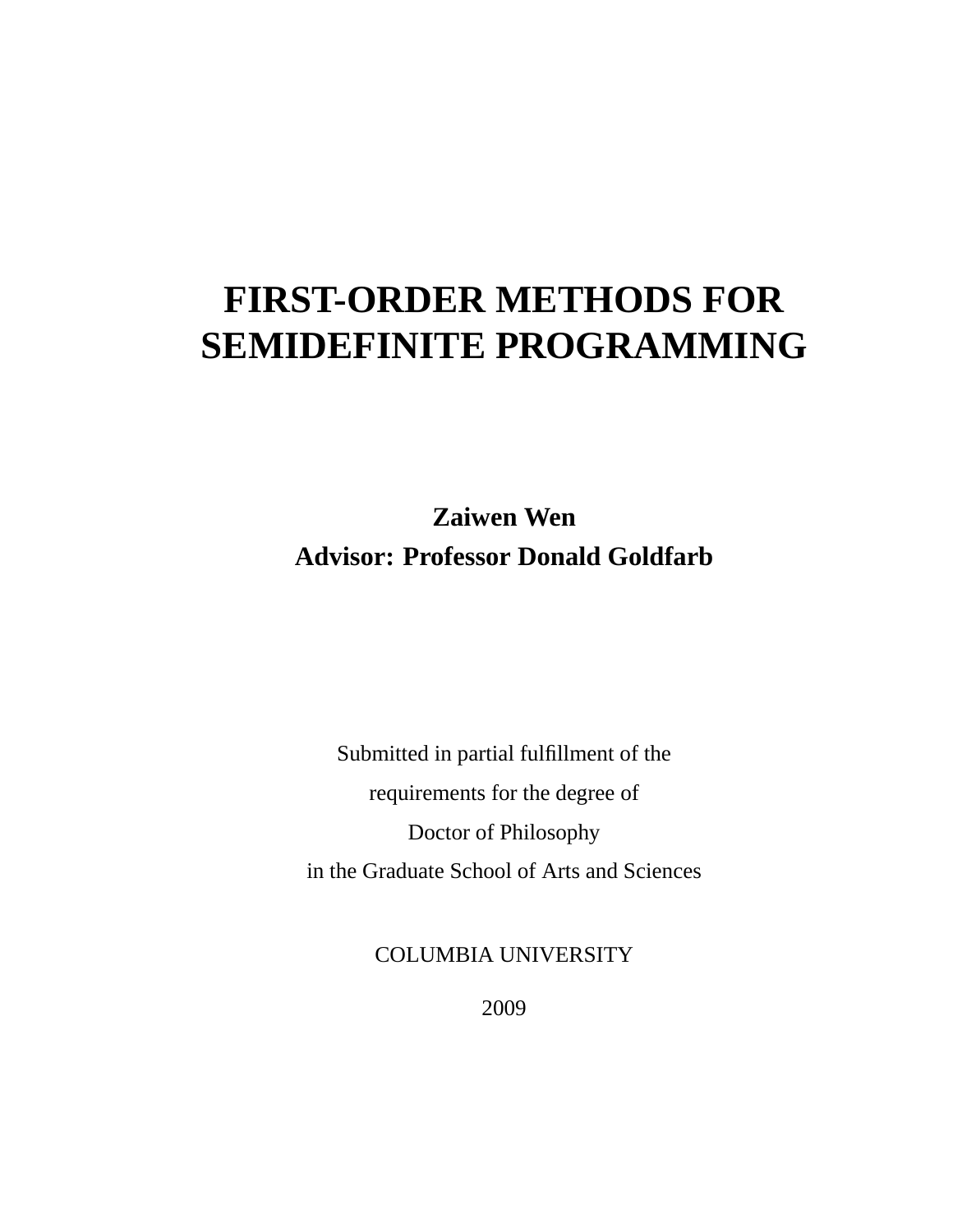c 2009

Zaiwen Wen

All Rights Reserved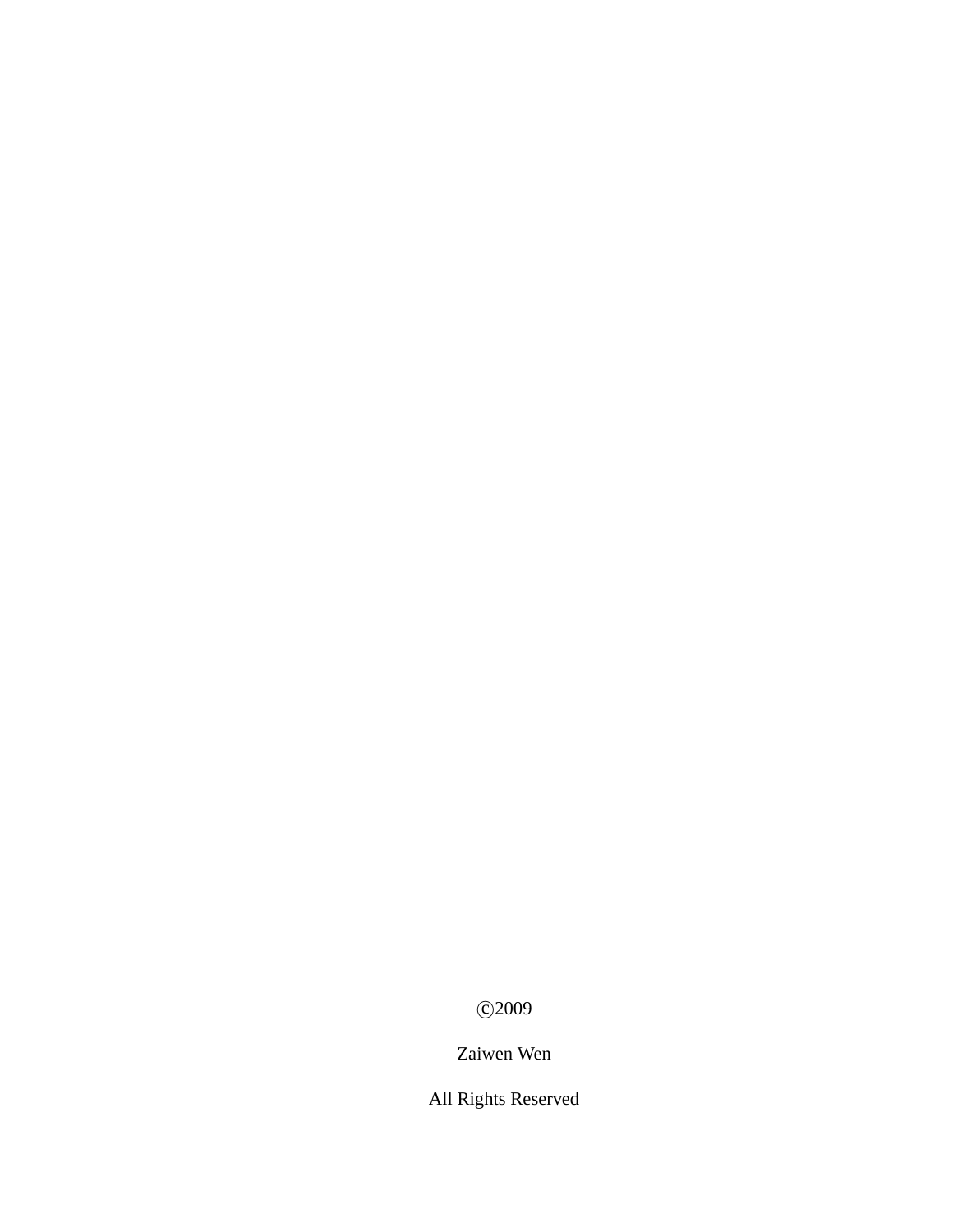#### **ABSTRACT**

First-order Methods For Semidefinite Programming

#### Zaiwen Wen

Semidefinite programming (SDP) problems are concerned with minimizing a linear function of a symmetric positive definite matrix subject to linear equality constraints. These convex problems are solvable in polynomial time by interior point methods. However, if the number of constraints *m* in an SDP is of order  $O(n^2)$  when the unknown positive semidefinite matrix is  $n \times n$ , interior point methods become impractical both in terms of the time  $(O(n^6))$  and the amount of memory  $(O(m^2))$  required at each iteration to form the  $m \times$ *m* positive definite Schur complement matrix *M* and compute the search direction by finding the Cholesky factorization of *M*. This significantly limits the application of interior-point methods. In comparison, the computational cost of each iteration of first-order optimization approaches is much cheaper, particularly, if any sparsity in the SDP constraints or other special structure is exploited. This dissertation is devoted to the development, analysis and evaluation of two first-order approaches that are able to solve large SDP problems which have been challenging for interior point methods.

In chapter 2, we present a row-by-row (RBR) method based on solving a sequence of problems obtained by restricting the *n*-dimensional positive semidefinite constraint on the matrix *X*. By fixing any  $(n - 1)$ -dimensional principal submatrix of *X* and using its (generalized) Schur complement, the positive semidefinite constraint is reduced to a simple second-order cone constraint. When the RBR method is applied to solve the max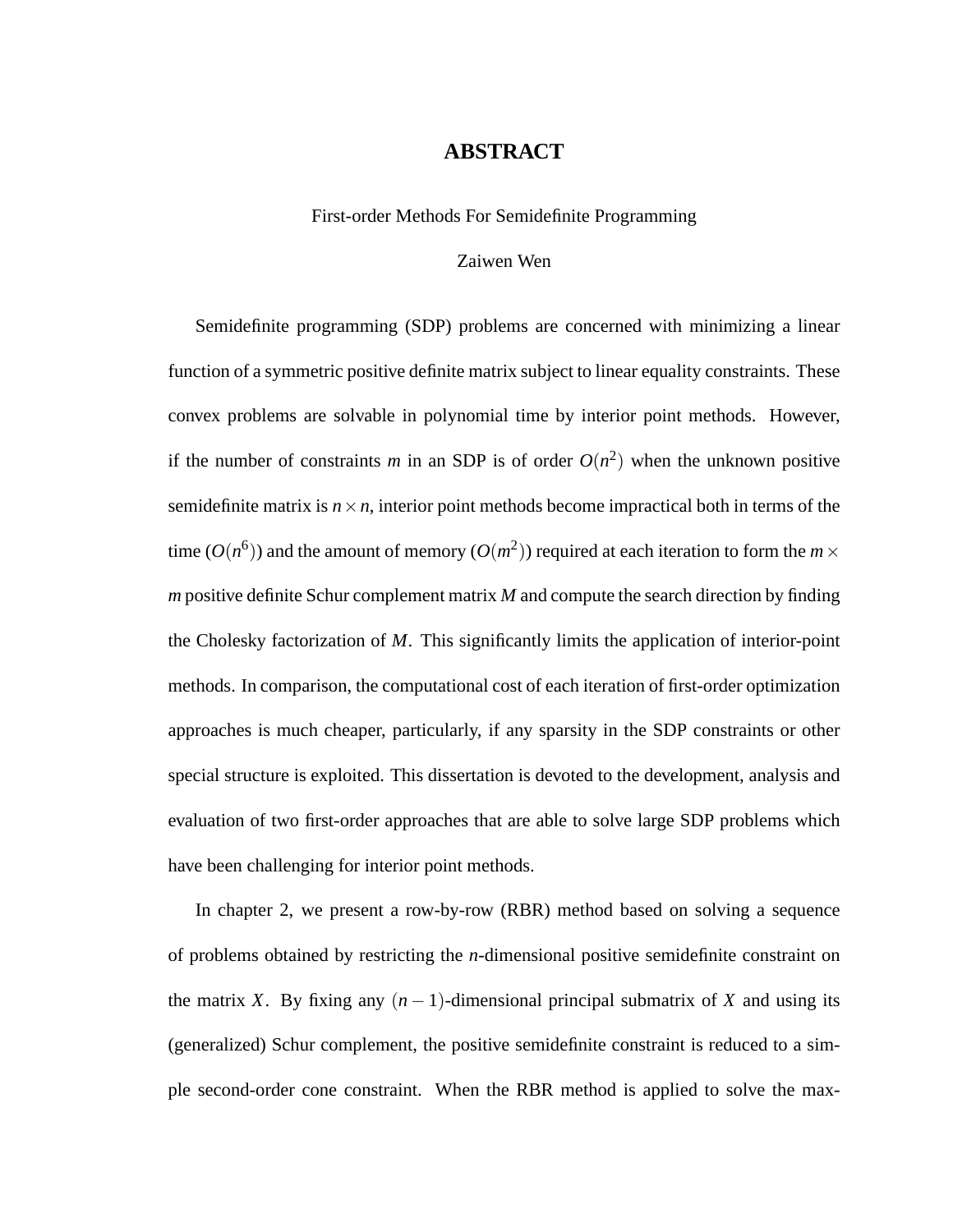cut SDP relaxation, the optimal solution of the RBR subproblem only involves a single matrix-vector product which leads to a simple and very efficient method. To handle linear constraints in generic SDP problems, we use an augmented Lagrangian approach. Specialized versions are presented for the maxcut SDP relaxation and the minimum nuclear norm matrix completion problem since closed-form solutions for the RBR subproblems are available. Numerical results on the maxcut SDP relaxation and matrix completion problems are presented to demonstrate the robustness and efficiency of our algorithm.

In chapter 3, we present an alternating direction method based on the augmented Lagrangian framework for solving SDP problems in standard form. At each iteration, the algorithm, also known as a two-splitting scheme, minimizes the dual augmented Lagrangian function sequentially with respect to the Lagrange multipliers corresponding to the linear constraints, then the dual slack variables and finally the primal variables, while in each minimization keeping the other variables fixed. Convergence is proved by using a fixed-point argument. A multiple-splitting algorithm is then proposed to handle SDPs with inequality constraints and positivity constraints directly without transforming them to the equality constraints in standard form. Numerical results on frequency assignment, maximum stable set and binary integer quadratic programming problems, show that our algorithm is very promising.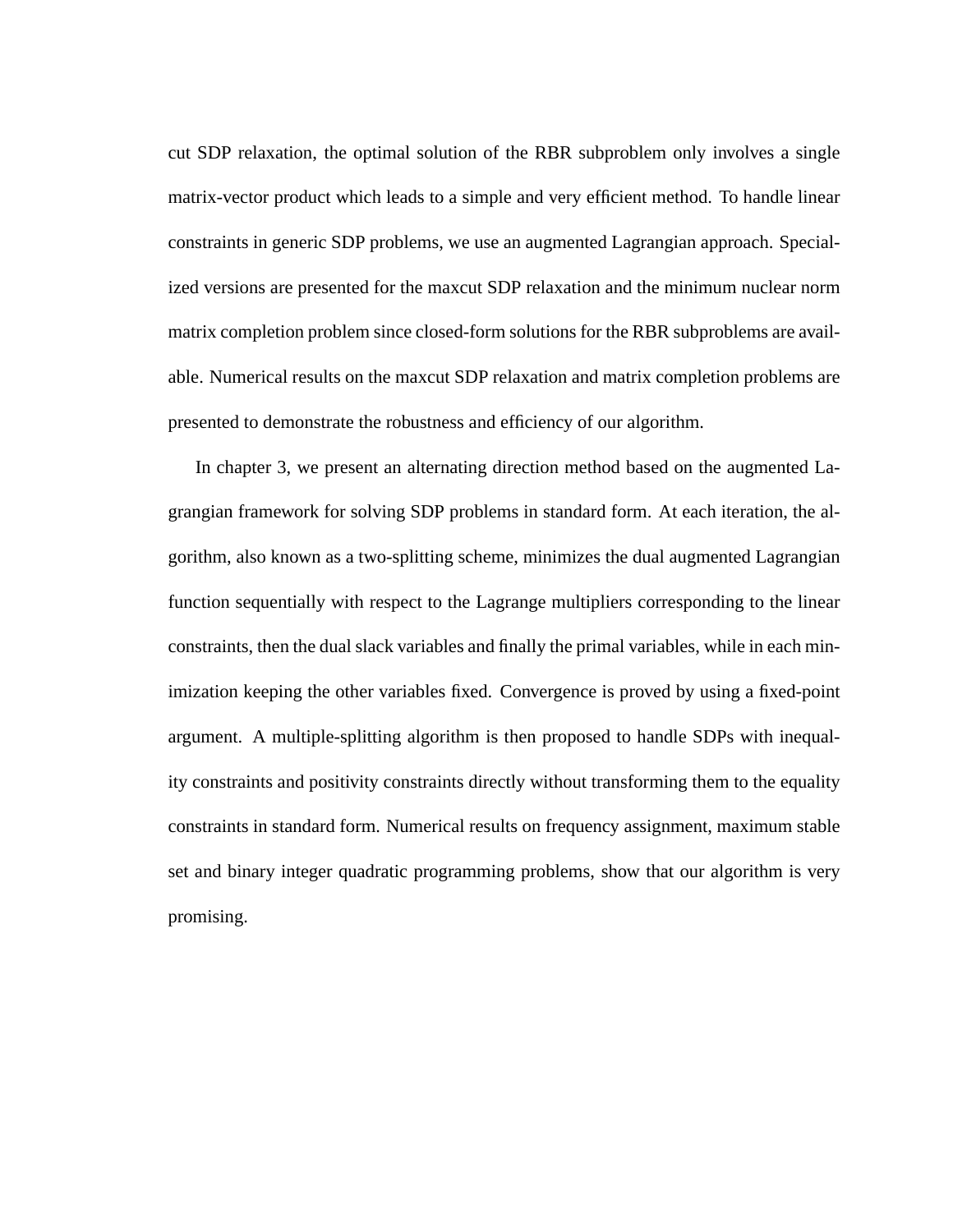## **Contents**

|                | <b>List of Figures</b><br>iii |                            |                |  |
|----------------|-------------------------------|----------------------------|----------------|--|
|                |                               | <b>List of Tables</b>      | $\mathbf{v}$   |  |
|                |                               | <b>Acknowledgements</b>    | vi             |  |
| $\mathbf{1}$   |                               | <b>Introduction</b>        | $\mathbf{1}$   |  |
|                | 1.1                           |                            | -1             |  |
|                | 1.2                           |                            | $\overline{A}$ |  |
|                |                               | 1.2.1                      | $\overline{4}$ |  |
|                |                               | 1.2.2                      | 5              |  |
|                |                               | 1.2.3                      | 8              |  |
| $\overline{2}$ |                               | Row by row methods for SDP | 10             |  |
|                | 2.1                           |                            | 10             |  |
|                |                               | 2.1.1                      |                |  |
|                | 2.2                           |                            |                |  |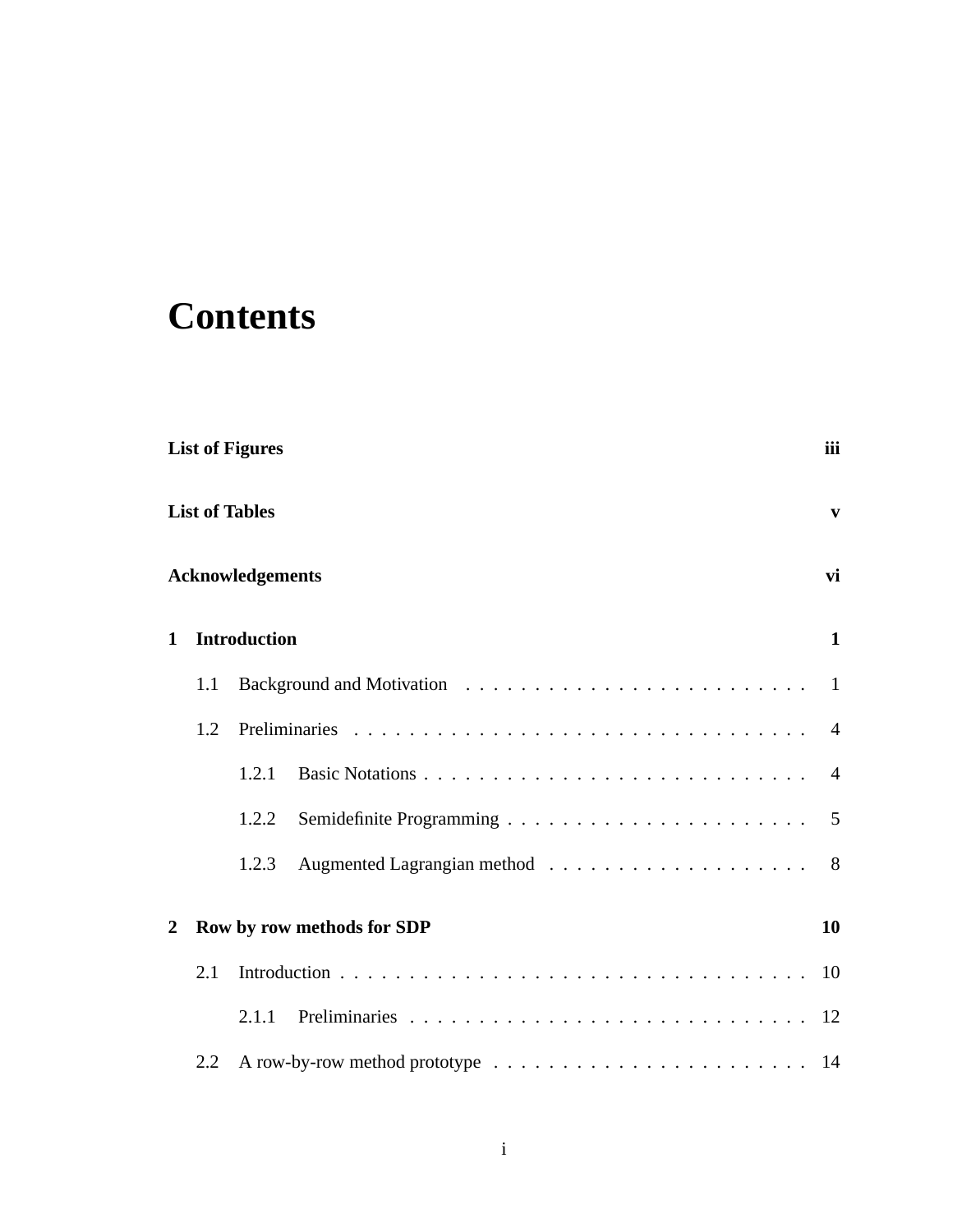|   | 2.3 |       | The RBR method for SDP with only diagonal element constraints 17           |    |
|---|-----|-------|----------------------------------------------------------------------------|----|
|   |     | 2.3.1 | Interpretation of Algorithm 2 in terms of the logarithmic barrier          |    |
|   |     |       |                                                                            |    |
|   | 2.4 |       | An RBR method for SDP with general linear constraints 28                   |    |
|   |     | 2.4.1 | An RBR augmented Lagrangian method 29                                      |    |
|   |     | 2.4.2 | Application to SDPs with only diagonal element constraints $\ldots$ 32     |    |
|   |     | 2.4.3 |                                                                            |    |
|   | 2.5 |       |                                                                            |    |
|   |     | 2.5.1 |                                                                            |    |
|   |     | 2.5.2 |                                                                            |    |
|   | 2.6 |       |                                                                            |    |
|   |     |       |                                                                            |    |
| 3 |     |       | <b>Alternating Direction Augmented Lagrangian Methods for SDP</b>          | 45 |
|   | 3.1 |       |                                                                            | 45 |
|   | 3.2 |       | Alternating direction augmented Lagrangian methods                         | 48 |
|   |     | 3.2.1 | A two-splitting scheme for standard form SDPs 48                           |    |
|   |     |       | 3.2.2 Convergence analysis of Algorithm 6 52                               |    |
|   |     | 3.2.3 | A multiple-splitting scheme for an expanded problem                        | 59 |
|   | 3.3 |       |                                                                            | 62 |
|   |     | 3.3.1 | Eigenvalue decomposition $\dots \dots \dots \dots \dots \dots \dots \dots$ | 62 |
|   |     | 3.3.2 |                                                                            | 64 |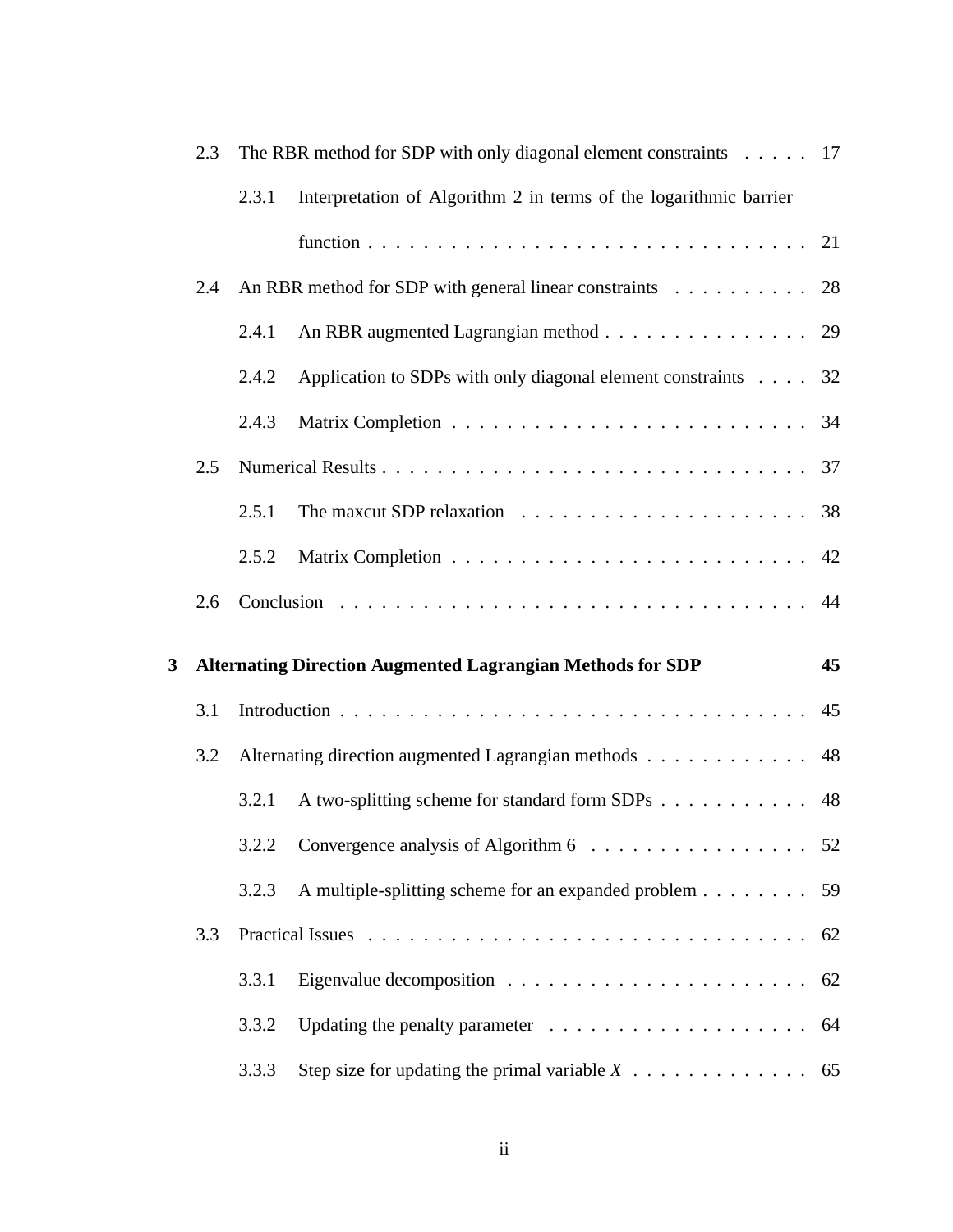|               | 3.4.2        | The SDP relaxation of the maximum stable set problem $\ldots$ 74 |    |
|---------------|--------------|------------------------------------------------------------------|----|
|               | 3.4.3        | Binary Integer Quadratic Programming Problem 78                  |    |
| $3.5^{\circ}$ |              |                                                                  |    |
|               | Bibliography |                                                                  | 81 |

|  | A A1. Analysis of the augmented Lagrangian approach | 88 |
|--|-----------------------------------------------------|----|
|--|-----------------------------------------------------|----|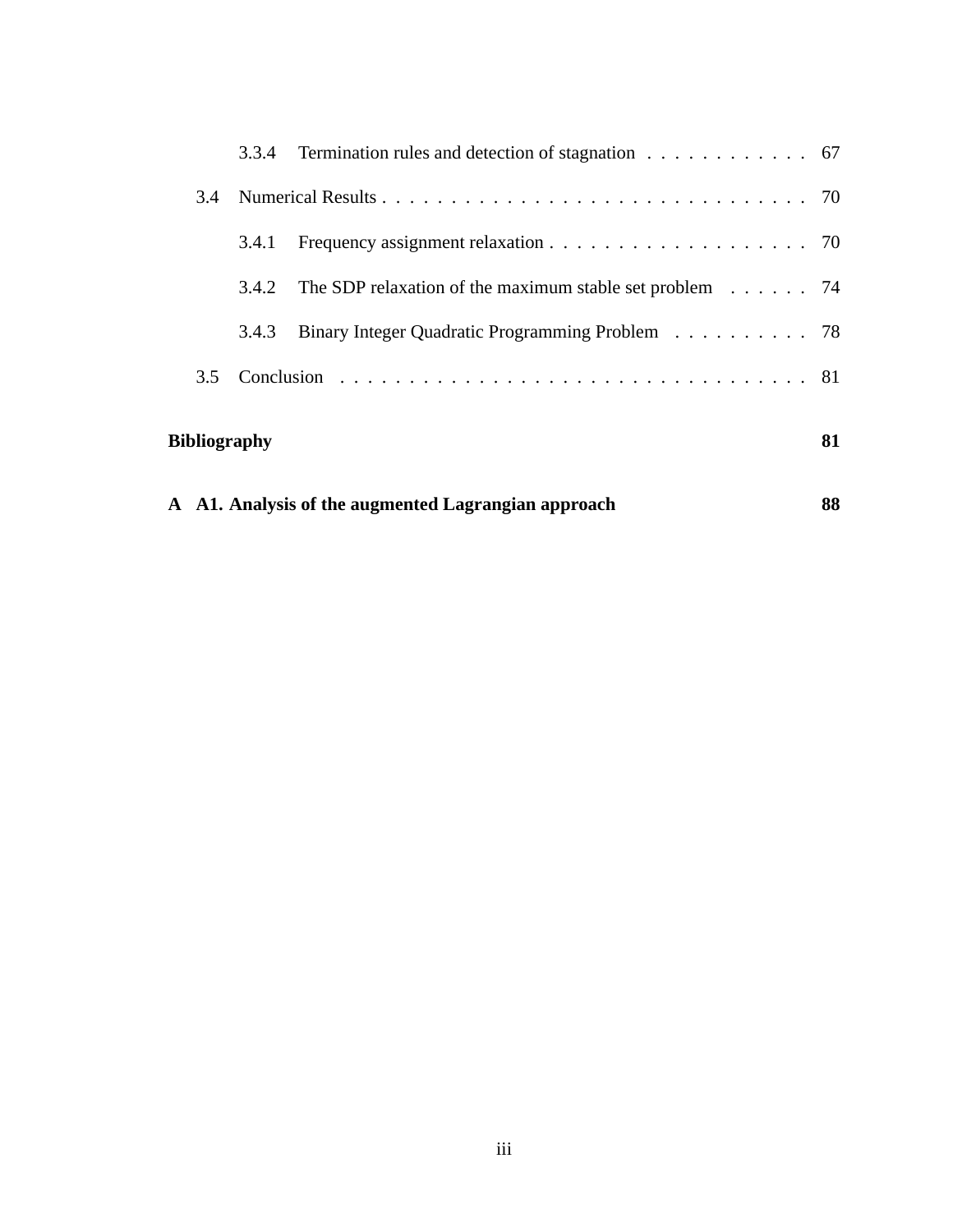# **List of Figures**

|     | 2.1 Relationship between the computational cost and SDP matrix dimension                          |  |
|-----|---------------------------------------------------------------------------------------------------|--|
|     | for the maxcut SDP relaxation $\ldots \ldots \ldots \ldots \ldots \ldots \ldots \ldots \ldots$ 40 |  |
|     | 2.2 Relationship between the computational cost and SDP matrix dimension                          |  |
|     | for nuclear norm matrix completion problems 44                                                    |  |
|     | 3.1 Performance profiles of two variants of SDPAD for frequency assignment                        |  |
|     |                                                                                                   |  |
|     | 3.2 Performance profiles of two variants of SDPAD for computing $\theta(G)$ 77                    |  |
| 3.3 | Performance profiles of two variants of SDPAD for computing $\theta_+(G)$ 78                      |  |
|     | 3.4 Performance profiles of two variants of SDPAD for the BIQ problems 79                         |  |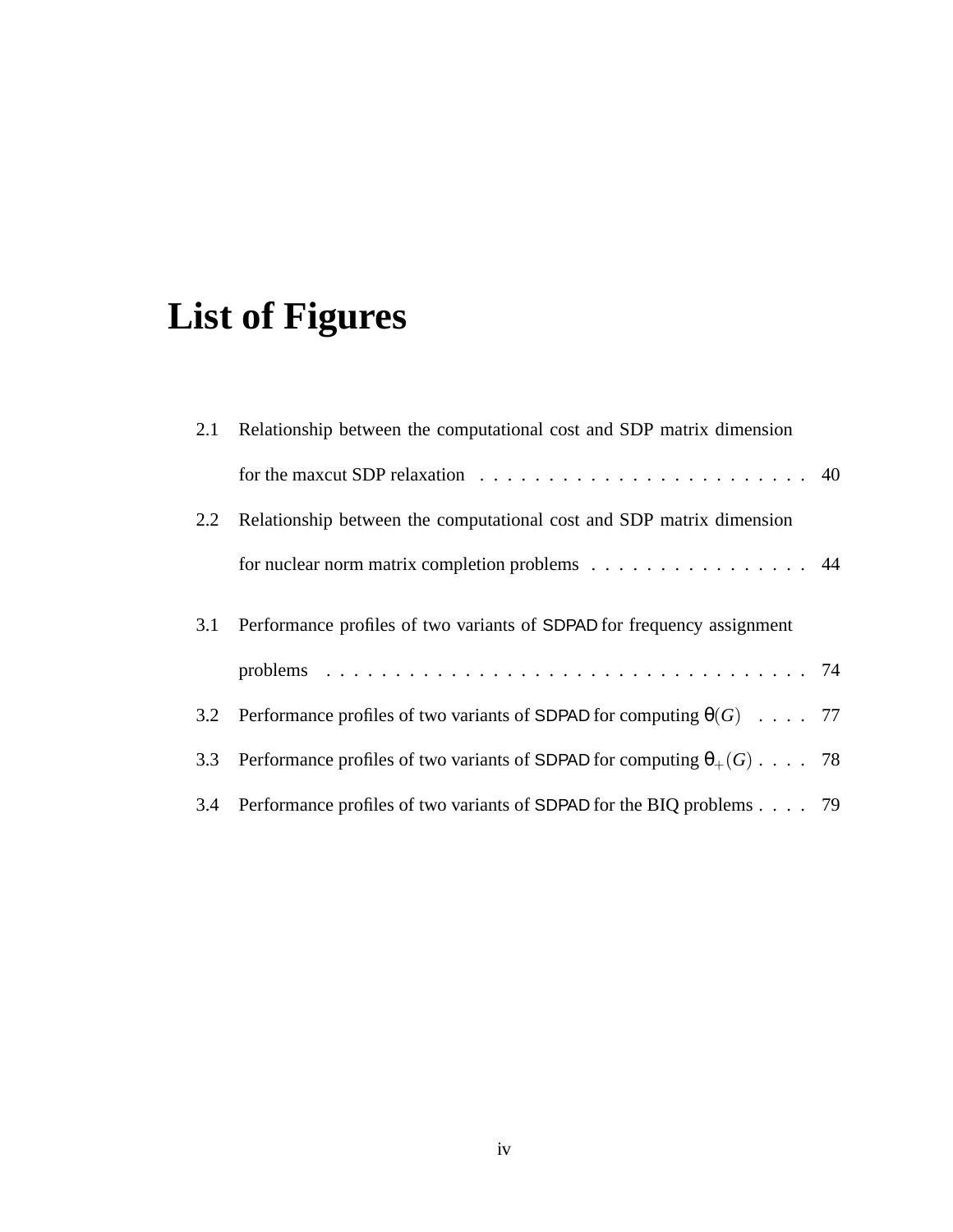## **List of Tables**

| 2.2 Computational results for the maxcut SDP relaxation. 41             |  |
|-------------------------------------------------------------------------|--|
| 2.3 Computational results for the matrix completion problem 43          |  |
| 3.1 Computational results on computing frequency assignment problems 73 |  |
|                                                                         |  |
|                                                                         |  |
| 3.4 Computational results on the BIQ problems 80                        |  |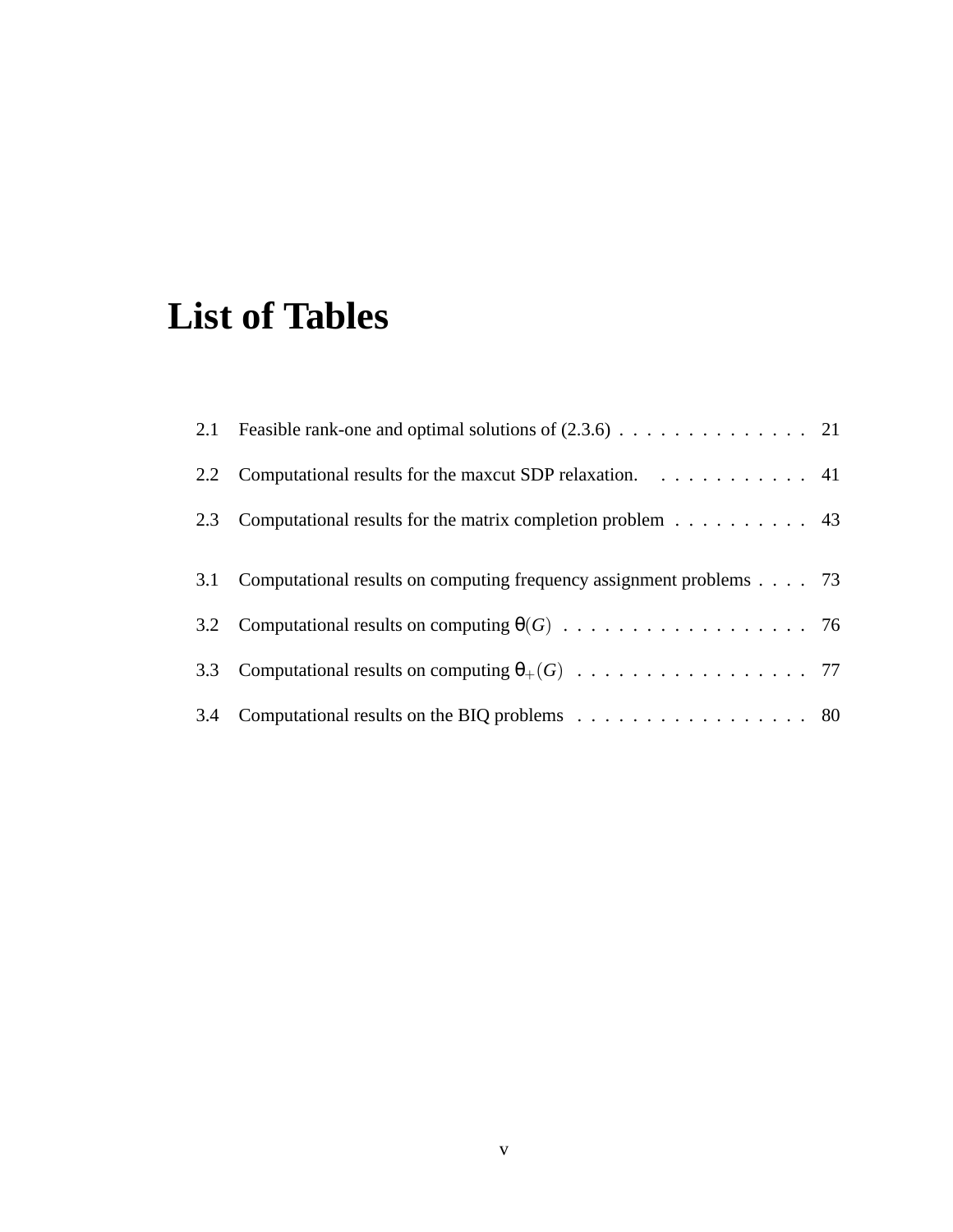### **Acknowledgements**

I would like to express my deep and sincere gratitude to my advisor Professor Don Goldfarb for his generous support of my study and research, immense patience, understanding, warm encouragement and inspiration. His expertise in mathematical programming and operations research greatly improved my research skills and prepared me for future challenges. His optimistic personality and dedication to research has had great and positive influence on my personality and attitude. His pursuit of simplicity pulled me out of many traps of confusion and chaos encountered in cracking and presenting complicated topics. I am also grateful for his correction of my English pronunciation and his revisions of my usage of the English language in my papers. Working with Don has been a stimulating, fun and incredibly enriching experience.

My keen appreciation goes to Professors Cliff S. Stein, Daniel Bienstock, Michael L. Overton and Farid Alizadeh for serving on my thesis committee and their valuable comments on my dissertation. I would like to thank Professors Daniel Bienstock and Garud Iyengar for the their excellent guidance in integer and robust optimization. I wish to thank Professor Rama Cont for teaching me inverse problems in financial engineering. My sincere thanks goes to Professors Ward Whitt and David Yao for their consistent encouragement. I am indebted to Professor Yin Zhang for his valuable advise in compressive sensing and semidefinite programming.

I would like to acknowledge many previous and current members of Don's research group, including Katya Scheinberg, Wotao Yin, Lifeng Chen and Shiqian Ma, who collab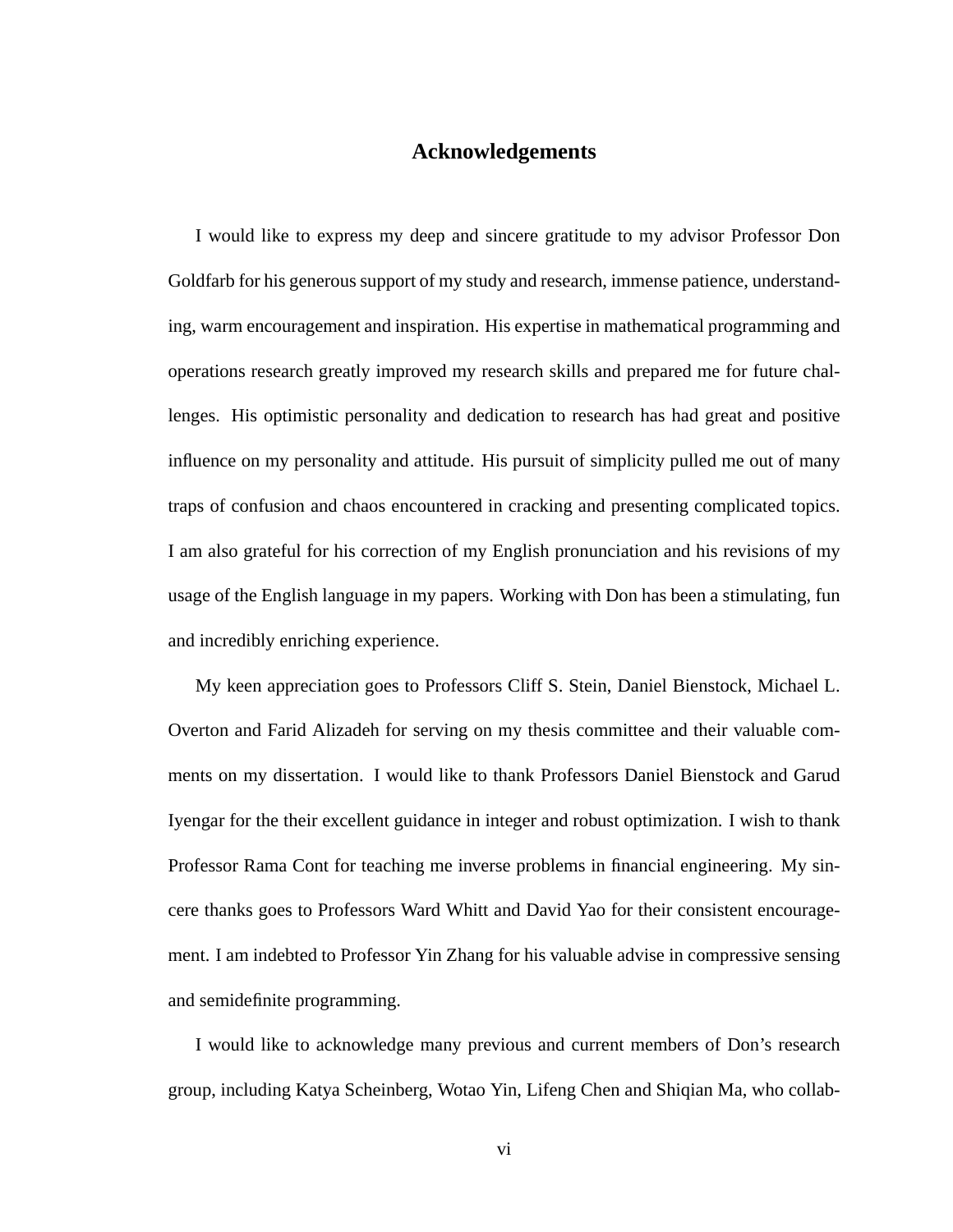orated with Don and myself on a broad range of research topics, and thank them for many insightful and fruitful discussions on optimization. I wish to extend my heartfelt thanks to Wotao for sharing ideas and providing support during the ups and downs.

Special thanks are due to the Department staff members Jenny Mak, Michael Mostow, Jaya Mohanty, Donella Crosgnach, Risa Cho, Ufei Chan and Maria Casuscelli for producing a great atmosphere at work. I am very grateful to doctoral students/friends Wotao, Nan, Wanmo, Lin, Zhiyong, Ming, Lifeng, Ning, Anuj, Xianhua, Kachun, Zongjian, Thiam Hui, Abhinav, Ohad, Kun Soo, Masoud, Rouba, Rishi, Vijay, Ruxian, Shiqian, Yunan, Yiping, Yu Hang, Guodong, Yixi, Pingkai, John and many others too numerous to mention, for pleasant and fruitful discussions, and for sharing different ideas.

Going back to my time at the Institute of Computational Mathematics and Scientific / Engineering Computing of the Chinese Academy of Sciences, I am grateful to my lifelong advisor Professor Yaxiang Yuan, who introduced the broad topic of nonlinear programming to me and provided continuous help throughout the course of my thesis work. I also wish to thank Professor Yanfei Wang, for teaching me many topics in inverse problems. They were very generous with their time, and were instrumental in the development of my interest in research.

I am indebted to my family. My parents Shaoshu Wen and Qizhi Tan are pure and simple farmers in a small village close to the beautiful Dongting Lake. Their hardworking spirit always reminds me to conquer any difficulty patiently and peacefully. My brother Shouwen Wen has been the major source of support of the family over the years. Without his help and guidance, I would not have been able to finish my undergraduate and graduate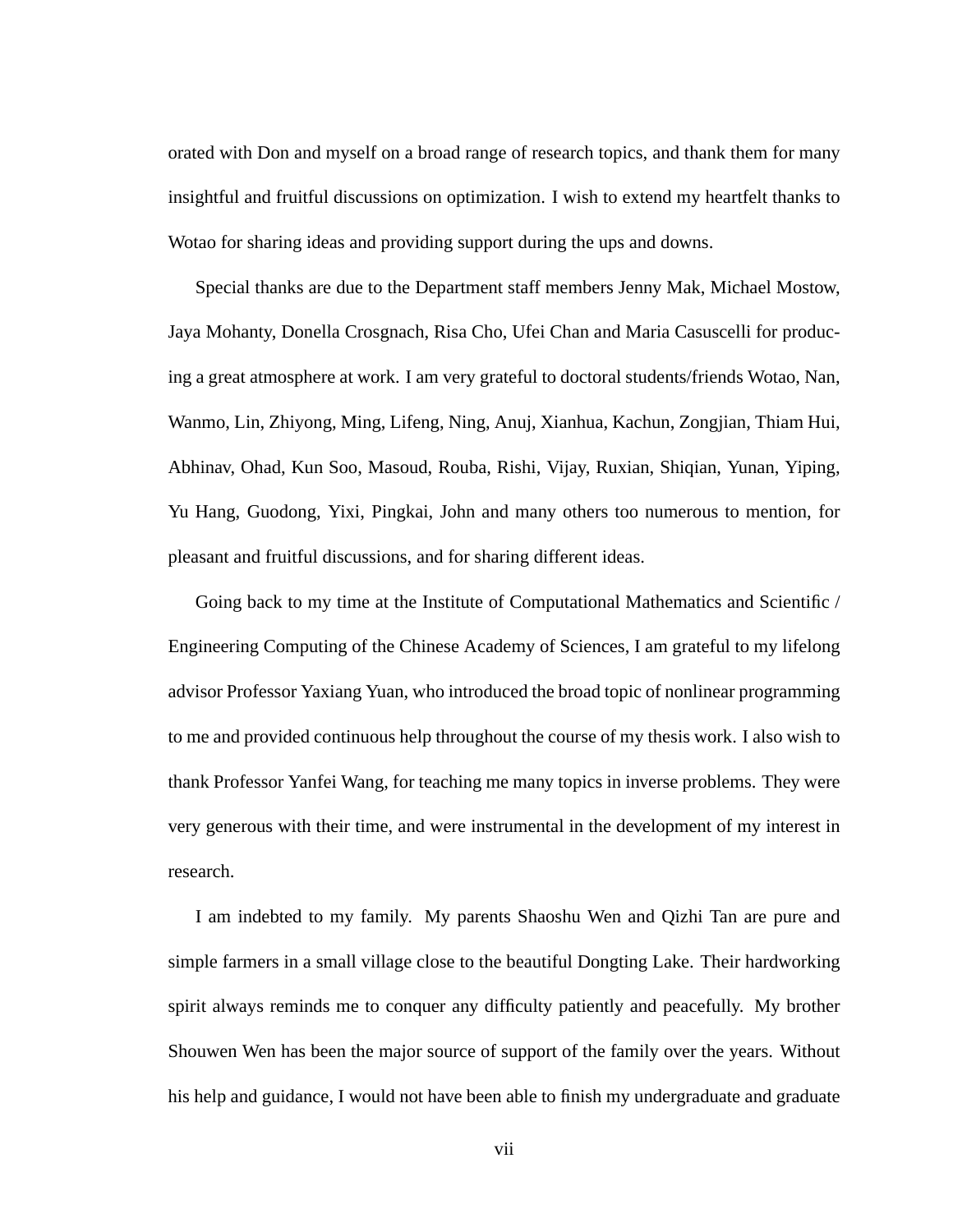study in China and had the opportunity to come to Columbia to pursue my professional goal.

I owe my deepest gratitude to my wife Keqi for sacrificing her job as a lecturer in a prestigious college in Beijing three years ago and for her love, unwavering support and delightful company in New York City. She helped me to concentrate on completing this dissertation. Without her help and encouragement, this study would not have been completed. Finally, I would like to dedicate my dissertation to our new-born baby Yanyue and wish joy and happiness will always be with her.

Zaiwen Wen

August 12, 2009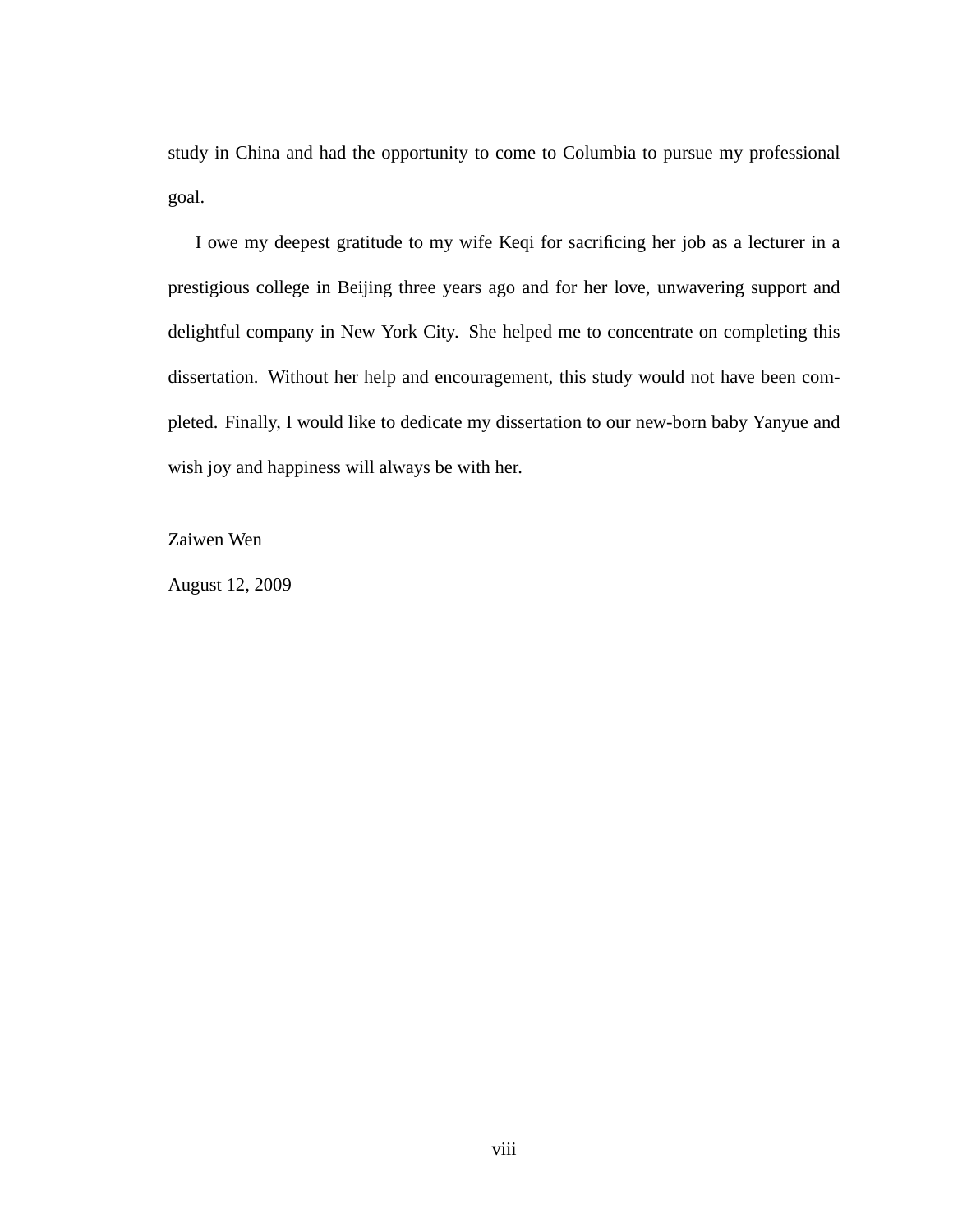To my family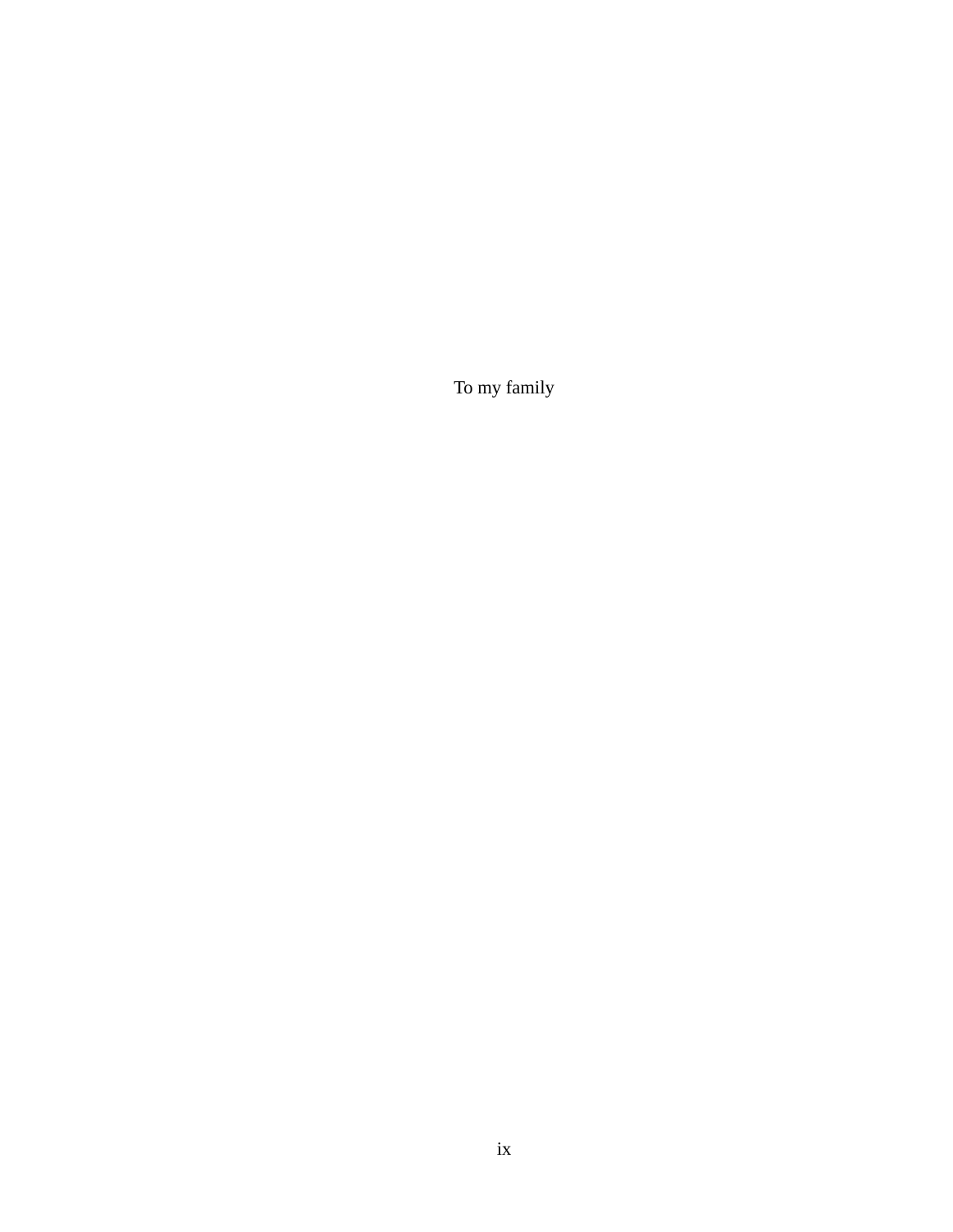## **Chapter 1**

## **Introduction**

### **1.1 Background and Motivation**

Semidefinite programming (SDP) problems are concerned with minimizing a linear function of a symmetric positive semidefinite matrix subject to linear equality constraints. Although the positive semidefinite constraint is nonlinear and nonsmooth, these convex problems are solvable in polynomial time by interior point methods [52, 56, 59]. Consequently, SDPs have been a very successful and powerful tool for modeling many applications arising from combinatorial optimization, nonconvex quadratic programming, eigenvalue and nonconvex optimization, systems and control theory, structural design, matrix completion problems, and problems in statistics and engineering since the late 1980s and 1990s.

Unfortunately, however, in practice large scale SDPs are quite difficult to solve because of the very large amount of work required by each iteration of an interior point method. Most of these methods form a positive definite  $m \times m$  matrix *M*, where *m* is the number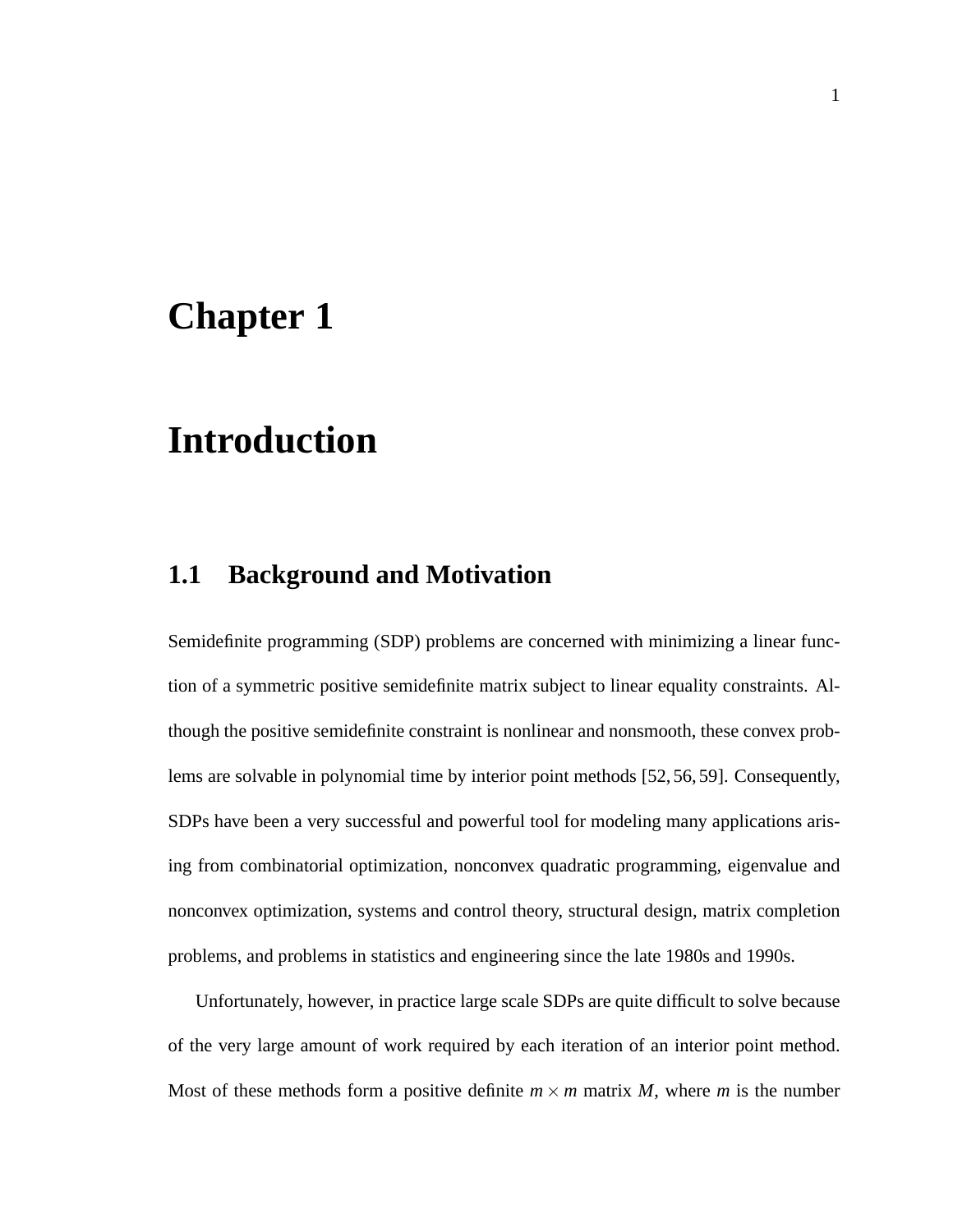of constraints in the SDP, and then compute the search direction by finding the Cholesky factorization of M. Since m can be  $O(n^2)$  when the unknown positive semidefinite matrix is  $n \times n$ , it can take  $O(n^6)$  arithmetic operations to do this. Consequently, this becomes impractical both in terms of the time and the amount of memory required  $(O(m^2))$  when *n* is much larger than one hundred and *m* is much larger than a few thousand. Moreover forming *M* itself can be prohibitively expensive unless *m* is not too large or the constraints in the SDP are very sparse [23].

On the contrary, although the computational complexity of the first-order optimization methods is not polynomial, each of their iterations can be executed much more cheaply than in an interior point algorithm. This enables them to solve very large SDPs efficiently. In particular, first-order augmented Lagrangian approaches have been proposed for both the primal and dual formulations of SDPs, and different ways have been used to minimize the augmented Lagrangian function depending on how the positive semidefinite constraints are handled. In [11, 12], the positive definite variable *X* is replaced by  $RR^{\top}$  in the primal augmented Lagrangian function, where *R* is a low rank matrix, and then nonlinear programming approaches are used. In [64], the positive semidefinite constraint is represented implicitly by using a projection operator and a semismooth Newton approach combined with the conjugate gradient method is proposed to minimize the dual augmented Lagrangian function. The regularization methods [42] (and the related boundary point method [46]) are also based on a dual augmented Lagrangian approach and they use an eigenvalue decomposition to maintain complementarity. In [9,14], a coordinate descent method and eigenvalue decomposition are used to minimize the primal augmented Lagrangian function. A gen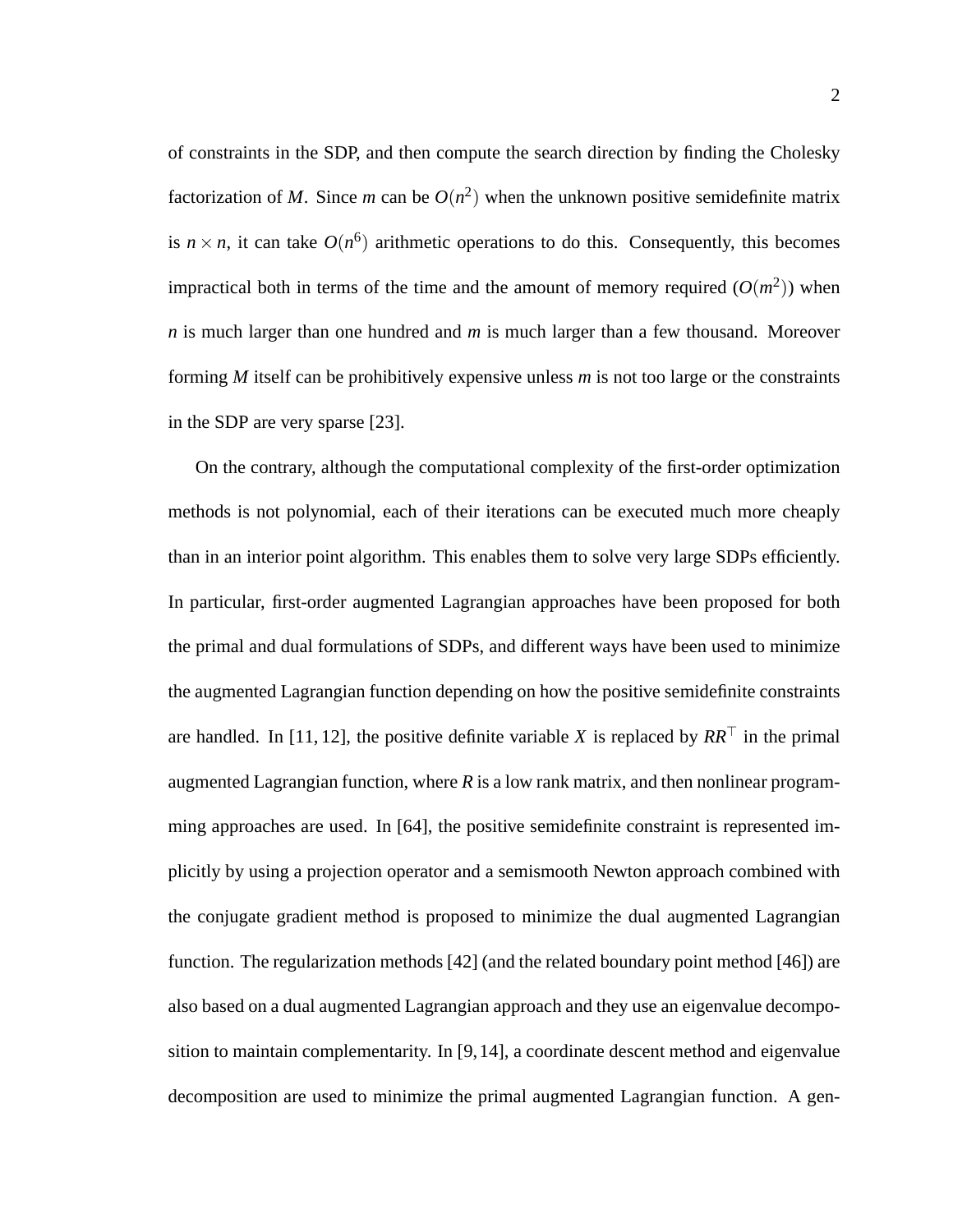eralized version of the augmented Lagrangian method is used in [37] by constructing a special penalty function for matrix inequalities.

This dissertation is devoted to the development, analysis and evaluation of two firstorder approaches based on an augmented Lagrangian framework. In chapter 2, we present a row-by-row (RBR) method. By fixing any (*n*−1)-dimensional principal submatrix of *X* and using its Schur complement, the positive semidefinite constraint is reduced to a simple second-order cone constraint and then a sequence of second-order cone programming problems constructed from the primal augmented Lagrangian function are minimized. Specialized versions are presented for the maxcut SDP relaxation and the minimum nuclear norm matrix completion problem since closed-form solutions for the RBR subproblems are available. In particular, when the RBR method is applied to solve the maxcut SDP relaxation, the optimal solution of the RBR subproblem only involves a single matrix-vector product which leads to a simple and very efficient method.

In chapter 3, we first present an alternating direction method for solving SDP problems in standard form. At each iteration, the algorithm, also known as a two-splitting scheme, minimizes the dual augmented Lagrangian function sequentially, first with respect to the Lagrange multipliers corresponding to the linear constraints, and then with respect to the dual slack variables while keeping the other variables fixed, after which it updates the primal variables as in a standard augmented Lagrangian method. A multiple-splitting algorithm is then proposed to handle SDPs with inequality constraints and positivity constraints directly without transforming them to the equality constraints in standard form.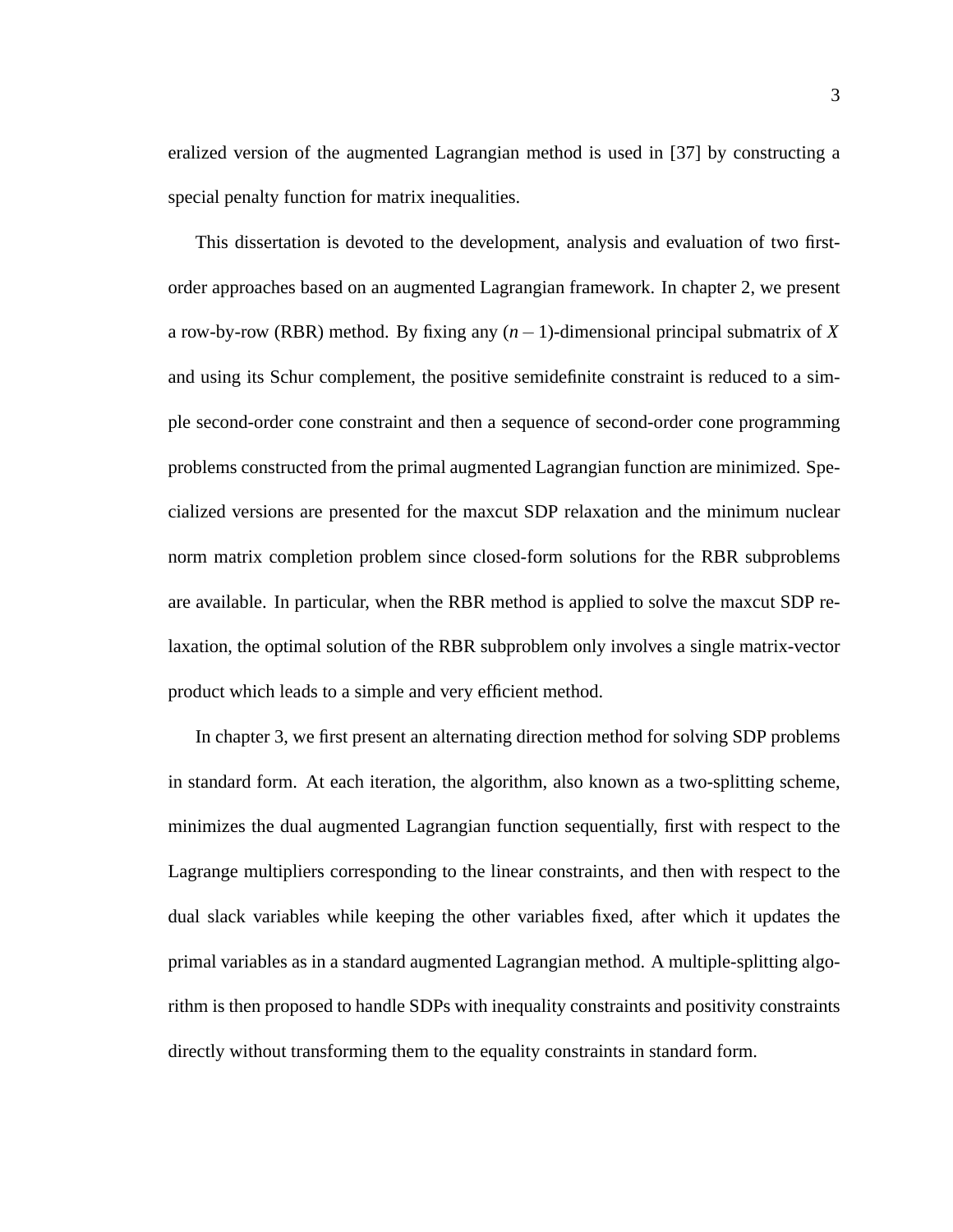### **1.2 Preliminaries**

#### **1.2.1 Basic Notations**

We denote the set of real numbers by  $\mathbb R$  and the set of vectors with *n* components in  $\mathbb R$ by  $\mathbb{R}^n$ . The superscript "⊤" denotes the transpose operation. The inner product between vectors  $x \in \mathbb{R}^n$  and  $y \in \mathbb{R}^n$  is defined as

$$
\langle x, y \rangle := x^{\top} y = \sum_{j=1}^{n} x_j y_j.
$$

The  $\ell_2$ -norm of a vector *x* is given by  $||x||_2 = \sqrt{x^{\top}x}$ . The vector  $\sqrt{ }$  $\begin{bmatrix} \phantom{-} \end{bmatrix}$ *x y*  $\setminus$  obtained by stacking the vector  $x \in \mathbb{R}^p$  on the top of the vector  $y \in \mathbb{R}^q$  is also denoted by  $[x; y] \in \mathbb{R}^{p+q}$ .

The set of real matrices with *m* rows and *n* columns is denoted by  $\mathbb{R}^{m \times n}$ . The operator norm  $||A||_2$  of  $A \in \mathbb{R}^{m \times n}$  is defined as

$$
||A||_2 := \max_{0 \neq x \in \mathbb{R}^n} \frac{||Ax||_2}{||x||_2}.
$$

The notation  $X \ge 0$  ( $X > 0$ ) means that every component of the matrix X is nonnegative (positive). A matrix  $X \in \mathbb{R}^{n \times n}$  is said to be positive definite (semidefinite), denoted by  $X \succ 0 \ (X \succeq 0), \text{ if } y^{\top} X y > 0 \ (y^{\top} X y \ge 0), \text{ for all } 0 \ne y \in \mathbb{R}^n.$ 

The set of  $n \times n$  symmetric matrices is denoted by  $S^n$  and the set of  $n \times n$  symmetric positive semidefinite (positive definite) matrices is denoted by  $S^n_+$  ( $S^n_{++}$ ). The trace of *X*,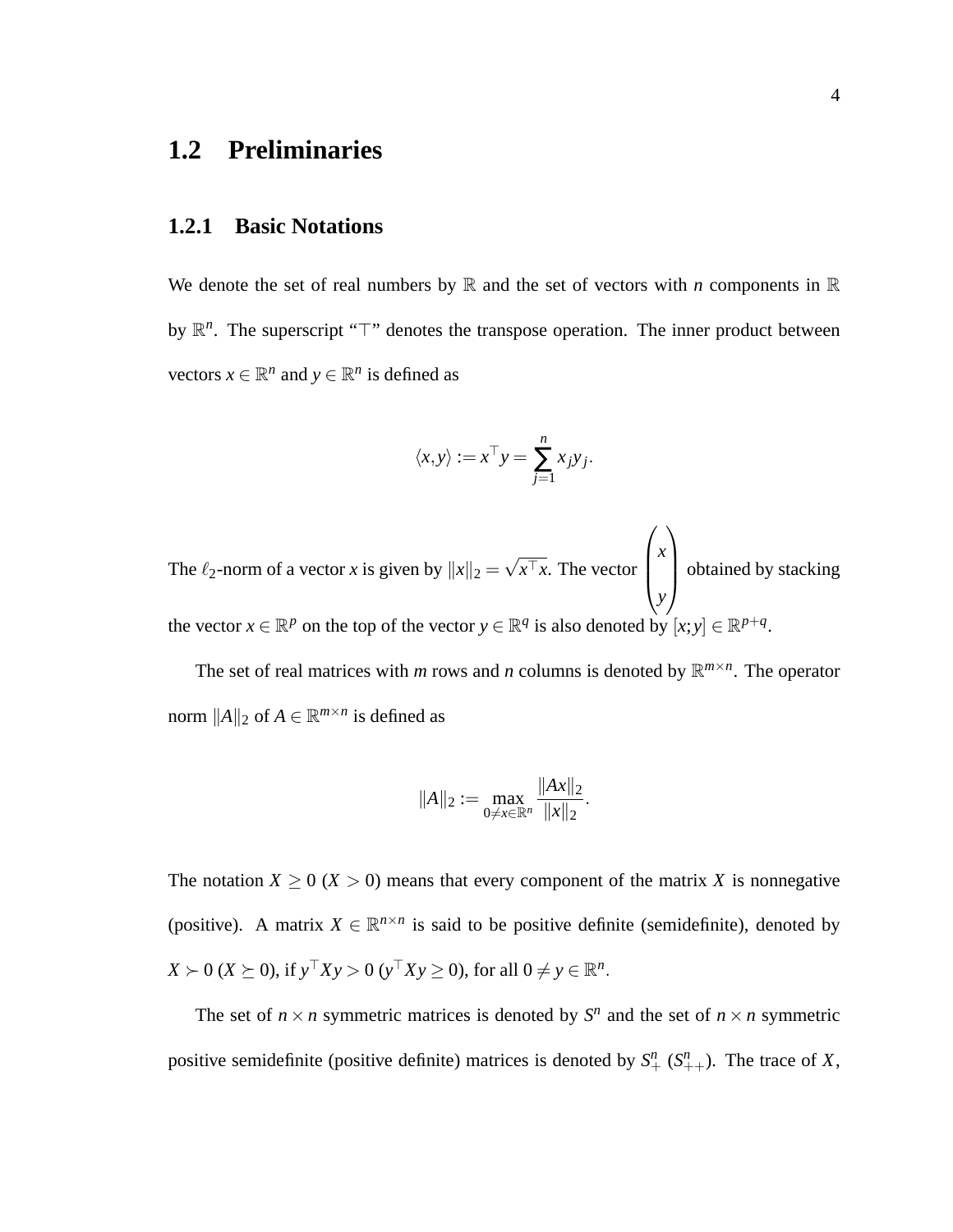i.e., the sum of the diagonal elements of  $X$ , is denoted by  $\text{Tr}(X)$ . The inner product between two matrices  $A \in \mathbb{R}^{m \times n}$  and  $B \in \mathbb{R}^{m \times n}$  is defined as

$$
\langle A,B\rangle:=\sum_{jk}A_{j,k}B_{j,k}=\text{Tr}(A^\top B).
$$

The Frobenius norm of a matrix  $A \in \mathbb{R}^{m \times n}$  is defined as  $||A||_F := \sqrt{\sum_{i,j} A_{i,j}^2}$ . The identity matrix is denoted by *I*. We write  $diag(X)$  for the vector of diagonal entries of  $X \in S^n$ , and diag(*x*) for the diagonal matrix with the vector  $x \in \mathbb{R}^n$  on its diagonal. Let vec(*X*) be a vector that contains the columns of the matrix *X*, stacked each on top of the next in the order that they appear in the matrix, and mat $(x)$  be a matrix *X* such that  $x = \text{vec}(X)$ .

#### **1.2.2 Semidefinite Programming**

In this dissertation, we mainly consider the standard form SDP:

$$
\min_{X \in S^n} \langle C, X \rangle
$$
  
s.t.  $\mathcal{A}(X) = b, \quad X \succeq 0,$  (1.2.1)

where the linear map  $\mathcal{A}(\cdot) : S^n \to \mathbb{R}^m$  is defined as

$$
\mathcal{A}(X) := \left( \left\langle A^{(1)}, X \right\rangle, \cdots, \left\langle A^{(m)}, X \right\rangle \right)^{\top}, \tag{1.2.2}
$$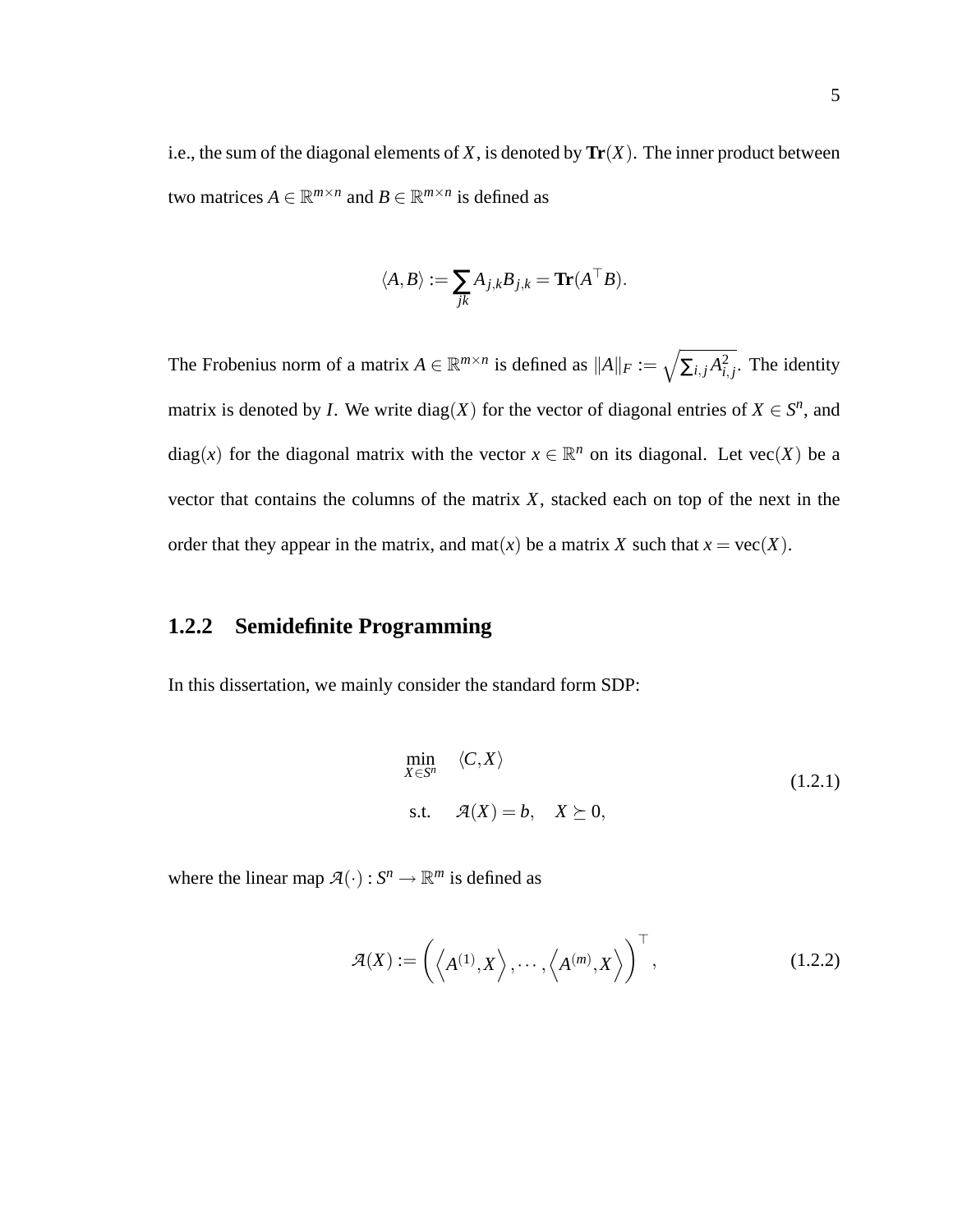the matrices  $C, A^{(i)} \in S^n$ ,  $i = 1, \dots, m$ , and the vector  $b \in \mathbb{R}^m$  are given, and the unknown matrix  $X \in S^n_+$ . Note that the equation  $\mathcal{A}(X) = b$  is equivalent to  $A \text{ vec}(X) = b$ , where

$$
A := \left(\text{vec}(A^{(1)}), \cdots, \text{vec}(A^{(m)})\right)^{\top} \in \mathbb{R}^{m \times n^2}.
$$

Furthermore, we introduce the following three operators related to  $\mathcal{A}(\cdot)$ . The adjoint operator  $\mathcal{A}^* : \mathbb{R}^m \to S^n$  of  $\mathcal A$  is defined as

$$
\mathcal{A}^*(y) := \sum_{i=1}^m y_i A^{(i)} = \text{mat}(A^\top y).
$$

The operator  $\mathcal{A}\mathcal{A}^*$ :  $\mathbb{R}^m \to \mathbb{R}^m$  is defined as

$$
\mathcal{A}(\mathcal{A}^*(y)) = (AA^{\top})y
$$

and the operator  $\mathcal{A}^* \mathcal{A} : S^n \to S^n$  is defined as

$$
\mathcal{A}^*(\mathcal{A}(X)) = \text{mat}\left(\left(A^\top A\right)\text{vec}(X)\right).
$$

The dual problem associated with (1.2.1) is

$$
\max_{y \in \mathbb{R}^m, S \in S^n} b^{\dagger} y
$$
  
s.t.  $\mathcal{A}^*(y) + S = C, S \succeq 0.$  (1.2.3)

We denote the feasible sets for the primal (1.2.1) and dual (1.2.3) by  $\mathcal{F}_p$  and  $\mathcal{F}_d$ , respec-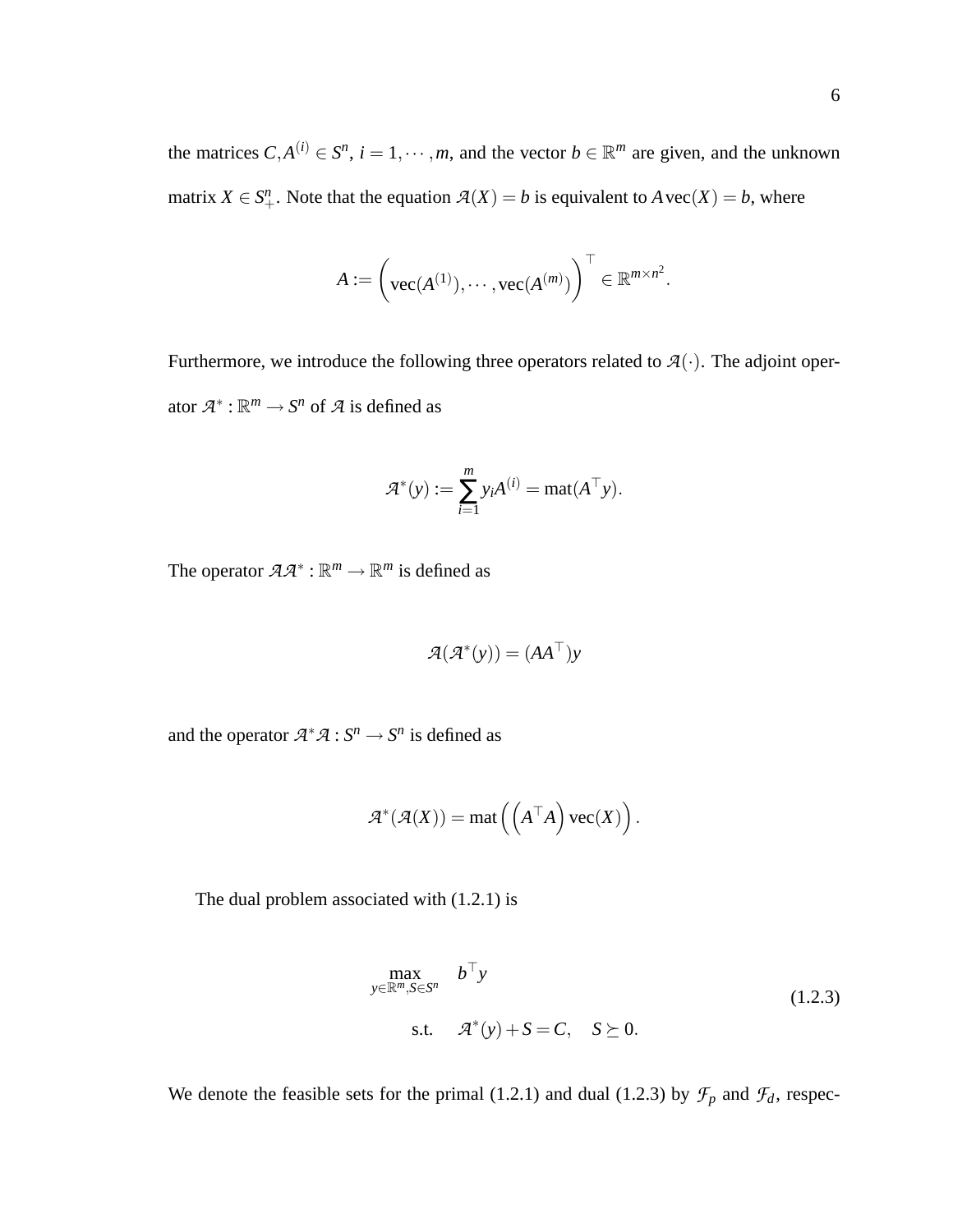tively; that is,

$$
\mathcal{F}_p := \{ X \in S^n \mid \mathcal{A}(X) = b, X \succeq 0 \},
$$
  

$$
\mathcal{F}_d := \{ (y, S) \mid \mathcal{A}^*(y) + S = C, S \succeq 0 \}.
$$

The duality gap, which is defined as the difference between the primal and dual objective values at the feasible solutions of (1.2.1) and (1.2.3), is nonnegative.

**Lemma 1.2.1.** *(weak duality, [17, 52, 59]) For any*  $X \in \mathcal{F}_p$  *and*  $(y, S) \in \mathcal{F}_d$ *,* 

$$
\mathbf{Tr}(CX) - b^{\top} y = \mathbf{Tr}(XS) \ge 0.
$$

**Corollary 1.2.2.** *Let*  $X \in \mathcal{F}_p$ *,*  $(y, S) \in \mathcal{F}_d$ *, and*  $\langle X, S \rangle = 0$ *. Then*  $(X, y, S)$  *is optimal for problems* (1.2.1) *and* (1.2.3)*.*

The optimal objective values of  $(1.2.1)$  and  $(1.2.3)$  are not necessary equal for every SDP problem, and even if they are, the optimal solution of either (1.2.1) or (1.2.3) may not be attainable. The following theorem states sufficient conditions for strong duality to hold.

**Theorem 1.2.3.** *(Strong duality, [17, 52, 59]) Let*  $\mathcal{F}_p$  *and*  $\mathcal{F}_d$  *be nonempty and have an interior feasible solution. Then X is optimal for* (1.2.1) *if and only if*  $X \in \mathcal{F}_p$  *and there exists*  $(y, S) \in \mathcal{F}_d$  *such that*  $\langle C, X \rangle = b^\top y$  *or*  $\text{Tr}(XS) = 0$ *.* 

We conclude this subsection by summarizing the SDP duality as follows.

**Theorem 1.2.4.** *(SDP duality therorem, [17, 52, 59])*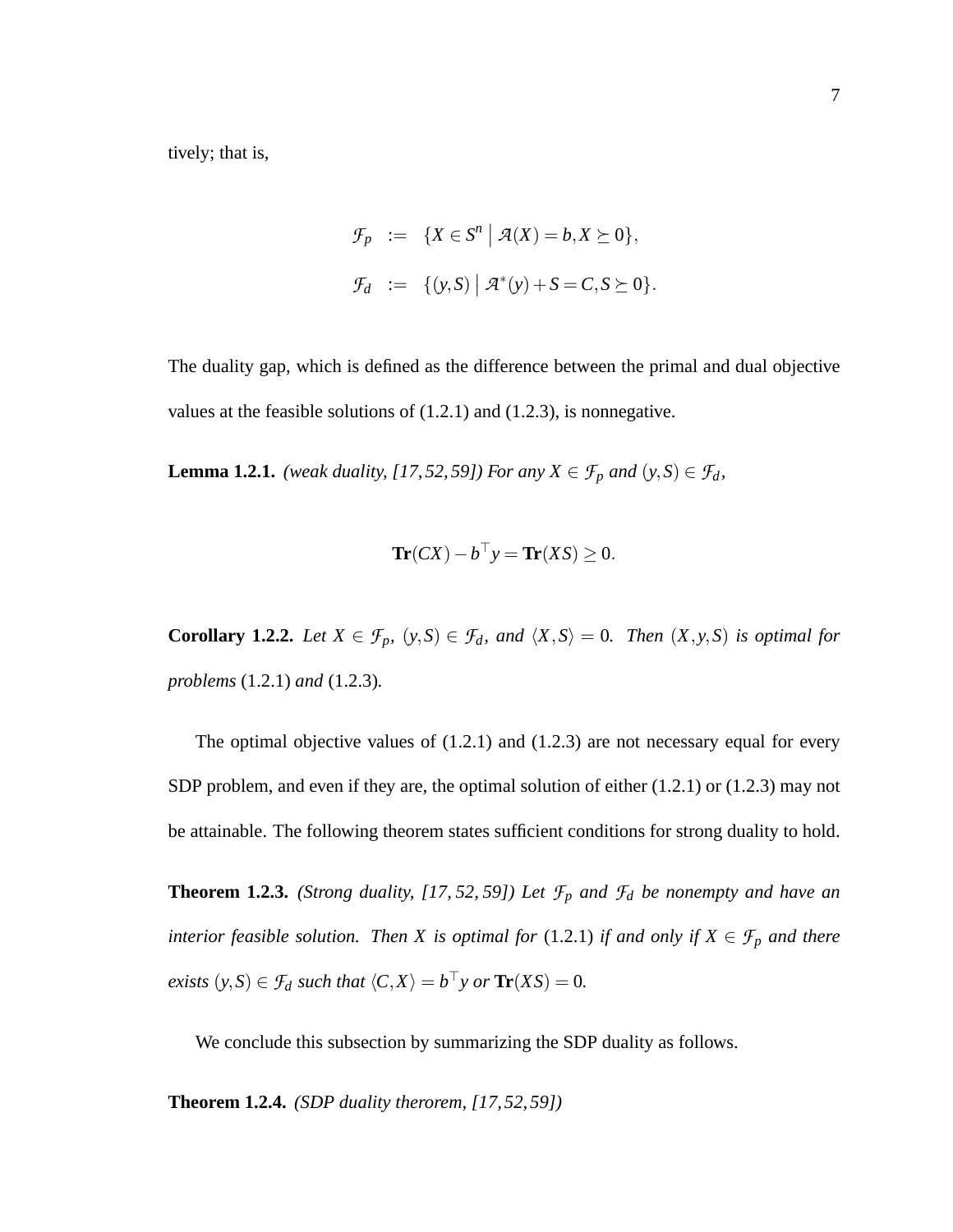- **i)** *If* (1.2.1) *and* (1.2.3) *both have feasible solutions, then both problems have optimal solutions and the optimal objective values may have a duality gap;*
- **ii)** *If one of* (1.2.1) *and* (1.2.3) *has a strictly or interior feasible solution and has a finite optimal value, then the other is feasible and has the same optimal value;*
- **iii)** *If one of* (1.2.1) *and* (1.2.3) *is unbounded, then other has no feasible solution.*

#### **1.2.3 Augmented Lagrangian method**

The augmented Lagrangian method (or the method of multipliers) was proposed originally for solving nonlinear programming problems [43, 50]. By introducing explicit Lagrange multiplier estimates to a quadratic penalty function, these methods combine both the properties of the Lagrangian function and the quadratic penalty function and often yield less ill-conditioned subproblems than the quadratic penalty method.

We now briefly introduce an augmented Lagrangian method for solving the primal SDP (1.2.1). By taking into consideration only the general linear constraints  $\mathcal{A}(X) = b$ , the augmented Lagrangian function is defined as:

$$
\mathcal{L}(X,\pi,\mu) := \langle C,X \rangle - \pi^{\top} \left( \mathcal{A}(X) - b \right) + \frac{1}{2\mu} \|\mathcal{A}(X) - b\|_{2}^{2},\tag{1.2.4}
$$

where  $\pi \in \mathbb{R}^m$  is the vector of Lagrangian multipliers and  $\mu > 0$  is the penalty parameter. Starting from  $\pi^1 = 0$  and  $\mu^1 \in (0, +\infty)$  at the first iteration, our augmented Lagrangian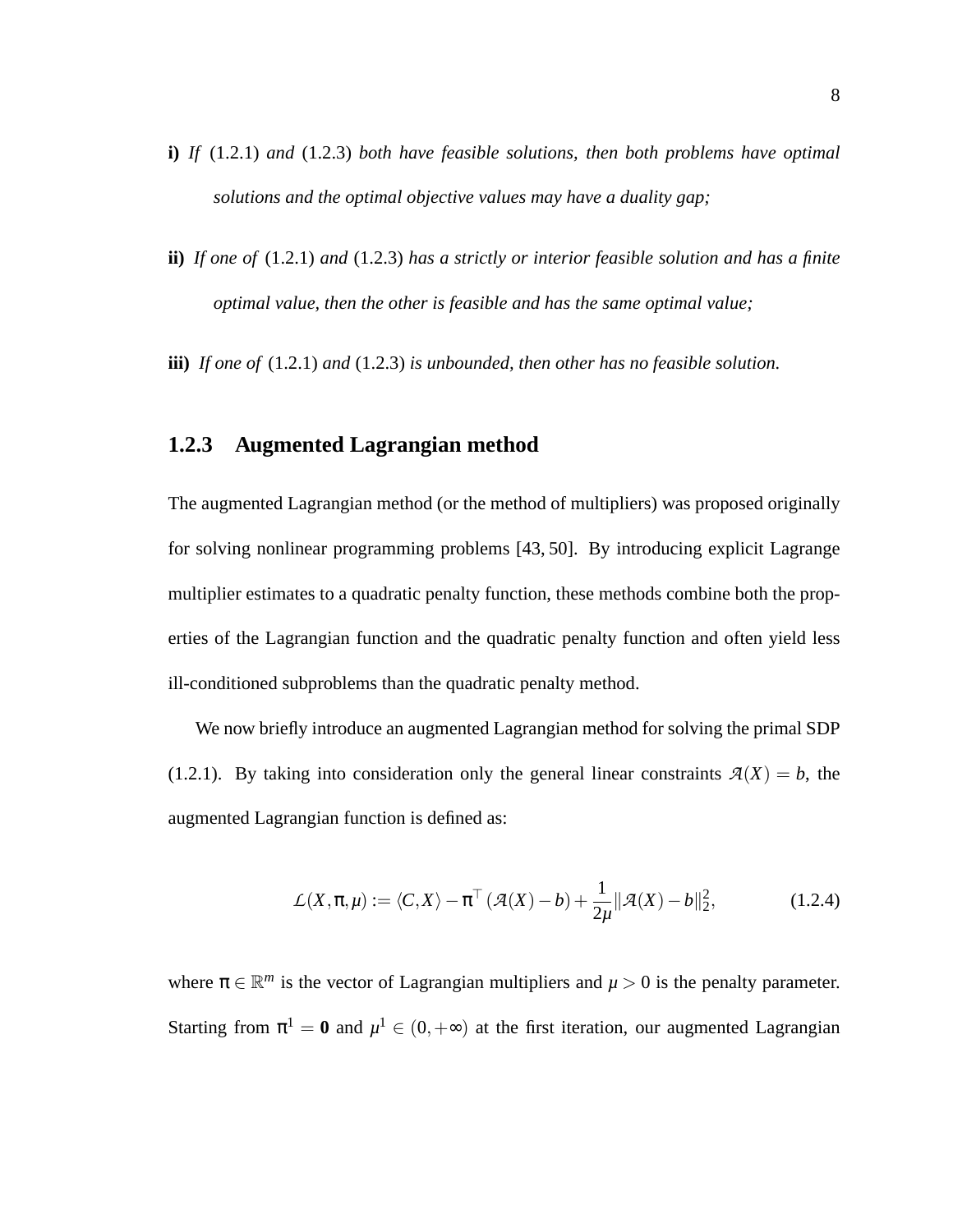method iteratively solves at the *k*-th iteration

$$
X^{k} := \arg\min_{X} \mathcal{L}(X, \pi^{k}, \mu^{k}), \quad \text{s.t. } X \succeq 0,
$$
 (1.2.5)

chooses  $\mu^{k+1} \in [\gamma \mu^k, \mu^k]$ , where  $\gamma \in (0, 1)$ , and then updates the vector of Lagrange multipliers by

$$
\pi^{k+1} := \pi^k - \frac{\mathcal{A}(X^k) - b}{\mu^k}.
$$
\n(1.2.6)

The following Slater condition for (1.2.1) is assumed to hold throughout this dissertation.

**Assumption 1.2.5.** *Problem* (1.2.1) *satisfies the Slater condition:*

$$
\begin{cases}\n\mathcal{A}: S^n \to \mathbb{R}^m \text{ is onto },\\ \n\exists X^1 \in S_{++}^n \text{ such that } \mathcal{A}(X^1) = b.\n\end{cases}
$$
\n(1.2.7)

The convergence of our augmented Lagrangian framework follows from the standard theory for the augmented Lagrangian method for minimizing a strictly convex function subject to linear equality constraints [4, 5, 48]. For completeness of this dissertation, we present the following convergence result and provide its proof in Appendix A1.

**Theorem 1.2.6.** *Suppose that the Slater condition* (1.2.7) *holds, then any limit point of the sequence* {*X <sup>k</sup>*} *generated by the iterative procedure* (1.2.5)*-*(1.2.6) *is a global minimizer of problem* (1.2.1)*.*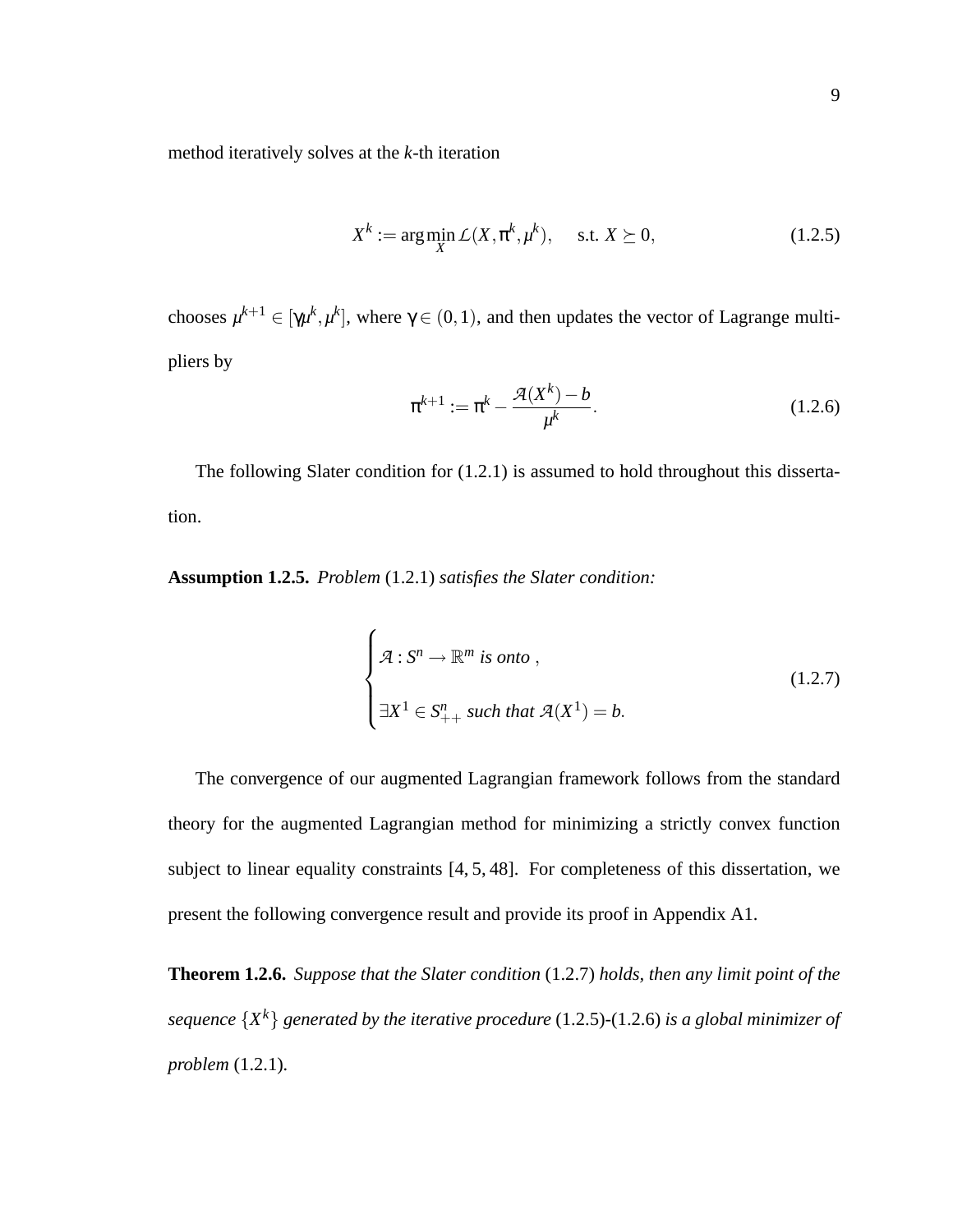### **Chapter 2**

### **Row by row methods for SDP**

### **2.1 Introduction**

In this chapter we present a new first-order method for solving semidefinite programming problems. Although the computational complexity of the new method presented here is not polynomial, each of its iterations can be executed much more cheaply than in an interior point algorithm. This enables it to solve very large SDPs efficiently. Preliminary numerical testing verifies this. For example, variants of our new method produce highly accurate solutions to maxcut SDP relaxation problems involving matrices of size  $4000 \times 4000$  in less than 5.25 minutes and nuclear norm matrix completion SDPs involving matrices of size  $1000 \times 1000$  in less than 1 minute on a 3.4 GHZ workstation. If only moderately accurate solutions are required (i.e., a relative accuracy of the order of  $10^{-3}$ ) then less than 45 and 10 seconds, respectively, is needed.

Our method is based upon the well known relationship between the positive semidefi-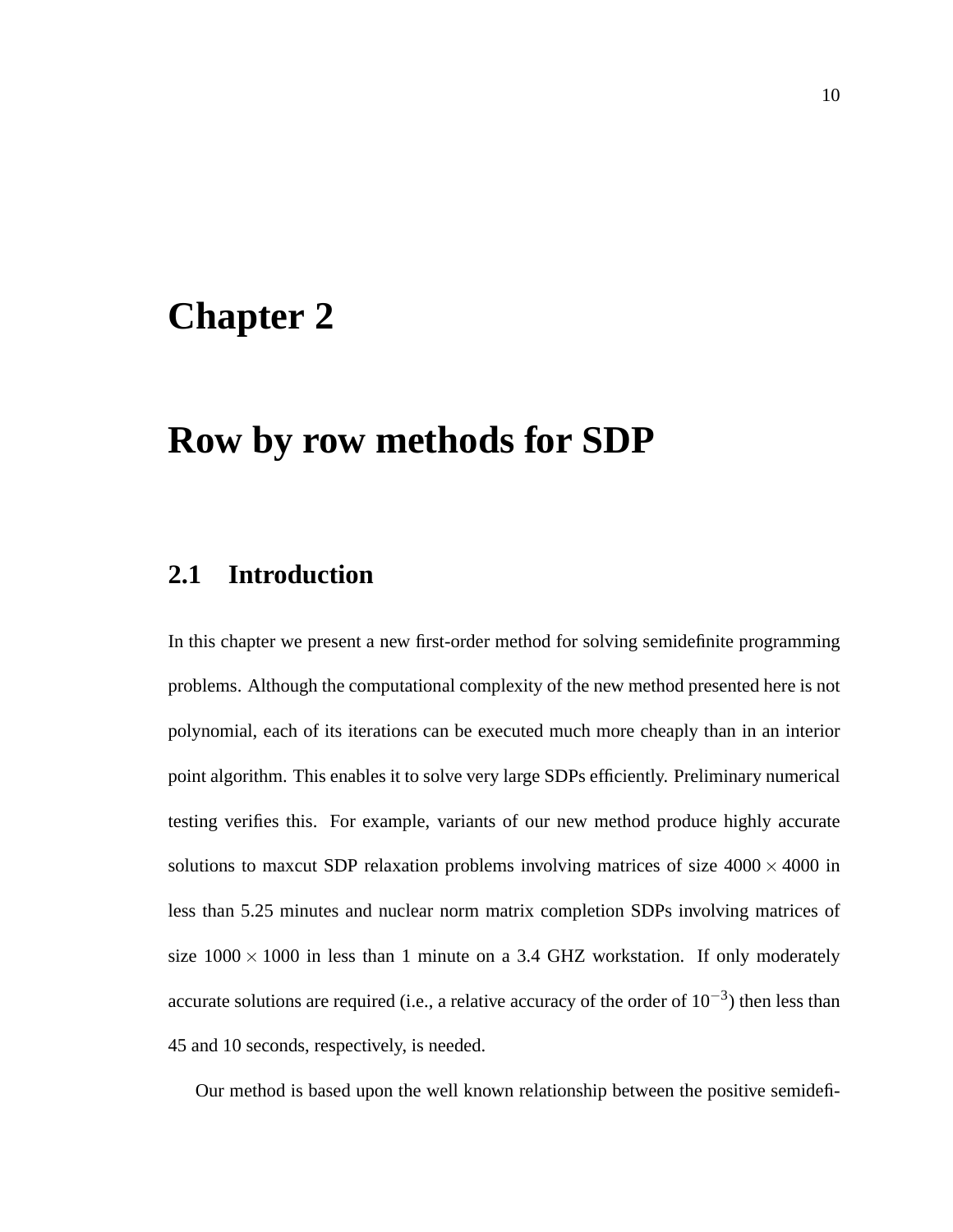niteness of a symmetric matrix and properties of the Schur complement of a sub-matrix of that matrix [62]. We note that Schur complements play an important role in semidefinite programming and related optimization problems. For example, they are often used to formulate problems as SDPs  $[8, 56]$ . In  $[1, 26, 27]$  they are used to reformulate certain SDP problems as second-order cone programs (SOCPs). More recently, they have been used by Banerjee, El Ghaoui and d'Aspremont [2] to develop a method for solving a maximum likelihood estimation problem whose objective function involves the log determinant of a positive semidefinite matrix. That method is closely related to the method proposed here.

As in the method proposed in Banerjee et. al [2], we use Schur complements to develop an *overlapping* block coordinate descent method. The coordinates (i.e., variables) in each iteration of our method correspond to the components of a single row (column) of the unknown semidefinite matrix. Since every row (column) of a symmetric matrix contains one component of each of the other rows (columns), the blocks in our method overlap. The convergence properties of block coordinate descent methods [6, 28, 29, 40, 55], which are also referred to as nonlinear Gauss-Seidel methods and subspace correction methods [51], have been intensively studied. In the case of (single) coordinate descent, convergence is not guaranteed for nonconvex functions [47]. Convergence can be proved under fairly mild conditions when the objective function is convex. As we shall see below, the convergence result in [6] can be extended to the case of overlapping blocks. However, they do not apply to the case where constraints couple the variables between different blocks.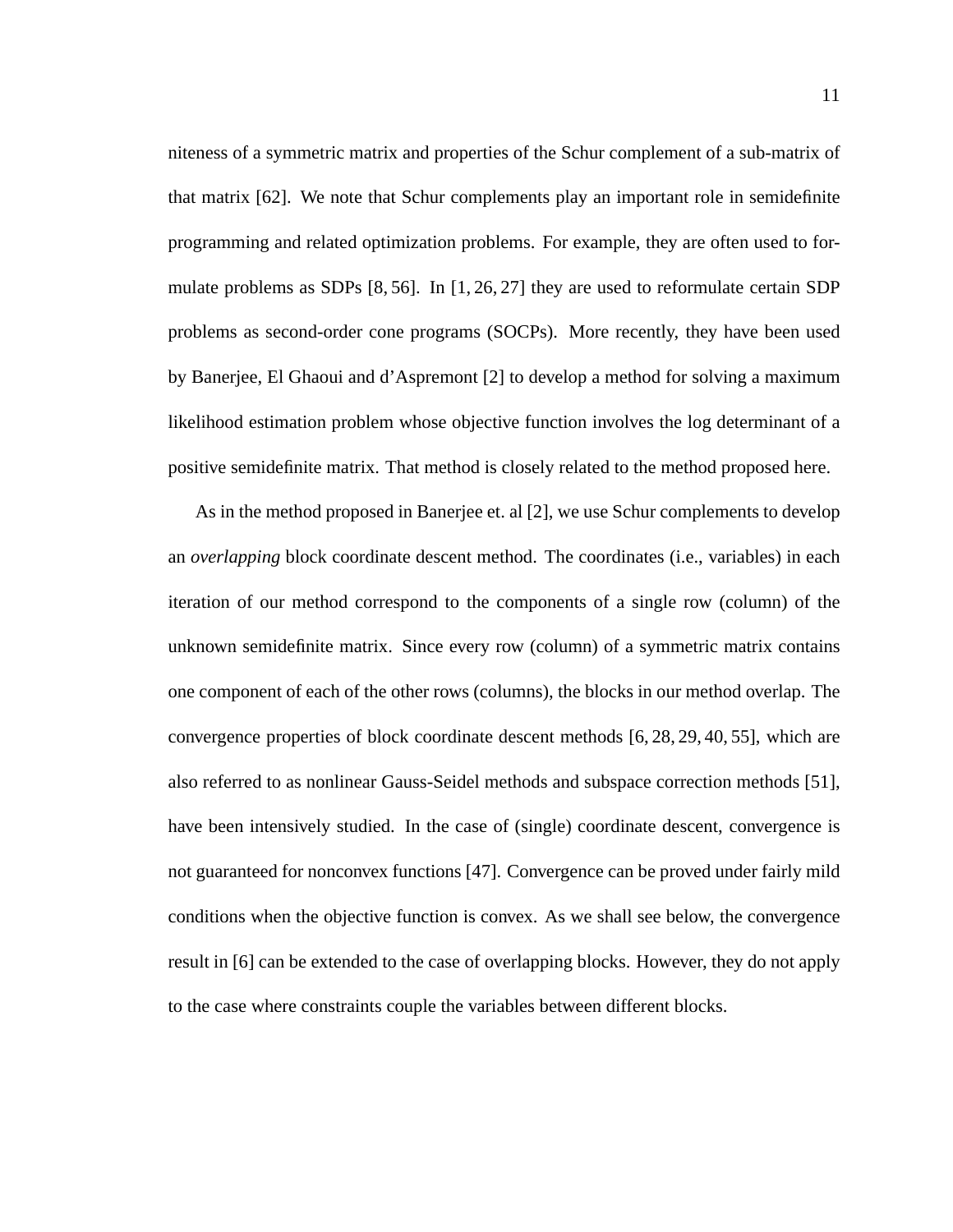### **2.1.1 Preliminaries**

Our row-by-row (**RBR**) method is motivated by the following fact about the Schur complement of a positive definite matrix. Assume the matrix  $X \in S^n$  can be partitioned as

$$
X := \begin{pmatrix} \xi & y^{\top} \\ y & B \end{pmatrix}, \tag{2.1.1}
$$

where  $\xi \in \mathbb{R}$ ,  $y \in \mathbb{R}^{n-1}$  and  $B \in S^{n-1}$  is nonsingular. Since *X* can be factorized as

$$
X = \begin{pmatrix} 1 & y^{\top} B^{-1} \\ 0 & I \end{pmatrix} \begin{pmatrix} \xi - y^{\top} B^{-1} y & 0 \\ 0 & B \end{pmatrix} \begin{pmatrix} 1 & 0 \\ B^{-1} y & I \end{pmatrix},
$$
(2.1.2)

the positive definite constraint  $X \succ 0$  is equivalent to

$$
X \succ 0 \Longleftrightarrow B \succ 0 \text{ and } (X/B) := \xi - y^{\top} B^{-1} y > 0,
$$
 (2.1.3)

where  $(X/B)$  is called the Schur complement of *X* with respect to *B*. If the matrix *B* is singular, the generalized Schur complement of *B* in *X* is defined as

$$
(X/B) := \xi - y^{\top} B^{\dagger} y,
$$
 (2.1.4)

where  $B^{\dagger}$  is the Moore-Penrose pseudo-inverse of *B* and the following theorem generalizes  $(2.1.3).$ 

**Theorem 2.1.1.** *(* [62], Theorems 1.12 and 1.20) Let  $X \in S^n$  be a symmetric matrix parti-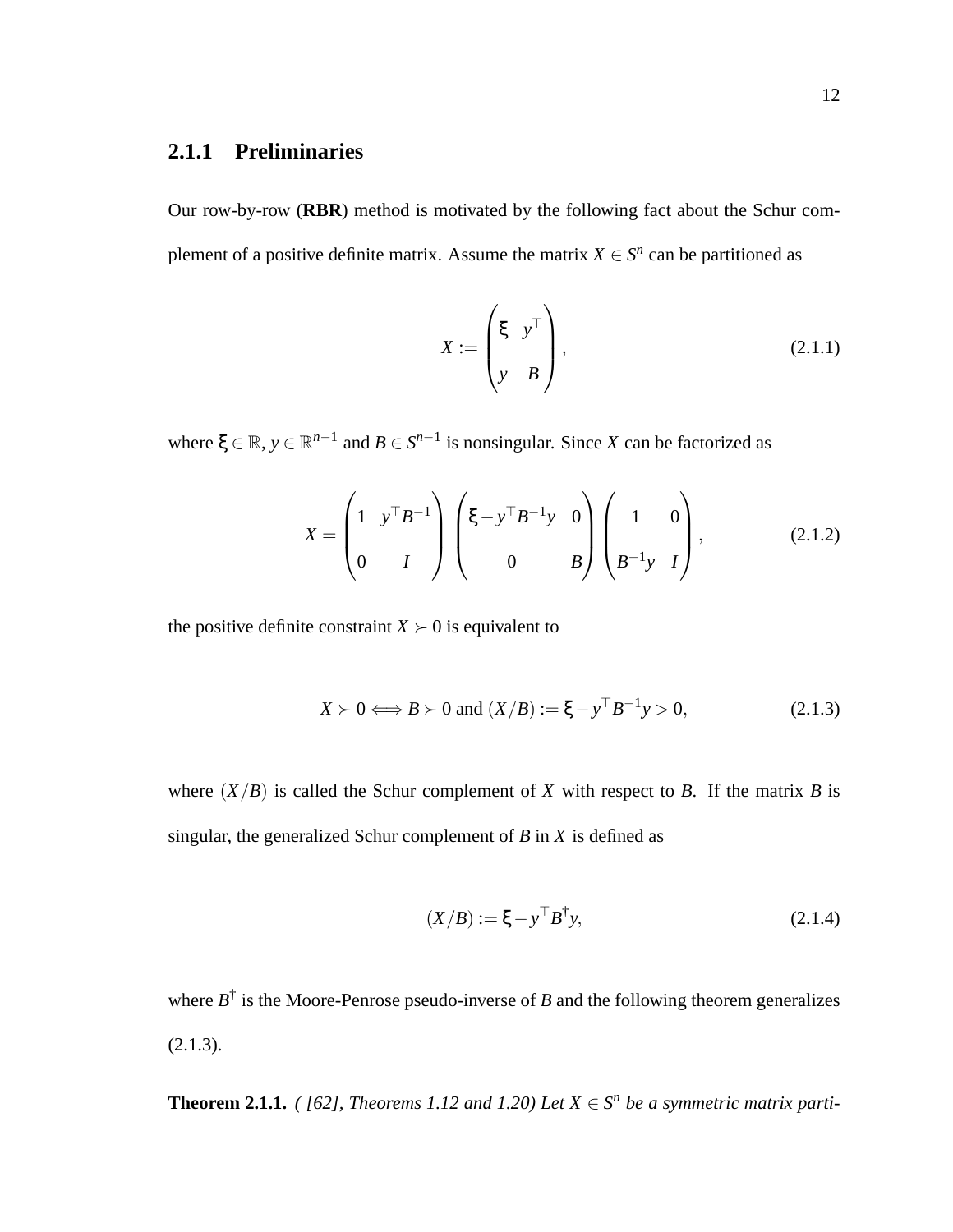*tioned as* (2.1.1) *in which*  $\xi$  *is a scalar and*  $B \in S^{n-1}$ *. The generalized Schur complement of B in X is defined as*  $(X/B) := \xi - y^{\top}B^{\dagger}y$ , where  $B^{\dagger}$  *is the pseudo-inverse of B. Then the following holds.*

*1)* If B is nonsingular, then  $X \succ 0$  if and only if both  $B \succ 0$  and  $(X/B) > 0$ .

*2)* If B is nonsingular, then  $X \succeq 0$  if and only if both  $B \succ 0$  and  $(X/B) \geq 0$ .

*3)*  $X \succeq 0$  *if and only if*  $B \succeq 0$ *,*  $(X/B) \geq 0$  *and*  $y \in \mathcal{R}(B)$ *, where*  $\mathcal{R}(B)$  *is the range space of B.*

We adopt the following notation in this chapter. Given a matrix  $A \in \mathbb{R}^{n \times n}$ , we denote the  $(i, j)$ -th entry of *A* by either  $A_{i,j}$  or  $A(i, j)$ . Let α and β be given index sets, i.e., subsets of  $\{1,2,\dots,n\}$ . We denote the cardinality of  $\alpha$  by  $|\alpha|$  and its complement by  $\alpha^c := \{1, 2, \dots, n\} \setminus \alpha$ . Let  $A_{\alpha, \beta}$  denote the submatrix of *A* with rows indexed by  $\alpha$  and columns indexed by  $β$ , i.e.,

$$
A_{\alpha,\beta} := \begin{pmatrix} A_{\alpha_1,\,\beta_1} & \cdots & A_{\alpha_1,\,\beta_{|\beta|}} \\ \vdots & & \vdots \\ A_{\alpha_{|\alpha|},\,\beta_1} & \cdots & A_{\alpha_{|\alpha|},\,\beta_{|\beta|}} \end{pmatrix}
$$

.

Without introducing any confusion, we write *i* for the index set  $\{i\}$  and denote the complement of  $\{i\}$  by  $i^c := \{1, 2, \dots, n\} \setminus \{i\}$ . Hence,  $A_{i^c, i^c}$  is the submatrix of *A* that remains after removing its *i*-th row and column, and  $A_{i^c,i}$  is the *i*th column of the matrix *A* without the element *Ai*,*<sup>i</sup>* .

The rest of this chapter is organized as follows. In section 2.2, we present a prototype of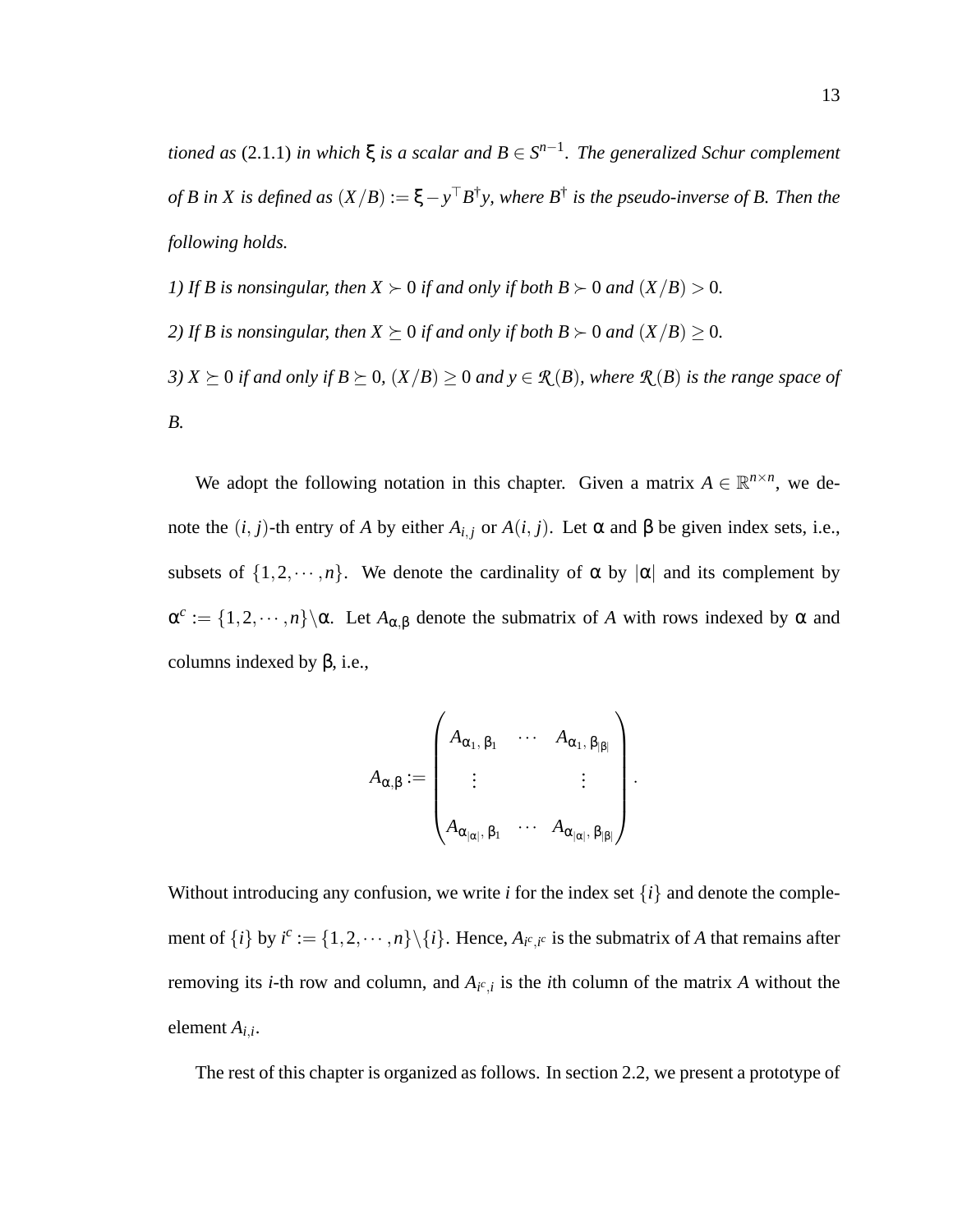the RBR method for solving a general SDP. In section 2.3, the RBR method is specialized for solving SDPs with only diagonal element constraints. We interpret this RBR method in terms of the logarithmic barrier function in section 2.3.1 and prove convergence to a global minimizer. To handle general linear constraints, we apply the RBR method in section 2.4 to a sequence of unconstrained problems using an augmented Lagrangian function approach. Specialized versions for the maxcut SDP relaxation and the minimum nuclear norm matrix completion problem are presented in sections 2.4.2 and 2.4.3, respectively. Finally, numerical results for the maxcut and matrix completion problem, are presented in section 2.5 to demonstrate the robustness and efficiency of our algorithms.

### **2.2 A row-by-row method prototype**

Consider the semidefinite programming (SDP) problem

*y*  $X_1^k$ <sub>*c*,1</sub>*c* 

*y B*

$$
\min_{X \in S^n} \langle C, X \rangle
$$
  
s.t.  $\mathcal{A}(X) = b, \quad X \succeq 0.$  (2.2.1)

Given a strictly feasible solution  $X^k \succ 0$ , we can construct a second-order cone programming (SOCP) restriction for the SDP problem (2.2.1) as follows. Fix the  $n(n-1)/2$ variables in the  $(n-1) \times (n-1)$  submatrix  $B := X_{1^c,1^c}^k$  of  $X^k$  and let  $\xi$  and y denote the remaining unknown variables  $X_{1,1}$  and  $X_{1^c,1}$  (i.e., row 1/column 1), respectively, that is  $X :=$  $\sqrt{ }$  $\overline{\phantom{a}}$ ξ *y* ⊤  $\setminus$  $\Bigg| :=$  $\sqrt{ }$  $\overline{\phantom{a}}$ ξ *y* ⊤  $\setminus$ It then follows from Theorem 2.1.1 that  $X \succeq 0$  is equiv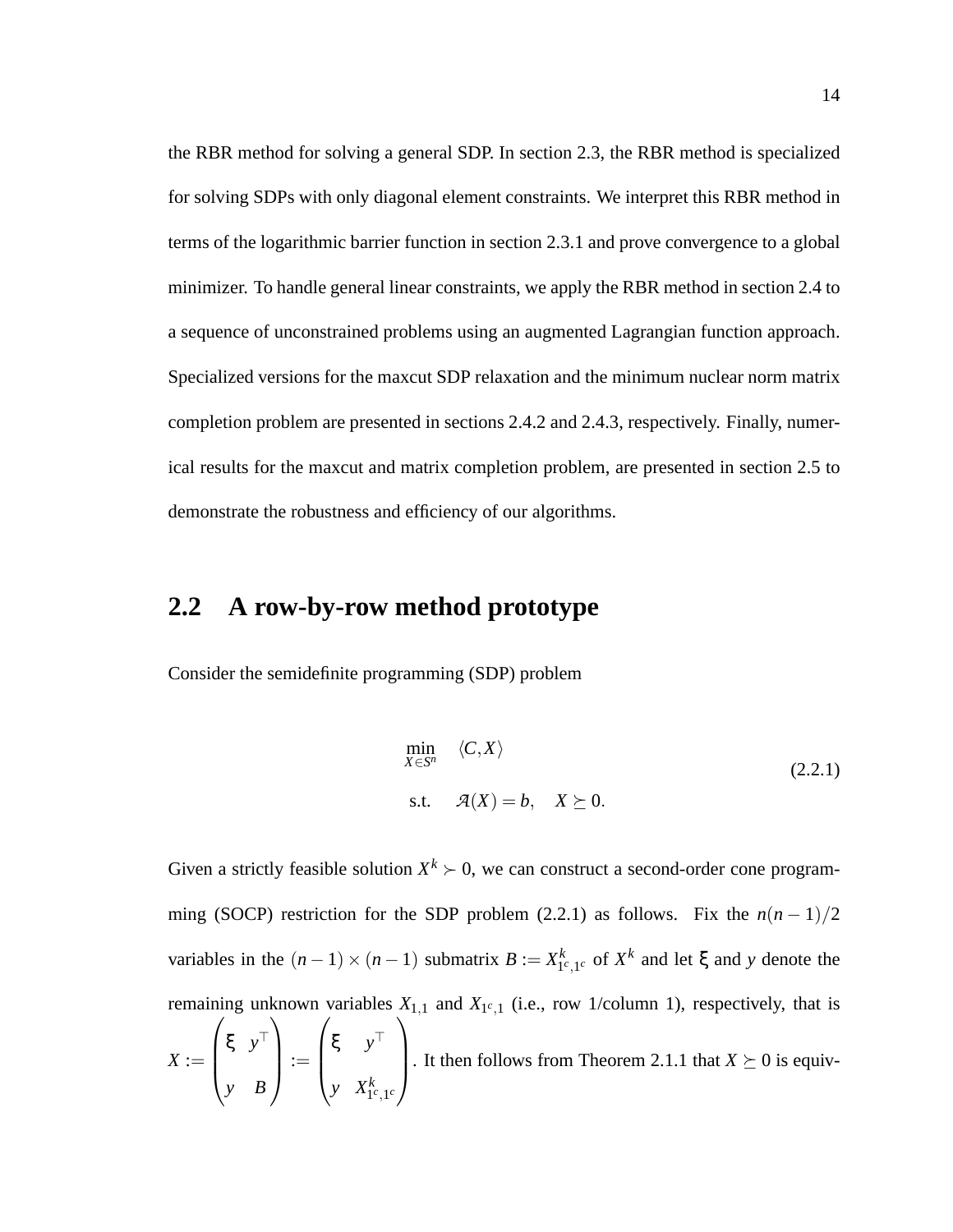alent to  $\xi - y^{\top}B^{-1}y \ge 0$ , and hence, the SDP problem (2.2.1) becomes

$$
\min_{\begin{aligned}\n[\xi; y] \in \mathbb{R}^n & \quad \widetilde{c}^\top[\xi; y] \\
\text{s.t.} & \quad \widetilde{A}[\xi; y] = \widetilde{b}, \\
& \xi - y^\top B^{-1} y \ge 0,\n\end{aligned}\n\tag{2.2.2}
$$

where  $v > 0$ ,  $\tilde{c}$ ,  $\tilde{A}$  and  $\tilde{b}$  are defined as follows using the subscript  $i = 1$ :

$$
\widetilde{c} := \begin{pmatrix} C_{i,i} \\ 2C_{i^c,i} \end{pmatrix}, \quad \widetilde{A} := \begin{pmatrix} A_{i,i}^{(1)} & 2A_{i,i^c}^{(1)} \\ \dots & \dots \\ A_{i,i}^{(m)} & 2A_{i,i^c}^{(m)} \end{pmatrix} \text{ and } \widetilde{b} := \begin{pmatrix} b_1 - \left\langle A_{i^c,i^c}^{(1)}, B \right\rangle \\ \dots \\ b_m - \left\langle A_{i^c,i^c}^{(m)}, B \right\rangle \end{pmatrix}.
$$
 (2.2.3)

If we let  $LL^\top = B$  be the Cholesky factorization of *B* and introduce a new variable  $z = L^{-1}y$ , the Schur complement constraint  $\xi - y^{\top}B^{-1}y \ge 0$  is equivalent to the linear constraint *Lz* = *y* and the rotated second-order cone constraint  $||z||_2^2 \le \xi$ . Furthermore, positive definiteness of the solution *X* can be maintained if we replace the 0 on the right hand side of the Schur complement constraint in subproblem (2.2.2) by  $v > 0$ , i.e., if we replace subproblem  $(2.2.2)$  by

$$
\min_{\begin{aligned}\n[\xi; y] \in \mathbb{R}^n & \quad \widetilde{c}^\top[\xi; y] \\
\text{s.t.} & \quad \widetilde{A} [\xi; y] = \widetilde{b}, \\
&\quad \xi - y^\top B^{-1} y \ge v.\n\end{aligned}\n\tag{2.2.4}
$$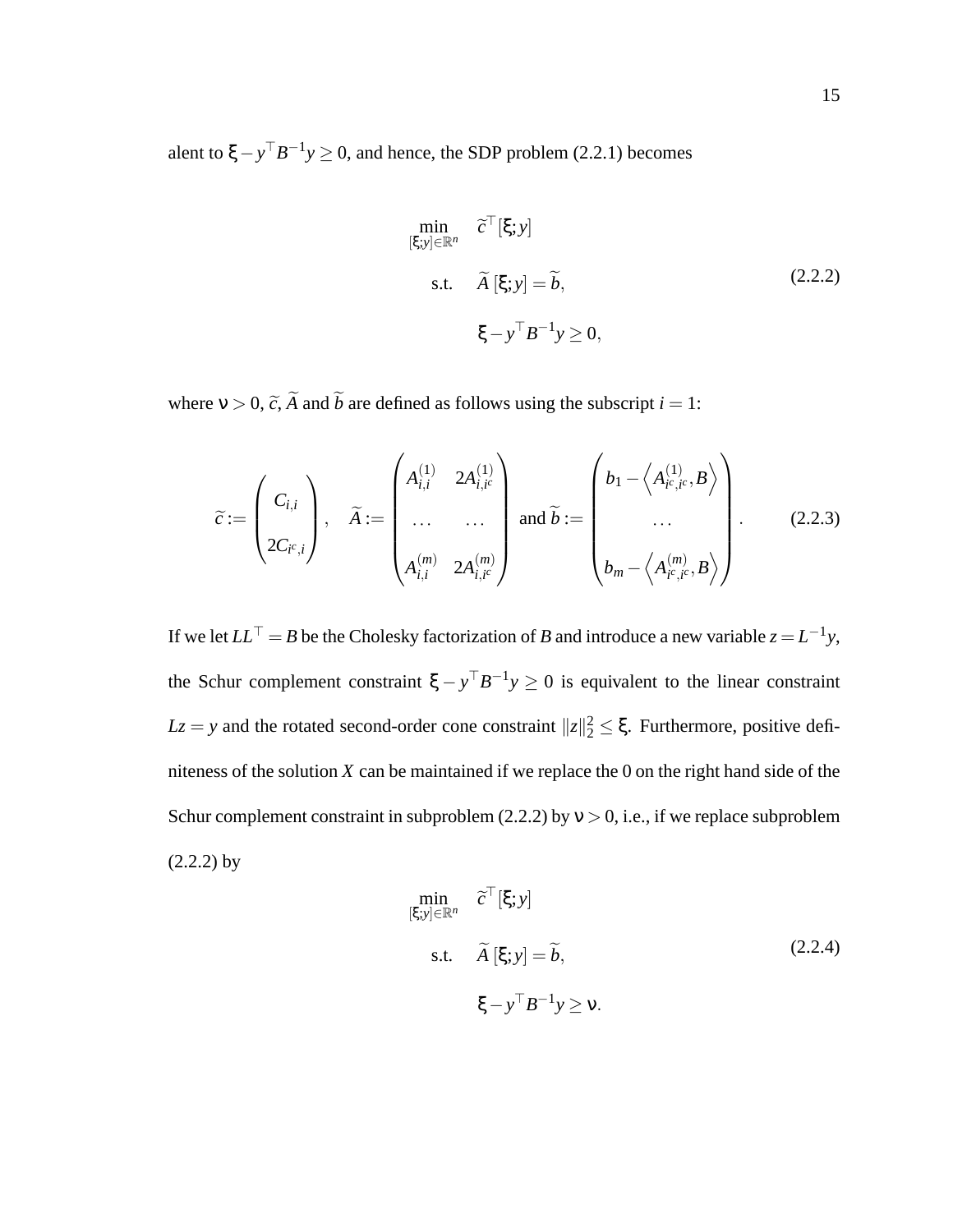Clearly, similar problems can be constructed if for any  $i, i = 1, \dots, n$ , all elements of *X <sup>k</sup>* other than those in the *i*-th row/column are fixed and only the elements in the *i*-th row/column are treated as unknowns.

*Remark* 2.2.1. For any  $i \in \{1, \dots, n\}$ , the Schur complement of  $X_{i^c, i^c}$  in *X* is  $(X/X_{i^c, i^c}) :=$  $X_{i,i} - (X_{i^c,i})^\top X_{i^c}^\dagger$  $\int_{i^c, i^c}^T X_{i^c, i}$ . There exists a permutation matrix *P* of the rows and columns of *X* that put  $X_{i^c,i^c}$  into the lower right corner of *X*, leaving the rows and columns of  $X_{i,i^c}$  and  $X_{i^c,i}$ in the same increasing order in *X*, that is  $P^{\dagger}XP =$  $\sqrt{ }$  $\overline{\phantom{a}}$  $X_{i,i}$  *X*<sub>*i*</sub><sup>*c*</sup>,*i*  $X_{i^c,i}$   $X_{i^c,i^c}$  $\setminus$  . Therefore, the Schur complement of  $X_{i^c,i^c}$  in *X* is  $((P<sup>†</sup>XP)/X_{i^c,i^c})$ .

We now present our row-by-row (**RBR**) method for solving (2.2.1). Starting from a positive definite feasible solution *X* 1 , we update one row/column of the solution *X* at each of *n* inner steps by solving subproblems of the form (2.2.4). This procedure from the first row to the *n*-th row is called a *cycle*. At the first step of the *k*-th cycle, we fix  $B := X^k_{1^c, 1^c}$ , and solve subproblem (2.2.4), whose solution is denoted by  $[\xi; y]$ . Then the first row/column of  $X^k$  is replaced by  $X^k_{1,1} := \xi$  and  $X^k_{1^c,1} := y$ . Similarly, we set  $B := X^k_{i^c,i^c}$  in the *i*-th inner iteration and assign the parameters  $\tilde{c}$ ,  $\tilde{A}$  and  $\tilde{b}$  according to (2.2.3). Then the solution  $[\xi; y]$ of (2.2.4) is used to set  $X_{i,i}^k := \xi$  and  $X_{i^c,i}^k := y$ . The *k*-th cycle is finished after the *n*-th row/column is updated. Then we set  $X^{k+1} := X^k$  and repeat this procedure until the relative decrease in the objective function on a cycle becomes smaller than some tolerance ε. Our RBR method prototype is outlined in Algorithm 1.

We also denote by  $X^{k,j}$  the solution  $X^k$  at the end of the *j*-th inner iteration in the *k*-th cycle and use the convention that  $X^{k,0} := X^k$  and  $X^{k+1} := X^{k,n}$ . Our RBR method is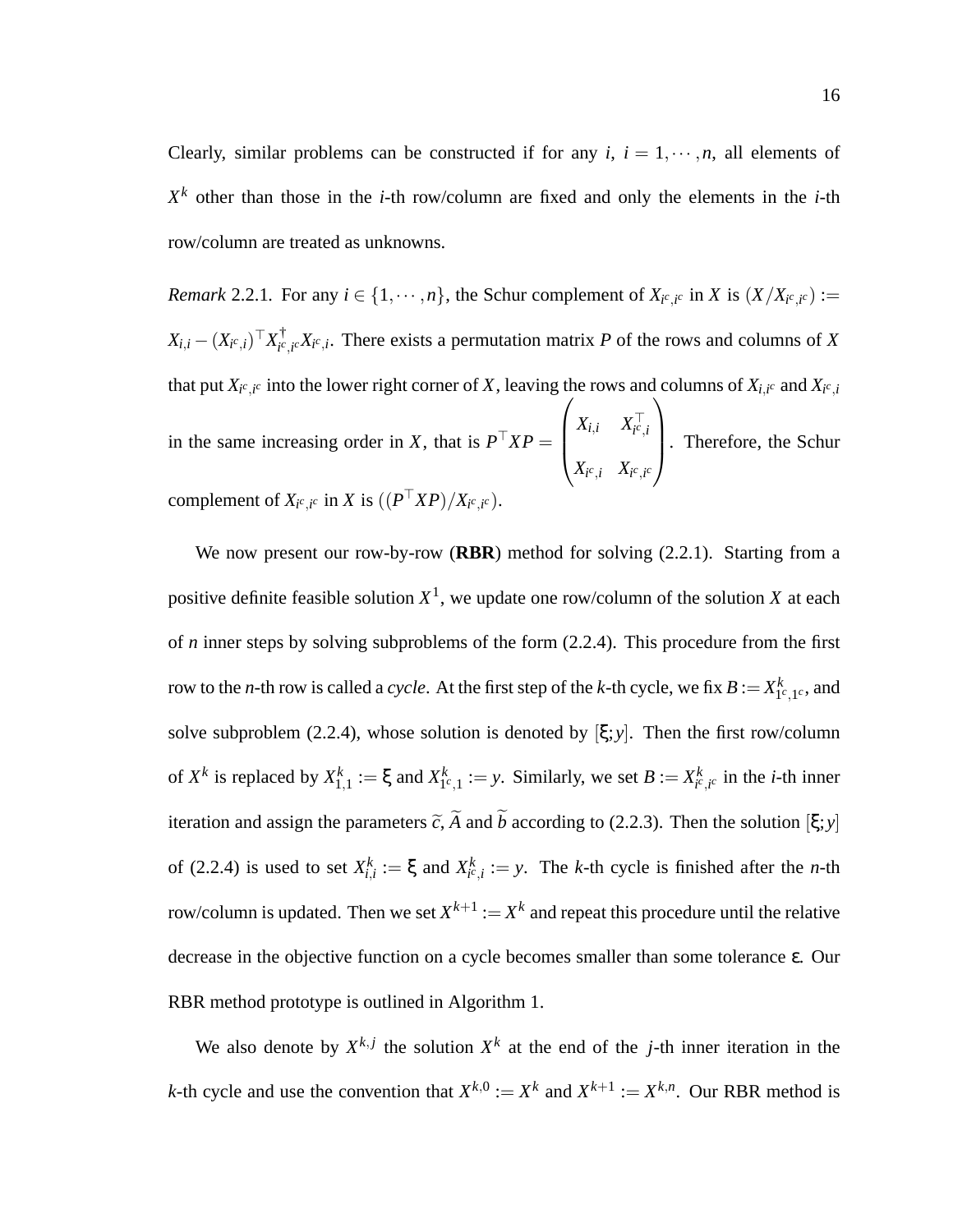| <b>Algorithm 1:</b> A row-by-row (RBR) method prototype                                                                               |  |  |
|---------------------------------------------------------------------------------------------------------------------------------------|--|--|
| Set $X^1 \succ 0$ , $v \ge 0$ , $k := 1$ and $\varepsilon \ge 0$ . Compute $F^0 := \langle C, X^1 \rangle$ and set $F^1 := +\infty$ . |  |  |
| while $\frac{F^{k-1}-F^k}{\max\{ F^{k-1} ,1\}} \geq \varepsilon$ do                                                                   |  |  |
| for $i = 1, \dots, n$ do                                                                                                              |  |  |
| Set $B := X_{j^c, j^c}^k$ and the parameters $\tilde{c}$ , A and b according to (2.2.3).                                              |  |  |
| Solve the SOCP subproblem $(2.2.4)$ whose solution is denoted by $\xi$ and y.                                                         |  |  |
| Update $X_{i,i}^k := \xi, X_{i^c,i}^k := y$ and $X_{i,i^c}^k := y^\top$ .                                                             |  |  |
| Compute $F^k := \langle C, X^k \rangle$ . Set $X^{k+1} := X^k$ and $k := k + 1$ .                                                     |  |  |

similar to a block *Gauss-Seidel* method for solving a system of linear equations and a block coordinate descent method (sometimes referred to as a nonlinear Gauss-Seidel method) for nonlinear programming, except that because of the symmetry of *X*, the blocks in our method overlap. Specifically, exactly one of the variables in any two inner iterations of the RBR method overlap. For example,  $X_{1,2}$  is a variable in the three dimensional problem in both the first and second inner iterations:

$$
X^{k,1}:=\begin{pmatrix} X_{1,1}^{k,1} & X_{1,2}^{k,1} & X_{1,3}^{k,1} \\[1mm] X_{1,2}^{k,1} & X_{2,2}^{k,0} & X_{2,3}^{k,0} \\[1mm] X_{1,3}^{k,1} & X_{2,3}^{k,0} & X_{3,3}^{k,0} \end{pmatrix}, \quad X^{k,2}:=\begin{pmatrix} X_{1,1}^{k,1} & \boxed{X_{1,2}^{k,2}} & X_{1,3}^{k,1} \\[1mm] \boxed{X_{1,2}^{k,2}} & X_{2,2}^{k,2} & X_{2,3}^{k,2} \\[1mm] X_{1,3}^{k,1} & X_{2,3}^{k,0} & X_{3,3}^{k,0} \end{pmatrix}.
$$

# **2.3 The RBR method for SDP with only diagonal element constraints**

In this section, we consider an SDP whose constraints  $A(X) = b$  are of the form  $X_{i,i} = b_i$ , where  $b_i > 0$ ,  $i = 1, \dots, n$ . Without loss of generality, we assume that  $b_i = 1$ , for  $i = 1, \dots, n$ ,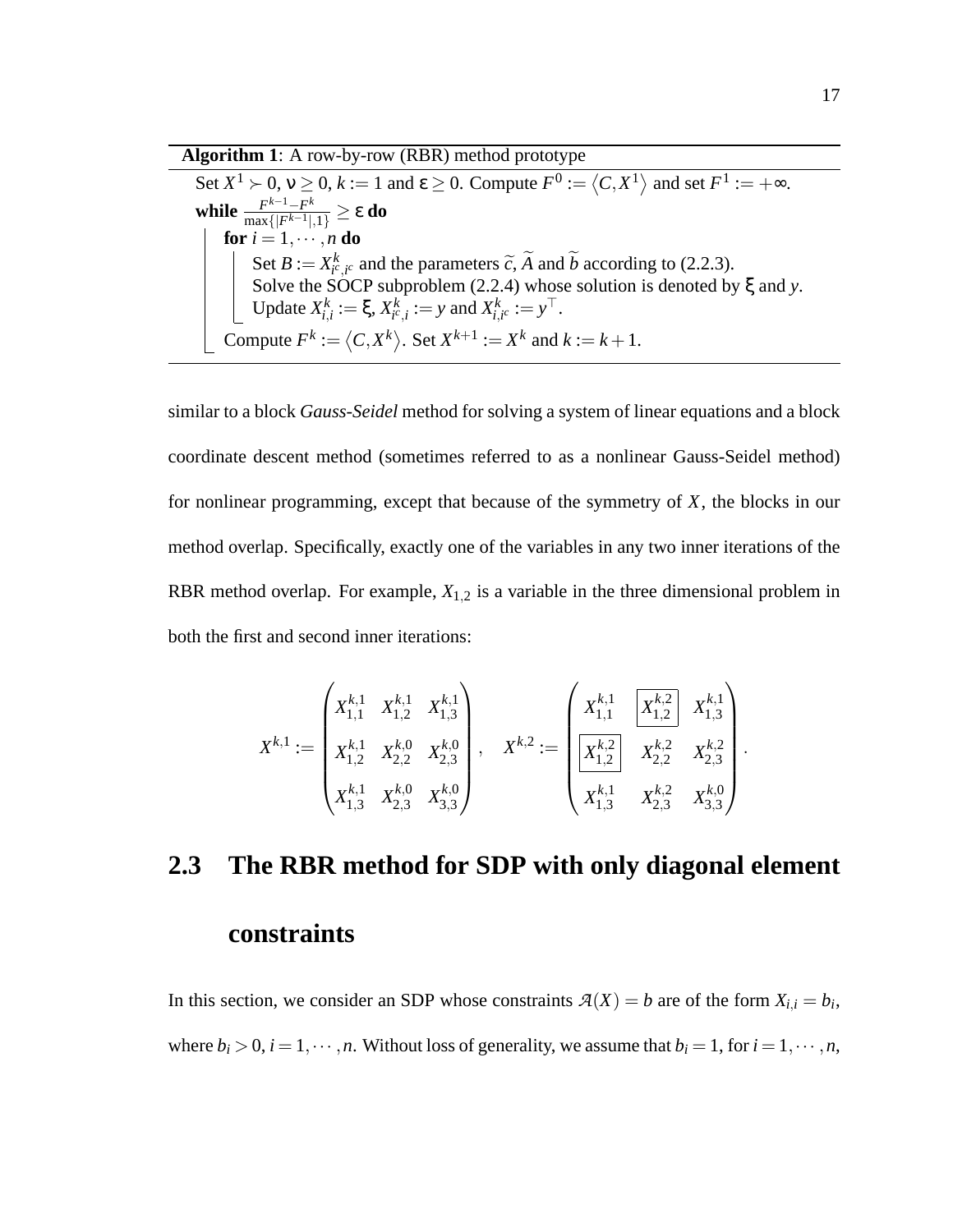and study the problem

$$
\min_{X \in S^n} \langle C, X \rangle
$$
  
s.t.  $X_{ii} = 1, \quad i = 1, \dots, n,$  (2.3.1)  
 $X \succeq 0.$ 

Note that  $(2.3.1)$  is the well known SDP relaxation [3,10,25,33,39] for the maxcut problem, which seeks to partition the vertices of a graph into two sets so that the sum of the weighted edges connecting vertices in one set with vertices in the other set is maximized.

We now present the RBR subproblem for solving  $(2.3.1)$ . Throughout the algorithm the diagonal elements of *X* are kept fixed at 1. At the *i*th step of the *k*-th cycle, we fix  $B = X_{i^c, i^c}^k$ , where  $X^k$  is the iterate at the  $(i-1)$ -th step of the *k*-th cycle. Here, we do not assume that *B* is positive definite and use the generalized Schur complement to construct the second-order cone constraint. Hence, the subproblem (2.2.4) for generic SDP is reduced to

$$
\min_{y \in \mathbb{R}^{n-1}} \hat{c}^{\top} y
$$
\n
$$
\text{s.t.} \quad 1 - y^{\top} B^{\dagger} y \ge v, \quad y \in \mathcal{R}(B),
$$
\n
$$
(2.3.2)
$$

where  $\hat{c} := 2C_{i^c,i}$  and  $v < 1$ . Fortuitously, the optimal solution of (2.3.2) is determined by a single matrix-vector product as we can see from the following lemma.

**Lemma 2.3.1.** *If*  $\gamma := \hat{c}^{\dagger} B\hat{c} > 0$ *, the solution of problem* (2.3.2) *is given by* 

$$
y = -\sqrt{\frac{1-\nu}{\gamma}}B\hat{c}.
$$
 (2.3.3)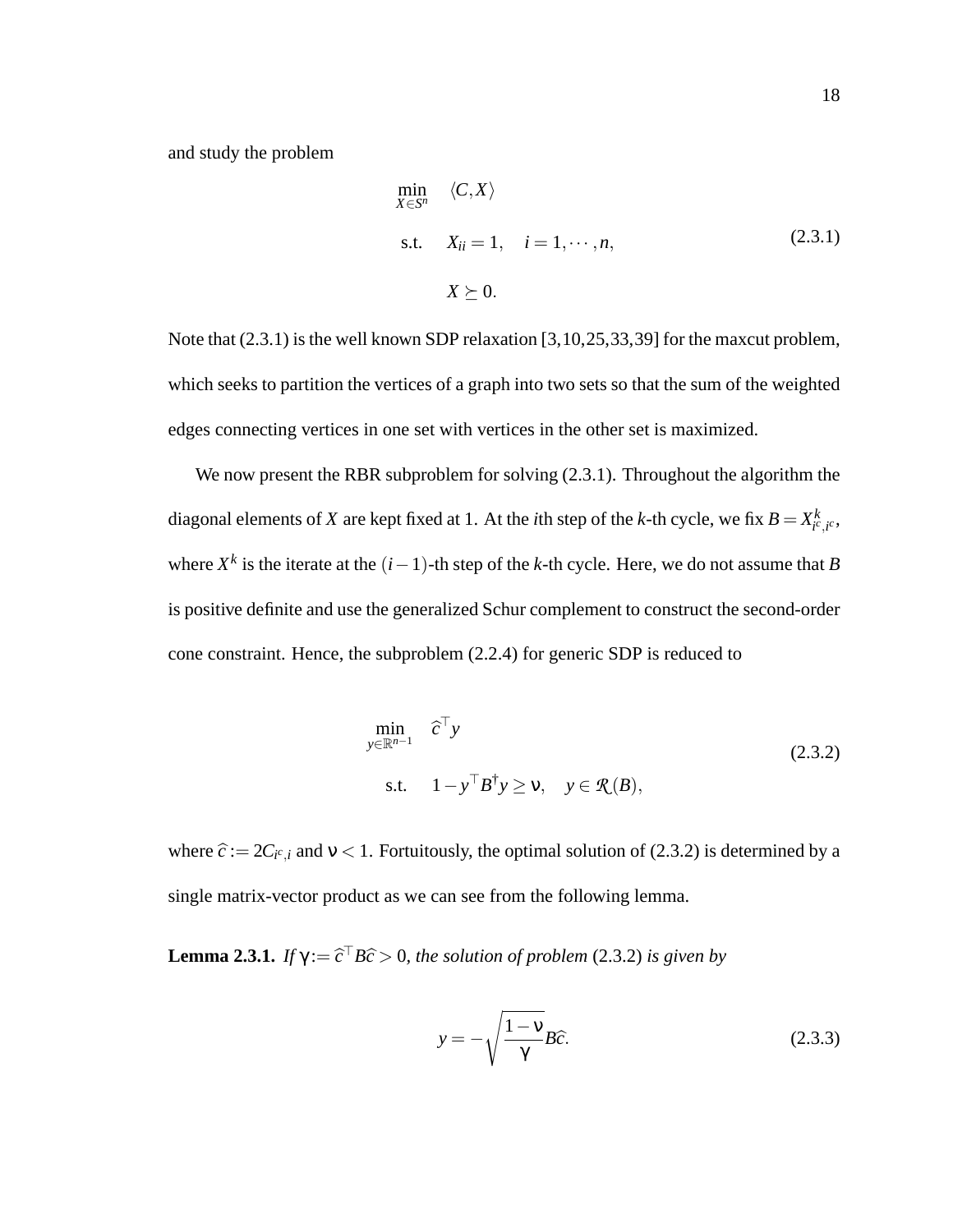*Otherwise, the solution is*  $y = 0$ *.* 

*Proof.* Since the matrix  $B \in S^n_+$  is real symmetric and the rank of *B* is  $r > 0$ , *B* has the spectral decomposition

$$
B = Q\Lambda Q^{\top} = \begin{pmatrix} Q_r & Q_l \end{pmatrix} \begin{pmatrix} \Lambda_r & 0 \\ 0 & 0 \end{pmatrix} \begin{pmatrix} Q_r^{\top} \\ Q_l^{\top} \end{pmatrix} = Q_r \Lambda_r Q_r^{\top}, \qquad (2.3.4)
$$

where *Q* is an orthogonal matrix,  $\Lambda = diag(\lambda_1, \dots, \lambda_r, 0, \dots 0)$ , and  $\lambda_1 \geq \lambda_2 \geq \dots \geq \lambda_r > 0$ .

Hence, the Moore-Penrose pseudo-inverse of *B* is

$$
B^{\dagger} = \begin{pmatrix} Q_r & Q_l \end{pmatrix} \begin{pmatrix} \Lambda_r^{-1} & 0 \\ 0 & 0 \end{pmatrix} \begin{pmatrix} Q_r^{\top} \\ Q_l^{\top} \end{pmatrix} = Q_r \Lambda_r^{-1} Q_r^{\top}.
$$

Let  $z = Q^{\top}y =: [z_r; z_l]$ . Since  $y \in \mathcal{R}(B)$  and  $\mathcal{R}(B) = \mathcal{R}(Q_r)$ ,  $z_l = 0$ ; hence, problem (2.3.2) is equivalent to

$$
\min_{z_r \in \mathbb{R}^r} \quad (Q_r^\top \hat{c})^\top z_r
$$
\n
$$
\text{s.t.} \quad 1 - z_r^\top \Lambda_r^{-1} z_r \ge \nu,
$$
\n
$$
(2.3.5)
$$

whose Lagrangian function is  $\ell(z_r, \lambda) = (Q_r^\top \hat{c})^\top z_r - \frac{\lambda}{2}$  $\frac{\lambda}{2}(1 - \mathsf{v} - z_r^{\top} \mathsf{\Lambda}^{-1} z_r)$ , where  $\lambda \geq 0$ . At an optimal solution  $z_r^*$  to (2.3.5),

$$
\nabla_{z_r} \ell(z_r^*, \lambda^*) = Q_r^\top \widehat{c} + \lambda^* \Lambda_r^{-1} z_r^* = 0,
$$

which implies  $z_r^* = -\Lambda_r Q_r^{\perp} \hat{c}/\lambda^*$ . Since  $z_r^*$  is on the boundary of the constraint, i.e., 1 –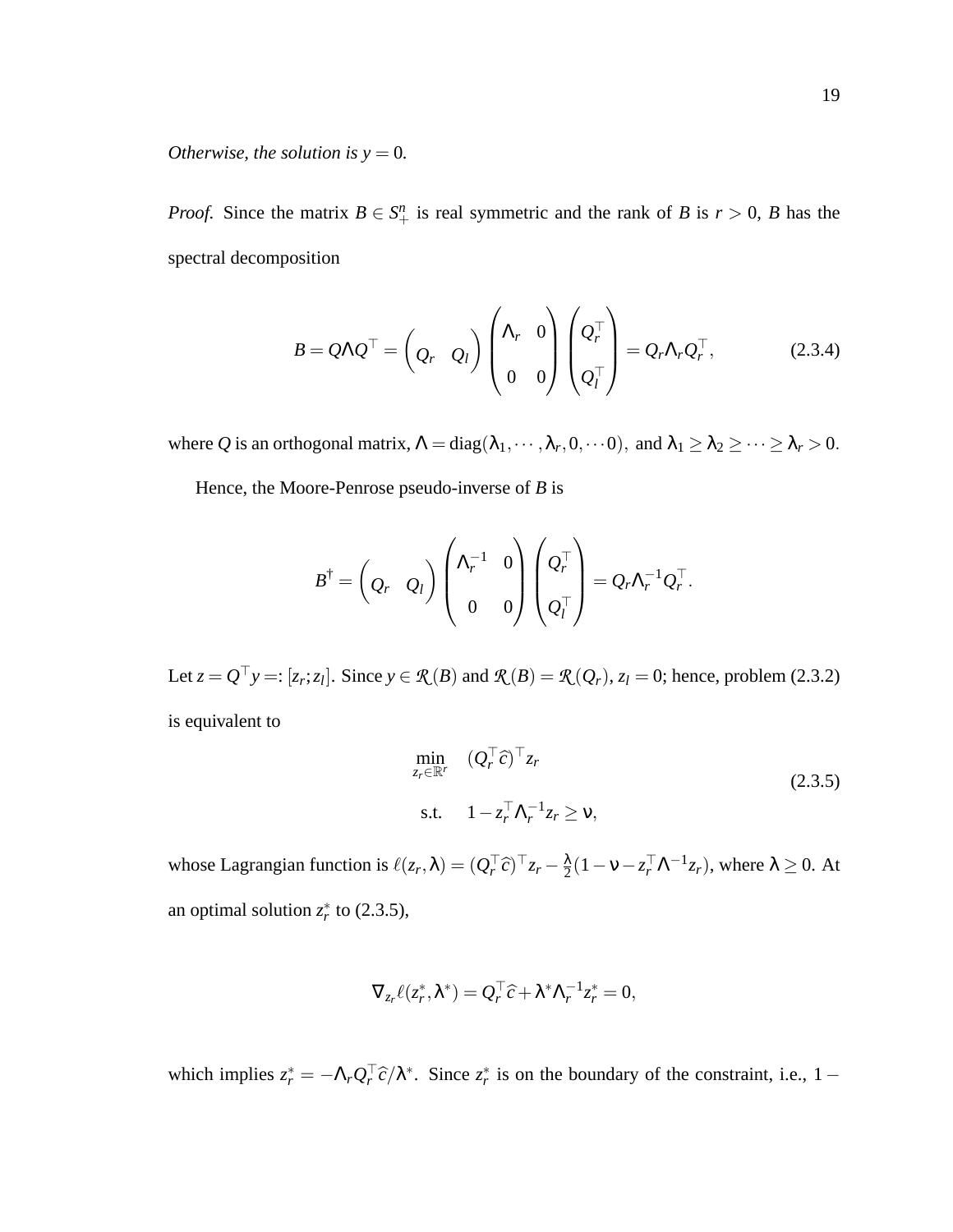$(z_r^*)^\top \Lambda^{-1} z_r^* = v$ , we obtain

$$
1 - \frac{\widehat{c}^{\top} Q_r \Lambda_r \Lambda_r^{-1} \Lambda_r Q_r^{\top} \widehat{c}}{(\lambda^*)^2} = 1 - \frac{\gamma}{(\lambda^*)^2} = \mathsf{v}.
$$

Hence, if  $\gamma > 0$ , we obtain  $\lambda^* = \sqrt{\gamma/(1-\nu)}$  and

$$
y^* = Q_r z_r^* = -\sqrt{\frac{1-\nu}{\gamma}} Q_r \Lambda_r Q_r^\top \widehat{c} = -\sqrt{\frac{1-\nu}{\gamma}} B \widehat{c}.
$$

Otherwise,  $\lambda^* = 0$  and  $y^* = 0$ .

We present the RBR method for (2.3.1) in Algorithm 2.

**Algorithm 2**: A RBR method (PURE-RBR-M) for problem (2.3.1) Set  $X^1 \succ 0$ ,  $v > 0$ ,  $k := 1$  and  $\varepsilon \ge 0$ . Compute  $F^0 := \langle C, X^1 \rangle$  and set  $F^1 := +\infty$ . **while**  $\frac{F^{k-1}-F}{\max\{F^{k-1}\}}$ *k*  $\frac{F^{k-1}-F^{k}}{\max\{|F^{k-1}|,1\}} \geq \varepsilon$  do  ${\bf for} \ i=1,\cdots,n$  do Compute  $x := X_{i^c, i^c}^k C_{i^c, i}$  and  $\gamma := x^\top C_{i^c, i}$ . Set  $X_{i, i}^k := 1$ . **if**  $\gamma > 0$  **then** compute  $X_{i^c,i}^k := -\sqrt{\frac{1-\nu}{\gamma}}x$ , **else** set  $X_{i^c,i}^k := 0$ . Compute  $F^k := \langle C, X^k \rangle$ . Set  $X^{k+1} := X^k$  and  $k := k+1$ .

Algorithm 2 is extremely simple since only a single matrix-vector product is involved at each inner step. Numerical experiments show Algorithm 2 works fine if the initial solution *X* is taken as the identity matrix even if we take  $v = 0$ . However, the following is a  $3 \times 3$ example which shows that if started at a rank one point that is not optimal, the RBR method using  $v = 0$  either does not move away from the initial solution or it moves to a non-optimal

 $\Box$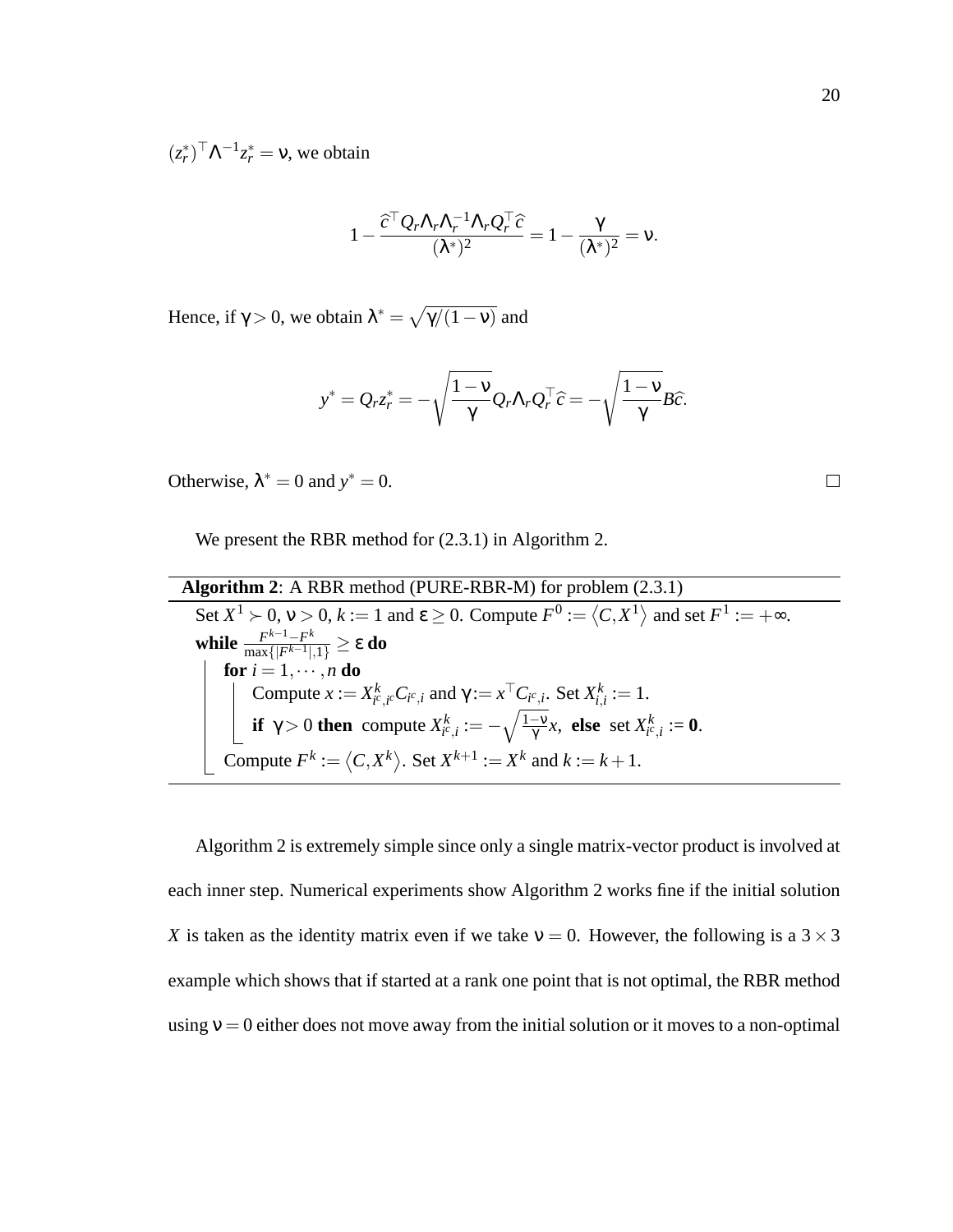| solution           | (x, y, z)          | $\frac{1}{2} \langle C, X \rangle = \frac{3}{4} x - y - z$ |
|--------------------|--------------------|------------------------------------------------------------|
| $\mathbf{Y}^{(1)}$ | (1,1,1)            | $-5/4$                                                     |
| $\mathbf{Y}^{(2)}$ | $(-1,1,-1)$        | $-3/4$                                                     |
| $\mathbf{Y}^{(3)}$ | $(-1,-1,1)$        | $-3/4$                                                     |
| $\mathbf{Y}^{(4)}$ | $(1,-1,-1)$        | 11/4                                                       |
| ${\bf V}^{(5)}$    | $(-1/9, 2/3, 2/3)$ | $-17/12$                                                   |

Table 2.1: Feasible rank-one and optimal solutions of (2.3.6)

rank-one solution and stays there. Let

$$
X = \begin{pmatrix} 1 & x & y \\ x & 1 & z \\ y & z & 1 \end{pmatrix} \text{ and } C = \begin{pmatrix} 0 & 3/4 & -1 \\ 3/4 & 0 & -1 \\ -1 & -1 & 0 \end{pmatrix}.
$$
 (2.3.6)

The rank-one feasible solutions  $X^{(1)}$ ,  $X^{(2)}$ ,  $X^{(3)}$  and  $X^{(4)}$  and the rank-two optimal solution  $X^{(5)}$  for this example are given in Table 2.1. Starting at  $X^{(1)}$ , each row-by-row minimization step leaves the matrix unchanged. Starting at  $X^{(2)}$ ,  $X^{(3)}$  or  $X^{(4)}$ , the row-by-row method moves to the point  $X^{(1)}$  and then remains there. Interestingly, Algorithm 2 is able to find the optimal solution if the off-diagonal elements  $x, y$  and  $z$  of the rank-one solutions in Table 2.1 are scaled by 0.999 (or even by a number much closer to 1).

## **2.3.1 Interpretation of Algorithm 2 in terms of the logarithmic barrier function**

In this subsection, we interpret Algorithm 2 as a variant of the row-by-row method applied to a logarithmic barrier function approximation to (2.3.1).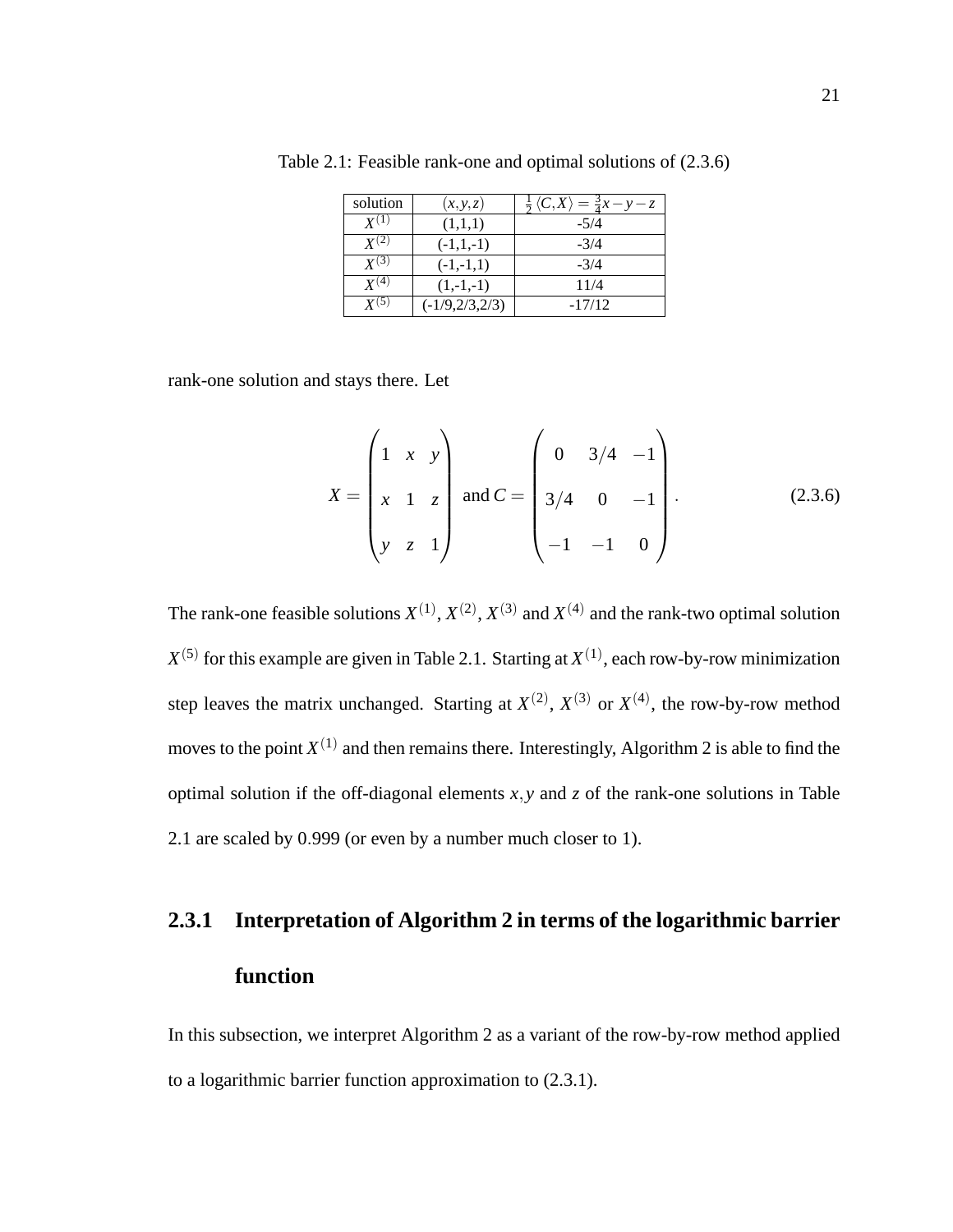$$
\min_{y \in \mathbb{R}^{n-1}} \quad \widehat{c}^{\top} y - \sigma \log(1 - y^{\top} B^{\dagger} y), \quad \text{s.t. } y \in \mathcal{R}(B). \tag{2.3.7}
$$

**Lemma 2.3.2.** *If*  $\gamma := \hat{c}^{\dagger} B\hat{c} > 0$ *, the solution of problem* (2.3.7) *is* 

$$
y = -\frac{\sqrt{\sigma^2 + \gamma} - \sigma}{\gamma} B\hat{c}.
$$
 (2.3.8)

*Hence, the subproblem* (2.3.2) *has the same solution as* (2.3.7) *if* ν = 2σ  $\frac{\sqrt{\sigma^2 + \gamma} - \sigma}{\gamma}$ .

*Proof.* Similarly to Lemma 2.3.1, we have the spectral decomposition (2.3.4) of *B*. Let  $z = Q^{\top}y =: [z_r; z_l]$ . Since  $y \in \mathcal{R}(B)$  and  $\mathcal{R}(B) = \mathcal{R}(Q_r)$ , we obtain  $z_l = 0$  and hence  $y = Q_r z_r$ . Therefore, problem (2.3.7) is equivalent to

$$
\min_{z_r} \quad (Q_r^\top \widehat{c})^\top z_r - \sigma \log(1 - z_r^\top \Lambda_r^{-1} z_r), \tag{2.3.9}
$$

whose first-order optimality conditions are

$$
Q_r^{\top} \hat{c} + \frac{2\sigma \Lambda_r^{-1} z_r^*}{1 - (z_r^*)^{\top} \Lambda_r^{-1} z_r^*} = 0, \text{ and } 1 - (z_r^*)^{\top} \Lambda_r^{-1} z_r^* > 0.
$$
 (2.3.10)

Let  $\theta = 1 - (z_r^*)^\top \Lambda_r^{-1} z_r^*$ . Then equation (2.3.10) implies that  $z_r^* = -\frac{\theta \Lambda_r Q_r^{\top} \hat{c}}{2\sigma}$ . Substituting this expression for  $z_r^*$  into the definition of  $\theta$ , we obtain  $\theta^2 \frac{\gamma}{4\sigma^2} + \theta - 1 = 0$ , which has a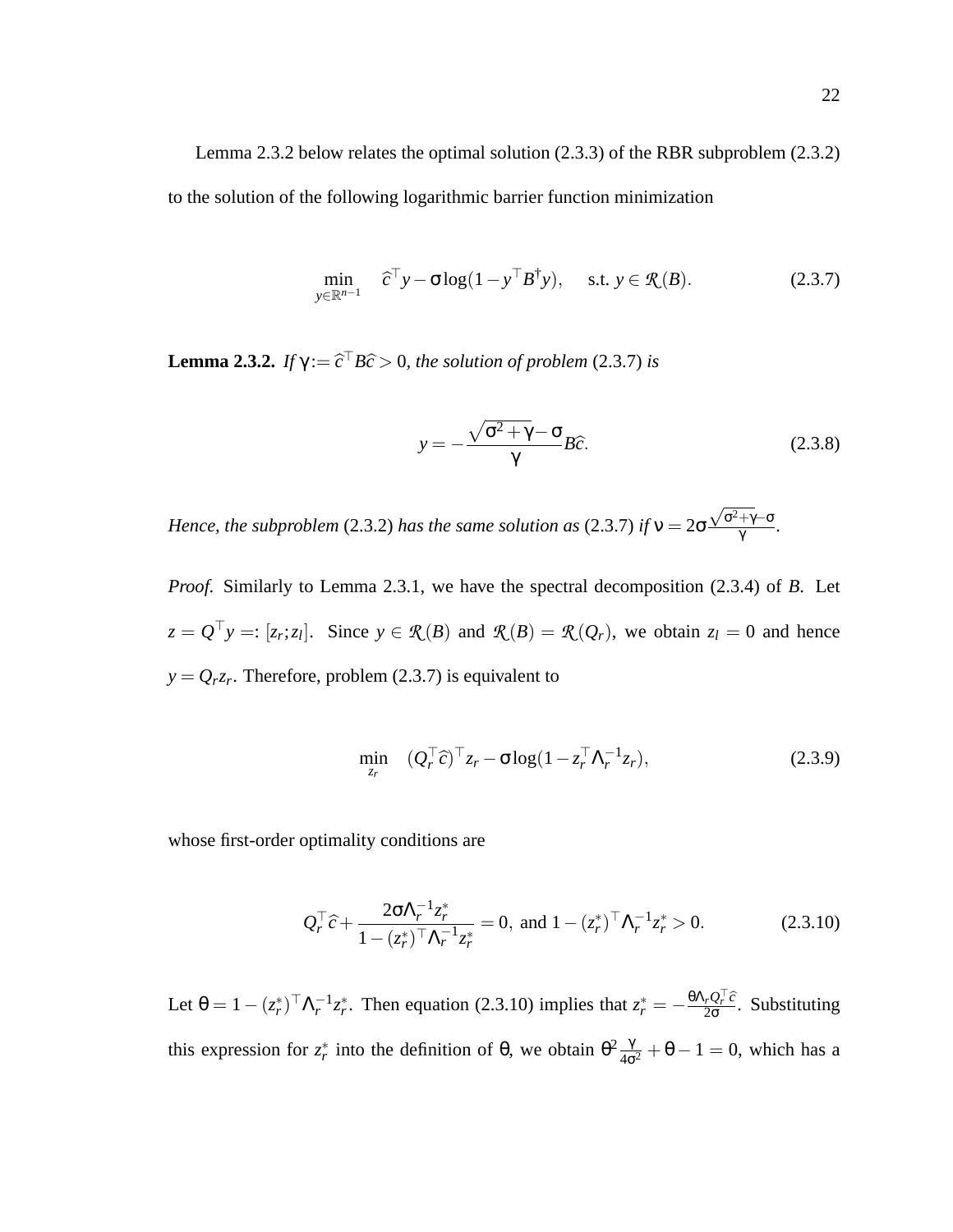positive root  $\theta = \frac{2\sigma\sqrt{\sigma^2 + \gamma} - 2\sigma^2}{\gamma}$  $\frac{+y-20}{\gamma}$ . Hence,  $y^* = \frac{\sqrt{\sigma^2 + \gamma - \sigma}}{\gamma} B \widehat{c}$ . Since

$$
1-(z_r^*)^\top \Lambda_r^{-1} z_r^* = 1-(y^*)^\top B^\dagger y^* = 1-\frac{\left(\sqrt{\sigma^2+\gamma}-\sigma\right)^2}{\gamma} = \frac{2\sigma \sqrt{\sigma^2+\gamma}-2\sigma^2}{\gamma}>0,
$$

and  $\nabla^2 \phi_{\sigma}(y) \succeq 0$ ,  $y^*$  is an optimal solution of (2.3.7). Furthermore, problems (2.3.2) and (2.3.7) are equivalent if

$$
\frac{\sqrt{\sigma^2 + \gamma} - \sigma}{\gamma} = \sqrt{\frac{1 - \nu}{\gamma}},
$$
  
at is  $\nu = 2\sigma \frac{\sqrt{\sigma^2 + \gamma} - \sigma}{\gamma}$ .

th: γ

*Remark* 2.3.1. Note from (2.3.8) that  $\lim_{\sigma \to 0} y = -\frac{B\hat{c}}{\sqrt{\gamma}}$ .

We now consider the logarithmic barrier problem for  $(2.3.1)$ , i.e.,

$$
\min_{X \in S^n} \quad \phi_{\sigma}(X) := \langle C, X \rangle - \sigma \log \det X
$$
\n
$$
\text{s.t.} \quad X_{ii} = 1, \forall i = 1, \cdots, n, \quad X \succeq 0,
$$
\n
$$
(2.3.11)
$$

where we define  $log det(X)$  to be negative infinity for *X* not positive definite. Given a row *i* and fixing the block  $B = X_{i^c, i^c}$ , we have from (2.1.2) that

$$
\det(X) = \det(B)(1 - X_{i^c,i}^\top B^{-1} X_{i^c,i}),
$$

which implies that

$$
\phi_{\sigma}(X) := \widehat{c}^{\top} X_{i^c,i} - \sigma \log(1 - X_{i^c,i}^{\top} B^{-1} X_{i^c,i}) + w(B),
$$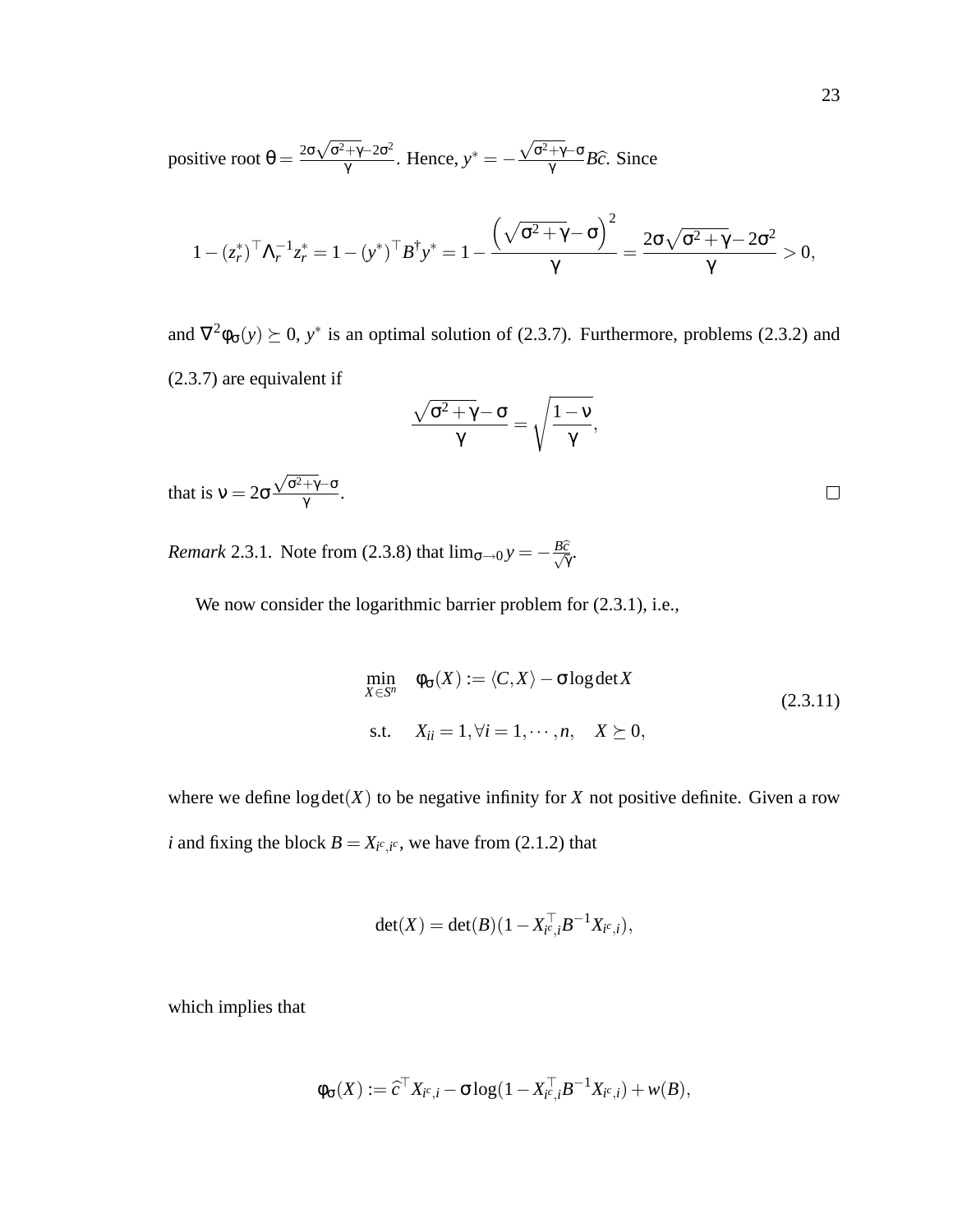where  $\hat{c} = 2C_{i^c,i}$  and  $w(B)$  is a function of *B* (i.e., a constant). Hence, problem (2.3.11) becomes the unconstrained minimization problem

$$
\min_{y \in \mathbb{R}^{n-1}} \quad \widehat{c}^{\top} y - \sigma \log(1 - y^{\top} B^{-1} y), \tag{2.3.12}
$$

which is a special version of problem  $(2.3.7)$ . Therefore, it follows from Lemma 2.3.2 that Algorithm 2 is essentially a row-by-row method for solving problem (2.3.11), if in that algorithm v is replaced by  $2\sigma$  $\frac{\sqrt{\sigma^2 + \gamma} - \sigma}{\gamma}$ .

Our RBR method can be extended to solve

$$
\min_{X \in S^n} \quad \psi_{\sigma}(X) := f(X) - \sigma \log \det X
$$
\n
$$
\text{s.t.} \quad X \in \mathcal{X} := \{ X \in S^n \mid L \le X \le U, X \succeq 0 \}. \tag{2.3.13}
$$

where  $f(X)$  is a convex function of *X*, the constant matrices  $L, U \in S^n$  satisfy  $L \leq U$  and  $L \leq$ *X* means that  $L_{i,j} \leq X_{i,j}$  for all  $i, j = 1, \dots, n$ . Note that problem (2.3.13) includes problem (2.3.11) as a special case if  $L_{i,i} = U_{i,i} = 1$  for  $i = 1, \dots, n$  and  $L_{i,j} = -\infty$  and  $U_{i,j} = \infty$ , otherwise. Starting from the point  $X^k$  ≻ 0 at the *k*-th cycle, we fix the  $n(n-1)/2$  variables in the  $(n-1) \times (n-1)$  submatrix  $B := X^k_{i^c, i^c}$  of  $X^k$  and let  $\xi$  and y denote the remaining unknown variables  $X_{i,i}$  and  $X_{i^c,i}$  (i.e., row *i*/column *i*), respectively; i.e.,  $X^k$  : $\approx$  $\sqrt{ }$  $\overline{\phantom{a}}$ ξ *y* ⊤ *y B*  $\setminus$  $\cdot$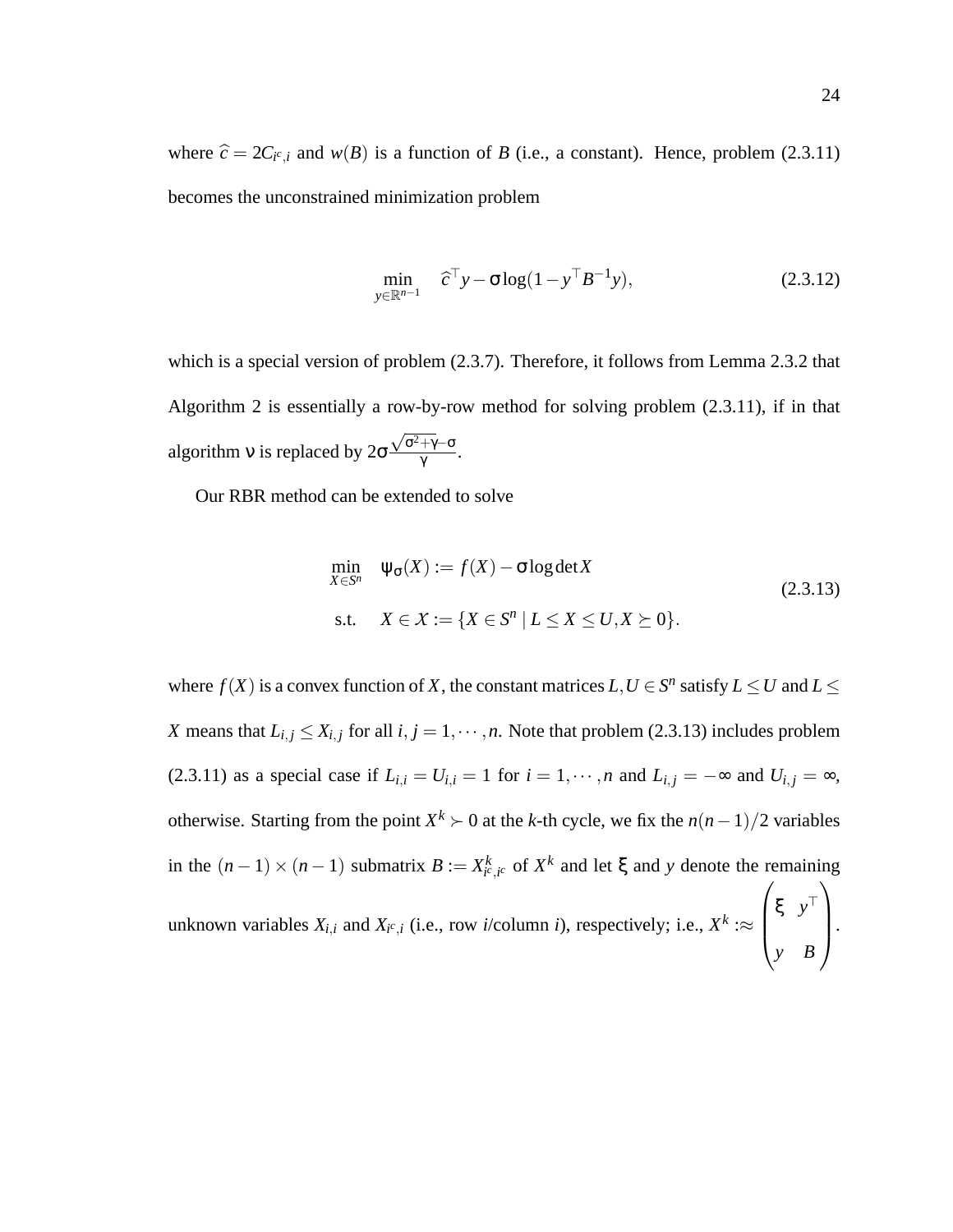Hence, the RBR subproblem of (2.3.13) becomes

$$
\min_{X \in S^n} \quad \widetilde{f}(\xi, y) - \sigma \log(\xi - y^\top B^{-1} y) \ns.t. \quad\n\begin{pmatrix}\nL_{i,i} \\
L_{i^c,i}\n\end{pmatrix}\n\leq\n\begin{pmatrix}\n\xi \\
y\n\end{pmatrix}\n\leq\n\begin{pmatrix}\nU_{i,i} \\
U_{i^c,i}\n\end{pmatrix},
$$
\n(2.3.14)

where  $\tilde{f}(\xi, y) := f(X^k)$ . Inspired by Proposition 2.7.1 in [6], we now prove a basic convergence result for the RBR method applied to problem (2.3.13).

**Theorem 2.3.3.** *Let* {*X <sup>k</sup>*} *be a sequence generated by the row-by-row method for solving* (2.3.14)*. Then every limit point of*  $\{X^k\}$  *is a global minimizer of* (2.3.14)*.* 

*Proof.* Clearly, our RBR method produces a sequence of nondecreasing objective function values

$$
\psi_{\sigma}(X^k) \ge \psi_{\sigma}(X^{k,1}) \ge \psi_{\sigma}(X^{k,2}) \ge \cdots \ge \psi_{\sigma}(X^{k,n-1}) \ge \psi_{\sigma}(X^{k+1}). \tag{2.3.15}
$$

Let  $\widetilde{X}$  be a limit point of the sequence  $\{X^k\}$ . It follows from equation (2.3.15) that the sequences  $\{\psi_{\sigma}(X^k)\}, \{\psi_{\sigma}(X^{k,1})\}, \cdots, \{\psi_{\sigma}(X^{k,n-1})\}\$ all converge to  $\psi_{\sigma}(\widetilde{X})$ . Hence,  $\widetilde{X}$ must be postitive definite because  $\widetilde{X}$  is the limit point of a sequence of matrices that all lie in the compact level set  $\{X \in \mathcal{X} | \psi_{\sigma}(X) \leq \psi_{\sigma}(X^1)\}$ , all of whose members are positive definite. We now show that  $\widetilde{X}$  minimizes  $\Psi_{\sigma}(X)$ .

Let  $\{X^{k_j}\}$  be a subsequence of  $\{X^k\}$  that converges to  $\widetilde{X}$ . We first show that  $\{X^{k_j,1}$  – *X*<sup>*k*</sup>j</sub>} converges to zero as *j* → ∞. Assume on the contrary, that  $\{X^{k_j,1} - X^{k_j}\}$  does not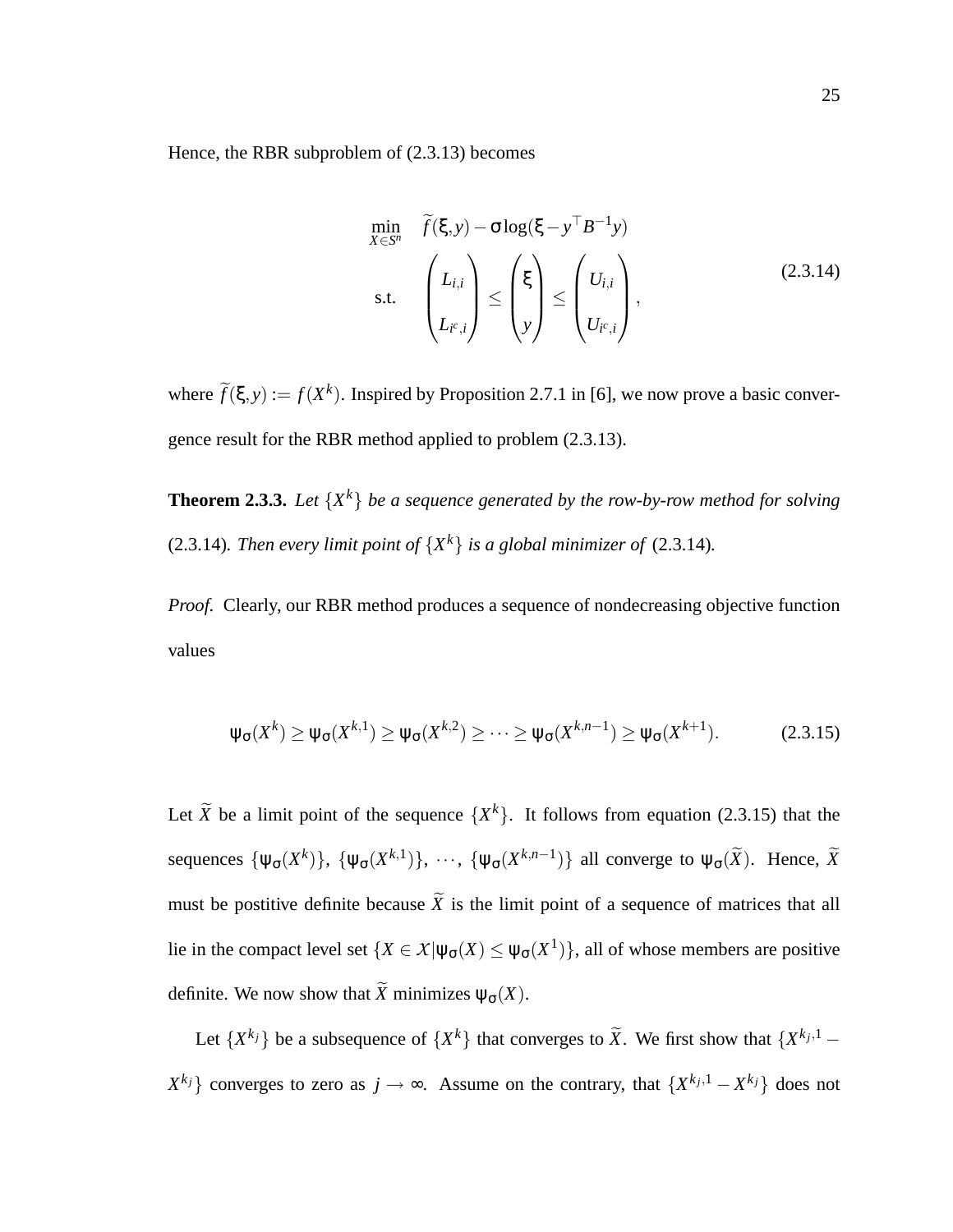converges to zero. Then there exists a subsequence  $\{\bar{k}_i\}$  of  $\{k_i\}$  and some  $\bar{\gamma} > 0$  such that  $\gamma^{\bar{k}_j} := \|X^{\bar{k}_j,1} - X^{\bar{k}_j}\|_F \ge \bar{\gamma}$  for all j. Let  $S^{\bar{k}_j,1} := (X^{\bar{k}_j,1} - X^{\bar{k}_j})/\gamma^{\bar{k}_j}$ . Thus  $X^{\bar{k}_j,1} = X^{\bar{k}_j} +$  $\gamma^{\bar{k}_j}S^{\bar{k}_j,1}, \, \|\hat{S}^{\bar{k}_j,1}\|_F=1$  and  $\hat{S}^{\bar{k}_j,1}$  differs from zero only along the first row/column. Since  $\hat{S}^{\bar{k}_j,1}$ belongs to a compact set, it has a limit point  $\bar{S}^1$ . Hence, there exists a subsequence of  $\{\hat{k}_j\}$ of  $\{\bar{k}_j\}$  such that  $S^{\hat{k}_j,1}$  converges to  $\bar{S}^1$ . Consider an arbitrary  $t \in [0,1]$ . Since  $0 \le t\bar{\gamma} \le \gamma^{\hat{k}_j}$ ,  $X^{\hat{k}_j} + tS^{\hat{k}_j,1}$  lies on the segment joining  $X^{\hat{k}_j}$  and  $X^{\hat{k}_j} + \gamma^{\hat{k}_j}S^{\hat{k}_j,1} = X^{\hat{k}_j,1}$ , and belongs to X since *X* is a convex set. Moreover, since  $X^{\hat{k}_{j},1}$  uniquely minimizes  $\psi_{\sigma}(X)$  over all *X* that differ from  $X^{\hat k_j}$  along the first row/column, it follows from the convexity of  $\psi_\sigma(X)$  that

$$
\psi_{\sigma}(X^{\hat{k}_j,1}) = \psi_{\sigma}(X^{\hat{k}_j} + \hat{\gamma}^{\hat{k}_j} S^{\hat{k}_j,1}) \leq \psi_{\sigma}(X^{\hat{k}_j} + t\hat{\gamma}^{\hat{k}_j} S^{\hat{k}_j,1}) \leq \psi_{\sigma}(X^{\hat{k}_j}).
$$
\n(2.3.16)

Since  $\psi_{\sigma}(X^{\hat{k}_{j},1})$  converges to  $\psi_{\sigma}(\widetilde{X})$ , it follows (2.3.16) that  $\psi_{\sigma}(\widetilde{X}) \leq \psi_{\sigma}(\widetilde{X} + t\bar{\gamma}\bar{S}^{1}) \leq$  $\Psi_{\sigma}(\widetilde{X})$ , which implies that  $\Psi_{\sigma}(\widetilde{X}) = \Psi_{\sigma}(\widetilde{X} + t\bar{\gamma}\bar{S}^{1})$  for all  $t \in [0,1]$ . Since  $\bar{\gamma}\bar{S}^{1} \neq 0$ , this contradicts the fact that  $\psi_{\sigma}(X)$  is strictly convex; hence  $X^{k_j,1} - X^{k_j}$  converges to zero and  $X^{k_j,1}$  converges to  $\widetilde{X}$ .

From the definition (2.3.13), we have  $\psi_{\sigma}(X^{k_j,1}) \leq \psi_{\sigma}(X)$ ,  $\forall X \in V^{k_j,1}$ , where

$$
V^{k_j,1}:=\left\{\begin{pmatrix} \xi & y^\top \\ y & X^{k_j}_{1^c,1^c} \end{pmatrix} \Big| \begin{pmatrix} \xi \\ y \end{pmatrix} \in \mathbb{R}^n, \begin{pmatrix} L_{1,1} \\ L_{1^c,1} \end{pmatrix} \leq \begin{pmatrix} \xi \\ y \end{pmatrix} \leq \begin{pmatrix} U_{1,1} \\ U_{1^c,1} \end{pmatrix} \right\}.
$$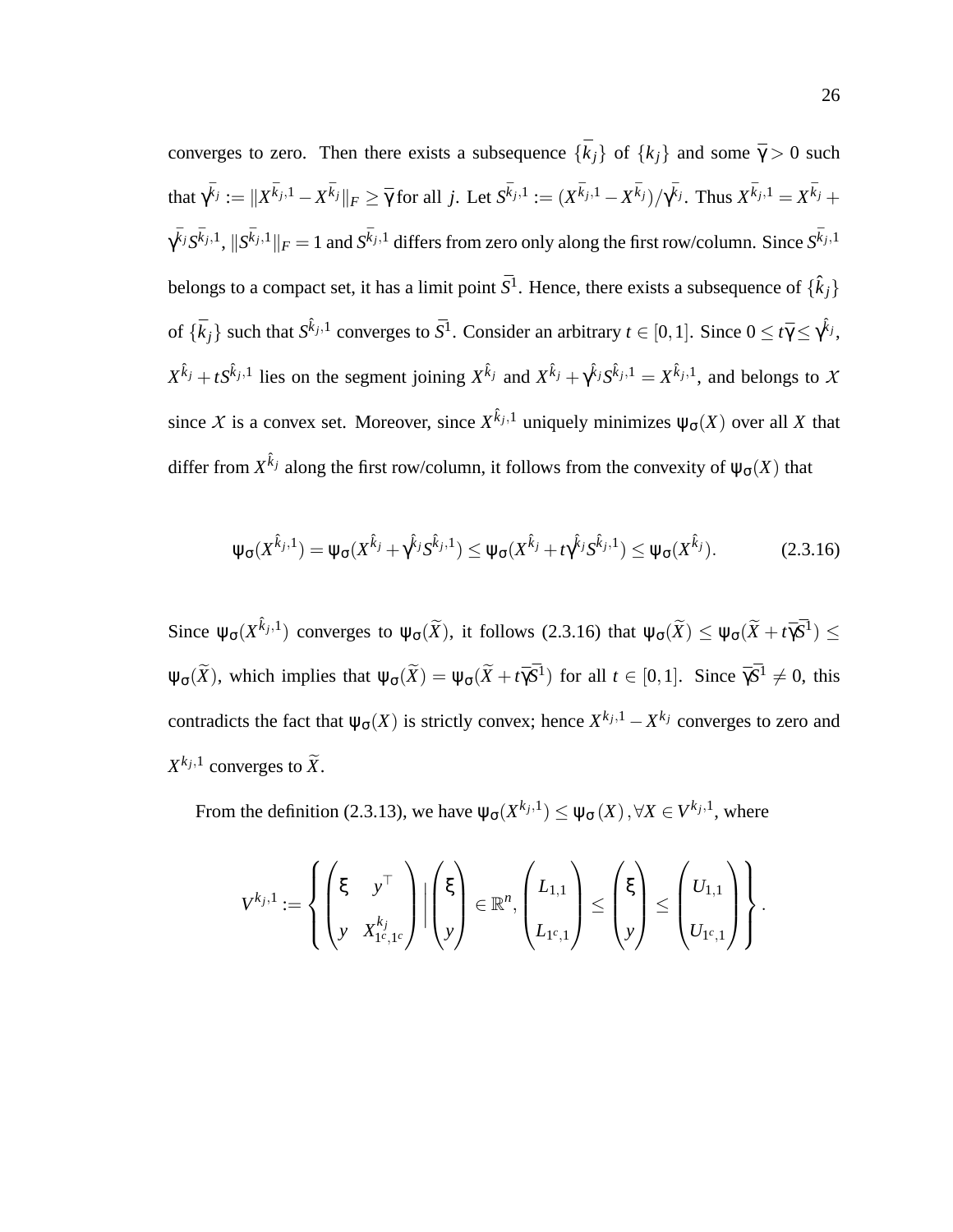Taking the limit as *j* tends to infinity, we obtain that  $\psi_{\sigma}(\widetilde{X}) \leq \psi_{\sigma}(X), \forall X \in V^1$ , where

$$
V^1 := \left\{ \begin{pmatrix} \xi & y^\top \\ y & \widetilde{X}_{1^c,1^c} \end{pmatrix} \Big| \begin{pmatrix} \xi \\ y \end{pmatrix} \in \mathbb{R}^n, \begin{pmatrix} L_{1,1} \\ L_{1^c,1} \end{pmatrix} \leq \begin{pmatrix} \xi \\ y \end{pmatrix} \leq \begin{pmatrix} U_{1,1} \\ U_{1^c,1} \end{pmatrix} \right\},
$$

which implies that, for any  $p \in \{1, \dots, n\}$ ,

$$
\Psi_{\sigma}(\widetilde{X}) \leq \Psi_{\sigma}(X), \quad \forall X \in V^1 \text{ and } X_{p^c,1} = \widetilde{X}_{p^c,1},
$$

i.e., all components of the first row and column [ξ; *y*] other than the *p*-th are fixed. Since  $\widetilde{X}$  lies in the open convex set  $S_{++}^n$ , we obtain from the optimality conditions that, for any  $p \in \{1, \cdots, n\},\$ 

$$
\left\langle \nabla \psi_{\sigma}(\widetilde{X}), X - \widetilde{X} \right\rangle \geq 0, \quad \forall X \in V^1 \text{ and } X_{p^c,1} = \widetilde{X}_{p^c,1},
$$

which further gives that, for any  $p \in \{1, \dots, n\}$ ,

$$
\left(\nabla\psi_{\sigma}(\widetilde{X})\right)_{p,1}\left(X_{p,1}-\widetilde{X}_{p,1}\right)\geq 0,\quad\forall X_{p,1}\text{ such that }L_{p,1}\leq X_{p,1}\leq U_{p,1}.\tag{2.3.17}
$$

Repeating the above argument shows that for  $i = 2, \dots, n$ , the points  $X^{k_j, i}$  also converges to  $\widetilde{X}$  and

$$
\left(\nabla\psi_{\sigma}(\widetilde{X})\right)_{p,i}\left(X_{p,i}-\widetilde{X}_{p,i}\right)\geq 0,\quad\forall L_{p,i}\leq X_{p,i}\leq U_{p,i},\tag{2.3.18}
$$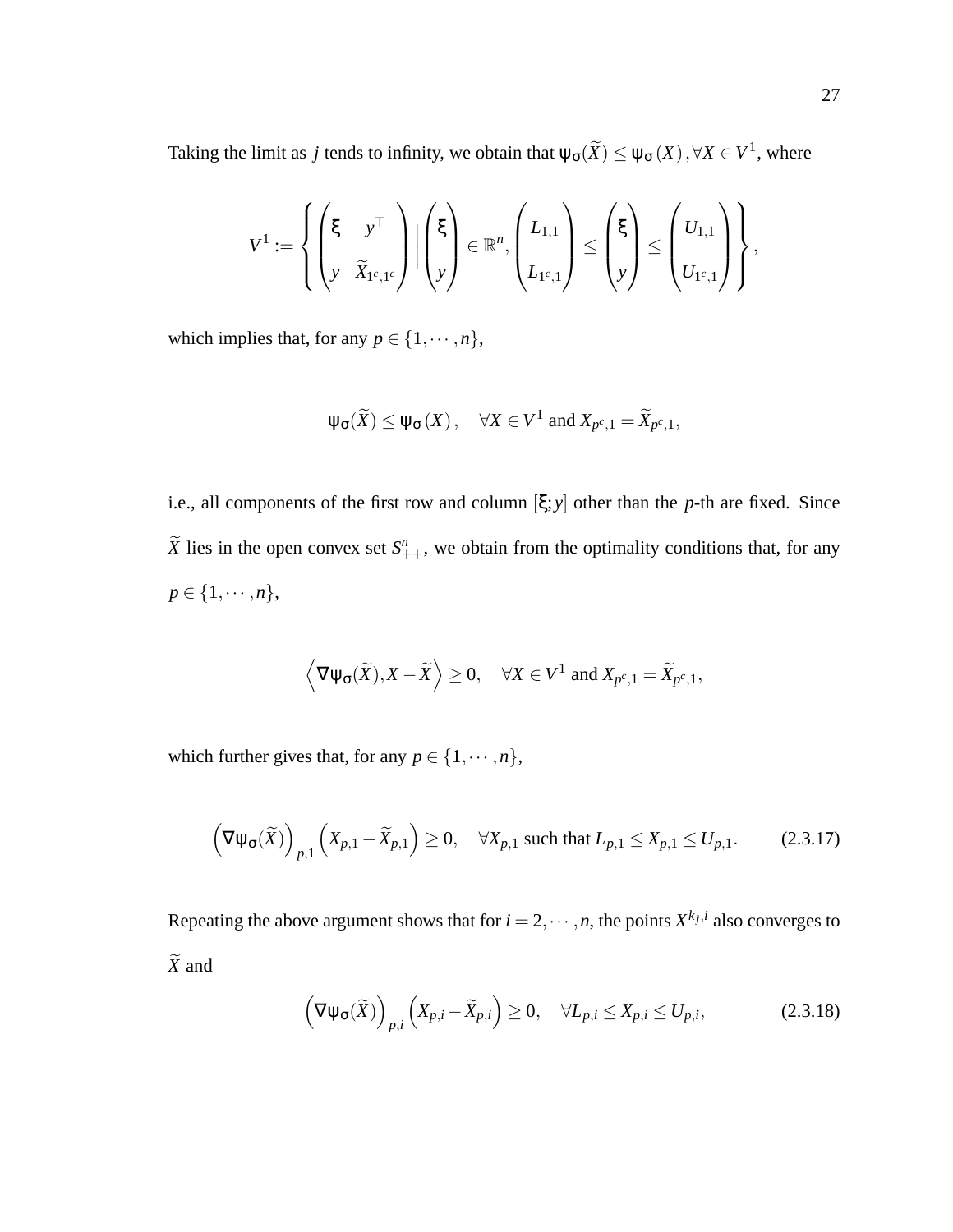for any  $p \in \{1, \dots, n\}$ . Therefore, for any  $X \in \mathcal{X}$ , it follows from (2.3.17) and (2.3.18) that

$$
\left\langle \nabla \psi_{\sigma}(\widetilde{X}), X - \widetilde{X} \right\rangle = \sum_{i,j=1,\cdots,n} \left( \nabla \psi_{\sigma}(\widetilde{X}) \right)_{i,j} \left( X_{i,j} - \widetilde{X}_{i,j} \right) \geq 0,
$$

which implies that  $\widetilde{X}$  is a global minimizer.

## **2.4 An RBR method for SDP with general linear constraints**

We now consider SDP with general linear constraints. Unfortunately, in this case, the RBR method may not converge to an optimal solution of problem (2.2.1). This is similar to the fact that (block) coordinate descent method may not converge to an optimal solution for a linearly constrained convex problem [28]. It has long been known that the coordinate descent method for general nonlinear programming may not converge [47]. Here is a 2 dimensional example that shows that for general linear constraints the RBR method may not converge to a global minimizer. Consider the SDP

$$
\min \quad X_{11} + X_{22} - \log \det(X) \tag{2.4.1}
$$
\n
$$
\text{s.t.} \quad X_{11} + X_{22} \ge 4, \quad X \succeq 0.
$$

Starting from a point *X*, where  $X_{11} = 1$ ,  $X_{12} = 0$  and  $X_{22} = 3$ , the RBR subproblems are

$$
\min \quad X_{11} - \log(3X_{11} - X_{12}^2), \text{ s.t. } X_{11} \ge 1,
$$

 $\Box$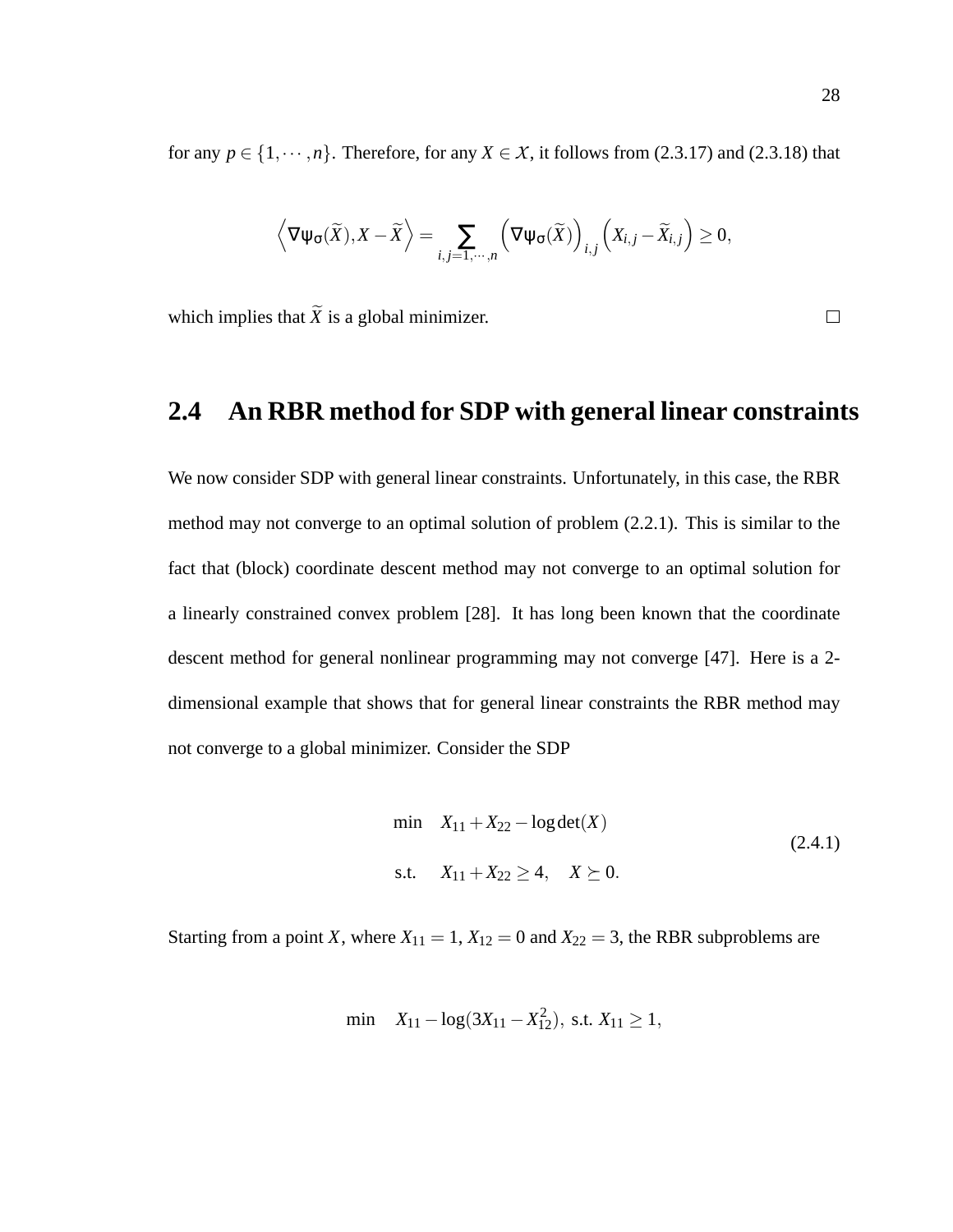and

$$
\min \quad X_{22} - \log(X_{22} - X_{12}^2), \text{ s.t. } X_{22} \ge 3,
$$

since  $log det(X) = log(X_{11}X_{22} - X_{12}^2)$ . It is readily verified that optimal solutions to these subproblems are, respectively,  $X_{11} = 1$ ,  $X_{12} = 0$  and  $X_{12} = 0$ ,  $X_{22} = 3$ ; hence, the row-byrow method remains at the initial point, while the true optimal solution is  $X =$  $\sqrt{ }$  $\overline{\phantom{a}}$ 2 0 0 2  $\setminus$  $\cdot$ 

To overcome this type of failure, the coordinate descent method is usually applied to a sequence of unconstrained problems obtained by penalizing the constraints in the objective function. We adopt a similar approach here by embedding the pure RBR method in an augmented Lagrangian function framework. We then introduce specialized versions of this algorithm for the SDP relaxation of the maxcut problem (2.3.1) and the minimum nuclear norm matrix completion problem.

#### **2.4.1 An RBR augmented Lagrangian method**

In this subsection, we first introduce an augmented Lagrangian method and then combine it with the row-by-row method for solving the standard form SDP (2.2.1).

As is well known (see chapter 12.2 in [21]), the augmented Lagrangian method (1.2.5) is equivalent to minimizing a quadratic penalty function:

$$
X^{k} := \arg\min_{X} \mathcal{F}(X, b^{k}, \mu^{k}) := \langle C, X \rangle + \frac{1}{2\mu^{k}} ||\mathcal{A}(X) - b^{k}||_{2}^{2}, \text{ s.t. } X \succeq 0,
$$
 (2.4.2)

where  $b^k = b + \mu^k \pi^k$  and the difference between  $L(X, \pi^k, \mu^k)$  (defined in (1.2.4)) and  $\mathcal{F}(X, b^k, \mu^k)$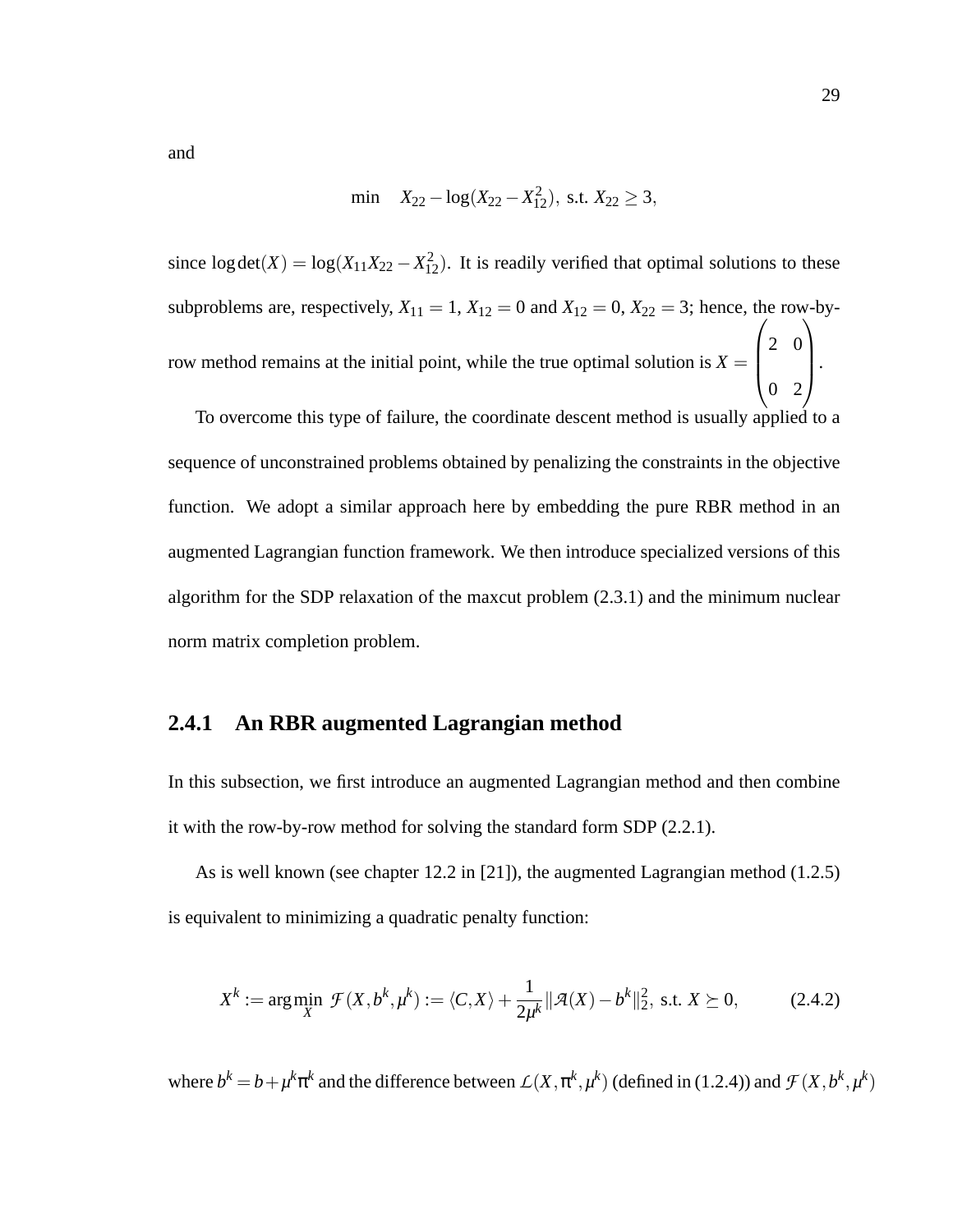is the constant  $-\frac{\mu^k}{2}$  $\frac{d}{2} \|\pi^k\|_2^2$ . Hence, we consider an alternative version of the augmented Lagrangian method which solves  $(2.4.2)$  and updates  $b<sup>k</sup>$  by

$$
b^{k+1} := b + \frac{\mu^{k+1}}{\mu^k} \left( b^k - \mathcal{A}(X^k) \right), \tag{2.4.3}
$$

where  $b^1 := b$ . We now apply the RBR method to minimize (2.4.2). Starting from the point  $X^k$  ≻ 0 at the *k*-th iteration, the RBR subproblem corresponding to the quadratic SDP (2.4.2) that is obtained by fixing all elements of  $X<sup>k</sup>$  other than those in the *i*-th row and column results in a minimization problem with two conic constraints. Specifically, we fix the  $n(n-1)/2$  variables in the  $(n-1) \times (n-1)$  submatrix  $B := X_{i^c, i^c}^k$  of  $X^k$  and let  $\xi$  and *y* denote the remaining unknown variables  $X_{i,i}$  and  $X_{i^c,i}$  (i.e., row *i*/column *i*), respectively. Hence, the quadratic SDP problem (2.4.2) becomes, after, replacing the zero on the right hand side of the Schur complement constraints by  $v > 0$  to ensure positive definiteness of *X k* ,

$$
\min_{\substack{(\xi;y)\in\mathbb{R}^n\\ \text{s.t.} \quad \xi-y^\top B^{-1}y\geq v,}} \tilde{c}^\top \begin{pmatrix} \xi \\ y \end{pmatrix} + \frac{1}{2\mu^k} \left\| \tilde{A} \begin{pmatrix} \xi \\ y \end{pmatrix} - \tilde{b} \right\|_2^2
$$
\n(2.4.4)

where  $\tilde{c}$ ,  $\tilde{A}$  and  $\tilde{b}$  are given by (2.2.3) with  $b_i$  for  $i = 1, \dots, m$  replaced by  $b_i^k$ . If we let  $LL^{\top} = B$  be the Cholesky factorization of *B* and introduce a new variable  $z = L^{-1}y$ , problem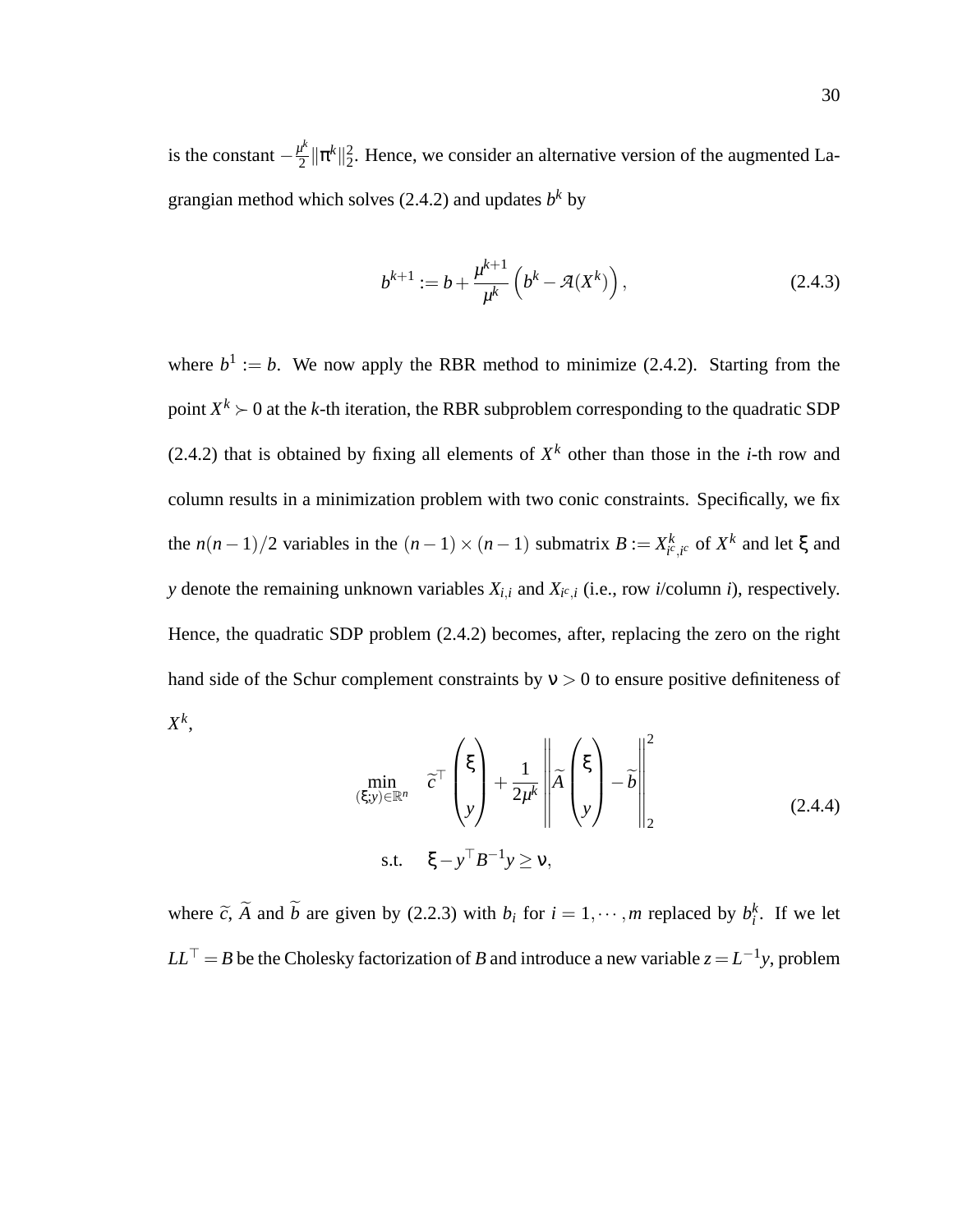(2.4.4) can be written as:

$$
\min_{(\xi;z;\tau)} \quad \widetilde{c}^{\top} \begin{pmatrix} \xi \\ L_z \end{pmatrix} + \frac{1}{2\mu} \tau
$$
\n
$$
\text{s.t.} \quad \left\| \widetilde{A} \begin{pmatrix} \xi \\ L_z \end{pmatrix} - \widetilde{b} \right\|_{2}^{2} \le \tau
$$
\n
$$
\|z\|_{2}^{2} \le \xi - \nu.
$$
\n(2.4.5)

Therefore, each step of our RBR augmented Lagrangian method involves solving an SOCP with two rotated second-order cone constraints. If *B* is only positive semidefinite, we can derive a similar SOCP by using the spectral decomposition of *B*. For references on solving SOCPs, see [1] for example. Our combined RBR augmented Lagrangian method for minimizing (2.2.1) is presented in Algorithm 3.

| <b>Algorithm 3:</b> Row-by-row augmented Lagrangian method                                                                                        |
|---------------------------------------------------------------------------------------------------------------------------------------------------|
| Set $X^1 \succ 0$ , $b^1 = b$ , $\eta \in (0,1)$ , $v > 0$ , $\mu^1 > 0$ , $\varepsilon$ , $\varepsilon_r$ , $\varepsilon_f \ge 0$ and $k := 1$ . |
| Compute $F^0 := \langle C, X^1 \rangle$ and set $F^1 := +\infty$ .                                                                                |
| while $\frac{F^{k-1}-F^k}{\max\{ F^{k-1} ,1\}} \geq \varepsilon$ or $  \mathcal{A}(X^k)-b  _2 \geq \varepsilon_r$ do                              |
| Compute $f^0 := \langle C, X^k \rangle + \frac{1}{2u^k}    \mathcal{A}(X^k) - b^k   _2^2$ and set $f^1 := +\infty$ .                              |
| while $\frac{f^{k-1}-f^k}{\max\{ f^{k-1} ,1\}} \geq \varepsilon_f$ do                                                                             |
| for $i = 1, \dots, n$ do                                                                                                                          |
| Set $B := X_{i^c, i^c}^k$ and compute $\widetilde{c}$ , $\widetilde{A}$ and $\widetilde{b}$ from (2.2.3) with b replaced by $b^k$ .<br>S1         |
| Solve the SOCP $(2.4.4)$ and denote its solution by $\xi$ and y.<br>S <sub>2</sub>                                                                |
| Set $X_{i,i}^k := \xi, X_{i^c,i}^k := y$ and $X_{i,i^c}^k := y^\top$ .<br>S <sub>3</sub>                                                          |
| Compute $F^k := \langle C, X^k \rangle$ and $f^k := F^k + \frac{1}{2u^k}    \mathcal{A}(X^k) - b^k   _2^2$ .                                      |
| Update $b^{k+1} := b + \frac{\mu^{k+1}}{\mu^k} (b^k - \mathcal{A}(X^k)).$<br><b>S4</b>                                                            |
| Choose $\mu^{k+1} \in [\eta \mu^k, \mu^k]$ and set $X^{k+1} := X^k$ and $k := k+1$ .                                                              |

The RBR method applied to problem (2.4.2) converges by Theorem 2.3.3 since solv-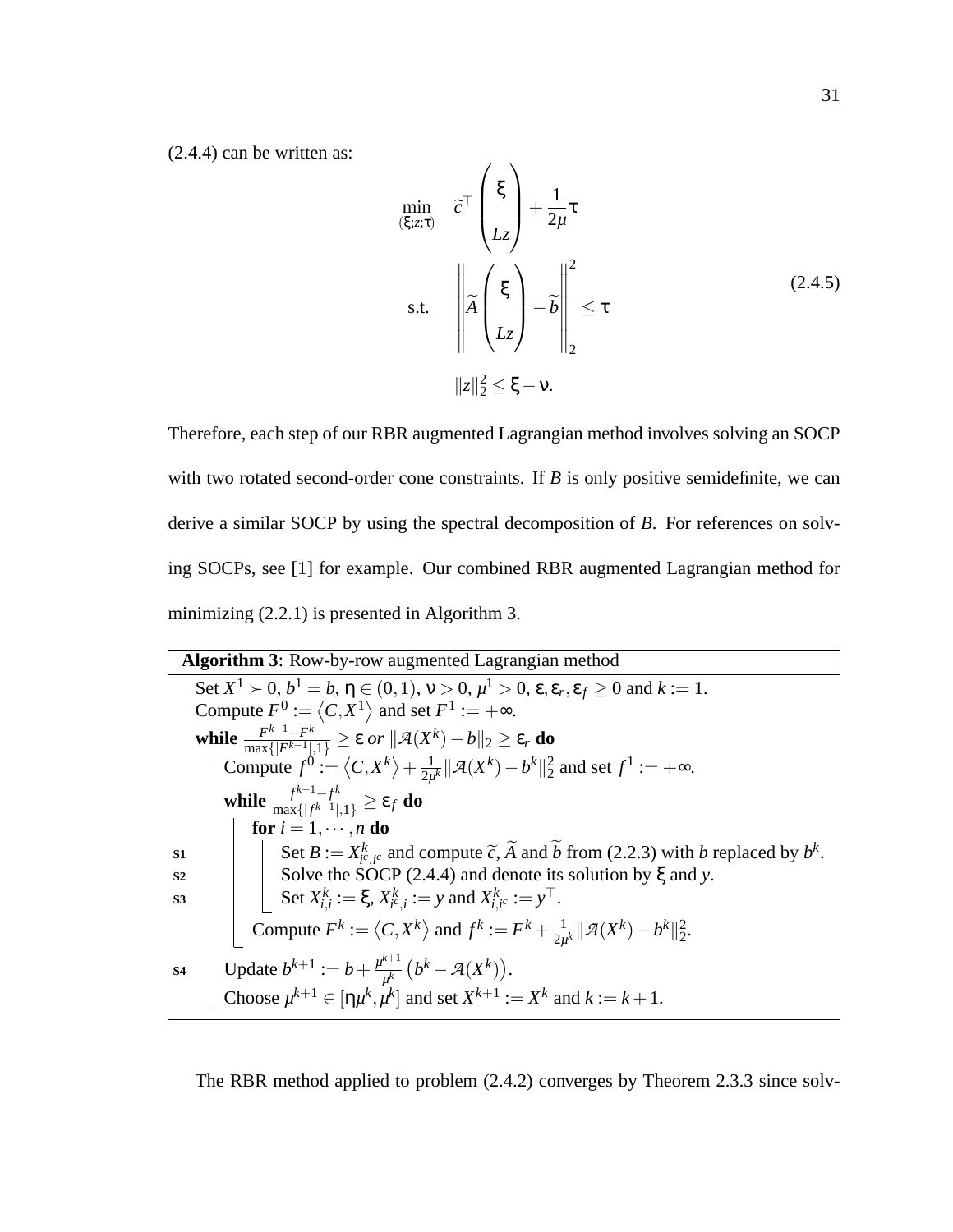ing the RBR subproblem (2.4.4) essentially corresponds to minimizing the unconstrained function obtained by subtracting  $\sigma \log(\xi - y^\top B^{-1}y)$  from the objective function in (2.4.4) using an argument analogous to the one made in section 2.3.1.

## **2.4.2 Application to SDPs with only diagonal element constraints**

Since the constraints in problem (2.3.1) are  $X_{i,i} = 1$  for  $i = 1, \dots, n$ , the quadratic term in the objective function of the RBR subproblem simplifies to

$$
\left\| \widetilde{A} \begin{pmatrix} \xi \\ y \end{pmatrix} - \widetilde{b} \right\|^2 = (\xi - b_i^k)^2,
$$

and problem (2.4.4) reduces to

$$
\min_{\substack{(\xi, y) \in \mathbb{R}^n \\ \text{s.t.} \quad \xi - y^\top B^{-1} y \ge \mathsf{v},}} c\xi + \widehat{c}^\top y + \frac{1}{2\mu^k} (\xi - b_i^k)^2
$$
\n
$$
\tag{2.4.6}
$$

where  $c := C_{i,i}$ ,  $\hat{c} := 2C_{i^c,i}$  and  $b_i^1 = 1$ . The first-order optimality conditions for (2.4.6) are

$$
\xi = b_i^k + \mu^k (\lambda - c)
$$
  
\n
$$
y = -\frac{1}{2\lambda} B \widehat{c}
$$
  
\n
$$
\xi \ge y^{\top} B^{-1} y + v, \quad \lambda \ge 0 \text{ and } (\xi - y^{\top} B^{-1} y - v) \lambda = 0.
$$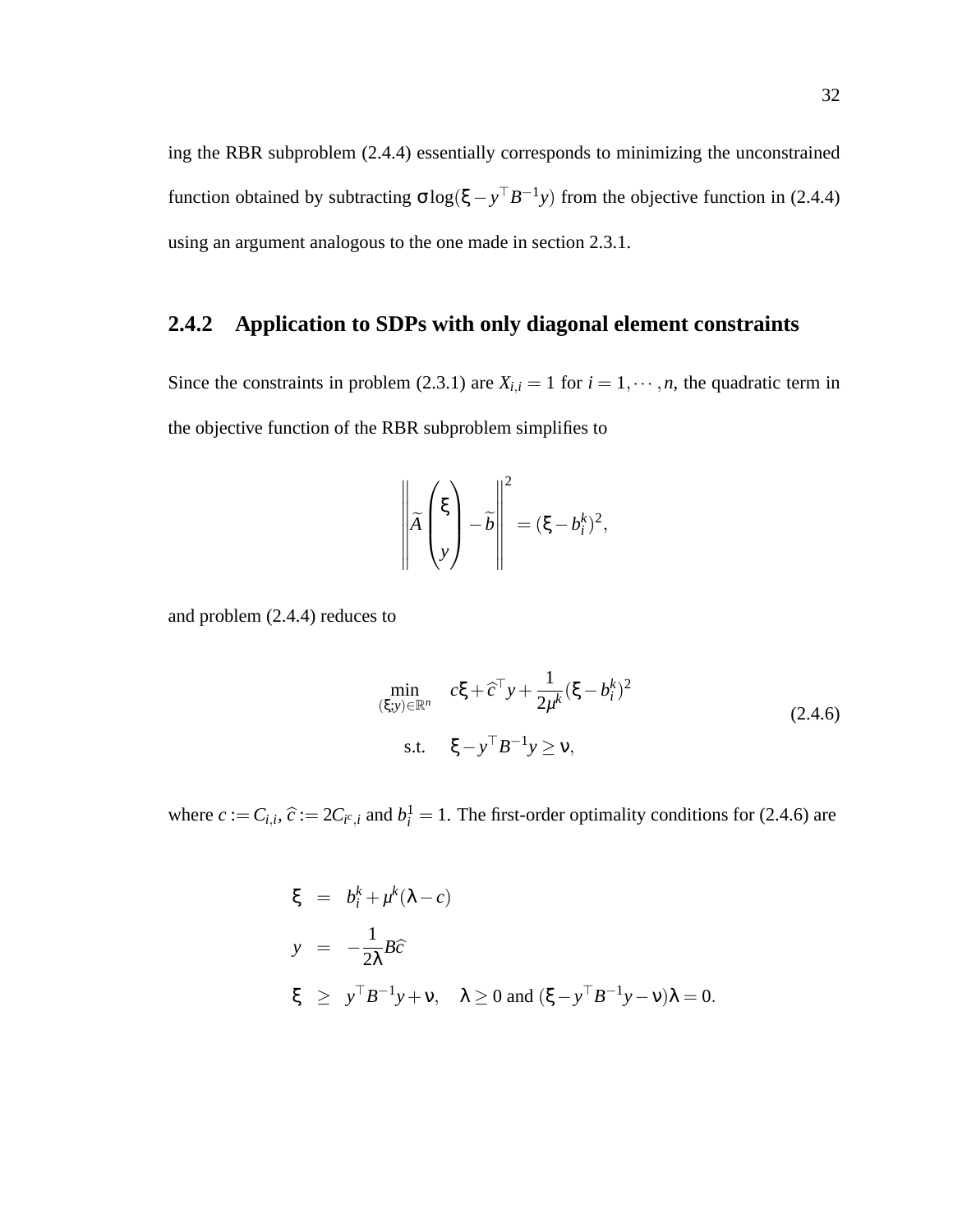If  $\hat{c} = 0$ , then  $y = 0$  and  $\xi = \max\{v, b_i^k - \mu^k c\}$ . Otherwise,  $\lambda$  is the unique real root of the cubic equation:

$$
\varphi(\lambda) := 4\mu^k \lambda^3 + 4(b_i^k - \mu^k c - \nu)\lambda^2 - \gamma = 0,
$$
\n(2.4.7)

which is positive. This follows from the continuity of  $\varphi(\lambda)$  and the facts that  $\varphi(0)$  =  $-\hat{c}^\dagger B\hat{c} < 0$ ,  $\lim_{\lambda \to +\infty} \varphi(\lambda) = +\infty$  and

$$
\varphi'(\lambda) = 12\mu^k\lambda^2 + 8(b_i^k - \mu^k c - \nu)\lambda \ge 4\mu^k\lambda^2
$$

since  $\xi = b_i^k - \mu^k c + \mu^k \lambda \ge \nu$ , which implies that  $\varphi'(0) = 0$  and  $\varphi'(\lambda) > 0$  for  $\lambda \ne 0$ . We now present a specialized version of the RBR augmented Lagrangian method for problem  $(2.3.1)$  as Algorithm 4.

#### **Algorithm 4**: Row-by-row augmented Lagrangian method (ALAG-RBR-M) for problem (2.3.1)

This is a specialized version of Algorithm 3. In Algorithm 3,

- **1.** replace  $\mathcal{A}(X^k)$  by diag $(X^k)$ ;
- **2.** replace steps **S1-S3** by the following steps:

Set  $c := C_{i,i}, \hat{c} := 2C_{i^c,i}$  and  $B := X_{i^c,i^c}^k$ . If  $\hat{c} = 0$ , set  $X_k^k = \max\{v, b_i^k - \mu^k c\}$ ,  $X_{k,i}^k = (X_{i,i}^k)^{\top} = 0$ .<br>Otherwise, aggregate the negitive solution  $\lambda$ ,  $\hat{c}^k$ ,  $\hat{c}^k$ ,  $\lambda$ ,  $\lambda$ ,  $\lambda$ ,  $\lambda$ ,  $\lambda$ ,  $\lambda$ ,  $\lambda$ ,  $\lambda$ ,  $\lambda$ ,  $\lambda$ ,  $\lambda$ ,  $\lambda$ ,  $\lambda$ , Otherwise, compute the positive solution  $\lambda$  of (2.4.7), and set  $X_{i,i}^k = b_i^k + \mu^k(\lambda - c), X_{i^c,i}^k = -\frac{1}{2i}$  $\frac{1}{2\lambda}B\widehat{c}$  and  $X_{i,i^c}^k = (X_{i^c,i}^k)^\top$ .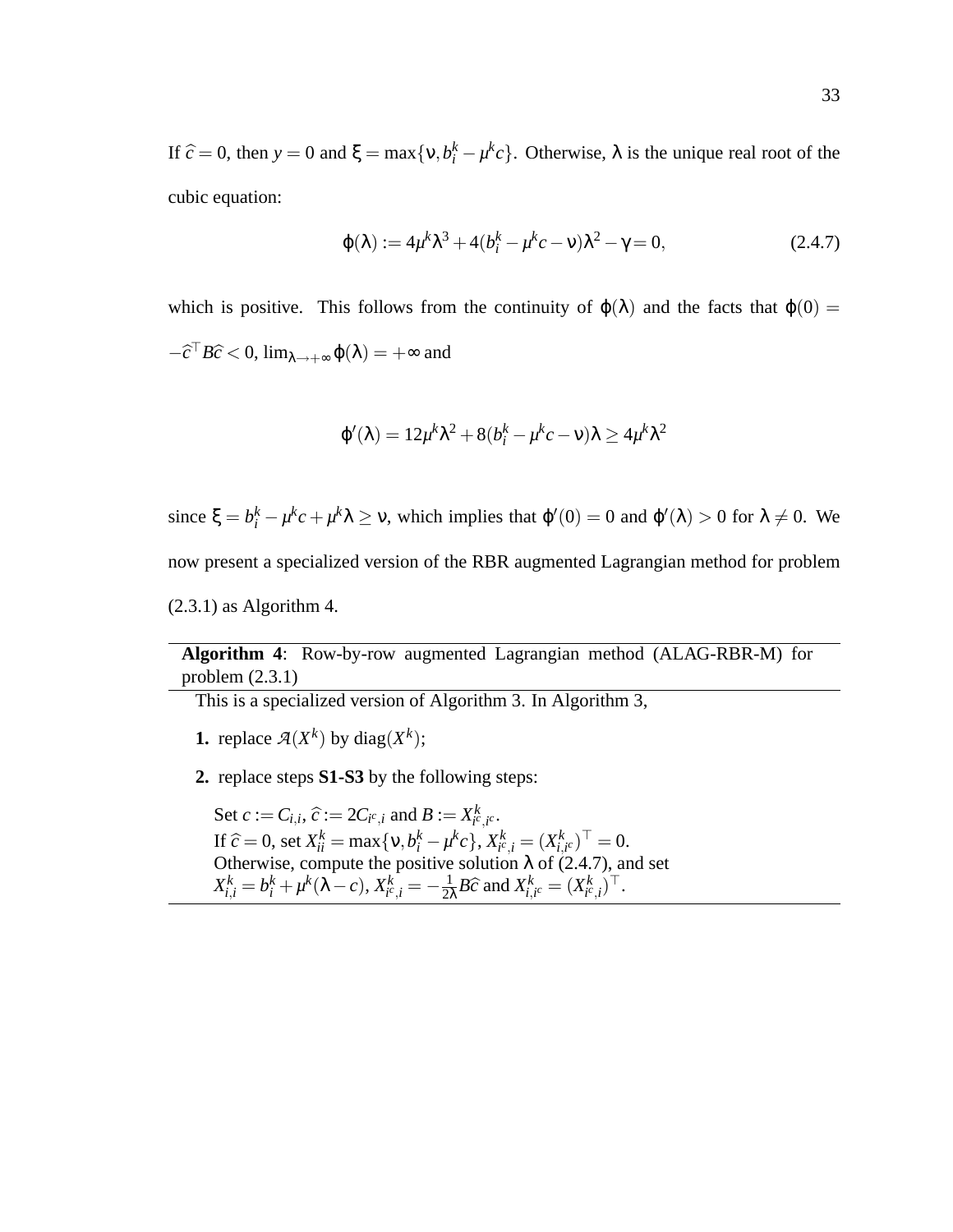## **2.4.3 Matrix Completion**

Given a matrix  $M \in \mathbb{R}^{p \times q}$  and an index set

$$
\Omega \subseteq \{(i,j) \mid i \in \{1,\cdots,p\}, j \in \{1,\cdots,q\}\},\
$$

the nuclear norm matrix completion problem is

$$
\min_{W \in \mathbb{R}^{p \times q}} \|W\|_{*}
$$
  
s.t. 
$$
W_{ij} = M_{ij}, \forall (i, j) \in \Omega.
$$
 (2.4.8)

An equivalent SDP formulation of (2.4.8) is

$$
\min_{X \in S^n} \quad Tr(X)
$$
\n
$$
s.t. \quad X := \begin{bmatrix} X^{(1)} & W \\ W^\top & X^{(2)} \end{bmatrix} \succeq 0 \tag{2.4.9}
$$
\n
$$
W_{ij} = M_{ij}, \forall (i, j) \in \Omega,
$$

where  $n = p + q$  and the number of linear constraints is  $m = |\Omega|$ . Let  $M_{\Omega}$  be the vector whose elements are the components of  $\{M_{i,j} \mid (i,j) \in \Omega\}$  obtained by stacking the columns of *M* from column 1 to column *q* and then keeping only those elements that are in Ω. Hence,  $M_{\Omega}$  corresponds to the right hand side *b* of the constraints in the general SDP (2.2.1).

We now present the RBR subproblem (2.4.4) corresponding to problem (2.4.9). First, the vector *y* can be partitioned into two subvectors whose elements are, respectively, in and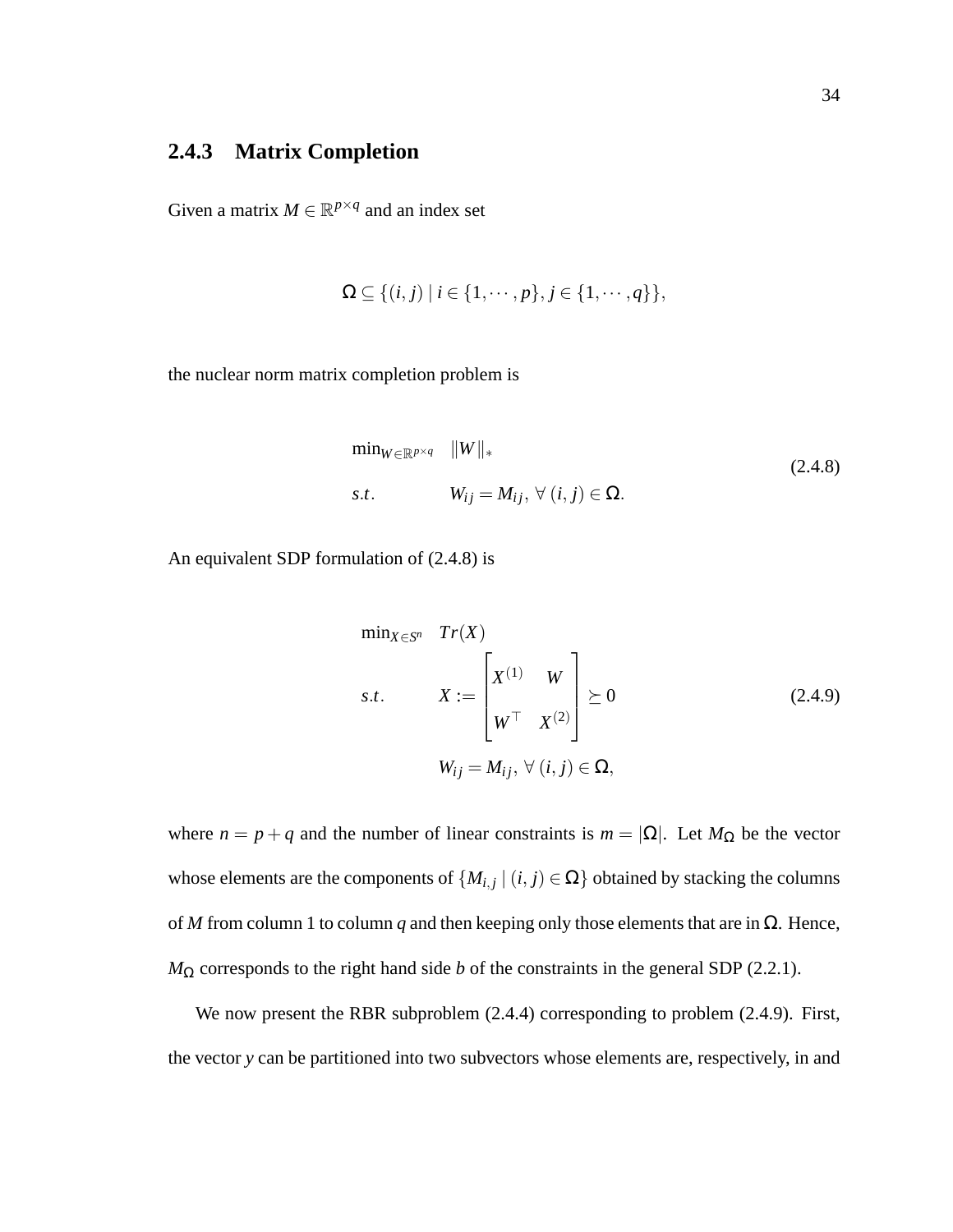not in the set Ω:

$$
y: \approx \begin{pmatrix} \widehat{y} \\ \widehat{y} \\ \widetilde{y} \end{pmatrix}, \quad \widehat{y} := X_{\alpha,i}, \text{ and } \widetilde{y} := X_{\beta,i},
$$

where, the index sets  $\alpha$  and  $\beta$  are

$$
\beta := i^c \setminus \alpha, \ \alpha := \begin{cases} \{j + p, \mid j \in \bar{\alpha}\}, & \text{where } \bar{\alpha} := \{j \mid (i, j) \in \Omega, j = 1, \cdots, q\}, \ \text{if } i \leq p, \\ \{j \mid (j, i) \in \Omega, j = 1, \cdots, p\}, & \text{if } p < i \leq n. \end{cases} \tag{2.4.10}
$$

Hence, it follows from the special constraints  $W_{ij} = M_{ij}$ ,  $(i, j) \in \Omega$  in (2.4.8) that the norm of the residual of each RBR subproblem (2.4.4) is

$$
\left\| \widetilde{A} \begin{pmatrix} \xi \\ y \end{pmatrix} - \widetilde{b} \right\| = \left\| X_{\alpha,i} - \widetilde{b} \right\| =: \|\widehat{y} - \widetilde{b}\|,
$$

where

$$
\widetilde{b} := \begin{cases}\n(M_{i,\bar{\alpha}}^k)^\top, & \text{if } i \leq p, \\
M_{\alpha,i-p}^k, & \text{if } p < i \leq n,\n\end{cases}
$$
\n(2.4.11)

and  $M^1 = M$ . Therefore, the SOCP (2.4.4) becomes

$$
\min_{\substack{(\xi, y) \in \mathbb{R}^n}} \quad \xi + \frac{1}{2\mu^k} \left\| \widehat{y} - \widetilde{b} \right\|_2^2
$$
\n
$$
\text{s.t.} \quad \xi - y^\top B^{-1} y \ge v,
$$
\n(2.4.12)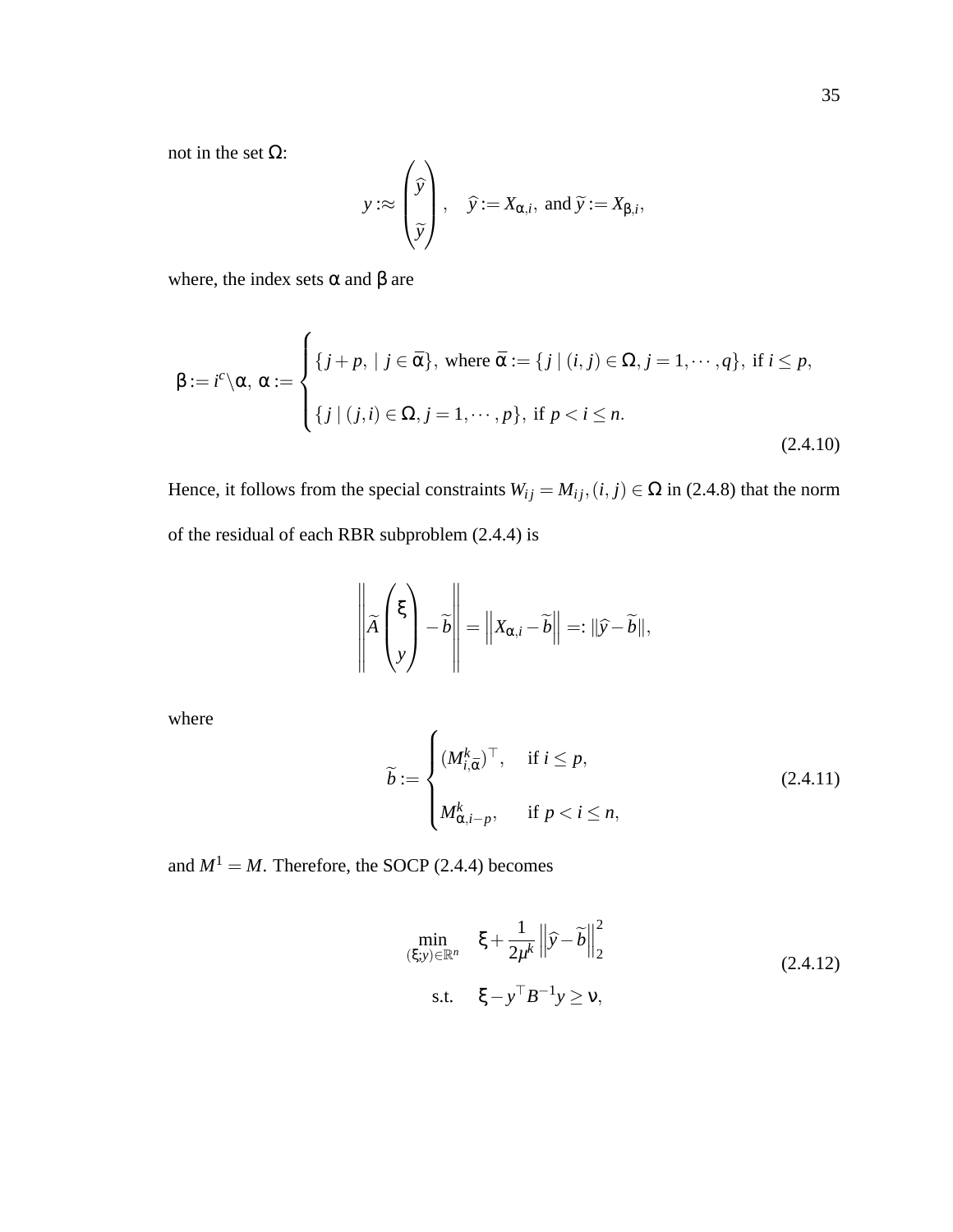where the matrix  $B =$  $\sqrt{ }$  $\begin{bmatrix} \phantom{-} \end{bmatrix}$ *X k* <sup>α</sup>,<sup>α</sup> *X k* α,β  $X^k_{\mathsf{R}}$ β,α *X k* β,β  $\setminus$  $\cdot$ 

**Lemma 2.4.1.** *The optimal solution of the RBR subproblem*(2.4.12) *is given by*

$$
\begin{cases} \xi = \frac{1}{2\mu^k} \widehat{y}^\top (\widetilde{b} - \widehat{y}) + v, \\ \widehat{y} = \left(2\mu^k I + X_{\alpha,\alpha}^k\right)^{-1} X_{\alpha,\alpha}^k \widetilde{b}, \quad \widetilde{y} = \frac{1}{2\mu^k} X_{\beta,\alpha}^k (\widetilde{b} - \widehat{y}). \end{cases}
$$
(2.4.13)

*Proof.* Note that the optimal solution  $[\xi; y] = [\xi; \hat{y}; \hat{y}]$  of (2.4.12) must satisfy  $\xi = y^{\top}B^{-1}y +$ 

ν. Hence, (2.4.12) is equivalent to an unconstrained quadratic minimization problem

$$
\min_{\mathbf{y}} \mathbf{y}^{\top} \mathbf{B}^{-1} \mathbf{y} + \frac{1}{2\mu^k} \left\| \widehat{\mathbf{y}} - \widetilde{\mathbf{b}} \right\|_2^2, \tag{2.4.14}
$$

whose optimality conditions are

$$
\begin{pmatrix} X_{\alpha,\alpha}^k & X_{\alpha,\beta}^k \\ X_{\beta,\alpha}^k & X_{\beta,\beta}^k \end{pmatrix}^{-1} \begin{pmatrix} \hat{y} \\ \tilde{y} \end{pmatrix} + \frac{1}{2\mu^k} \begin{pmatrix} \hat{y} - \tilde{b} \\ \mathbf{0} \end{pmatrix} = 0, \qquad (2.4.15)
$$

which implies that

$$
\begin{pmatrix} \hat{y} \\ \tilde{y} \end{pmatrix} + \frac{1}{2\mu^k} \begin{pmatrix} X_{\alpha,\alpha}^k \\ X_{\beta,\alpha}^k \end{pmatrix} \hat{y} = \frac{1}{2\mu^k} \begin{pmatrix} X_{\alpha,\alpha}^k \\ X_{\beta,\alpha}^k \end{pmatrix} \tilde{b}.
$$

Therefore,  $\widetilde{y} = \frac{1}{2\mu}$  $\frac{1}{2\mu^k}X^k_{\pmb\beta}$  $\int_{\beta,\alpha}^{k}(b-\widehat{y})$ , where  $\widehat{y}$  can be computed from the system of linear equations

$$
\left(2\mu^{k}I + X^{k}_{\alpha,\alpha}\right)\widehat{y} = X^{k}_{\alpha,\alpha}\widetilde{b}.
$$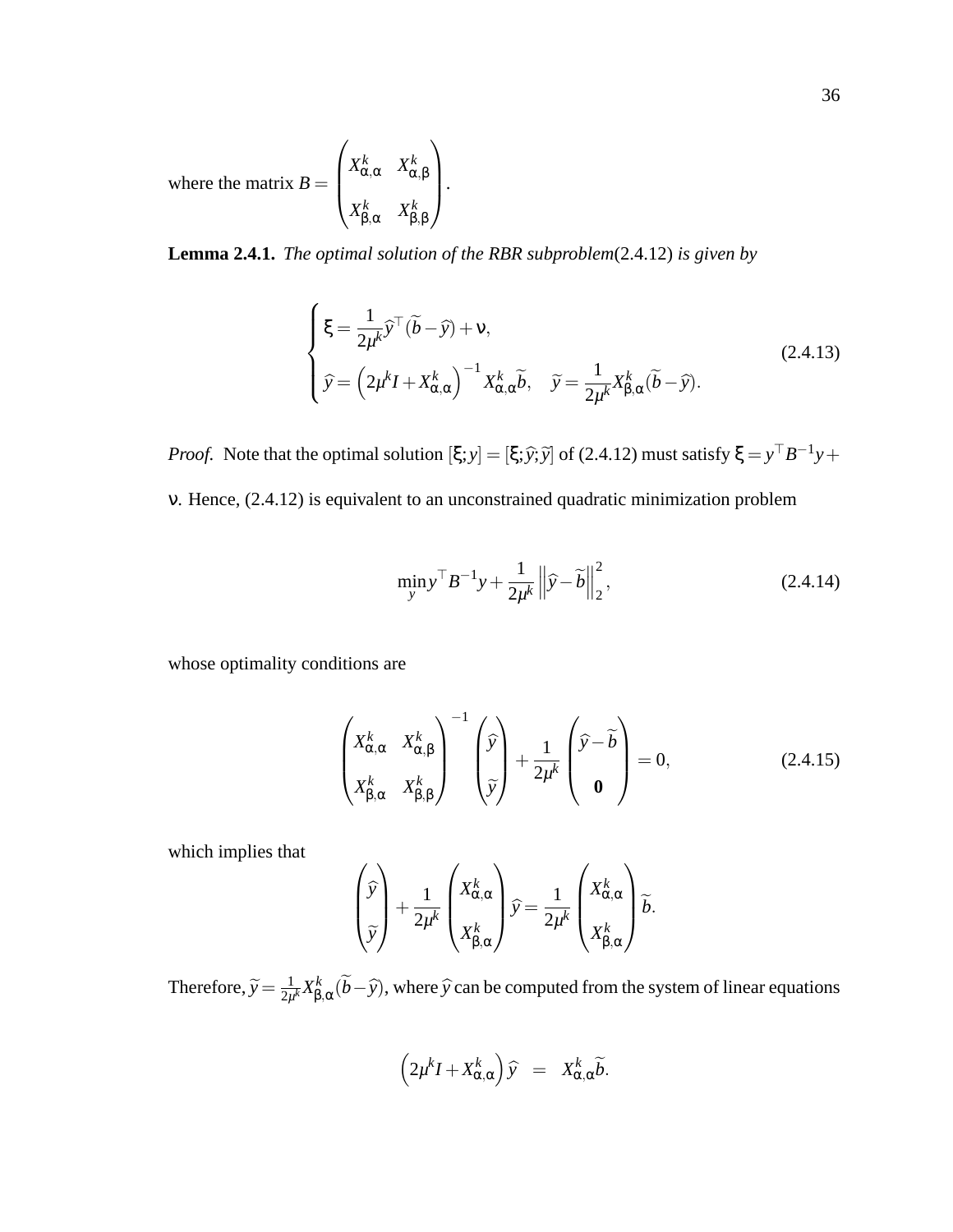Then, it follows from  $\xi = y^\top B^{-1}y + v$  and (2.4.15) that

$$
\xi = \begin{pmatrix} \hat{y} \\ \hat{y} \\ \tilde{y} \end{pmatrix}^{\top} \begin{pmatrix} X_{\alpha,\alpha}^{k} & X_{\alpha,\beta}^{k} \\ X_{\beta,\alpha}^{k} & X_{\beta,\beta}^{k} \end{pmatrix}^{-1} \begin{pmatrix} \hat{y} \\ \tilde{y} \end{pmatrix} + v \qquad (2.4.16)
$$
  

$$
= \frac{1}{2\mu^{k}} \begin{pmatrix} \hat{y} \\ \tilde{y} \end{pmatrix}^{\top} \begin{pmatrix} \tilde{b} - \hat{y} \\ 0 \end{pmatrix} + v = \frac{1}{2\mu^{k}} \hat{y}^{\top} (\tilde{b} - \hat{y}) + v.
$$

Note from (2.4.13) that we only need to solve a single system of linear equations, whose size is the number of sample elements in the row and hence expected to be small, to obtain the minimizer of the RBR subproblem (2.4.12). The specialized RBR method for minimizing (2.4.9) is presented in Algorithm 5.

## **2.5 Numerical Results**

Although the numerical results that we present in this section are limited to two special classes of SDP problems, they illustrate the effectiveness of our RBR algorithmic framework. Specifically, they show that large scale SDPs can be solved in a moderate amount of time using only moderate amount of memory. Moreover, our tests show that the number cycles taken by our algorithm grows very slowly with the size of the problem.

 $\Box$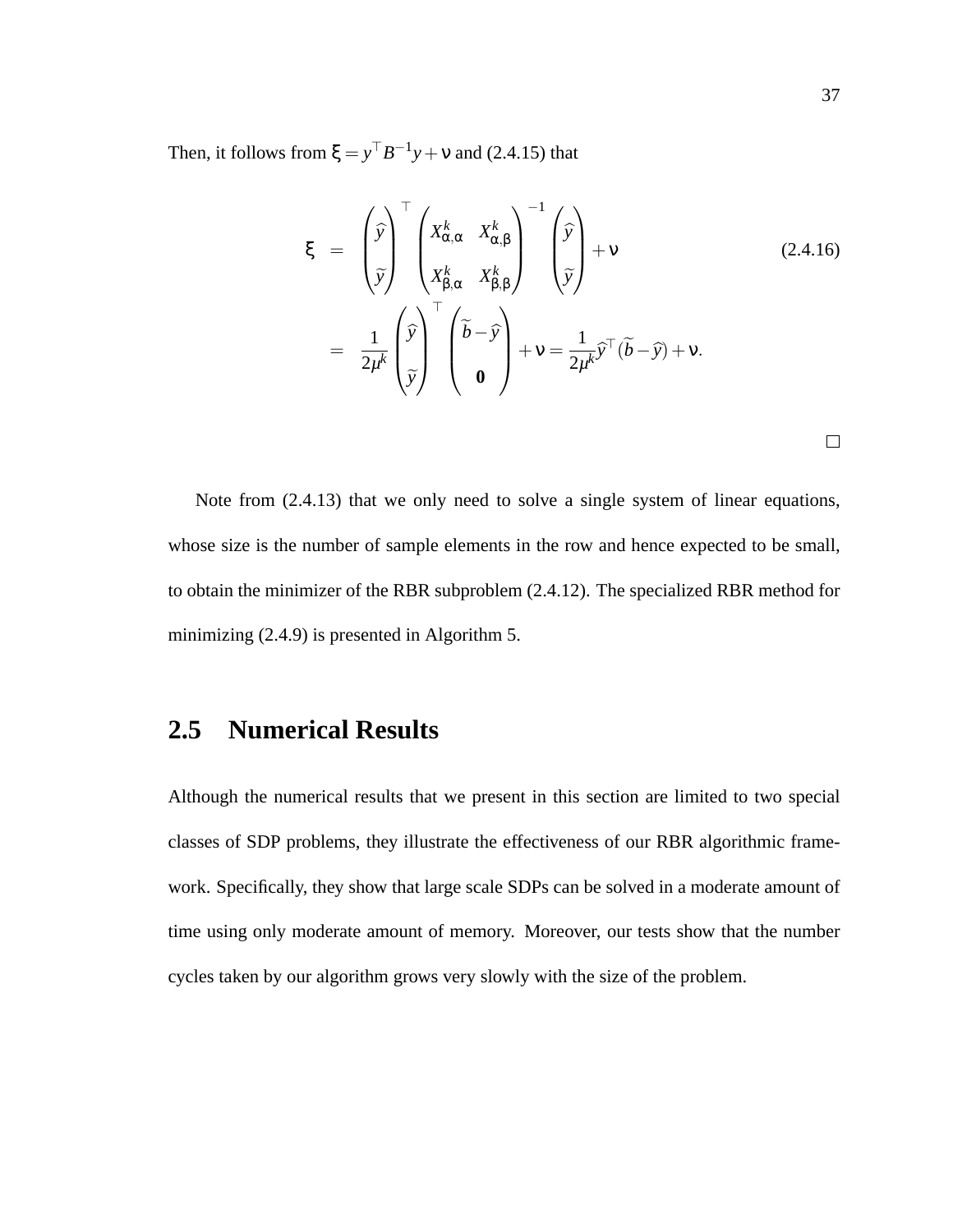**Algorithm 5**: The RBR method (RBR-MC) for problem (2.4.9)

Set  $X^1 \succ 0$ ,  $b^1 = b$ ,  $\eta \in (0,1)$ ,  $v > 0$ ,  $\mu^1 > 0$ ,  $\varepsilon$ ,  $\varepsilon_r$ ,  $\varepsilon_f \ge 0$  and  $k := 1$ . Compute  $F^0 := Tr(X^1)$  and set  $F^1 := +\infty$ . **while**  $\frac{F^{k-1}-F^k}{\max\{F^k-1\}}$  $\frac{F^{k-1}-F^k}{\max\{|F^{k-1}|,1\}} \geq \varepsilon$  or  $||X_{\Omega}^k - M_{\Omega}||_2 \geq \varepsilon_r$  do Compute  $f^0 := Tr(X^k) + \frac{1}{2\mu^k} ||X^k_{\Omega} - M^k_{\Omega}||^2_2$  and set  $f^1 := +\infty$ . **while**  $\frac{f^{k-1}-f^k}{\max\{f|f^{k-1}\}}$  $\frac{f^{k-1}-f^{k}}{\max\{|f^{k-1}|,1\}} \geq \varepsilon_f$  do  ${\bf for} \ i=1,\cdots,n$  do Set α and β by (2.4.10), and *b* by (2.4.11). **if**  $|\alpha| = 0$  **then** Set  $X_{i,i}^k = 0$ ,  $X_{i^c,i}^k = 0$  and  $X_{i,i^c}^k = 0$ . **else**  $\text{Compute } X_{\alpha,i}^k := \left( 2\mu^k I + X_{\alpha,\alpha}^k \right)^{-1} X_{\alpha,\alpha} \widetilde{\nu}; \; X_{\beta,i}^k = \frac{1}{2\mu^k I}$  $\frac{1}{2\mu}X_{\beta,\alpha}(\widetilde{b}-X_{\alpha,i}^k);$  $X_{i,i}^k = \frac{1}{2\mu}$  $\frac{1}{2\mu}(X_{\alpha,i}^k)^\top (\widetilde{b} - X_{\alpha,i}^k) + \nu$  and set  $X_{i,i^c}^k = (X_{i^c,i}^k)^\top$ . Compute  $F^k := Tr(X^k)$  and  $f^k := F^k + \frac{1}{2m}$  $\frac{1}{2\mu^k} \|X^k_{\Omega} - M^k_{\Omega}\|^2_2.$ Update  $M_{\Omega}^{k+1} := M_{\Omega} + \frac{\mu^{k+1}}{\mu^k}$  $\frac{1}{\mu^k}\left(M_\Omega^k - X_\Omega^k\right)$  $\stackrel{k}{\Omega}$ ). Choose  $\mu^{k+1} \in [\eta \mu^k, \mu^k]$  and set  $X^{k+1} := X^k$  and  $k := k+1$ .

#### **2.5.1 The maxcut SDP relaxation**

In this subsection, we demonstrate the effectiveness of the RBR methods Algorithms 2 (PURE-RBR-M) and 4 (ALAG-RBR-M) on a set of maxcut SDP relaxation problems and compare them with the code DSDP (version 5.8) [3]. The DSDP code implements a dual interior point method that is designed to take advantage of the structure of such problems. The main parts of our code were written in C language MEX-files for MATLAB (Release 7.3.0), and all experiments were performed on a Dell Precision 670 workstation with an Intel Xeon 3.4GHZ CPU and 6GB of RAM.

The test problems are based on graphs generated by "rudy", a machine independent graph generator written by G.Rinaldi. These graphs range in size from  $n = 1000$  to  $n =$ 4000 and the arguments of "rudy" are similar to those used in the G Set of graphs tested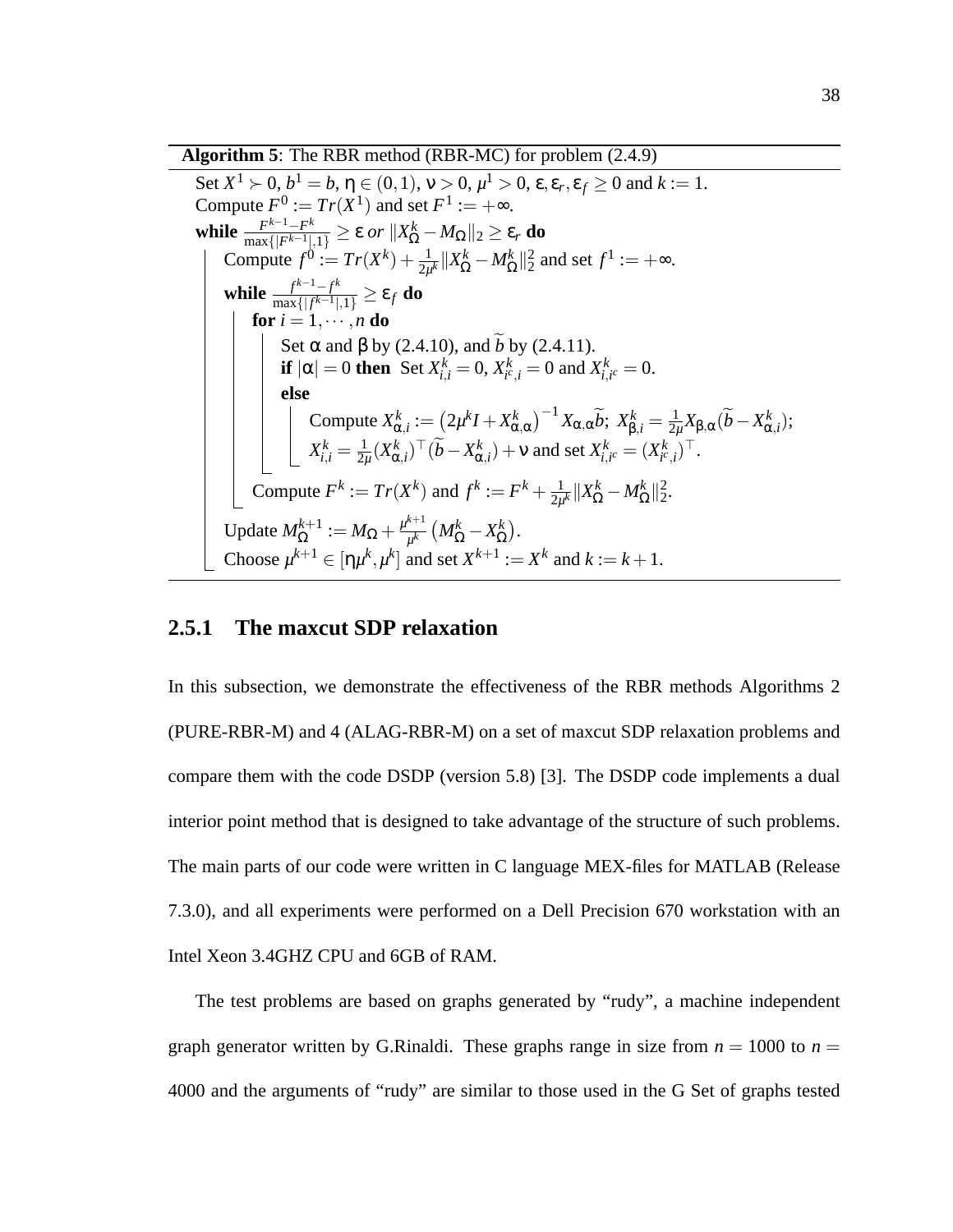in [3, 33]. Specifically, for size  $n = 1000$ , we produced five different graphs "R1000-1",  $\cdots$ , "R1000-5" with a density of 1% (4,995 edges) and with random edge weights from  $\{-1,1\}$  by using the command

rudy -rnd\_graph n 1 seed -random 0 1 seed -times 2 -plus -1,

where seed  $= 10n+i$ ,  $i = 1, \dots, 5$ , respectively. The graphs from "R2000-1" to "R4000-5" were generated in a similar fashion. We also tested "almost" planar graphs having as their edge set the union of the edges of two (almost maximal) planar graphs with random edge weights from  $\{-1,1\}$ ; that is, the graphs "P1000-1" to "P4000-5" were generated by the command

rudy -planar n 99 seed1 -planar n 99 seed2 + -random 0 1 seed3 -times 2 -plus -1,

where seed1 =  $10n+i+4$ , seed2 =  $10n+i+5$  and seed3 =  $10n+i$ , for  $n = 1000, \cdots, 4000$ and  $i = 1, \dots, 5$ . In all cases the cost matrix *C* was the Laplace matrix of the graph divided by 4, i.e.,  $C = -\frac{1}{4}$ 4 (diag(*Ae*)−*A*), where *A* was the weighted adjacency matrix of the graph.

The parameters of DSDP were set to their default values. The parameter  $v$  in the RBR methods was set to 10−<sup>6</sup> . We ran PURE-RBR-M with two different tolerances, i.e., ε was set to  $10^{-3}$  (moderately accurate) and  $10^{-6}$  (highly accurate), respectively. Similarly, we ran ALAG-RBR-M with two different tolerance settings, that is,  $\varepsilon, \varepsilon_r, \varepsilon_f$  were all set to  $10^{-1}$  and  $10^{-4}$ , respectively. For practical considerations, we terminated minimizing each augmented Lagrangian function if the number of cycles was greater than 5. The initial penalty parameter  $\mu^1$  in ALAG-RBR-M was set to 5 and was updated by  $\mu^{k+1}$  =  $max(0.5\mu^k, 10^{-1}).$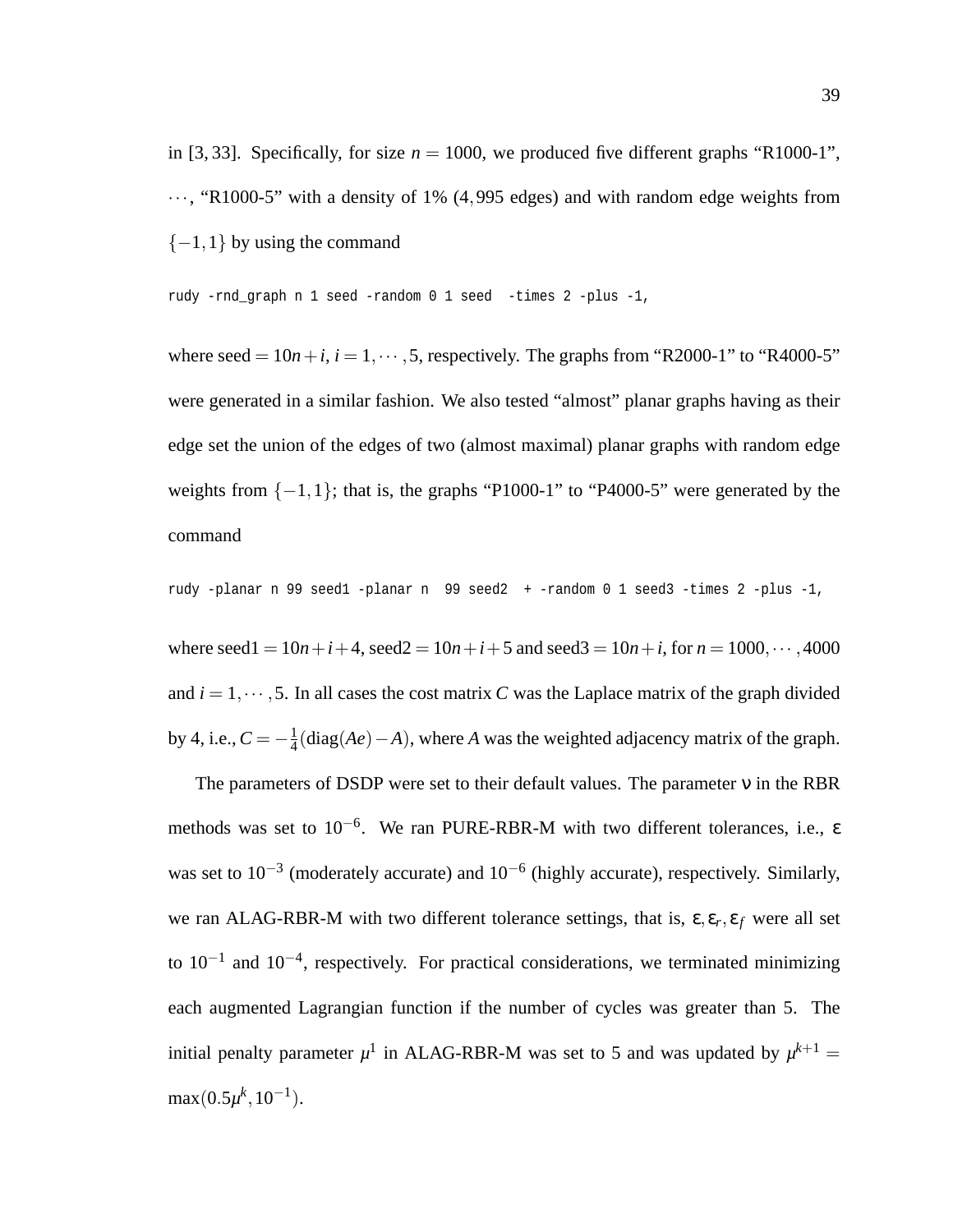

Figure 2.1: Relationship between the computational cost and SDP matrix dimension for the maxcut SDP relaxation

A summary of the computational results is presented in Table 2.2. In the table, "obj" denotes the objective function of the dual problem computed by DSDP, "rel-obj" denotes the relative error between the objective function value computed by the RBR methods and "obj", "CPU" denotes CPU time measured in seconds, and "cycle" denotes the total number RBR cycles. From the table, we can see that both RBR methods are able to solve the maxcut SDP relaxation very efficiently. The number of cycles required was almost the same for all of the problems, no matter what their size was.

To illustrate the relationship between the computational cost of the RBR methods and the dimension of the SDP matrices, we plot the average of the CPU time versus the dimension in Figure 2.1 (a) and the average of the number of cycles versus the dimension in Figure 2.1 (b). Somewhat surprisingly, our augmented Lagrangian RBR algorithm solved the maxcut SDP problems as efficiently as our pure RBR algorithm for a given relative error.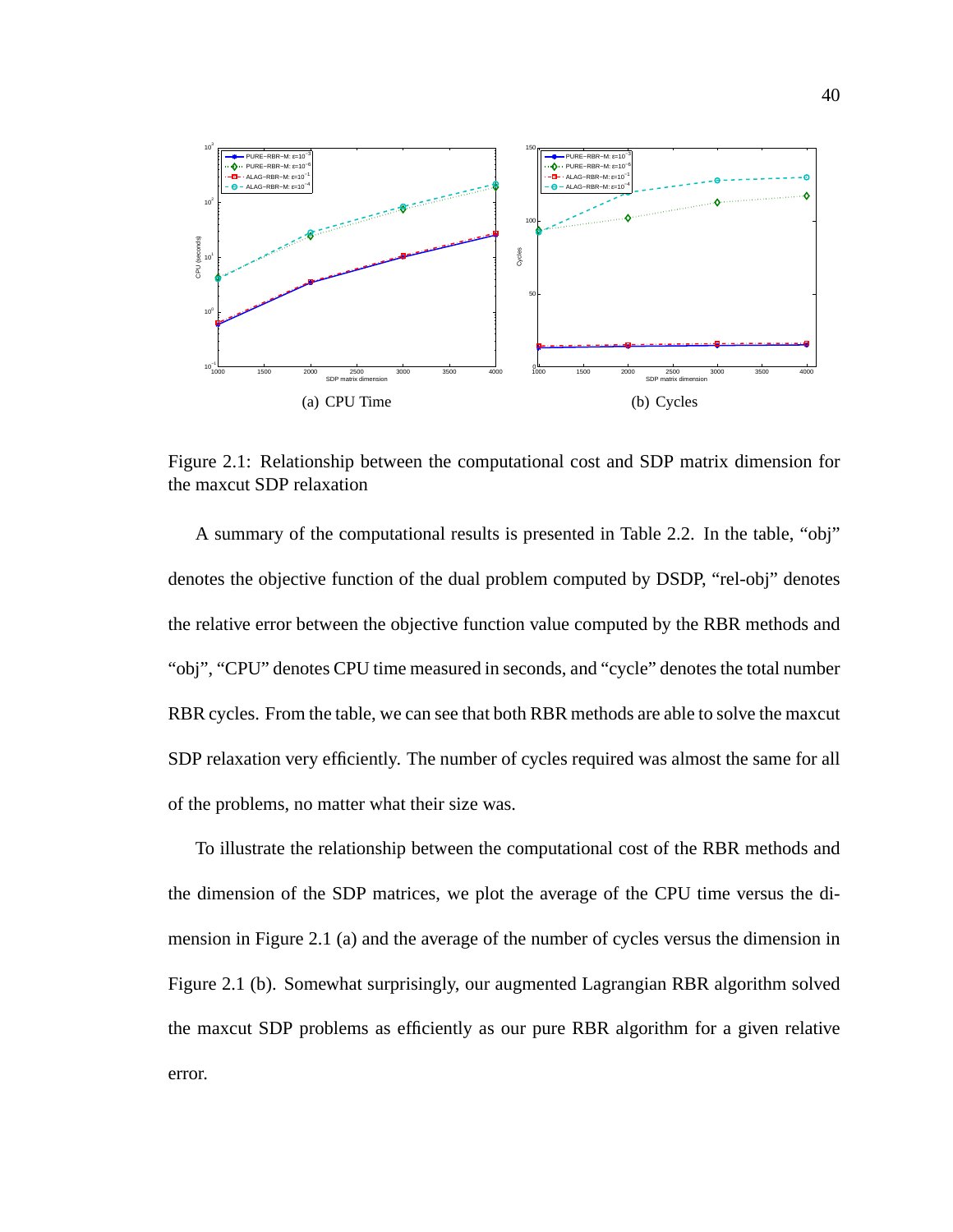|                      | <b>DSDP</b> |            | PURE-RBR-M          |                      |                 |                      | ALAG-RBR-M           |                 |                                                |                  |                 |                                                |                  |                  |
|----------------------|-------------|------------|---------------------|----------------------|-----------------|----------------------|----------------------|-----------------|------------------------------------------------|------------------|-----------------|------------------------------------------------|------------------|------------------|
|                      |             |            |                     | $\epsilon = 10^{-3}$ |                 |                      | $\epsilon = 10^{-6}$ |                 | $\epsilon = \epsilon_r = \epsilon_f = 10^{-1}$ |                  |                 | $\epsilon = \epsilon_r = \epsilon_f = 10^{-4}$ |                  |                  |
| Name                 | obj         | <b>CPU</b> | rel-obj             |                      |                 | CPU cycle rel-obj    |                      |                 | CPU cycle rel-obj CPU cycle rel-obj            |                  |                 |                                                | <b>CPU</b>       | cycle            |
|                      |             |            |                     |                      |                 |                      | random graphs        |                 |                                                |                  |                 |                                                |                  |                  |
| R <sub>1000</sub> -1 | $-1.4e+3$   | 52.6       | 4.9e-3              | 0.6                  | 13              | $3.0e-5$             | 3.9                  | 90              | $5.4e-3$                                       | 0.6              | 13              | $3.2e-5$                                       | 3.7              | 87               |
| R1000-2              | $-1.4e+3$   | 57.0       | $5.0e-3$            | 0.6                  | $\overline{13}$ | $3.6e-5$             | $\overline{4.1}$     | 96              | $4.9e-3$                                       | 0.6              | 14              | $4.2e-5$                                       | $\overline{3.7}$ | $\overline{88}$  |
| R1000-3              | $-1.5e+3$   | 50.8       | $5.0e-3$            | 0.6                  | 13              | $3.8e-5$             | 4.3                  | 99              | $4.9e-3$                                       | 0.6              | 14              | $4.0e-5$                                       | 4.2              | 99               |
| R1000-4              | $-1.4e+3$   | 51.3       | $5.0e-3$            | 0.6                  | 13              | $3.2e-5$             | 4.0                  | 94              | 4.8e-3                                         | 0.6              | 14              | $3.3e-5$                                       | 3.9              | 92               |
| R1000-5              | $-1.5e+3$   | 50.1       | $4.6e-3$            | 0.6                  | $\overline{13}$ | $3.5e-5$             | $\overline{3.7}$     | $\overline{87}$ | $4.1e-3$                                       | 0.6              | 14              | $3.6e-5$                                       | 3.4              | $\overline{81}$  |
| R <sub>2000</sub> -1 | $-4.1e+3$   | 607.6      | $5.0e-3$            | $\overline{3.9}$     | 14              | $3.7e-5$             | 26.5                 | 97              | $5.9e-3$                                       | 3.8              | 14              | $1.9e-5$                                       | 33.5             | 121              |
| R2000-2              | $-4.1e+3$   | 602.3      | $5.2e-3$            | 3.9                  | 14              | $3.6e-5$             | 27.5                 | 101             | 5.5e-3                                         | 4.2              | 15              | 1.9e-5                                         | 35.4             | 127              |
| R2000-3              | $-4.2e+3$   | 680.5      | $5.1e-3$            | $\overline{4.3}$     | 14              | $3.4e-5$             | 26.4                 | 97              | $5.3e-3$                                       | $\overline{4.2}$ | 15              | $1.6e-5$                                       | 33.7             | 123              |
| R2000-4              | $-4.2e+3$   | 646.7      | $5.2e-3$            | $\overline{3.9}$     | 14              | $3.2e-5$             | 26.1                 | 96              | $5.2e-3$                                       | $\overline{4.2}$ | 15              | 1.4e-5                                         | 32.3             | 118              |
| R2000-5              | $-4.1e+3$   | 661.5      | 4.9e-3              | $\overline{3.9}$     | 14              | 3.9e-5               | 26.1                 | 96              | 5.9e-3                                         | 3.8              | 14              | $2.0e-5$                                       | 34.5             | 126              |
| R3000-1              | $-7.7e+3$   | 2576       | $5.0e-3$            | 12.8                 | 15              | $4.1e-5$             | 90.0                 | 103             | $5.1e-3$                                       | 13.9             | 16              | $2.1e-5$                                       | 110.8            | 127              |
| R3000-2              | $-7.7e+3$   | 2606       | $5.2e-3$            | 13.2                 | $\overline{15}$ | 3.7e-5               | 89.4                 | 105             | $\frac{1}{5.2e-3}$                             | 14.1             | 16              | $2.1e-5$                                       | 111.2            | 128              |
| R3000-3              | $-7.9e + 3$ | 2530       | $5.0e-3$            | 13.0                 | 15              | $4.0e-5$             | 91.4                 | 107             | $5.1e-3$                                       | 14.0             | 16              | $2.5e-5$                                       | 109.8            | 127              |
| R3000-4              | $-7.9e + 3$ | 2518       | $5.1e-3$            | 13.6                 | $\overline{15}$ | $4.0e-5$             | 98.0                 | 107             | $5.2e-3$                                       | 13.9             | 16              | $2.3e-5$                                       | 110.3            | 128              |
| R3000-5              | $-7.7e+3$   | 2514       | $5.3e-3$            | 12.9                 | 15              | $3.7e-5$             | 91.8                 | 107             | $5.4e-3$                                       | 14.0             | 16              | $1.9e-5$                                       | 109.8            | 128              |
| R4000-1              | $-1.2e+4$   | 6274       | 5.9e-3              | 36.5                 | 15              | $4.0e-5$             | 261.1                | 108             | $6.2e-3$                                       | 39.0             | 16              | $2.4e-5$                                       | 316.5            | 130              |
| R4000-2              | $-1.2e+4$   | 6310       | $5.7e-3$            | 36.3                 | 15              | $3.9e-5$             | 265.7                | 108             | $6.0e-3$                                       | 39.0             | 16              | $2.1e-5$                                       | 313.5            | 130              |
| R4000-3              | $-1.2e+4$   | 6529       | $5.8e-3$            | 36.0                 | 15              | $4.1e-5$             | 264.1                | 110             | $5.9e-3$                                       | 39.5             | 16              | $2.5e-5$                                       | 313.5            | 130              |
| R4000-4              | $-1.2e+4$   | 7018       | $5.8e-3$            | 36.6                 | 15              | $3.7e-5$             | 261.3                | 108             | $6.1e-3$                                       | 39.3             | 16              | $2.1e-5$                                       | 315.3            | 130              |
| R4000-5              | $-1.2e+4$   | 5994       | 5.6e-3              | 36.7                 | 15              | $3.8e-5$             | 270.1                | 112             | 5.1e-3                                         | 41.6             | 17              | $2.5e-5$                                       | 309.8            | 129              |
|                      |             |            |                     |                      |                 | random planar graphs |                      |                 |                                                |                  |                 |                                                |                  |                  |
| P1000-1              | $-1.4e+3$   | 45.1       | $5.0e-3$            | 0.6                  | 13              | $4.0e-5$             | 4.9                  | 102             | $4.1e-3$                                       | 0.7              | 15              | $3.8e-5$                                       | 4.3              | 96               |
| P1000-2              | $-1.4e+3$   | 45.5       | $4.4e-3$            | 0.6                  | 13              | $2.9e-5$             | 4.2                  | 89              | $3.3e-3$                                       | 0.6              | 14              | $2.3e-5$                                       | 3.9              | 87               |
| P1000-3              | $-1.5e+3$   | 42.6       | $4.6e-3$            | 0.6                  | 13              | $3.5e-5$             | 4.2                  | 88              | $3.0e-3$                                       | 0.7              | 15              | 2.7e-5                                         | 4.2              | 93               |
| P1000-4              | $-1.4e+3$   | 44.1       | $4.7e-3$            | 0.6                  | 13              | $3.8e-5$             | 4.7                  | 97              | $3.4e-3$                                       | 0.7              | 14              | $3.8e-5$                                       | 4.3              | 96               |
| P1000-5              | $-1.4e+3$   | 44.6       | $4.4e-3$            | 0.6                  | $\overline{13}$ | $3.2e-5$             | 4.7                  | 93              | $2.8e-3$                                       | 0.7              | 15              | $2.4e-5$                                       | 4.6              | 102              |
| P2000-1              | $-2.9e+3$   | 386.1      | $\overline{5.5e-3}$ | $\overline{3.0}$     | 14              | $3.7e-5$             | 21.6                 | 102             | $5.4e-3$                                       | 3.0              | 15              | $2.5e-5$                                       | 22.5             | 114              |
| P <sub>2000</sub> -2 | $-2.8e+3$   | 362.8      | 5.8e-3              | $\overline{2.9}$     | 14              | $3.9e-5$             | $\overline{22.1}$    | 109             | 5.8e-3                                         | $\overline{3.2}$ | 16              | $2.9e-5$                                       | 23.4             | 119              |
| P2000-3              | $-2.9e+3$   | 359.0      | 5.4e-3              | $\overline{2.9}$     | 14              | 3.7e-5               | 22.2                 | 105             | $4.9e-3$                                       | $\overline{3.2}$ | $\overline{16}$ | $2.5e-5$                                       | 23.0             | $\overline{117}$ |
| P2000-4              | $-2.9e+3$   | 348.2      | 5.5e-3              | 2.9                  | 14              | $4.0e-5$             | 22.8                 | 111             | $4.9e-3$                                       | 3.0              | 15              | $2.9e-5$                                       | 23.7             | 121              |
| P2000-5              | $-2.9e+3$   | 377.9      | 5.6e-3              | $\overline{2.9}$     | 14              | $3.9e-5$             | $\overline{21.3}$    | 104             | $4.7e-3$                                       | 3.2              | 16              | $3.2e-5$                                       | 21.2             | 108              |
| P3000-1              | $-4.3e+3$   | 1400       | $6.0e-3$            | 7.3                  | 15              | $4.0e-5$             | 56.3                 | 117             | $6.2e-3$                                       | $\overline{7.0}$ | $\overline{15}$ | $3.0e-5$                                       | 58.3             | 127              |
| P3000-2              | $-4.3e+3$   | 1394       | $6.5e-3$            | $\overline{7.0}$     | 14              | 4.7e-5               | $\overline{57.2}$    | 119             | 5.1e-3                                         | 7.5              | 16              | $3.3e-5$                                       | 59.1             | 129              |
| P3000-3              | $-4.4e+3$   | 1351       | $6.3e-3$            | 6.8                  | 14              | $4.3e-5$             | 57.0                 | 118             | $5.2e-3$                                       | 7.4              | 16              | $3.5e-5$                                       | 58.1             | 128              |
| P3000-4              | $-4.3e+3$   | 1647       | $6.7e-3$            | $\overline{7.0}$     | $\overline{14}$ | $4.8e-5$             | 60.6                 | 125             | $6.2e-3$                                       | 7.4              | 16              | $4.0e-5$                                       | 58.6             | 129              |
| P3000-5              | $-4.3e+3$   | 1757       | $6.7e-3$            | 6.9                  | 14              | $4.4e-5$             | 57.0                 | 117             | $5.7e-3$                                       | 7.5              | 16              | $3.3e-5$                                       | 57.2             | 125              |
| P4000-1              | $-5.7e+3$   | 3688       | $6.5e-3$            | 14.3                 | 15              | $4.3e-5$             | 114.2                | 124             | $6.0e-3$                                       | 15.5             | 16              | $3.0e-5$                                       | 123.6            | 130              |
| P4000-2              | $-5.9e+3$   | 3253       | $6.5e-3$            | 14.4                 | 15              | $4.9e-5$             | 116.7                | 126             | $6.2e-3$                                       | 15.9             | 16              | $4.1e-5$                                       | 125.2            | 130              |
| P <sub>4000</sub> -3 | $-5.8e+3$   | 3790       | $6.3e-3$            | 14.2                 | 15              | $4.8e-5$             | 115.1                | 126             | 5.6e-3                                         | 15.3             | 16              | $3.8e-5$                                       | 120.1            | 128              |
| P4000-4              | $-5.8e + 3$ | 3474       | $6.8e-3$            | 14.3                 | $\overline{15}$ | $4.6e-5$             | 118.8                | 128             | $6.5e-3$                                       | 15.5             | 16              | 4.1e-5                                         | 123.8            | 131              |
| P4000-5              | $-5.9e+3$   | 3389       | $6.1e-3$            | 14.3                 | 15              | $4.4e-5$             | 111.9                | 120             | $5.5e-3$                                       | 15.4             | 16              | 3.6e-5 121.1                                   |                  | 129              |

Table 2.2: Computational results for the maxcut SDP relaxation.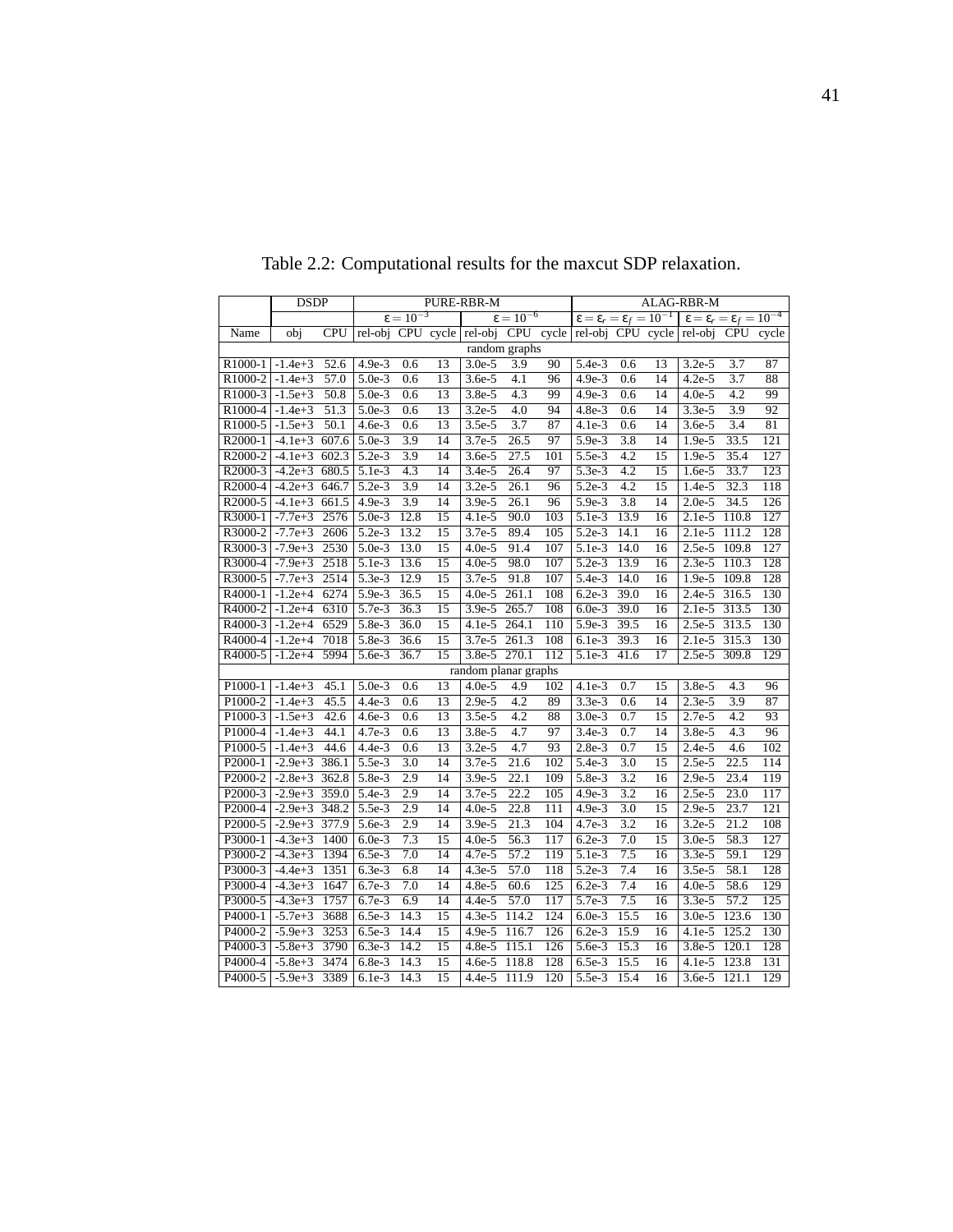#### **2.5.2 Matrix Completion**

In this subsection, we evaluate the RBR method Algorithm 5 (RBR-MC) on the matrix completion problem (2.4.9). Note that the pure RBR method can be directly applied to this problem. However, preliminary numerical testing showed that this approach is much slower (i.e., converges much more slowly) than using RBR-MC. Random matrices  $M \in \mathbb{R}^{p \times q}$  with rank *r* were created by the following procedure [41]: we first generated random matrices  $M_L \in \mathbb{R}^{p \times r}$  and  $M_R \in \mathbb{R}^{q \times r}$  with i.i.d. Gaussian entries and then set  $M = M_L M_R^{\top}$ ; then we sampled a subset Ω of *m* entries uniformly at random. The ratio *m*/(*pq*) between the number of measurements and the number of entries in the matrix is denoted by "SR" (sampling ratio). The ratio  $r(p+q-r)/m$  between the dimension of a rank *r* matrix to the number of samples is denoted by "FR". In our tests, the rank *r* and the sampling entry *m* were taken consistently so that according to the theory in [15] the matrix *M* is the optimal solution of problem (2.4.9). Specifically, FR was set to 0.2 and 0.3 and *r* was set to 10. We tested five square matrices *M* with dimensions  $p = q \in \{100, 200, \dots, 500\}$  and set the number *m* to  $r(p+q-r)/FR$ . All parameters  $p, q, r, m$  and the random seeds "seed" used by the random number generators "rand" and "randn" in MATLAB are reported in Table 2.3.

All parameters of RBR-MC were set to the same values as those used in ALAG-RBR-M. A summary of the computational results is presented in Table 2.3. In the table, "rel-X" denotes the relative error between the true and the recovered matrices, which is defined as  $rel-X := \frac{\|X-M \|_F}{\|M\|_F}$  $\frac{K-M||F}{||M||_F}$ , and "rel-obj" denotes the relative error between the objective function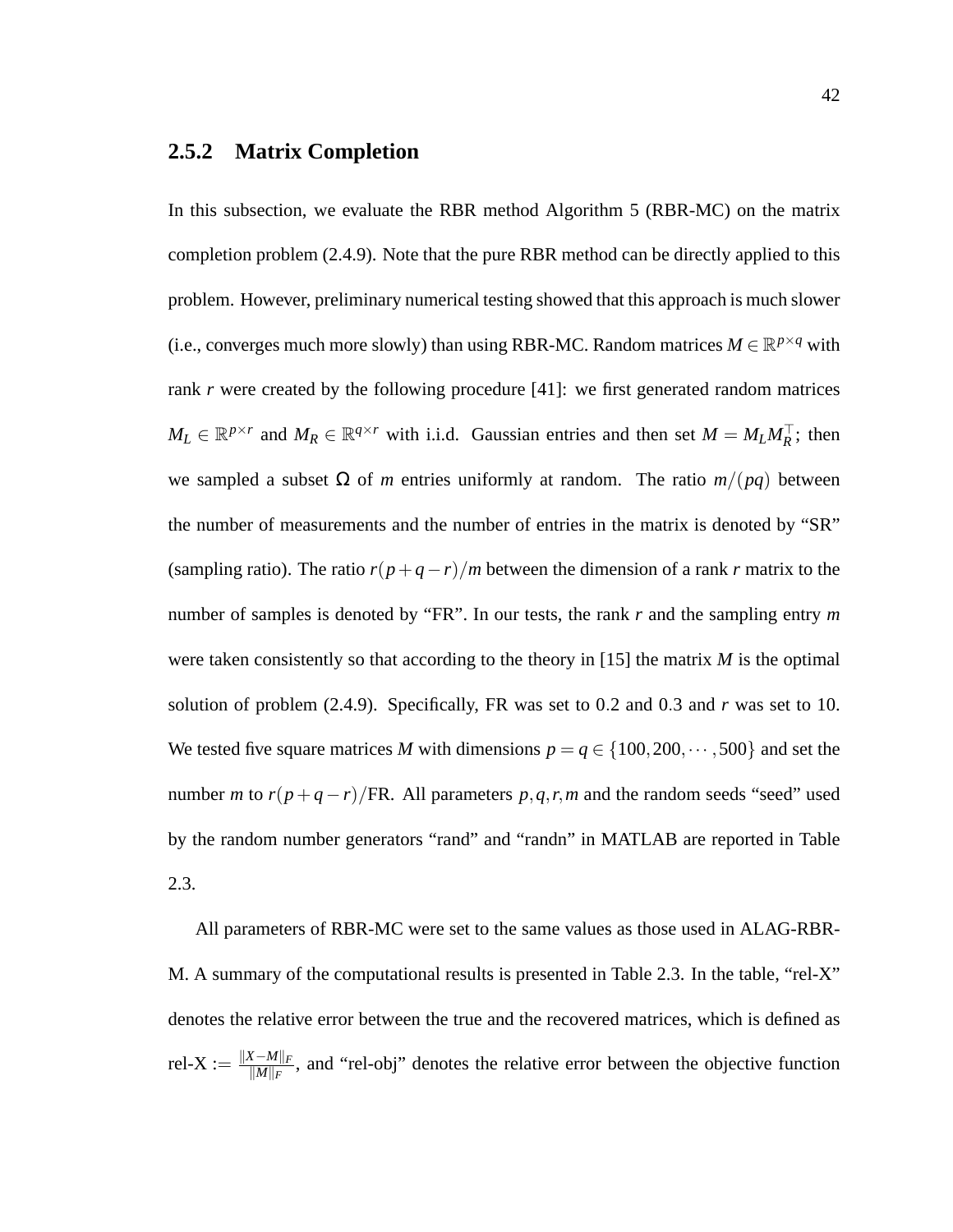|        | $FR = 0.2$      |                      |                  |                |                 |                                                       | $FR = 0.3$        |    |                 |                      |                  |                 |  |                                                                                                 |      |     |
|--------|-----------------|----------------------|------------------|----------------|-----------------|-------------------------------------------------------|-------------------|----|-----------------|----------------------|------------------|-----------------|--|-------------------------------------------------------------------------------------------------|------|-----|
|        |                 | $\epsilon = 10^{-1}$ |                  |                |                 | $\varepsilon = 10^{-4}$                               |                   |    |                 | $\epsilon = 10^{-1}$ |                  |                 |  | $\epsilon = 10^{-4}$                                                                            |      |     |
| seed   |                 |                      |                  |                |                 |                                                       |                   |    |                 |                      |                  |                 |  | rel-X rel-obj CPU cycle rel-X rel-obj CPU cycle rel-X rel-obj CPU cycle rel-X rel-obj CPU cycle |      |     |
|        |                 |                      |                  |                |                 | $p=q=100$ ; $r=10$ ; $m=9500$ ; $SR=0.95$             |                   |    |                 |                      |                  |                 |  | $p=q=100$ ; $r=10$ ; $m=6333$ ; $SR=0.63$                                                       |      |     |
| 68521  |                 | 1.7e-6 7.7e-3        | 0.5              | 8              |                 | $3.3e-7$ $2.5e-4$                                     | 2.8               | 42 |                 | $5.1e-5$ $1.0e-3$    | 0.3              | 10              |  | $4.3e-7$ 5.0e-5                                                                                 | 1.7  | 51  |
| 56479  | 8.4e-7 3.7e-3   |                      | 0.5              | 8              |                 | $3.0e-7$ 2.9e-4                                       | 2.4               | 35 |                 | $5.4e-5$ 4.9e-4      | $\overline{0.3}$ | 10              |  | $3.9e-7$ $5.0e-5$                                                                               | 1.4  | 44  |
| 115727 |                 | $1.3e-6$ 4.0e-3      | 0.5              | 8              |                 | 3.4e-7 2.4e-4                                         | 2.4               | 37 |                 | 3.8e-5 7.4e-4        | 0.3              | 10              |  | 4.5e-7 4.7e-5                                                                                   | 1.4  | 43  |
| 27817  |                 | $1.2e-6$ 4.6e-3      | 0.5              | 8              |                 | $3.2e-7$ 2.4e-4                                       | 2.8               | 42 |                 | $5.3e-5$ 1.0e-3      | 0.3              | 10              |  | 4.1e-7 $5.4e-5$                                                                                 | 1.7  | 53  |
| 9601   |                 | 1.1e-6 4.1e-3        | 0.6              | 8              |                 | $3.1e-7$ 2.4e-4                                       | 2.7               | 40 |                 | $3.1e-5$ 6.2e-4      | 0.3              | 10              |  | $4.1e-7$ 5.2e-5                                                                                 | 1.6  | 49  |
|        |                 |                      |                  |                |                 | $p=q=200$ ; $r=10$ ; $m=19500$ ; $SR=0.49$            |                   |    |                 |                      |                  |                 |  | $p=q=200$ ; $r=10$ ; $m=13000$ ; $\overline{SR}=0.33$                                           |      |     |
| 68521  |                 | 7.5e-5 1.1e-4        | 1.7              | 9              |                 | 2.5e-7 6.4e-5                                         | 9.6               | 50 | $1.0e-3$ 4.9e-4 |                      | 1.0              | 10              |  | $3.6e-7$ 1.9e-5                                                                                 | 6.8  | 73  |
| 56479  |                 | $6.0e-5$ 1.1e-4      | 1.8              | 9              | $2.3e-7$ 6.8e-5 |                                                       | 8.1               | 42 |                 | 1.5e-3 7.7e-4        | 0.9              | 10              |  | 3.3e-7 2.3e-5                                                                                   | 8.1  | 87  |
| 115727 |                 | $6.8e-5$ 2.1e-4      | 1.7              | 9              |                 | 2.4e-7 6.8e-5                                         | 11.6              | 59 |                 | $2.4e-3$ 6.0e-4      | 1.0              | 10              |  | 3.4e-7 2.0e-5                                                                                   | 7.5  | 80  |
| 27817  |                 | 5.3e-5 6.5e-4        | 1.7              | 9              |                 | 2.3e-7 8.5e-5                                         | 14.0              | 74 | 2.5e-4 5.4e-4   |                      | 0.9              | 10              |  | 3.2e-7 2.3e-5                                                                                   | 7.8  | 84  |
| 9601   |                 | $6.3e-5$ 3.3e-4      | 1.7              | $\overline{9}$ |                 | 2.3e-7 8.0e-5 12.1                                    |                   | 64 |                 | $6.6e-4$ $5.0e-4$    | $\overline{1.0}$ | $\overline{10}$ |  | $3.3e-7$ 2.1e-5                                                                                 | 7.6  | 81  |
|        |                 |                      |                  |                |                 | $p=q=300$ ; $r=10$ ; $m=29500$ ; $\overline{SR}=0.33$ |                   |    |                 |                      |                  |                 |  | $p=q=300$ ; $r=10$ ; $m=19666$ ; $SR=0.22$                                                      |      |     |
| 68521  |                 | $1.0e-4$ 2.1e-4      | 3.3              | 9              |                 | $2.0e-7$ 4.0e-5                                       | 21.7              | 59 |                 | $1.0e-3$ 4.9e-4      | 2.0              | 11              |  | $3.0e-7$ 1.4e-5                                                                                 | 17.7 | 96  |
| 56479  |                 | 1.0e-4 2.8e-4        | 3.3              | 9              |                 | $2.0e-7$ 3.8e-5                                       | 20.8              | 56 | 3.3e-4 4.3e-4   |                      | 2.3              | 12              |  | $3.1e-7$ 1.3e-5                                                                                 | 17.2 | 93  |
| 115727 |                 | $9.4e-5$ 1.4e-4      | $\overline{3.3}$ | $\overline{9}$ |                 | $2.0e-7$ 4.2e-5                                       | 24.7              | 67 |                 | $1.2e-2$ 7.5e-4      | 2.4              | 13              |  | $3.2e-7$ 1.3e-5                                                                                 | 15.5 | 83  |
| 27817  |                 | 9.7e-5 7.1e-4        | 3.3              | 9              |                 | $2.0e-7$ 3.7e-5 10.4                                  |                   | 28 |                 | 3.8e-3 5.0e-4        | 2.1              | 11              |  | $2.9e-7$ 1.3e-5                                                                                 | 18.0 | 96  |
| 9601   |                 | $1.0e-4$ 2.3e-3      | 3.3              | 9              |                 | $1.9e-7$ 3.5e-5                                       | 9.5               | 26 |                 | 1.8e-3 4.7e-4        | $\overline{2.2}$ | 12              |  | 2.9e-7 1.3e-5 17.2                                                                              |      | 93  |
|        |                 |                      |                  |                |                 | $p=q=400$ ; $r=10$ ; $m=39500$ ; $SR=0.25$            |                   |    |                 |                      |                  |                 |  | $p=q=400$ ; $r=10$ ; $m=26333$ ; SR=0.16                                                        |      |     |
| 68521  |                 | $1.0e-4$ 1.2e-3      | 5.6              | 9              |                 | $1.8e-7$ 2.6e-5                                       | 28.3              | 43 |                 | 9.8e-3 6.2e-4        | 4.8              | 15              |  | 5.4e-6 9.2e-6 29.3                                                                              |      | 92  |
| 56479  |                 | 9.9e-5 2.1e-4        | 5.8              | 9              |                 | $1.8e-7$ 3.2e-5                                       | 48.1              | 71 |                 | $3.0e-3$ 5.5e-4      | 4.5              | 14              |  | $2.7e-7$ 1.0e-5                                                                                 | 31.8 | 101 |
| 115727 | 9.9e-5 $1.0e-3$ |                      | 5.6              | 9              |                 | $1.8e-7$ 2.7e-5                                       | $-31.6$           | 50 |                 | $2.0e-3$ 5.0e-4      | 4.5              | 14              |  | $2.7e-7$ 1.0e-5                                                                                 | 32.3 | 101 |
| 27817  |                 | $2.2e-4$ 4.1e-4      | 5.8              | 9              |                 | $1.8e-7$ 3.0e-5                                       | $\overline{37.9}$ | 57 | 8.3e-3 6.5e-4   |                      | 4.5              | 14              |  | 2.8e-7 9.7e-6 32.6                                                                              |      | 100 |
| 9601   |                 | $1.0e-4$ 1.3e-3      | $\overline{5.8}$ | 9              |                 | 1.8e-7 2.5e-5 26.7                                    |                   | 40 | 8.0e-3 5.5e-4   |                      | 4.9              | 15              |  | 2.8e-7 9.6e-6 31.3                                                                              |      | 98  |
|        |                 |                      |                  |                |                 | $p=q=500$ ; $r=10$ ; $m=49500$ ; $SR=0.20$            |                   |    |                 |                      |                  |                 |  | $p=q=500$ ; $r=10$ ; $m=33000$ ; $SR=0.13$                                                      |      |     |
| 68521  | $2.4e-4$ 8.6e-4 |                      | 9.1              | 9              |                 | $1.7e-7$ 2.1e-5 56.0                                  |                   | 56 | $5.3e-3$ 6.1e-4 |                      | 8.2              | 16              |  | 2.6e-7 7.6e-6 54.4                                                                              |      | 107 |
| 56479  |                 | 1.1e-4 8.5e-4        | 8.9              | 9              |                 | $1.6e-7$ 2.3e-5                                       | 53.7              | 53 |                 | 5.4e-3 5.9e-4        | 8.0              | 16              |  | 2.6e-7 7.2e-6 54.4                                                                              |      | 109 |
| 115727 |                 | 1.1e-4 9.4e-4        | 9.4              | 9              |                 | $1.6e-7$ 2.3e-5                                       | 49.8              | 48 | 8.2e-3 5.8e-4   |                      | 8.1              | 16              |  | $2.6e-7$ 7.5e-6                                                                                 | 54.4 | 108 |
| 27817  |                 | 3.3e-4 1.5e-3        | 9.1              | 9              |                 | $1.6e-7$ 2.1e-5                                       | 53.6              | 53 |                 | $9.2e-3$ 6.7e-4      | 8.2              | 16              |  | 2.6e-7 7.6e-6 53.6                                                                              |      | 104 |
| 9601   |                 | $1.1e-4$ 1.5e-3      | 9.9              | 9              |                 | 1.6e-7 2.4e-5 54.9                                    |                   | 53 | $2.1e-3$ 4.2e-4 |                      | $\overline{8.0}$ | 16              |  | 2.5e-7 7.6e-6 57.3                                                                              |      | 111 |

Table 2.3: Computational results for the matrix completion problem

value obtained and  $||M||_*$ , which is defined as rel-obj :=  $\frac{|\frac{1}{2}Tr(X) - ||M||_*|}{||M||_*}$  $\frac{A}{\|M\|_{*}}$ . DSDP is not included in this comparison because it takes too long to solve all problems. To illustrate the relationship between the computational cost of the RBR methods and the dimension of the matrices, we plot the average of the CPU time versus the dimension of the SDP matrix (i.e.,  $p+q$ ) in Figure 2.2 (a) and the average of the number of cycles versus this dimension in Figure 2.2 (b).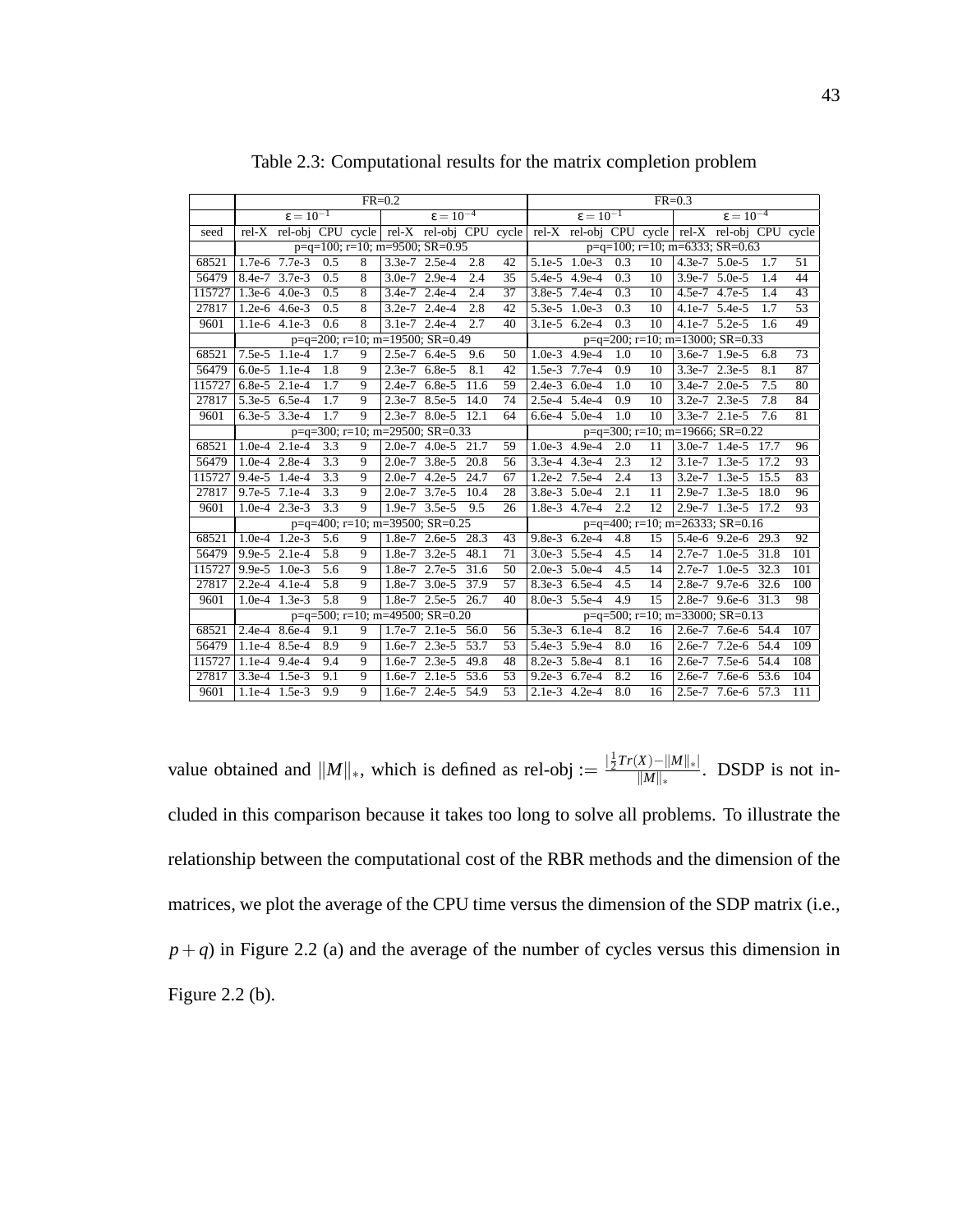

Figure 2.2: Relationship between the computational cost and SDP matrix dimension for nuclear norm matrix completion problems

## **2.6 Conclusion**

In this chapter, we presented a new first-order algorithmic framework, the row-by-row (RBR) method, for solving semidefinite programming problems based on replacing the positive semidefinite constraint  $X \succeq 0$  by requiring nonnegativity of the Schur complement of any (*n*−1)-dimensional principal submatrix of *X*, which is temporally fixed. By doing this, the positive semidefinite constraint is reduced to a simple second-order cone constraint. The pure RBR method is extremely effective in solving an SDP whose only constraints are that the diagonal elements of *X* are constant, since only a single matrixvector product is involved at each inner step. To handle more general linear constraints in an SDP, we apply the pure RBR method to a sequence of unconstrained problems by using an augmented Lagrangian approach. Our method is especially suitable for solving the maxcut SDP relaxation and nuclear norm matrix completion problems since closed-form solutions for the RBR subproblems are available.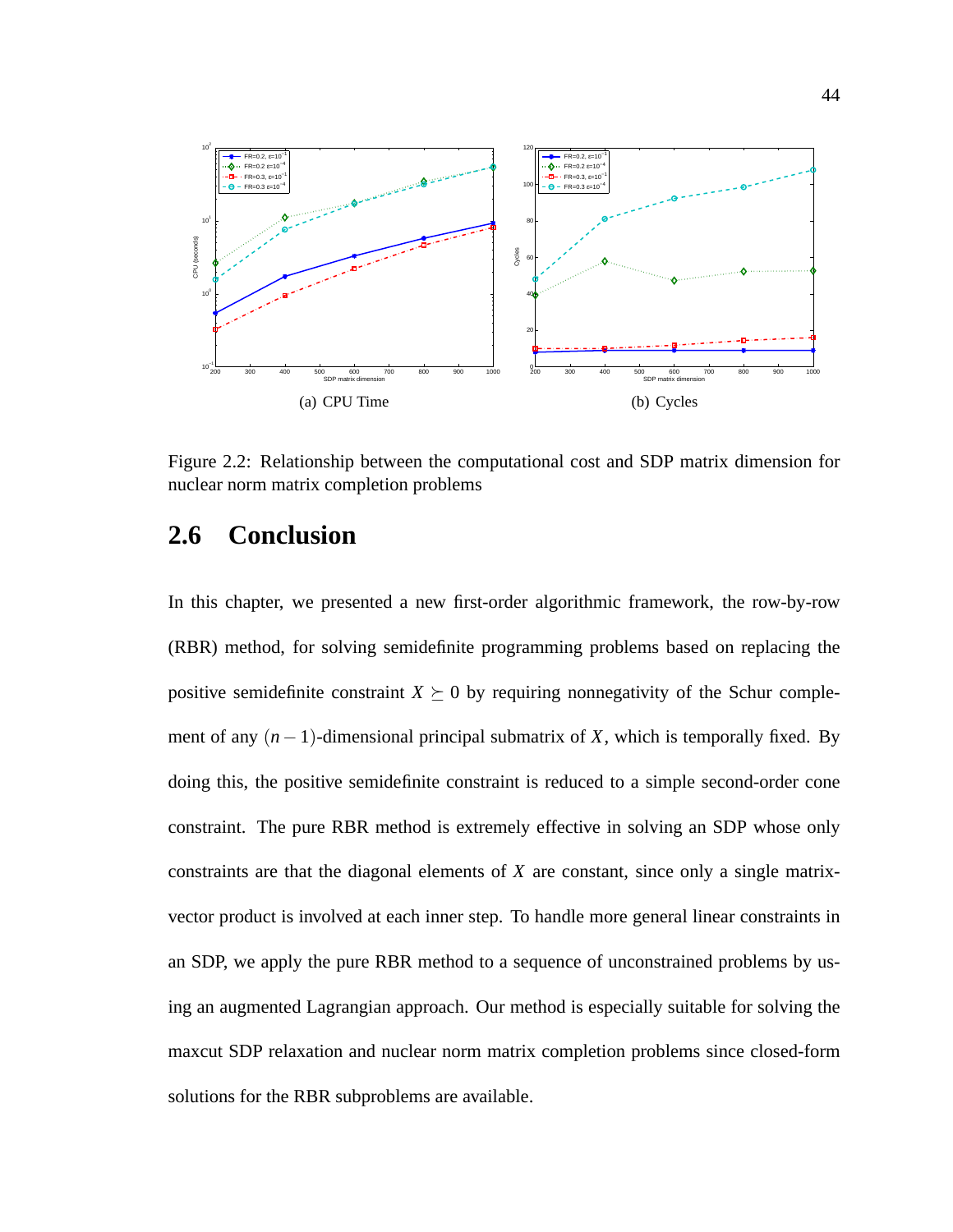## **Chapter 3**

# **Alternating Direction Augmented Lagrangian Methods for SDP**

## **3.1 Introduction**

In this chapter we present an alternating direction method based on an augmented Lagrangian framework for solving SDP problems. Alternating direction methods have been extensively studied to minimize the augmented Lagrangian function for optimization problems arising from partial differential equations (PDEs) [22,24]. In these methods, the variables are partitioned into several blocks according to their roles, and then the augmented Lagrangian function is minimized with respect to each block by fixing all other blocks at each inner iteration. This simple idea has been applied to many other problem classes, such as, variational inequality problems [31, 32], linear programming [19], nonlinear convex optimization [7, 16, 36, 38, 54], maximal monotone operators [20] and nonsmooth  $\ell_1$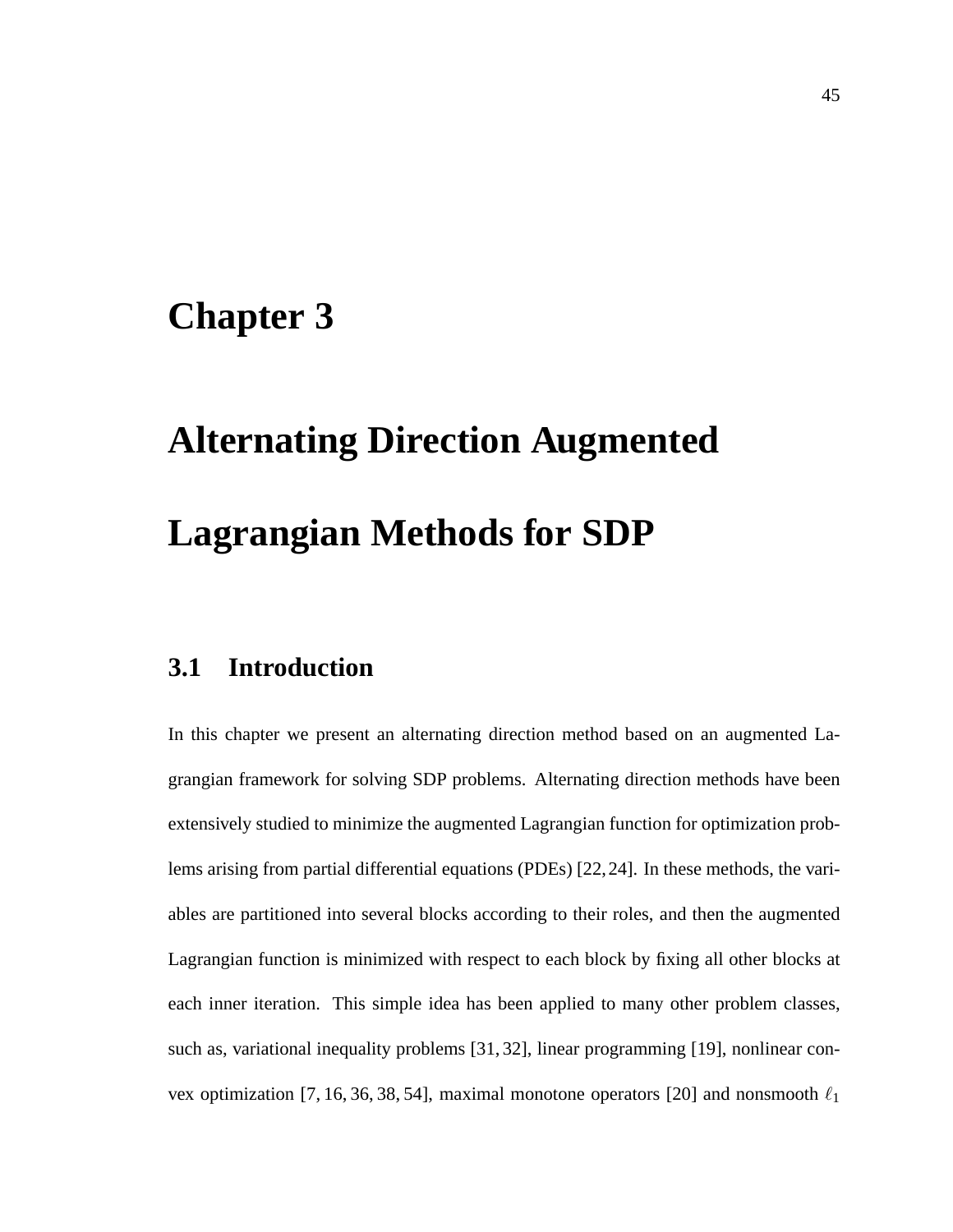minimization arising from compressive sensing [57,60,63]. In [61], an alternating direction method for SDP is presented by reformulating the complementary condition as a projection equation.

Our algorithm applies the alternating direction method within a dual augmented Lagrangian framework. When our method is applied to an SDP in standard form, at each iteration it first minimizes the dual augmented Lagrangian function with respect to the Lagrange multipliers corresponding to the linear constraints, and then with respect to the dual slack variables while keeping the other variables fixed, after which it updates the primal variables. This algorithm is very closely related to the regularization method in [42]. While the theoretical algorithm in [42] updates the primal variable *X* only after a certain condition is satisfied, the actual algorithm implemented in [42] (i.e., Algorithm 5.1 in [42]) updates the primal variable *X* immediately after all other blocks are updated at each iteration, which is exactly our alternating direction method. The algorithms in [42] cannot be applied directly to SDPs with inequality constraints, and in particular, with positivity constraints, i.e., every component of *X* is nonnegative. In order to preserve the structure of these inequality constraints, such as sparsity and orthogonality, we do not transform them to equality constraints but add some extra steps to our alternating direction method to minimize the dual augmented Lagrangian function with respect to the Lagrange multipliers corresponding to the inequality constraints. This gives us a multiple-splitting alternating direction method. Numerical experiments on, for example, frequency assignment problems show that the performance of our method is significantly better than those in [42, 64].

Our contributions are as follows. Although the techniques for analyzing the alternating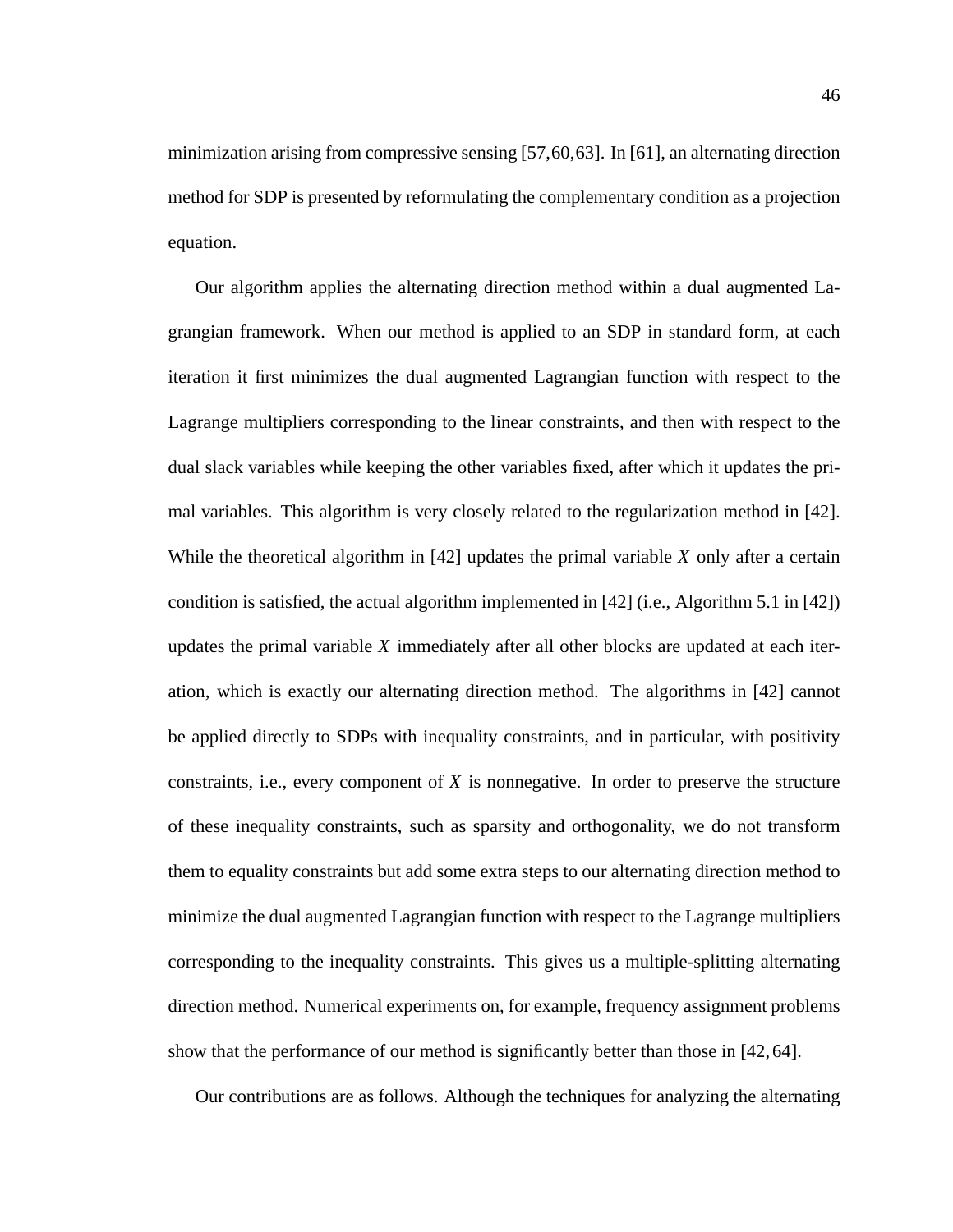direction methods for variational inequalities in [31] and a class of nonlinear optimization problems in [7] can be applied to analyze our algorithm for SDPs in standard form, we present a different and simple convergence proof by formulating our algorithm as a fixed point method. We note that the convergence properties of the actual implementation of the regularization method in [42] has not been studied. Moreover, we present a multiplesplitting alternating direction method to solve SDPs with inequality constraints directly without transforming them into SDPs in standard form by introducing a lot of auxiliary variables and constraints.

The rest of this chapter is organized as follows. We present an alternating direction augmented Lagrangian method for SDP in standard form in subsection 3.2.1 and analyze its convergence in subsection 3.2.2, and then extend this method to an expanded problem with inequality and positivity constraints in subsection 3.2.3. We discuss practical issues related to the eigenvalue decomposition performed at each iteration, strategies for adjusting the penalty parameter, the use of a step size for updating the primal variable *X*, termination rules and how to detect stagnation to enhance the performance of our methods in section 3.3. Finally, numerical results for frequency assignment, maximum stable set and binary integer quadratic programming problems are presented in section 3.4 to demonstrate the robustness and efficiency of our algorithm.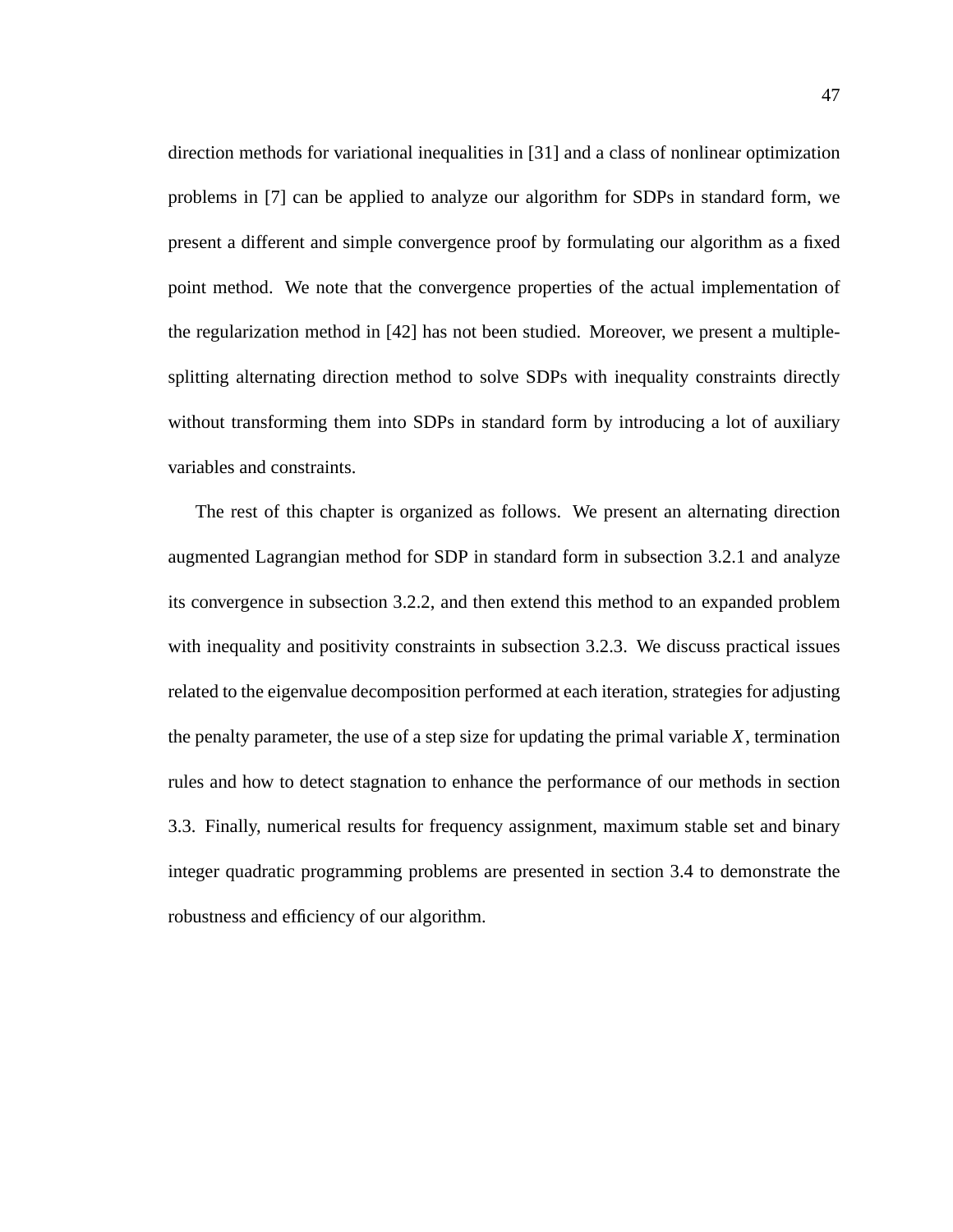## **3.2 Alternating direction augmented Lagrangian methods**

### **3.2.1 A two-splitting scheme for standard form SDPs**

Consider the standard form SDP

$$
\min_{X \in S^n} \langle C, X \rangle
$$
\ns.t.

\n
$$
\mathcal{A}(X) = b, \quad X \succeq 0.
$$
\n(3.2.1)

We make the following assumption throughout our presentation.

**Assumption 3.2.1.** *The matrix A has full row rank and the Slater condition holds for* (3.2.1)*; that is, there exists a matrix*  $\bar{X} \succ 0$  *satisfying*  $\mathcal{A}(\bar{X}) = b$ .

The dual problem of (3.2.1) is

$$
\min_{y \in \mathbb{R}^m, S \in S^n} \quad -b^{\top} y
$$
\n
$$
\text{s.t.} \quad \mathcal{A}^*(y) + S = C, \quad S \succeq 0.
$$
\n(3.2.2)

The augmented Lagrangian function for the dual SDP (3.2.2) corresponding to the linear constraints is defined as:

$$
\mathcal{L}_{\mu}(X, y, S) \quad := \quad -b^{\top} y + \langle X, \mathcal{A}^*(y) + S - C \rangle + \frac{1}{2\mu} ||\mathcal{A}^*(y) + S - C||_F^2,
$$

where  $X \in S^n$  and  $\mu > 0$ . Starting from  $X^0 = \mathbf{0}$ , the augmented Lagrangian method solves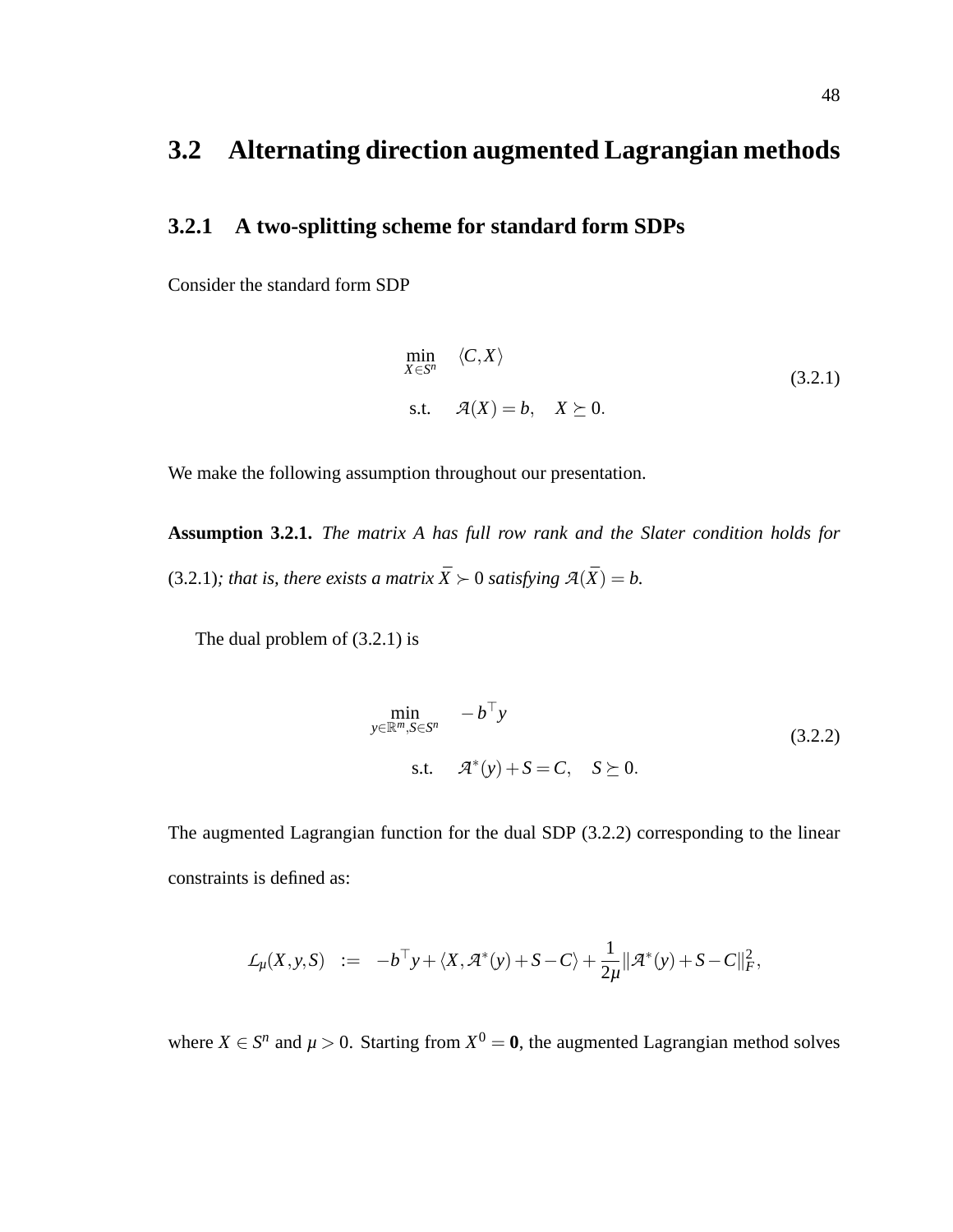on the *k*-th iteration

$$
\min_{y \in \mathbb{R}^m, S \in S^n} L_\mu(X^k, y, S), \quad \text{s.t.} \quad S \succeq 0,
$$
\n(3.2.3)

for  $y^{k+1}$  and  $S^{k+1}$ , and then updates the primal variable  $X^{k+1}$  by

$$
X^{k+1} := X^k + \frac{\mathcal{A}^*(y^{k+1}) + S^{k+1} - C}{\mu}.
$$
 (3.2.4)

Since solving problem (3.2.3) exactly is very expensive, we consider instead an alternating direction method. Starting from  $X^0$  and  $S^0$  at the first iteration, we update on the *k*th iteration the variables *y*, *S* and *X* by first minimizing  $L<sub>\mu</sub>(X, y, S)$  with respect to *y* to obtain  $y^{k+1}$  with  $X := X^k$  and  $S := S^k$  fixed; then minimizing  $\mathcal{L}_\mu(X, y, S)$  with respect to *S* subject to  $S \succeq 0$  to obtain  $S^{k+1}$  with  $X := X^k$  and  $y := y^{k+1}$  fixed; and finally, updating  $X^k$ by (3.2.4); that is, we compute

$$
y^{k+1} := \arg\min_{y \in \mathbb{R}^m} \mathcal{L}_{\mu}(X^k, y, S^k), \tag{3.2.5a}
$$

$$
S^{k+1} := \arg\min_{S \in S^n} \mathcal{L}_{\mu}(X^k, y^{k+1}, S), \quad S \succeq 0,
$$
 (3.2.5b)

$$
X^{k+1} := X^k + \frac{\mathcal{A}^*(y^{k+1}) + S^{k+1} - C}{\mu}.
$$
 (3.2.5c)

The first-order optimality conditions for (3.2.5a) are

$$
\nabla_{y} \mathcal{L}_{\mu}(X^{k}, y^{k+1}, S^{k}) := \mathcal{A}(X^{k}) - b + \frac{1}{\mu} \mathcal{A}(\mathcal{A}^{*}(y^{k+1}) + S^{k} - C) = 0.
$$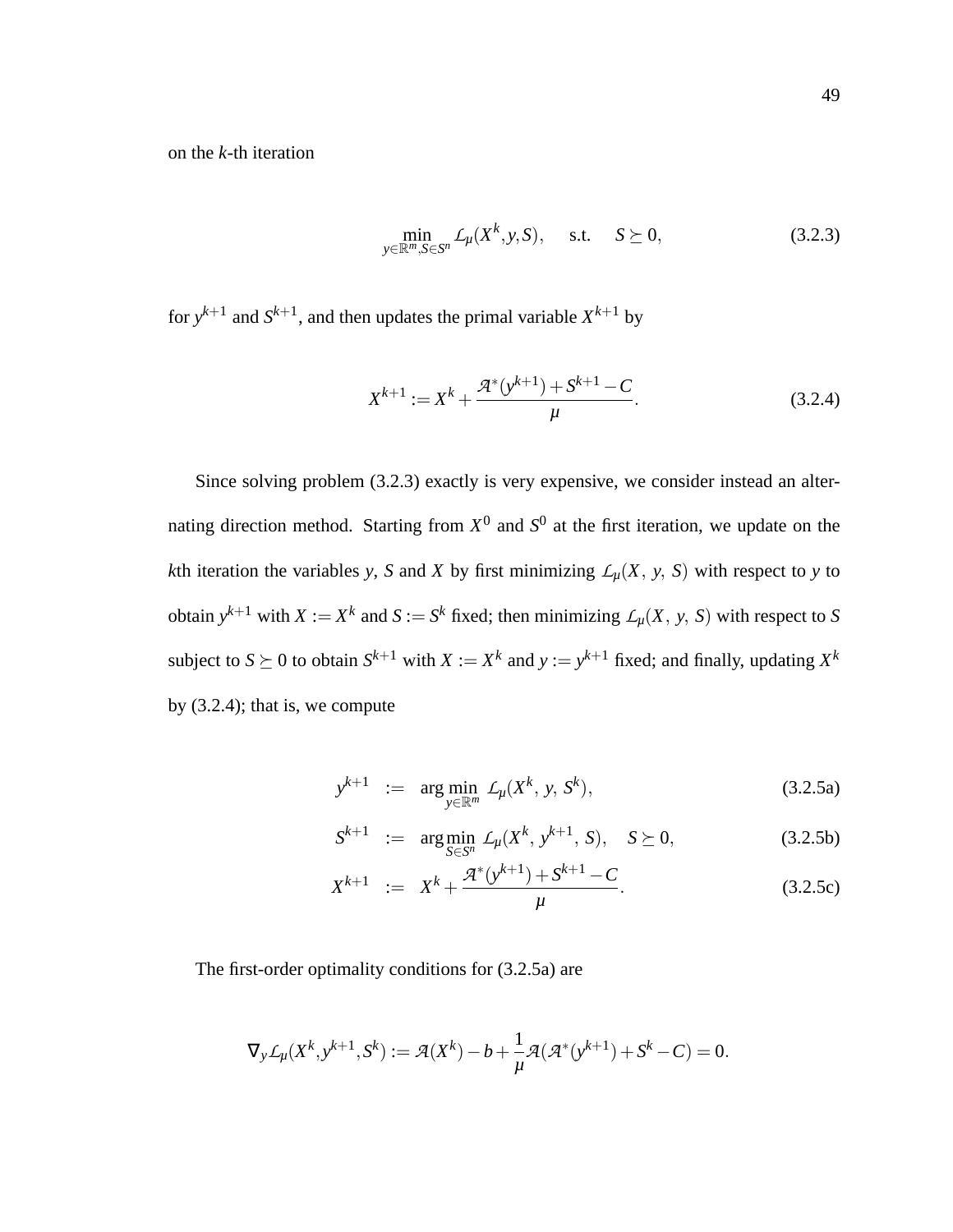Since by Assumption 3.2.1  $AA^*$  is invertible, we obtain  $y^{k+1} := y(S^k, X^k)$ , where

$$
y(S, X) := -(A A^*)^{-1} \left( \mu(A(X) - b) + A(S - C) \right). \tag{3.2.6}
$$

By rearranging the terms of  $\mathcal{L}_{\mu}(X^k, y^{k+1}, S)$ , it is easily verified that problem (3.2.5b) is equivalent to

$$
\min_{S \in S^n} \quad \left\| S - V^{k+1} \right\|_F^2, \quad S \succeq 0,
$$
\n(3.2.7)

where  $V^{k+1} := V(S^k, X^k)$  and the function  $V(S, X)$  is defined as

$$
V(S, X) := C - \mathcal{A}^*(y(S, X)) - \mu X.
$$
 (3.2.8)

Hence, we obtain the solution  $S^{k+1} := V^{k+1}_*$  $Q^{\star k+1}_\dagger := Q_\dagger \Sigma_+ Q_\dagger^\top$  , where

$$
\mathcal{Q} \Sigma \mathcal{Q}^\top = \begin{pmatrix} \mathcal{Q}_\dagger & \mathcal{Q}_\dagger \end{pmatrix} \begin{pmatrix} \Sigma_+ & \mathbf{0} \\ \mathbf{0} & \Sigma_- \end{pmatrix} \begin{pmatrix} \mathcal{Q}_\dagger^\top \\ \mathcal{Q}_\dagger^\top \end{pmatrix}
$$

is the spectral decomposition of the matrix  $V^{k+1}$ , and  $\Sigma_+$  and  $\Sigma_-$  are the nonnegative and negative eigenvalues of  $V^{k+1}$ . It follows from the updating equation (3.2.5c) that

$$
X^{k+1} := X^k + \frac{\mathcal{A}^*(y^{k+1}) + S^{k+1} - C}{\mu} = \frac{1}{\mu} (S^{k+1} - V^{k+1}) = \frac{1}{\mu} V_{\ddagger}^{k+1},\tag{3.2.9}
$$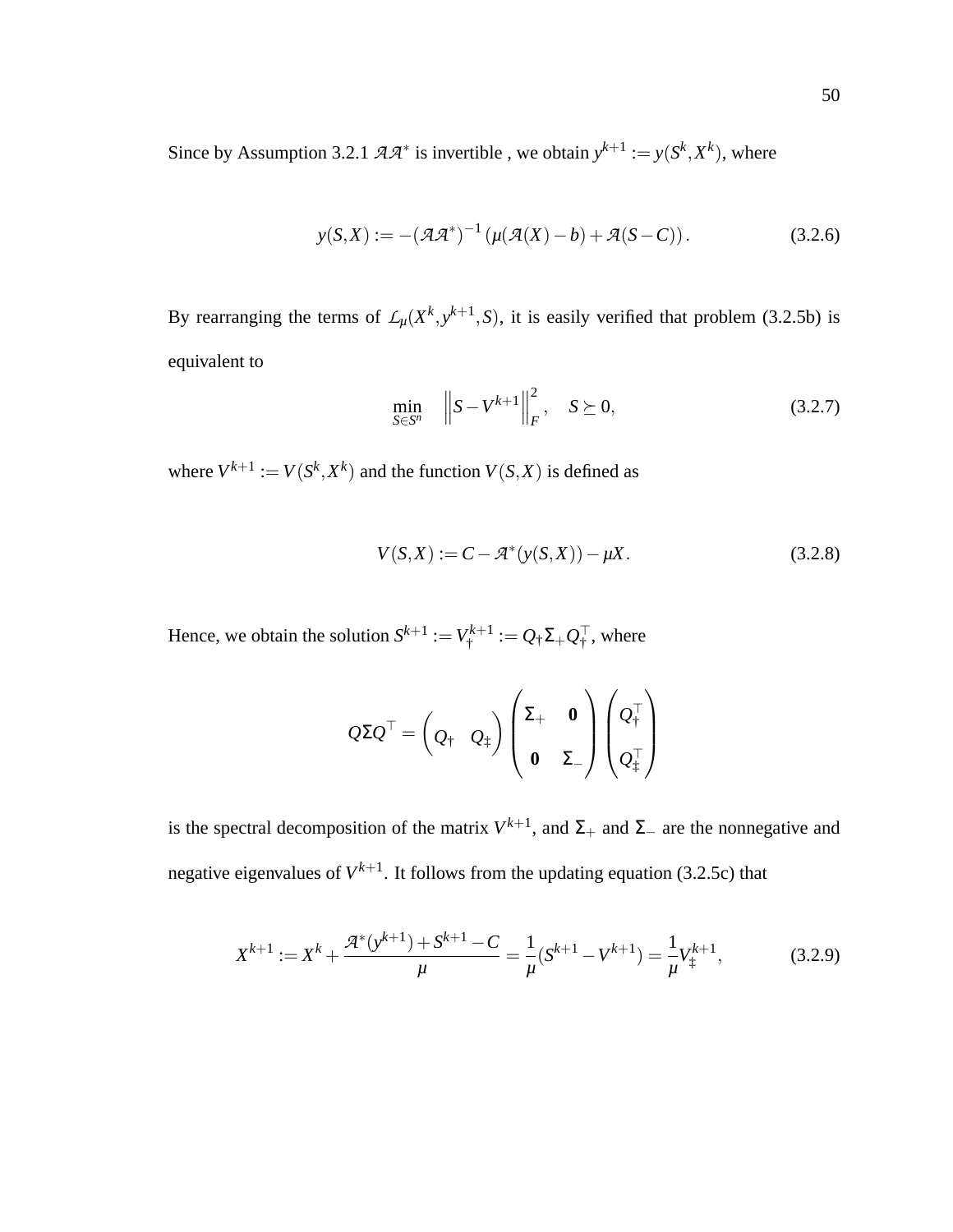where  $V^{k+1}_+$  $\mathcal{L}_{\ddagger}^{k+1} := -Q_{\ddagger}\Sigma_{-}Q_{\ddagger}^{\top}$ . Note that  $X^{k+1}$  is also the optimal solution of

$$
\min_{X \in S^n} \| \mu X + V^{k+1} \|_F^2, \quad X \succeq 0.
$$
\n(3.2.10)

From the above observation, we arrive at the alternating direction augmented Lagrangian method in Algorithm 6, below.

| <b>Algorithm 6:</b> Alternating direction augmented Lagrangian method for SDP      |
|------------------------------------------------------------------------------------|
| Set $X^0 \ge 0$ and $S^0 \ge 0$ .                                                  |
| for $k = 0, 1, \cdots$ do                                                          |
| Compute $y^{k+1}$ according to (3.2.6).                                            |
| Compute $V^{k+1}$ and its eigenvalue decomposition, and set $S^{k+1} := V^{k+1}$ . |
| Compute $X^{k+1} = \frac{1}{n}(S^{k+1} - V^{k+1}).$                                |

*Remark* 3.2.1. In the boundary point method [46] and regularization method [42],  $X<sup>k</sup>$  is fixed until  $\frac{1}{\mu}(S^{k+1} - V^{k+1})$  is nearly feasible. However, the actual regularization method implemented in the numerical experiments in [42] is exactly Algorithm 6.

*Remark* 3.2.2*.* If *AA*<sup>∗</sup> = *I*, as is the case for many SDP relaxations of combinatorial optimization problems, such as the maxcut SDP relaxation, the SDP relaxation of the maximum stable set problem and the bisection SDP relaxation, step (3.2.5a), i.e., (3.2.6), is very inexpensive. If  $A A^* \neq I$ , we can compute  $A A^*$  and its inverse (or its Cholesky factorization) prior to executing Algorithm 6. If computing the Cholesky factorization of *AA*<sup>∗</sup> is very expensive, the strategies in [16,20] can be used to compute an approximate minimizer  $y^{k+1}$ in step (3.2.5a).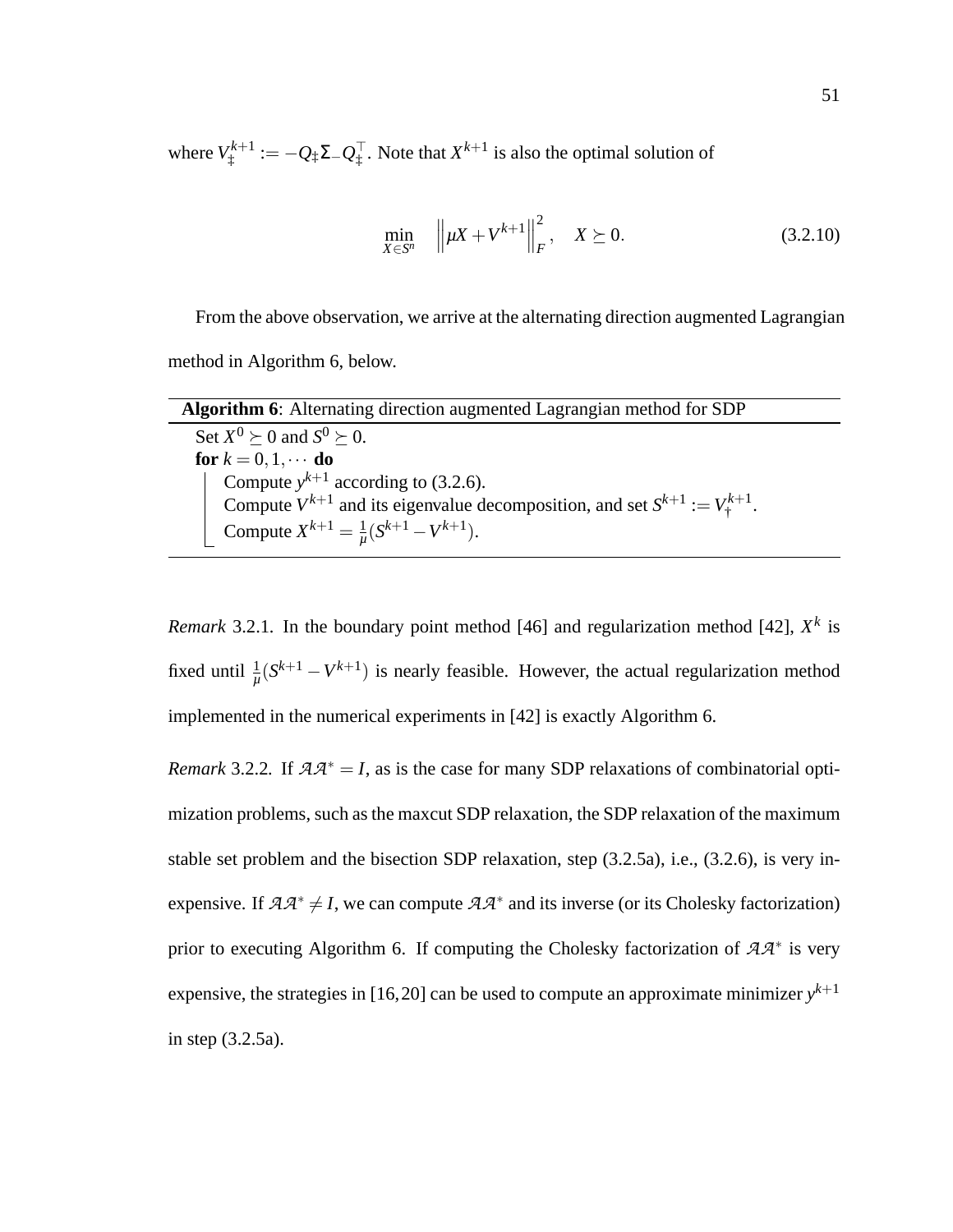#### **3.2.2 Convergence analysis of Algorithm 6**

Although the techniques for analyzing the convergence properties of the alternating direction methods for optimization problems arising from PDEs in [24], variational inequalities in [31] and a class of nonlinear optimization problems in [7] can be applied to our algorithm, we present here a different and simple argument by formulating our algorithm as a fixed point method. For any matrix  $V \in S^n$ , let the matrix  $\left(V_{\dagger}, V_{\dagger}\right)$  $\setminus$ be denoted by  $P(V)$ . Hence, each iteration of Algorithm 6 can be expressed as

$$
y^{k+1} := y(S^k, X^k)
$$
 and  $\left(g^{k+1}, \mu X^{k+1}\right) := \mathcal{P}(V^{k+1}) = \mathcal{P}(V(S^k, X^k)).$  (3.2.11)

We first describe a result of the orthogonal decomposition.

**Lemma 3.2.2.** *(Theorem 3.2.5 in [34], J.-J. Moreau) Let K be a closed convex cone and*  $K^{\diamond}$  *be the polar cone of K, that is,*  $K^{\diamond} := \{s \in \mathbb{R}^n : \langle s, x \rangle \leq 0$  *for all*  $x \in K\}$ *. For the three elements x, x*<sub>1</sub> *and x*<sub>2</sub> *in*  $\mathbb{R}^n$ *, the properties below are equivalent:* 

- **(i)**  $x = x_1 + x_2$  *with*  $x_1 \in K$  *and*  $x_2 \in K^\circ$  *and*  $\langle x_1, x_2 \rangle = 0$ *;*
- **(ii)**  $x_1 = P_K(x)$  *and*  $x_2 = P_{K^{\circ}}(x)$ *,*

*where*  $P_K(x)$  *is the projection of x on K.* 

The next lemma shows that any optimal solution of  $(3.2.1)$  is a fixed point of the equations (3.2.11).

**Lemma 3.2.3.** *Suppose Assumption 3.2.1 holds. Then, there exist primal and dual optimal solutions* (*X*, *y*,*S*) *for* (3.2.1) *and* (3.2.2) *and the following two statements are equivalent:*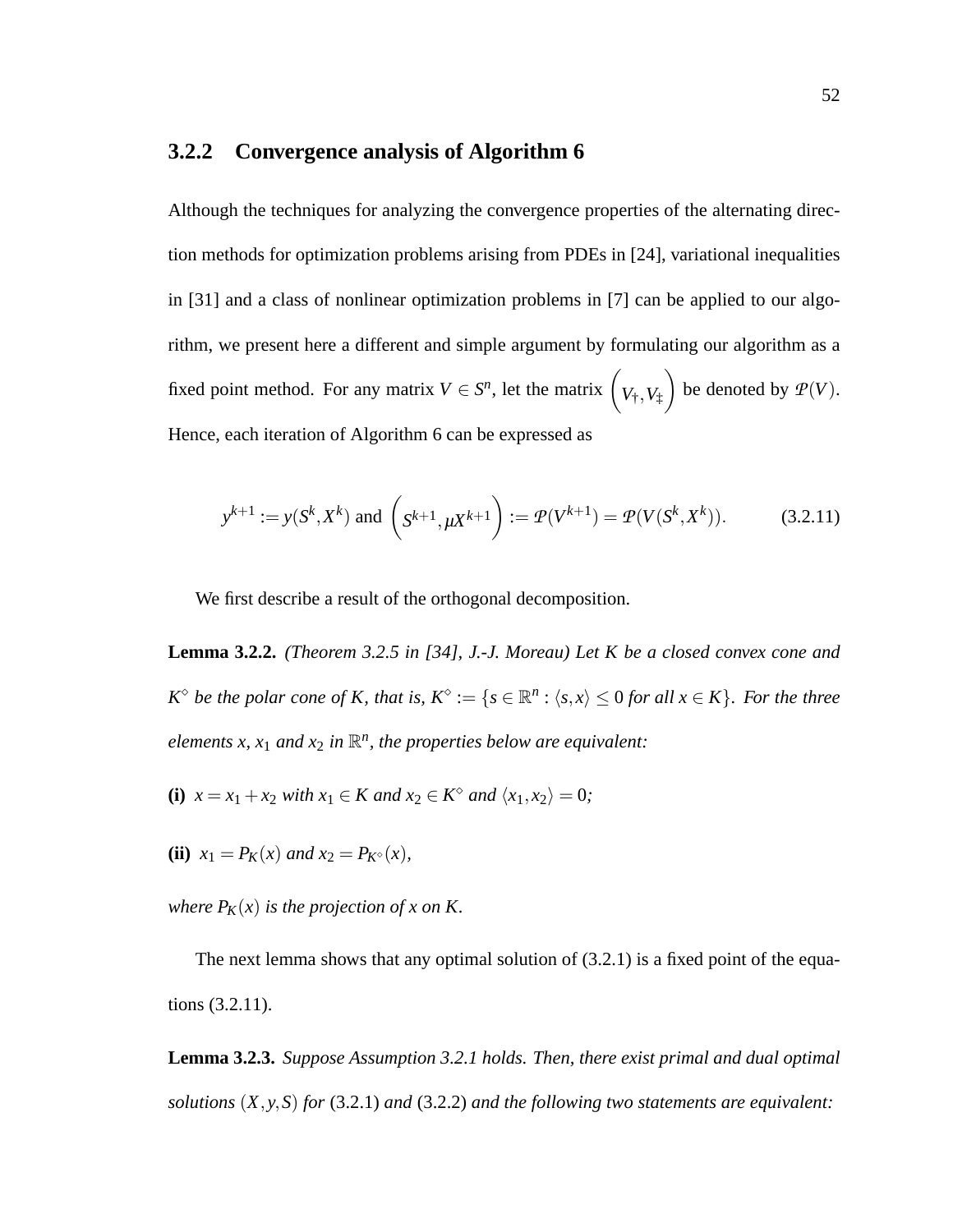**(i)** (*X*, *y*,*S*) *satisfies the KKT optimality conditions*

$$
\mathcal{A}(X) = b, \quad \mathcal{A}^*(y) + S = C, \quad SX = 0, \quad X \succeq 0, \quad Z \succeq 0.
$$

**(ii)** (*X*, *y*,*S*) *satisfies*

$$
y = y(S,X)
$$
 and  $(S,\mu X) = \mathcal{P}(V(S,X)).$ 

*Proof.* The proof here is similar to Proposition 2.6 in [42]. Since the Slater condition holds, there exists primal and dual optimal solution  $(X, y, S)$  for (3.2.1) and (3.2.2) so that statement (i) is true. Direct algebraic manipulation shows that  $y = y(S, X)$  from statement (i). It follows from Lemma 3.2.2 that

$$
S - \mu X = V(S, X), \quad X \succeq 0, \quad S \succeq 0, \quad SX = 0,
$$

is equivalent to  $S = V_{\dagger}(S, X)$  and  $\mu X = V_{\dagger}(S, X)$ . Hence, statement (i) implies statement (ii).

Now, suppose statement (ii) is true; i.e.,  $S = V_{\dagger}(S, X)$  and  $\mu X = V_{\dagger}(S, X)$ . Since  $S - \mu X =$ *V*(*S*,*X*), it follows from *V*(*S*,*X*) = *C*−*A*<sup>\*</sup>(*y*)−*µX* that *S* = *C*−*A*<sup>\*</sup>(*y*). From *y* = *y*(*S*,*X*), we obtain

$$
(\mathcal{A}\mathcal{A}^*)y = \mu(b - \mathcal{A}(X)) + \mathcal{A}(C - S) = \mu(b - \mathcal{A}(X)) + (\mathcal{A}\mathcal{A}^*)y,
$$

which implies that  $A(X) = b$ . Hence, statement (ii) implies statement (i).

 $\Box$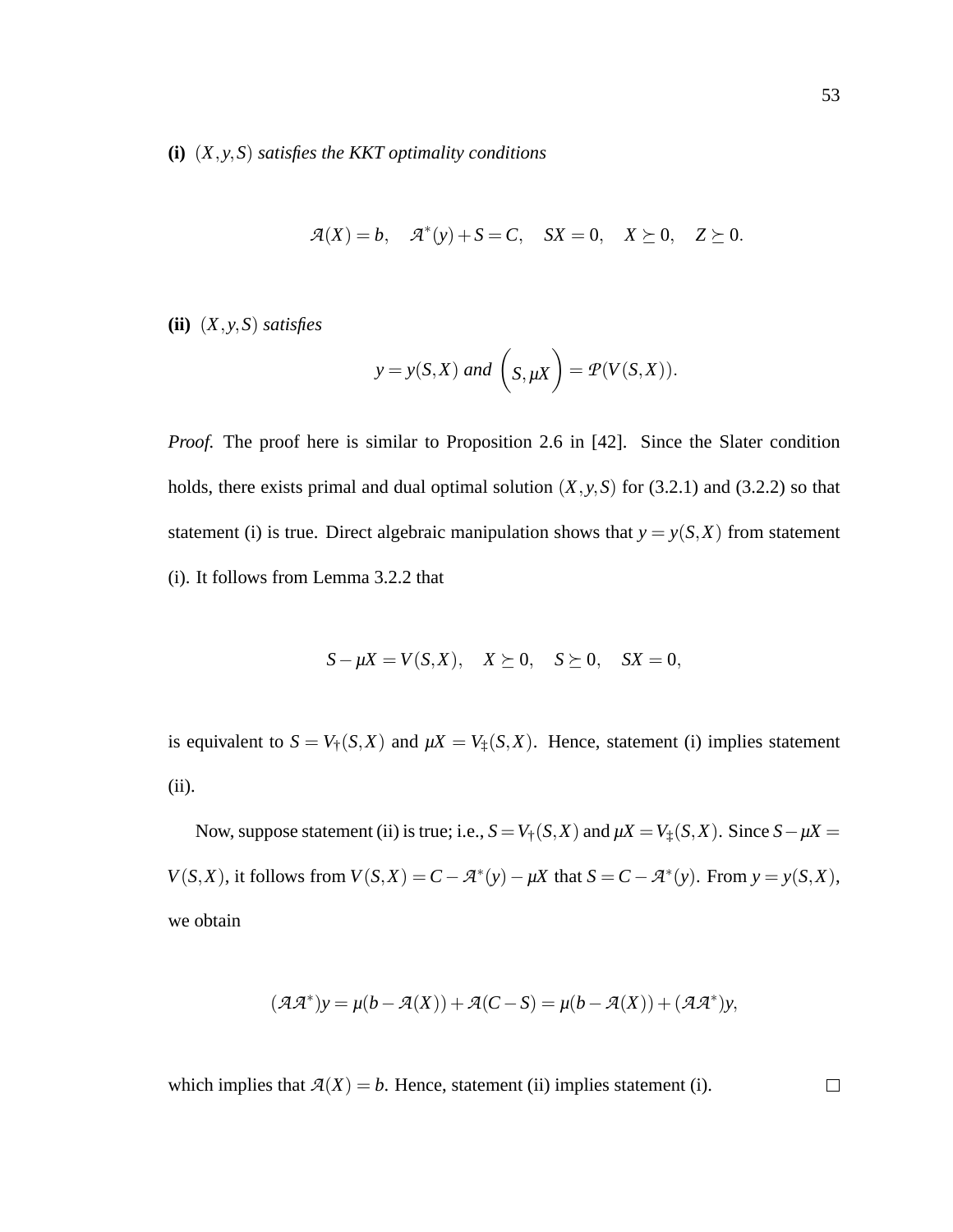We now show that the operator  $P(V)$  is nonexpansive.

**Lemma 3.2.4.** *For any*  $V, \hat{V} \in S^n$ *,* 

$$
\left\| \mathcal{P}(V) - \mathcal{P}(\widehat{V}) \right\|_F \le \|V - \widehat{V}\|_F, \tag{3.2.12}
$$

*with equality holding if and only if*  $V_{{}^{\dagger}}$   $V_{{}^{\dagger}} = 0$  *and*  $V_{{}^{\dagger}}$   $V_{{}^{\dagger}} = 0$ *.* 

*Proof.* We denote  $V_{\dagger} - V_{\dagger}$  by  $W_{\dagger}$  and  $V_{\ddagger} - V_{\ddagger}$  by  $W_{\ddagger}$ . Since  $V_{\dagger} \ V_{\ddagger} = 0$  and  $V_{\dagger} \ V_{\ddagger} = 0$ , we obtain  $-W^{\perp}_\uparrow W^{\perp}_\uparrow = V^{\perp}_\uparrow V^{\perp}_\uparrow + V^{\perp}_\uparrow V^{\perp}_\uparrow$ . The positive semidefinitess of the matrices  $V^{\perp}_\uparrow, V^{\perp}_\uparrow, V^{\perp}_\uparrow, \succeq$ 0 implies that  $\text{Tr}(V^{\top}_\dagger V^{\dagger}_\ddagger) \ge 0$  and  $\text{Tr}(V^{\top}_\dagger V^{\dagger}_\ddagger) \ge 0$ . Expanding terms of  $V - V$ , we obtain

$$
\left\|V - \widehat{V}\right\|_F^2 = \mathbf{Tr}\left((W_{\dagger} - W_{\ddagger})^\top (W_{\dagger} - W_{\ddagger})\right) = \mathbf{Tr}\left(W_{\dagger}^\top W_{\dagger} + W_{\ddagger}^\top W_{\ddagger}\right) - 2 \mathbf{Tr}\left(W_{\dagger}^\top W_{\ddagger}\right)
$$
  
\n
$$
= \left\|P(V) - P(\widehat{V})\right\|_F^2 + 2 \mathbf{Tr}\left(V_{\dagger}^\top \widehat{V}_{\ddagger} + \widehat{V}_{\dagger}^\top V_{\ddagger}\right)
$$
  
\n
$$
\geq \left\|P(V) - P(\widehat{V})\right\|_F^2,
$$

which proves (3.2.12).

 $\Box$ 

The following lemma shows that the operator  $V(S, X)$  is nonexpansive.

**Lemma 3.2.5.** *For any*  $S, X, \widehat{S}, \widehat{X} \in S^n_+$ *,* 

$$
||V(S,X) - V(\widehat{S},\widehat{X})||_F \le ||\left(S - \widehat{S}, \mu(X - \widehat{X})\right)||_F
$$
\n(3.2.13)

*with equality holding if and only if*  $V - \widehat{V} = (S - \widehat{S}) - \mu(X - \widehat{X})$ *.*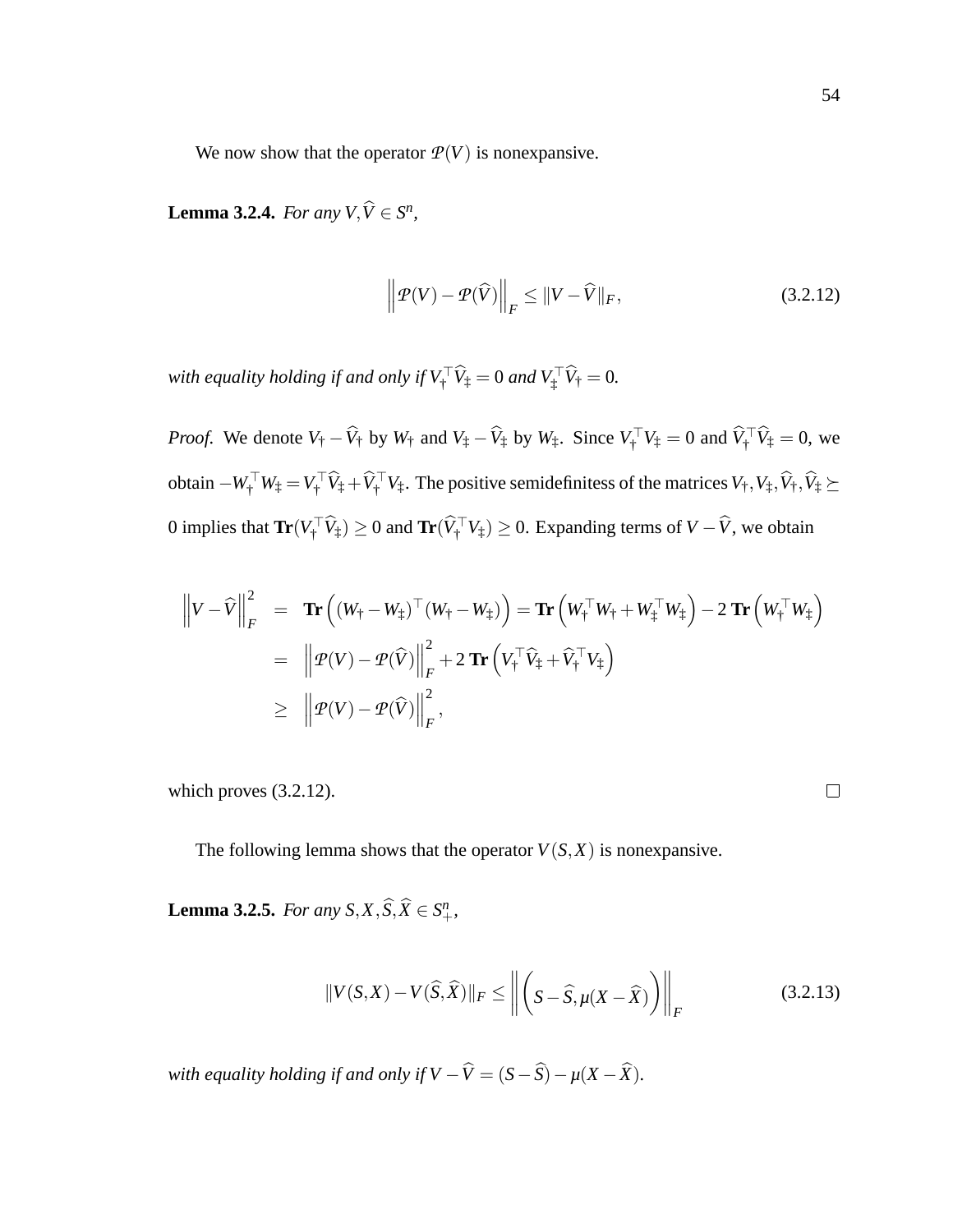*Proof.* From the definition of  $y(S, X)$  in (3.2.6), we have

$$
y(\widehat{S},\widehat{X}) - y(S,X) = (\mathcal{A}\mathcal{A}^*)^{-1} \left( \mu \mathcal{A}(X - \widehat{X}) + \mathcal{A}(S - \widehat{S}) \right),
$$

which together with (3.2.8) gives

$$
V(S,X) - V(\widehat{S}, \widehat{X}) = (C - \mathcal{A}^*(y(S,X)) - \mu X) - (C - \mathcal{A}^*(y(\widehat{S}, \widehat{X})) - \mu \widehat{X})
$$
  

$$
= \mathcal{A}^*(y(\widehat{S}, \widehat{X}) - y(S,X)) + \mu(\widehat{X} - X)
$$
  

$$
= \text{mat} \left( -\mu(I - M)\text{vec}(X - \widehat{X}) + M\text{vec}(S - \widehat{S}) \right), \quad (3.2.14)
$$

where  $M := A^{\top} (A A^{\top})^{-1} A$ . Since M is an orthogonal projection matrix whose spectral radius is 1, we obtain from (3.2.14) that

$$
\left\|V(S,X) - V(\widehat{S},\widehat{X})\right\|_F^2 = \left\|\mu(I-M)\,\text{vec}(X-\widehat{X}) - M\,\text{vec}(S-\widehat{S})\right\|_2^2
$$
  
\n
$$
\leq \|\mu\text{vec}(X-\widehat{X})\|_2^2 + \|\text{vec}(S-\widehat{S})\|_2^2 \qquad (3.2.15)
$$
  
\n
$$
= \left\|\left(S-\widehat{S},\mu(X-\widehat{X})\right)\right\|_F^2,
$$

which proves (3.2.13).

If the equality in  $(3.2.13)$  holds, it also holds in  $(3.2.15)$ ; that is,

$$
\|\mu(I-M)\text{vec}(X-\widehat{X})\|_2^2 + \|M\text{vec}(S-\widehat{S})\|_2^2 = \|\mu \text{vec}(X-\widehat{X})\|_2^2 + \|\text{vec}(S-\widehat{S})\|_2^2.
$$

This implies that  $M\text{vec}(X - \hat{X}) = 0$  and  $(I - M)\text{vec}(S - \hat{S}) = 0$ . Using this relations in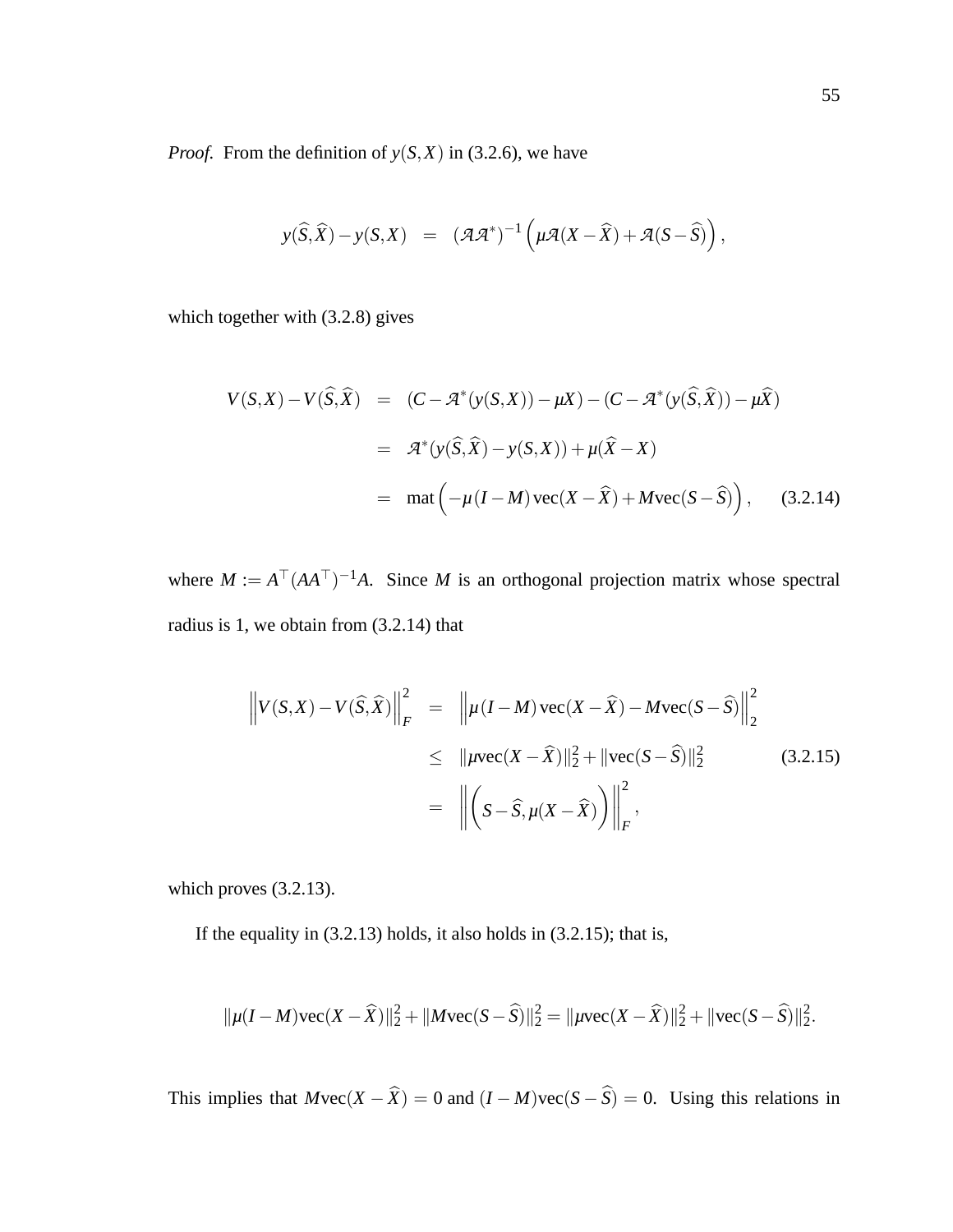(3.2.14), we obtain

$$
V(S, X) - V(\widehat{S}, \widehat{X}) = \text{mat}\left(\text{vec}(S - \widehat{S}) - \mu \text{vec}(X - \widehat{X})\right),
$$

which proves the second statement.

**Lemma 3.2.6.** Let  $(X^*, y^*, S^*)$ , where  $y^* = y(S^*, X^*)$ , be an optimal solution of (3.2.1) and (3.2.2)*. Under Assumption 3.2.1, if*

$$
\|\mathcal{P}(V(S,X)) - \mathcal{P}(V(S^*, X^*))\|_F = \left\| \left(S - S^*, \mu(X - X^*)\right) \right\|_F, \tag{3.2.16}
$$

*then,*  $(S, \mu X)$  *is a fixed point, that is,*  $(S, \mu X) = \mathcal{P}(V(S, X))$ *, and hence,*  $(X, y, S)$ *, where*  $y = y(S,X)$ *, is a primal and dual optimal solutions of* (3.2.1) *and* (3.2.2)*.* 

*Proof.* From Lemma 3.2.3, we have  $(S^*, \mu X^*) = \mathcal{P}(V(S^*, X^*))$ . From Lemmas 3.2.4 and 3.2.5, we have

$$
V(S, X) - V(S^*, X^*) = (S - S^*) - \mu(X - X^*),
$$

which implies that  $V(S, X) = S - \mu X$ . Since *S* and *X* are all positive semidefinite, and  $S<sup>T</sup>X = 0$ , we obtain from Lemma 3.2.2 that  $(S, \mu X) = \mathcal{P}(V(S, X)).$  $\Box$ 

Given Lemmas 3.2.4, 3.2.5 and 3.2.6, we can prove convergence of Algorithm 6 by following the proof of Theorem 4.5 in [30].

**Theorem 3.2.7.** *The sequence*  $\{(X^k, y^k, S^k)\}$  *generated by Algorithm 6 from any starting* 

 $\Box$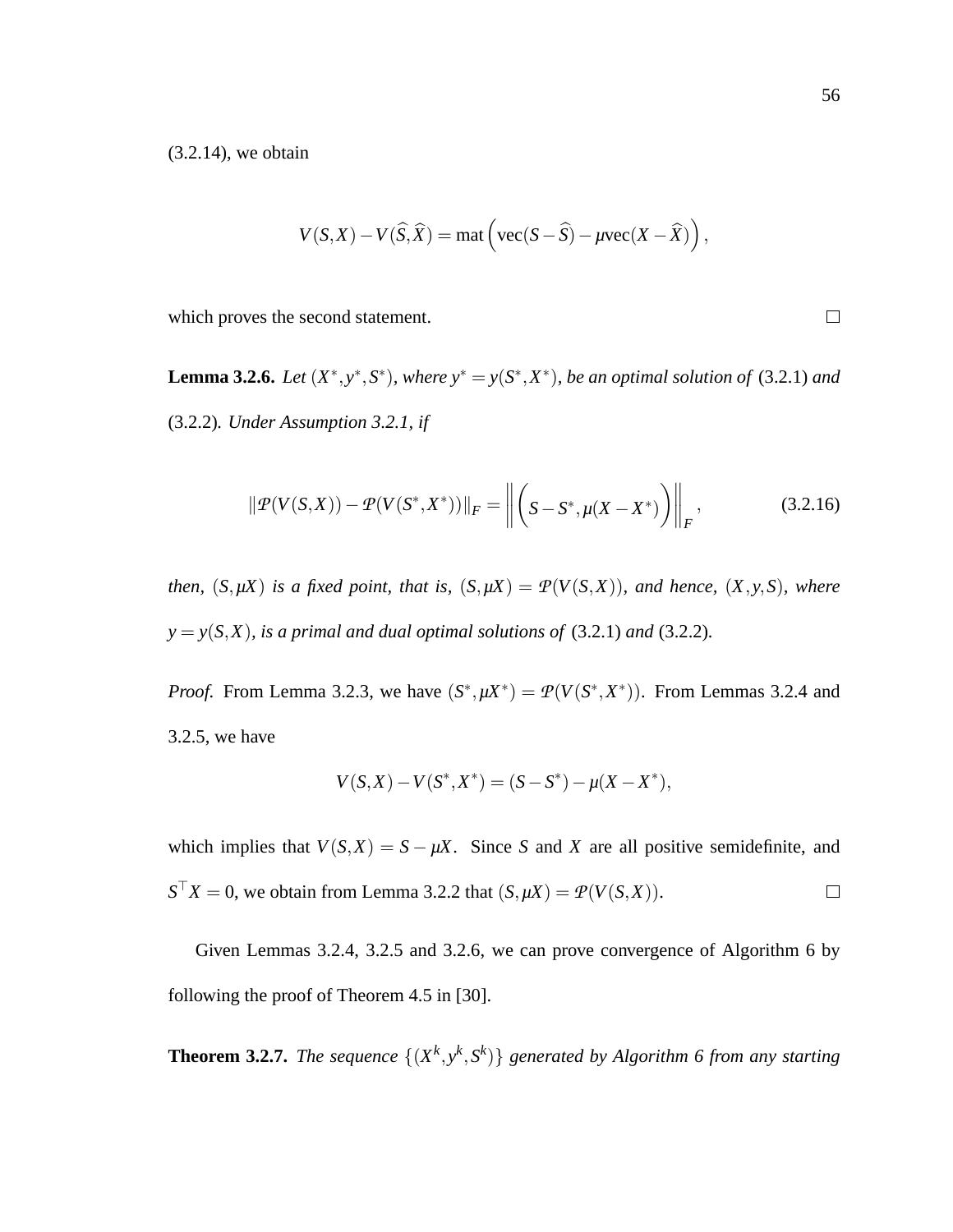$point (X^0, y^0, S^0)$  *converges to a solution*  $(X^*, y^*, S^*) \in X^*$ , *where*  $X^*$  *is the set of primal and dual solutions of* (3.2.1) *and* (3.2.2)*.*

*Proof.* Since both  $\mathcal{P}(\cdot)$  and  $V(\cdot,\cdot)$  are non-expansive,  $\mathcal{P}(V(\cdot,\cdot))$  is also nonexpansive. Therefore,  $\{(S^k, \mu X^k)\}$  lies in a compact set and must have a limit point, say  $\bar{S} = \lim_{j\to\infty} S^{k_j}$ and  $\bar{X} = \lim_{j \to \infty} X^{k_j}$ . Also, for any  $(X^*, y^*, S^*) \in \mathcal{X}^*$ ,

$$
\left\| (S^{k+1}, \mu X^{k+1}) - (S^*, \mu X^*) \right\|_F = \left\| \mathcal{P}(V(S^k, \mu X^k)) - \mathcal{P}(V(S^*, \mu X^*)) \right\|_F
$$
  
\n
$$
\leq \left\| V(S^k, \mu X^k) - V(S^*, \mu X^*) \right\|_F
$$
  
\n
$$
\leq \left\| (S^k, \mu X^k) - (S^*, \mu X^*) \right\|_F,
$$

which means that the sequence  $\{ \| (S^k, \mu X^k) - (S^*, \mu X^*) \|_F \}$  is monotonically non-increasing. Therefore,

$$
\lim_{k \to \infty} \left\| (S^k, \mu X^k) - (S^*, \mu X^*) \right\|_F = \left\| (\bar{S}, \mu \bar{X}) - (S^*, \mu X^*) \right\|_F, \tag{3.2.17}
$$

where  $(\bar{S}, \mu \bar{X})$  can be any limit point of  $\{(S^k, \mu X^k)\}$ . By the continuity of  $\mathcal{P}(V(\cdot, \cdot))$ , the image of  $(\bar{S}, \mu \bar{X})$ ,

$$
\mathcal{P}(V(\bar{S}, \mu \bar{X})) = \lim_{j \to \infty} \mathcal{P}(V(S^{k_j}, \mu X^{k_j})) = \lim_{j \to \infty} (S^{k_j+1}, \mu X^{k_j+1}),
$$

is also a limit of  $\{(S^k, \mu X^k)\}$ . Therefore, we have

$$
\left\| \mathcal{P}(V(\bar{S}, \mu \bar{X})) - \mathcal{P}(V(S^*, \mu X^*)) \right\|_F = \left\| (\bar{S}, \mu \bar{X}) - (S^*, \mu X^*) \right\|_F,
$$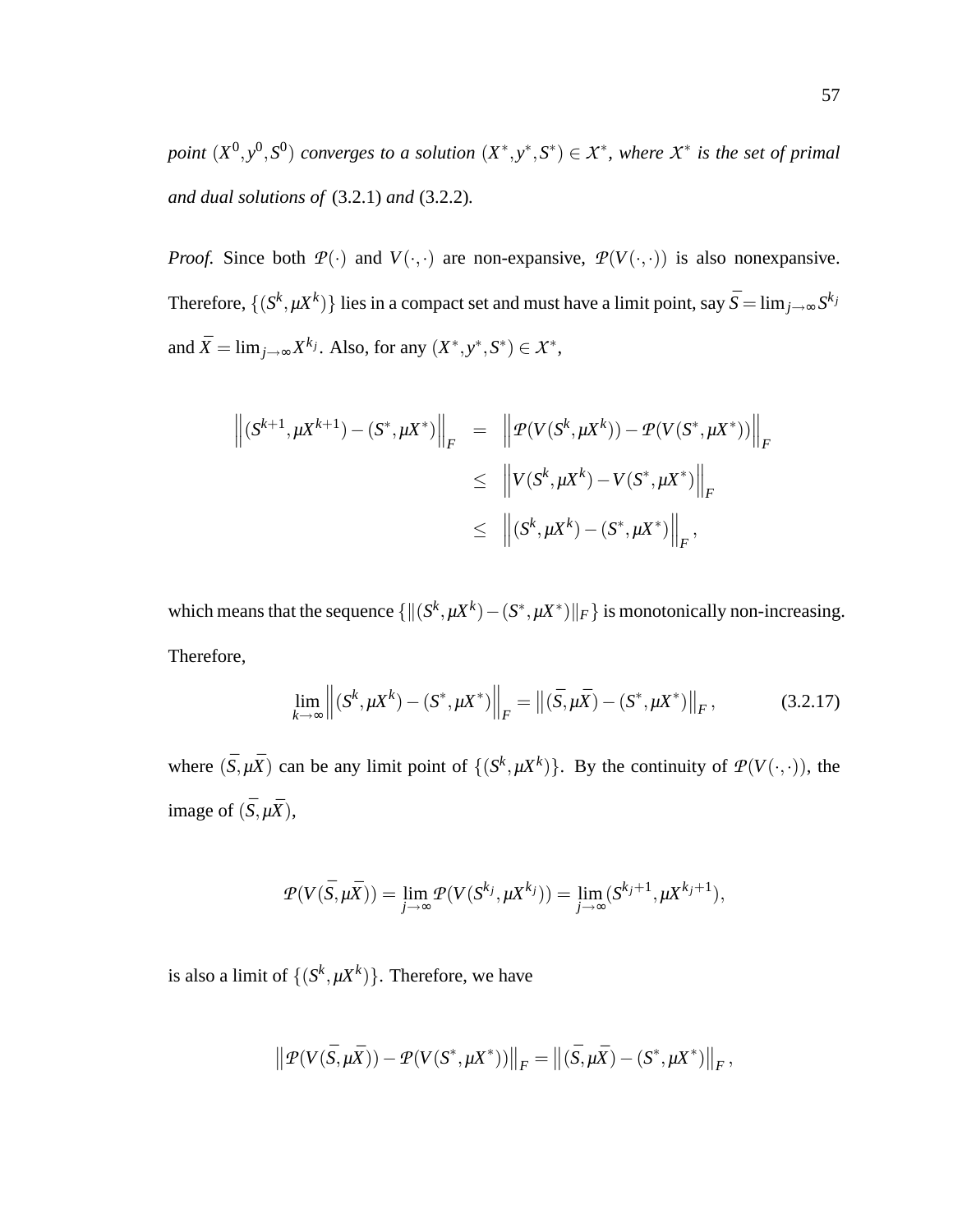which allows us to apply Lemma 3.2.6 to get that  $(\bar{S}, \bar{y}, \mu \bar{X})$ , where  $\bar{y} = y(\bar{S}, \bar{X})$ , is an optimal solution to problems (3.2.1) and (3.2.2). Finally, by setting  $(S^*, \mu X^*) = (\bar{S}, \mu \bar{X})$  in (3.2.17), we get that

$$
\lim_{k\to\infty}\left\|\left(S^k,\mu\bar{X}^k\right)-\left(\bar{S},\mu\bar{X}\right)\right\|_F=\lim_{k\to\infty}\left\|\left(S^{k_j},\mu\bar{X}^{k_j}\right)-\left(\bar{S},\mu\bar{X}\right)\right\|_F=0,
$$

i.e.,  $\{(S^k, \mu X^k)\}$  converges to its unique limit of  $(\bar{S}, \mu \bar{X})$ .

We now describe the relationship between the primal infeasibility  $\|\mathcal{A}(X^{k+1}) - b\|_2$  and dual infeasibility  $||C - \mathcal{A}^*(y^{k+1}) - S^{k+1}||_F$  and the difference between the matrices  $\{V^k\}$ .

**Corollary 3.2.8.** Let  $\{(X^k, y^k, S^k)\}$  be a sequence generated by Algorithm 6. Then

\n- 1. 
$$
\mathcal{A}(X^{k+1}) - b = \frac{1}{\mu} \mathcal{A}(S^{k+1} - S^k)
$$
 and  $\|\mathcal{A}(X^{k+1}) - b\|_2 \leq \frac{\|A\|_2}{\mu} \|V^{k+1} - V^k\|_F$ .
\n- 2.  $C - \mathcal{A}^*(y^{k+1}) - S^{k+1} = \mu(X^k - X^{k+1})$  and  $\|C - \mathcal{A}^*(y^{k+1}) - S^{k+1}\|_F \leq \|V^{k+1} - V^k\|_F$ .
\n- 3.  $\|V^{k+1} - V^k\|_F \leq \|V^k - V^{k-1}\|_F$ .
\n

*Proof.* 1). It follows from (3.2.6), (3.2.8) and Assumption 3.2.1 that

$$
\mathcal{A}(X^{k+1}) - b = \frac{1}{\mu} \mathcal{A}(S^{k+1} - V^{k+1}) - b
$$
  
= 
$$
\frac{1}{\mu} \mathcal{A}(S^{k+1} - C) + \mathcal{A}(X^k) - b + (b - \mathcal{A}(X^k)) + \frac{1}{\mu} \mathcal{A}(C - S^k)
$$
  
= 
$$
\frac{1}{\mu} \mathcal{A}(S^{k+1} - S^k).
$$

 $\Box$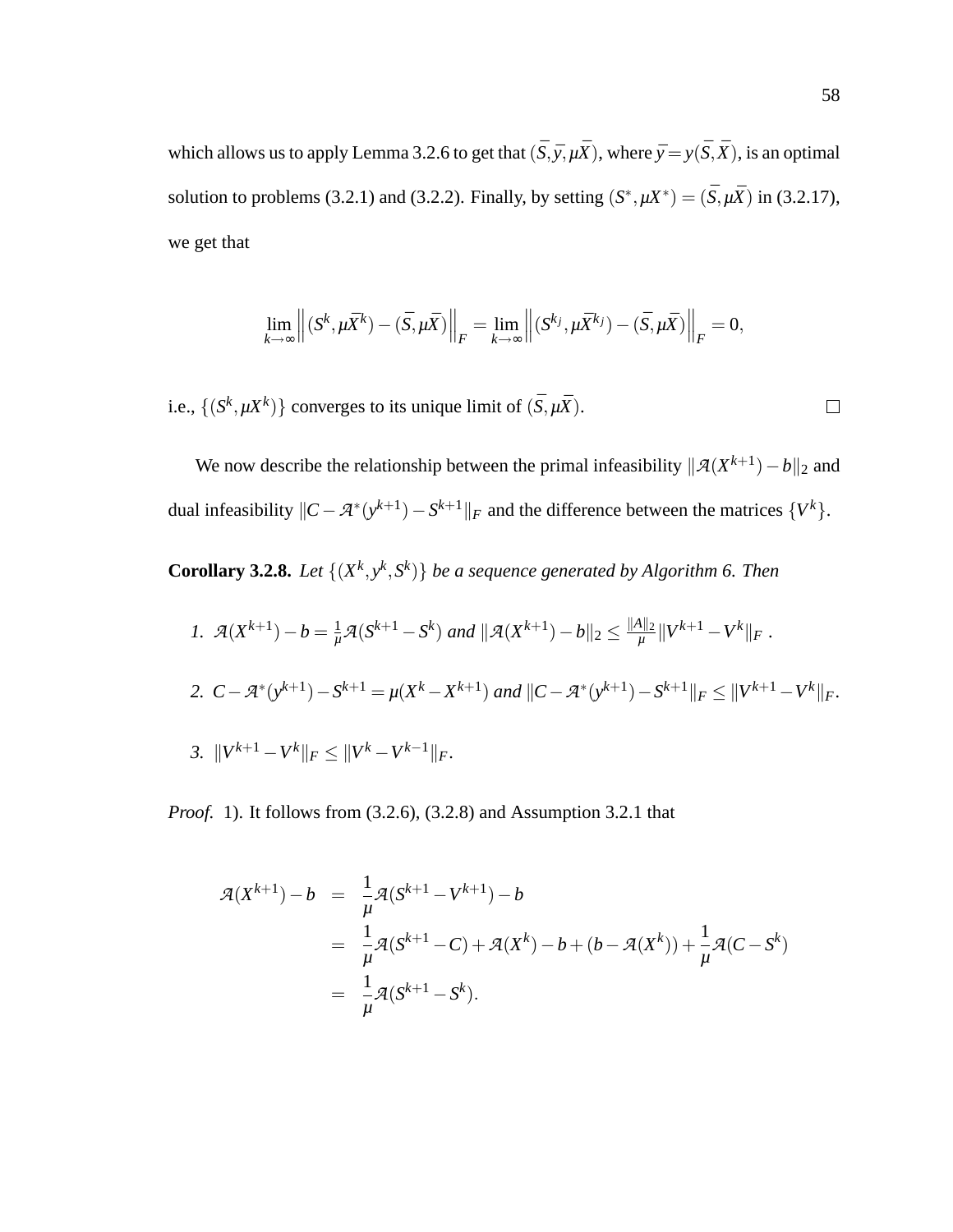Since the projection  $V^{k+1}_+$  $t_i^{k+1}$  is nonexpansive, we obtain

$$
\|\mathcal{A}(X^{k+1}) - b\|_2 \le \frac{\|A\|_2}{\mu} \|\text{vec}(S^{k+1} - S^k)\|_2 \le \frac{\|A\|_2}{\mu} \|V^{k+1} - V^k\|_F.
$$

2) Rearranging the terms of (3.2.5c), we obtain the first part of statement 2. The nonexpansiveness of the projection  $V^{k+1}_*$  $i^{k+1}$  gives

$$
||C - \mathcal{A}^*(y^{k+1}) - S^{k+1}||_2 = ||V_{\ddagger}^{k+1} - V_{\ddagger}^k||_F \le ||V^{k+1} - V^k||_F.
$$

3) From Lemmas 3.2.4 and 3.2.5, we obtain

$$
||V^{k+1} - V^k||_F \le ||\left(S^k - S^{k-1}, \mu(X^k - X^{k-1})\right)||_F
$$
  
=  $||\left(V^k_{\dagger} - V^{k-1}_{\dagger}, V^k_{\dagger} - V^{k-1}_{\dagger}\right)||_F$   
 $\le ||V^k - V^{k-1}||_F.$ 

#### **3.2.3 A multiple-splitting scheme for an expanded problem**

Although SDP problems with inequality constraints can be put into the standard form (3.2.1), it is often more convenient to treat the inequality constraints directly in order to preserve special structure of the constraints, such as sparsity and orthogonality. We now extend our alternating direction method (3.2.5a)-(3.2.5c) to solve an expanded SDP prob-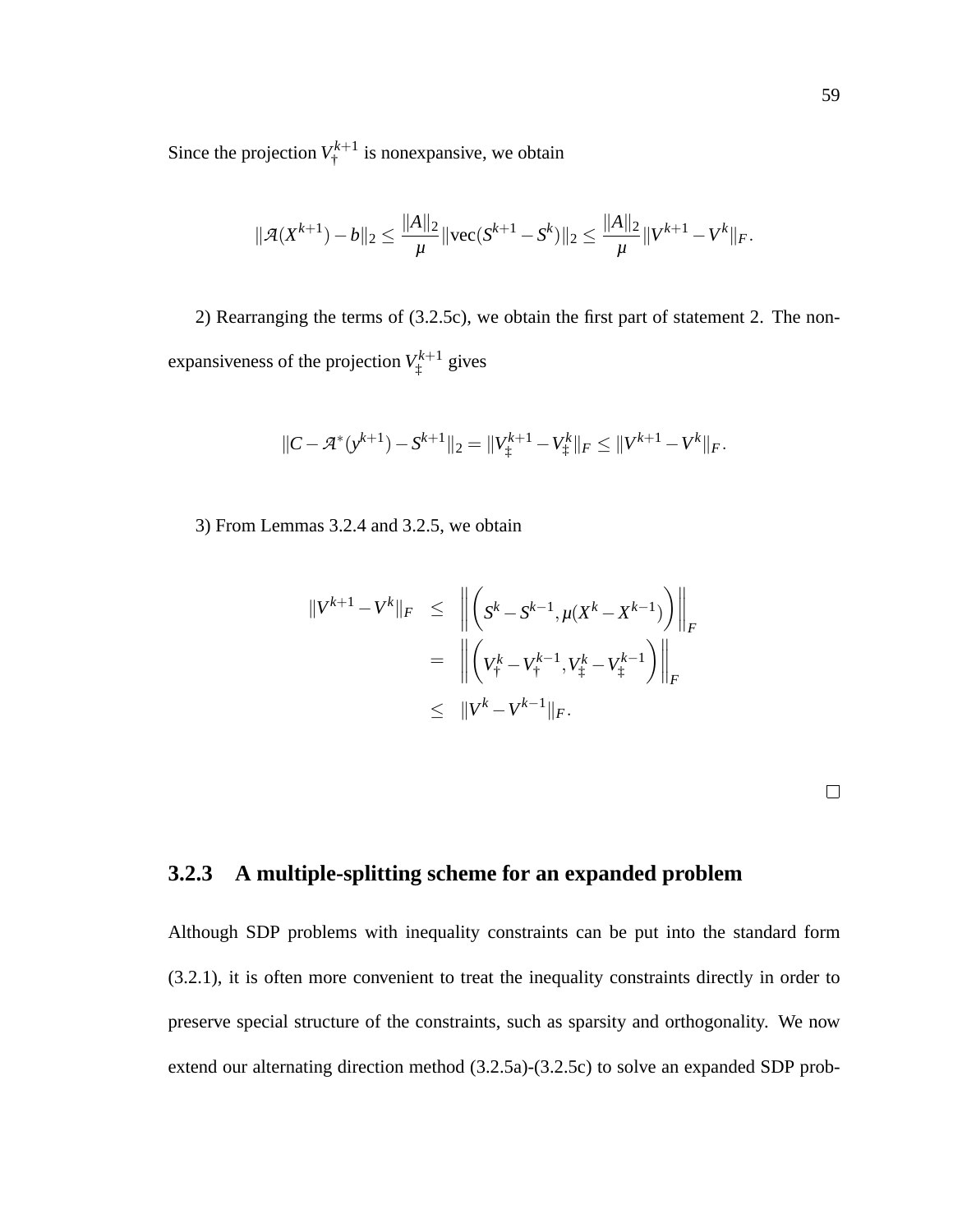lem, that includes, in particular, positivity constraints on the elements of the matrix *X*; i.e.,

$$
\min_{X \in S^n} \langle C, X \rangle, \text{ s.t. } \mathcal{A}(X) = b, \quad \mathcal{B}(X) \ge d, \quad X \ge 0, \quad X \ge 0,
$$
\n(3.2.18)

where  $d \in \mathbb{R}^q$  and the linear map  $\mathcal{B}(\cdot) : S^n \to \mathbb{R}^q$  is defined as

$$
\mathcal{B}(X) := \left( \left\langle B^{(1)}, X \right\rangle, \cdots, \left\langle B^{(q)}, X \right\rangle \right)^{\top}, \quad B^{(i)} \in S^n, i = 1, \cdots, q. \tag{3.2.19}
$$

As we did for the operator *A*, we define the operators  $\mathcal{B}^*$ ,  $\mathcal{B}\mathcal{B}^*$  and  $\mathcal{B}^*\mathcal{B}$  by introducing

$$
B = \left(\text{vec}(B^{(1)}), \cdots, \text{vec}(B^{(q)})\right)^{\top} \in \mathbb{R}^{q \times n^2}.
$$

We also make the following assumption.

**Assumption 3.2.9.** *The matrices A and B have full row rank and a refined Slater condition holds for* (3.2.18)*; that is, there exists a positive definite matrix*  $\bar{X}$  *satisfying*  $A(\bar{X}) = b$ *,*  $B(\bar{X}) \geq d$  *and*  $\bar{X} \geq 0$ *.* 

The dual of problem (3.2.18) is

$$
\min_{y \in \mathbb{R}^m, v \in \mathbb{R}^q, S \in S^n, Z \in S^n} \quad -b^\top y - d^\top v,
$$
\n
$$
\text{s.t.} \quad \mathcal{A}^*(y) + \mathcal{B}^*(v) + S + Z = C,
$$
\n
$$
v \ge 0, \quad S \succeq 0, \quad Z \ge 0.
$$
\n
$$
(3.2.20)
$$

The augmented Lagrangian function for the dual SDP (3.2.20) corresponding to the linear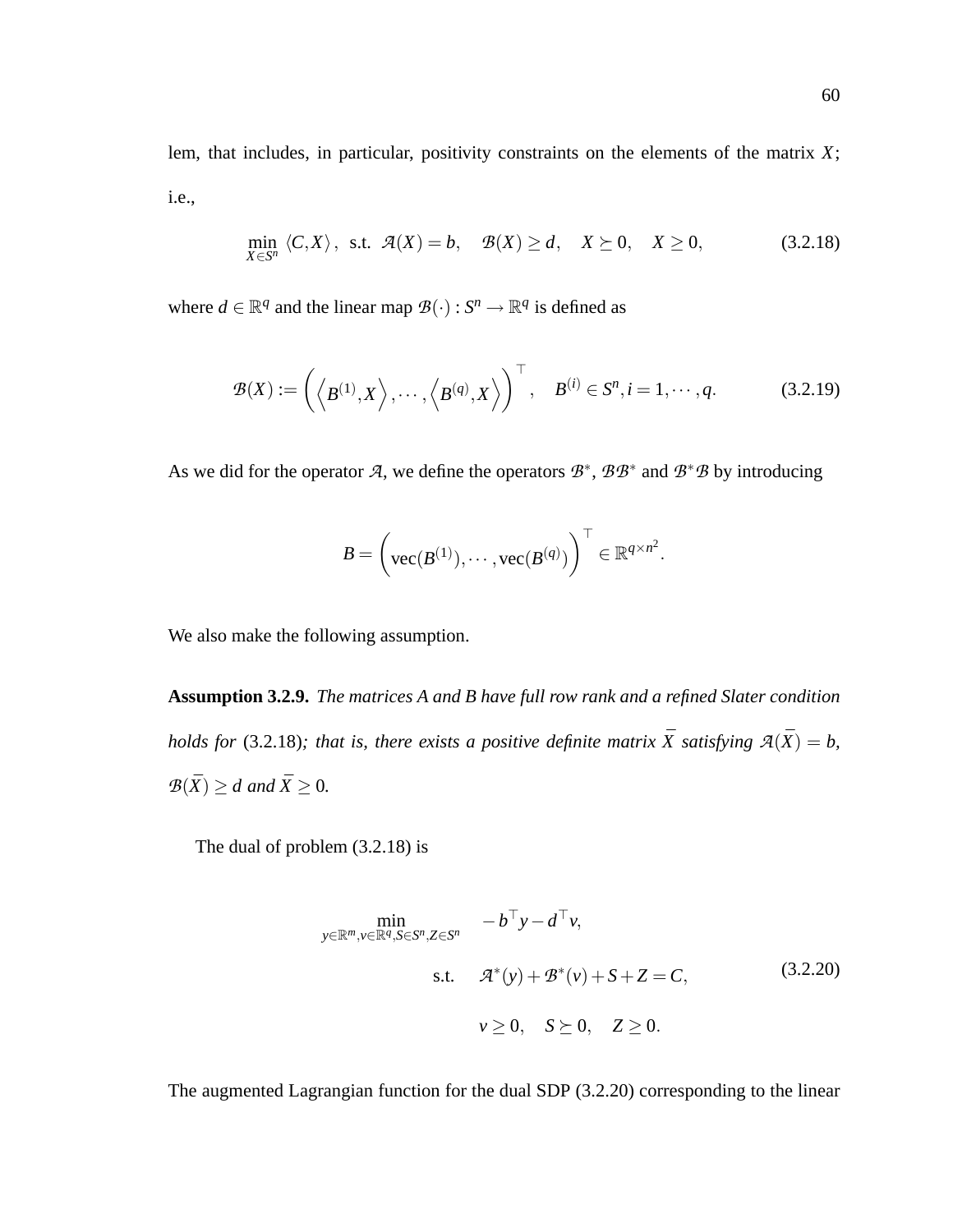constraints is defined as:

$$
\mathcal{L}_{\mu}(X, y, v, Z, S) := -b^{\top}y - d^{\top}v + \langle X, \mathcal{A}^*(y) + \mathcal{B}^*(v) + S + Z - C \rangle \quad (3.2.21)
$$

$$
+ \frac{1}{2\mu} ||\mathcal{A}^*(y) + \mathcal{B}^*(v) + S + Z - C||_F^2,
$$

where  $X \in S^n$  and  $\mu > 0$ . Starting from  $X^0 \succeq 0$ ,  $v^0 \ge 0$ ,  $Z^0 \ge 0$  and  $S^0 \succeq 0$ , our alternating direction method computes new iterates similar to the procedure (3.2.5a)-(3.2.5c) as follows

$$
y^{k+1} := \arg\min_{y \in \mathbb{R}^m} \mathcal{L}_{\mu}(X^k, y, v^k, Z^k, S^k), \tag{3.2.22a}
$$

$$
v^{k+1} := \arg\min_{v \in \mathbb{R}^q} \mathcal{L}_{\mu}(X^k, y^{k+1}, v, Z^k, S^k), \quad v \ge 0,
$$
 (3.2.22b)

$$
Z^{k+1} := \arg\min_{Z \in S^n} \mathcal{L}_{\mu}(X^k, y^{k+1}, v^{k+1}, Z, S^k), \quad Z \ge 0,
$$
 (3.2.22c)

$$
S^{k+1} := \arg\min_{S \in S^n} \mathcal{L}_{\mu}(X^k, y^{k+1}, v^{k+1}, Z^{k+1}, S), \quad S \succeq 0, \quad (3.2.22d)
$$

$$
X^{k+1} := X^k + \frac{\mathcal{A}^*(y^{k+1}) + \mathcal{B}^*(y^{k+1}) + S^{k+1} + Z^{k+1} - C}{\mu}.
$$
 (3.2.22e)

Note that  $y^{k+1}$ ,  $S^{k+1}$  and  $X^{k+1}$  can be computed in the same fashion as in (3.2.6), (3.2.7) and (3.2.9), respectively. By rearranging the terms of  $\mathcal{L}_{\mu}(X^k, y^{k+1}, v, Z^k, S^k)$ , it is easily verified that problem (3.2.22b) is equivalent to the strictly convex quadratic program

$$
\min_{\nu \in \mathbb{R}^n} \quad \left( \mathcal{B} \left( X^k + \frac{1}{\mu} Y^{k+1} \right) - d \right)^\top \nu + \frac{1}{2\mu} \nu^\top (\mathcal{B} \mathcal{B}^*) \nu, \quad \nu \ge 0, \tag{3.2.23}
$$

where  $Y^{k+1} := \mathcal{A}^*(y^{k+1}) + S^k + Z^k - C$ . By rearranging the terms of  $\mathcal{L}_{\mu}(X^k, y^{k+1}, v^{k+1}, Z, S^k)$ ,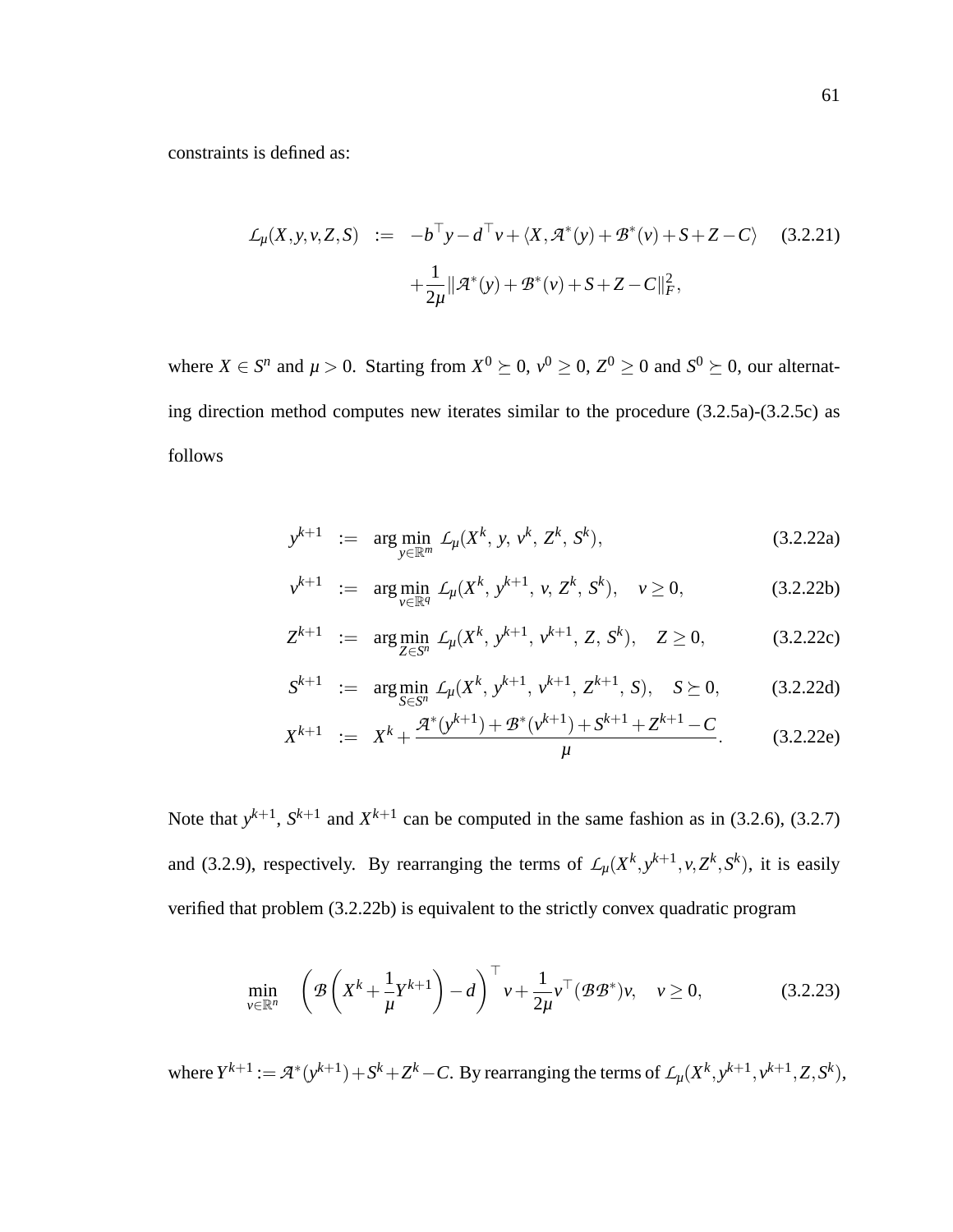it is easily verified that problem (3.2.22c) is equivalent to

$$
\min_{Z \in S^n} \quad \left\| Z - U^{k+1} \right\|_F^2, \quad Z \ge 0,
$$

where  $U^{k+1} := C - \mathcal{A}^*(y^{k+1}) - \mathcal{B}^*(y^{k+1}) - S^k - \mu X^k$ . Hence, the solution of problem  $(3.2.22c)$  is  $Z^{k+1} = U^{k+1}$ , the positive part of  $U^{k+1}$ , that is,  $(U^{k+1}_+)_{i,j} := \max(U^{k+1}_{ij}, 0)$ .

## **3.3 Practical Issues**

In this section, we discuss practical issues related to the eigenvalue decomposition performed at each iteration, strategies for adjusting the penalty parameter, the use of a step size for updating the primal variable *X*, termination rules and how to detect stagnation to enhance the performance of our methods. Our focus is on procedures (3.2.5a)-(3.2.5c) for problem (3.2.1), but our discussion applies equally to the expanded problem (3.2.18).

#### **3.3.1 Eigenvalue decomposition**

One of the bottlenecks of our alternating direction method is the computation of the eigenvalue decomposition. Fortunately, for many problems in practice, either the primal solution *X* or the dual solution *S* is a low rank matrix. For example, the primal variable *X* in the maxcut SDP relaxation often has low rank while the dual variable *S* in frequency assignment problem often has low rank. Moreover, since the optimal solution pair  $(X, y, S)$  satisfies the complementary condition  $XS = 0$ , the matrices X and S share the same set of eigenvectors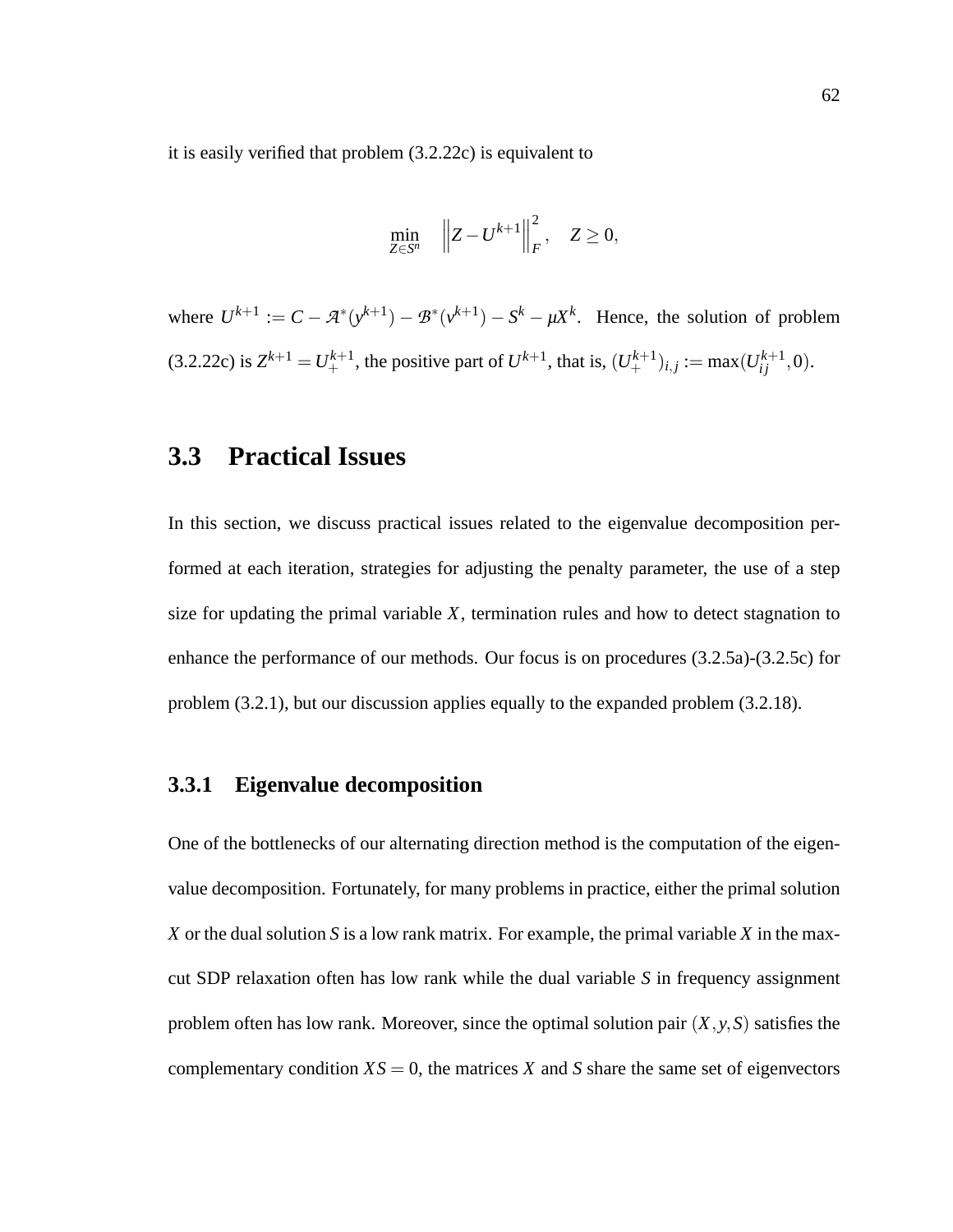and the positive eigenvalues of *X* (*S*) correspond to zero eigenvalues of *S* (*X*). Therefore, we only need to compute either  $V^k$  $V^k$ , the part corresponding to the positive eigenvalues of  $V^k$ , or  $V^k_\dagger$  $x^k$ , the part corresponding to the negative eigenvalues of  $V^k$ , at iteration *k*. Specifically, the following adaptive scheme can be used at the end of iteration  $k - 1$  to decide whether  $V^k_+$  $V^k_\dagger$  or  $V^k_\ddagger$  $Y^k_\ddagger$  should be computed. Suppose that  $V^{k-1}_\dagger$  has been computed and let  $\kappa_+(V^{k-1})$  be the total number of the positive eigenvalues of  $V^{k-1}$ . If  $\kappa_+(V^{k-1}) \leq \frac{n}{2}$  $\frac{n}{2}$ , this suggests that  $S^k$  might have low rank and we compute  $V^k$  $k_{\dagger}^{k}$ . Otherwise, it is possible that  $X^{k}$  has low rank and we compute *V k* <sup>*k*</sup>. If the total number of the negative eigenvalues  $\kappa_-(V^{k-1})$  of  $V^{k-1}$  is known, a similar strategy can be used.

There are two types of methods, direct and iterative, for computing selected eigenvalues and eigenvectors of a real symmetric matrix *V*. Direct methods, which reduce *V* to tridiagonal form and then compute the required eigenvalues and eigenvectors from the tridiagonal matrix, are suitable for small and medium sized matrices. Since *n* is less than 5000 in our numerical experiments, the code "DSYEVX" in LAPACK works fairly well. Iterative methods, such as the Lanczos algorithm (for example, "ARPACK"), require only matrixvector products and hence they are suitable for sparse matrices or matrices for which the required matrix-vector products are cheap. If the matrices  $C$  and  $A^*(y)$  are sparse or have low rank, then advantage can be taken of these structures since  $V := C - \mathcal{A}^*(y) - \mu X$ .

Note from Corollary 3.2.8 that the primal infeasibility  $\|\mathcal{A}(X^{k+1}) - b\|_2$  and dual infeasibility  $\|C - \mathcal{A}^*(y^{k+1}) - S^{k+1}\|_F$  are bounded by the difference  $\|V^k - V^{k+1}\|_F$  which is nonincreasing. Hence, when the alternative direction method converges slowly,  $\|V^k - V^{k+1}\|_F$ is often quite small. Hence, the spectral decomposition of  $V^{k+1}$  is close to that of  $V^k$ . How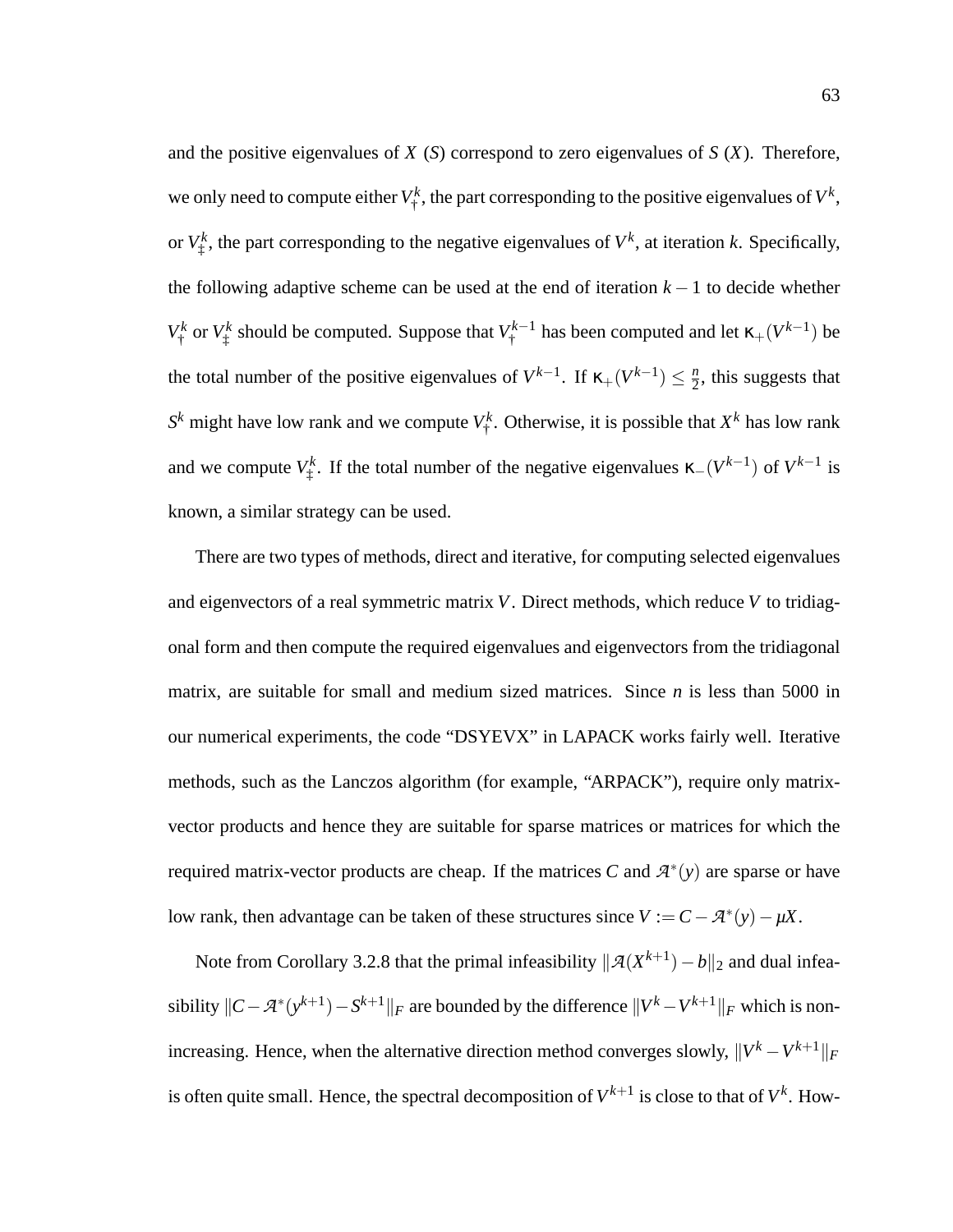ever, neither the direct nor the iterative methods mentioned above can take advantage of a good initial guess. Assume that *V k*  $q^k_\dagger := Q^k_\dagger$  $_{\dagger}^{k}\Sigma_{+}^{k}(Q_{\dagger}^{k}% )=0$  $(\frac{k}{\dagger})^{\top}$  has low rank. Since  $V_{\dagger}^{k}$  $T^k$  is the optimal solution of  $\min_{S\succeq 0} ||S-V^k||_F^2$ , we can use nonlinear programming approaches, such as the limited-memory BFGS method, to obtain  $R^{k+1}$  :=  $\arg\min_{R \in \mathbb{R}^{n \times \kappa}} \|RR^{\top} - V^{k+1} \|_{F}^{2}$  starting from  $R:=Q^k_\pm$  $f^k_{\dagger}(\Sigma^k_+)^\frac{1}{2}$ , and set  $S^{k+1} := R^{k+1}(R^{k+1})^\top$ , where  $\kappa := \kappa_+(V^k)$ . Similarly, since  $V^k_\dagger$  $V_{\ddagger}^{k}$  is the optimal solution of  $\min_{Y\succeq 0} ||Y + V^{k}||_{F}^{2}$ , we can compute  $V_{\ddagger}^{k+1}$  $t_i^{k+1}$  from the optimal solution of  $\min_{R \in \mathbb{R}^{n \times \kappa}} \|RR^{\top} + V^{k+1} \|_F^2$ , where  $\kappa := \kappa_-(V^k)$ .

#### **3.3.2 Updating the penalty parameter**

Although our analysis shows that our alternating direction method Algorithm 6 converges for any fixed penalty parameter  $\mu > 0$ , numerical performance can be improved by adjusting the value of *µ*. We next present a strategy for doing this dynamically. Since the complementary condition  $X^k S^k = 0$  is always satisfied, the pair  $(X^k, y^k, S^k)$  is close to optimal if the primal and dual infeasibilities  $\|\mathcal{A}(X^{k+1}) - b\|_2$  and  $\|C - \mathcal{A}^*(y^{k+1}) - S^{k+1}\|_F$  are small. Hence, we can tune  $\mu$  so that the primal and dual infeasibilities are balanced, that is,  $||A(X^{k+1}) – b||_2 ≈ ||C – A^*(y^{k+1}) – S^{k+1}||_F$ . Specifically, we have from Corollary 3.2.8 that

$$
\mathcal{A}(X^{k+1}) - b = \frac{1}{\mu}\mathcal{A}(S^{k+1} - S^k) \text{ and } C - \mathcal{A}^*(y^{k+1}) - S^{k+1} = \mu(X^k - X^{k+1}),
$$

which suggests that the primal and dual infeasibilities are proportional to  $\frac{1}{\mu}$  and  $\mu$ , respectively. Therefore, we decrease (increase)  $\mu$  by a factor γ ( $\frac{1}{\gamma}$  $\frac{1}{\gamma}$ ),  $0 < \gamma < 1$ , if the primal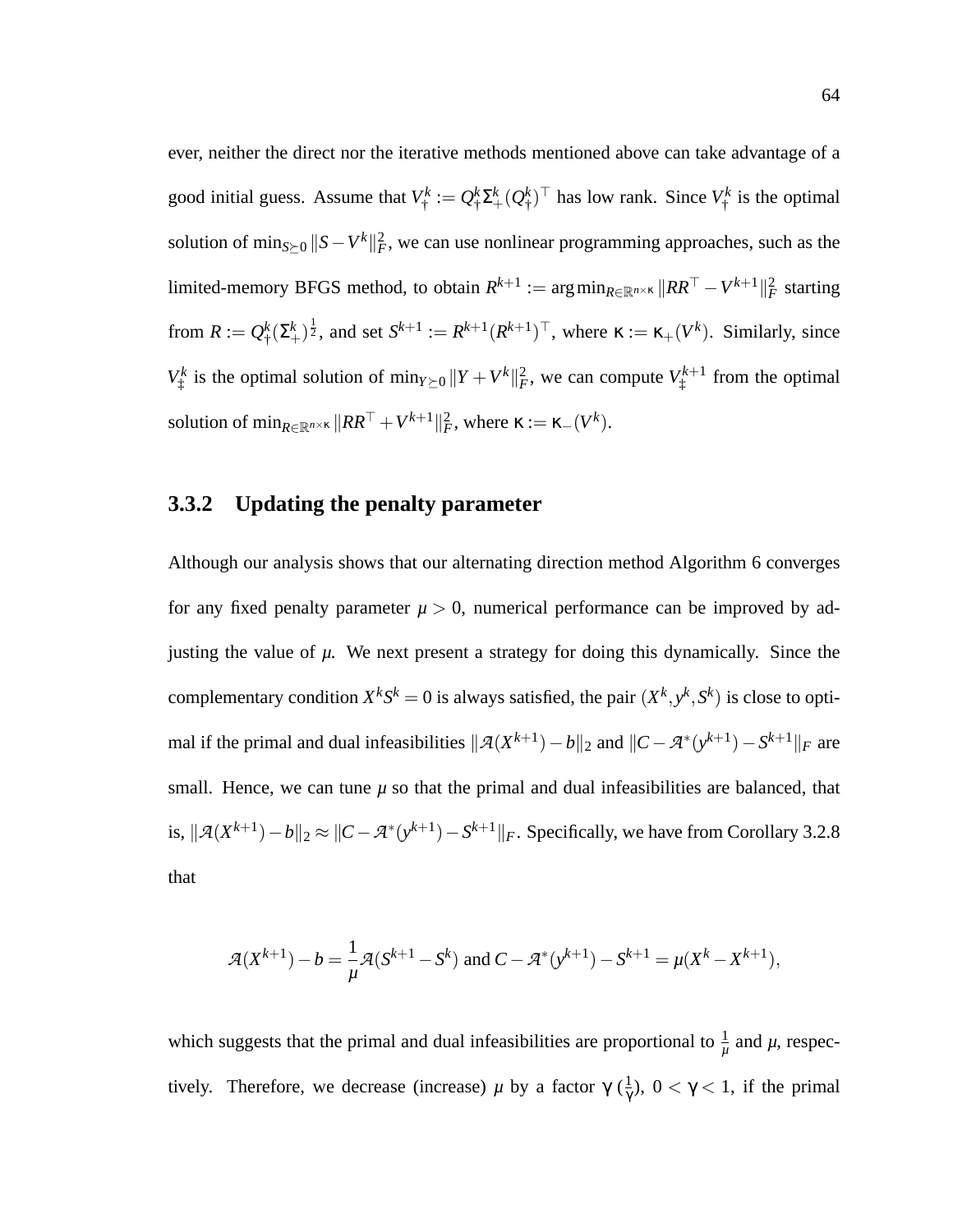infeasibility is less than (greater than) a multiple of the dual infeasibility for a number of consecutive iterations. In addition,  $\mu$  is required to remain within an interval  $[\mu_{min}, \mu_{max}]$ , where  $0 < \mu_{\min} < \mu_{\max} < \infty$ .

#### **3.3.3 Step size for updating the primal variable** *X*

For many alternating direction methods [16, 22, 24, 31, 36, 38, 54], numerical performance is often improved if a step size is added to the update of the Lagrange multiplier. Here, we replace step (3.2.5c) by

$$
X^{k+1} := X^{k} + \rho \frac{\mathcal{A}^{*}(y^{k+1}) + S^{k+1} - C}{\mu}
$$
\n
$$
= (1 - \rho)X^{k} + \frac{\rho}{\mu}(S^{k+1} - V^{k+1})
$$
\n
$$
:= (1 - \rho)X^{k} + \rho \bar{X}^{k+1},
$$
\n(3.3.1)

where  $\rho \in (0, \frac{1+\sqrt{5}}{2})$  $\frac{1}{2}(\frac{\sqrt{5}}{2})$  and  $\bar{X}^{k+1} := \frac{1}{\mu}$  $\frac{1}{\mu}(S^{k+1} - V^{k+1})$ . Convergence of this variant of the algorithm can be proved in the same fashion as in [31]. Specifically, the following property holds.

**Theorem 3.3.1.** *Let*  $(X^*, y^*, S^*)$  *be an optimal solution of* (3.2.1) *and* (3.2.2),  $\rho \in (0, \frac{1+\sqrt{5}}{2})$  $\frac{2}{2}^{2}$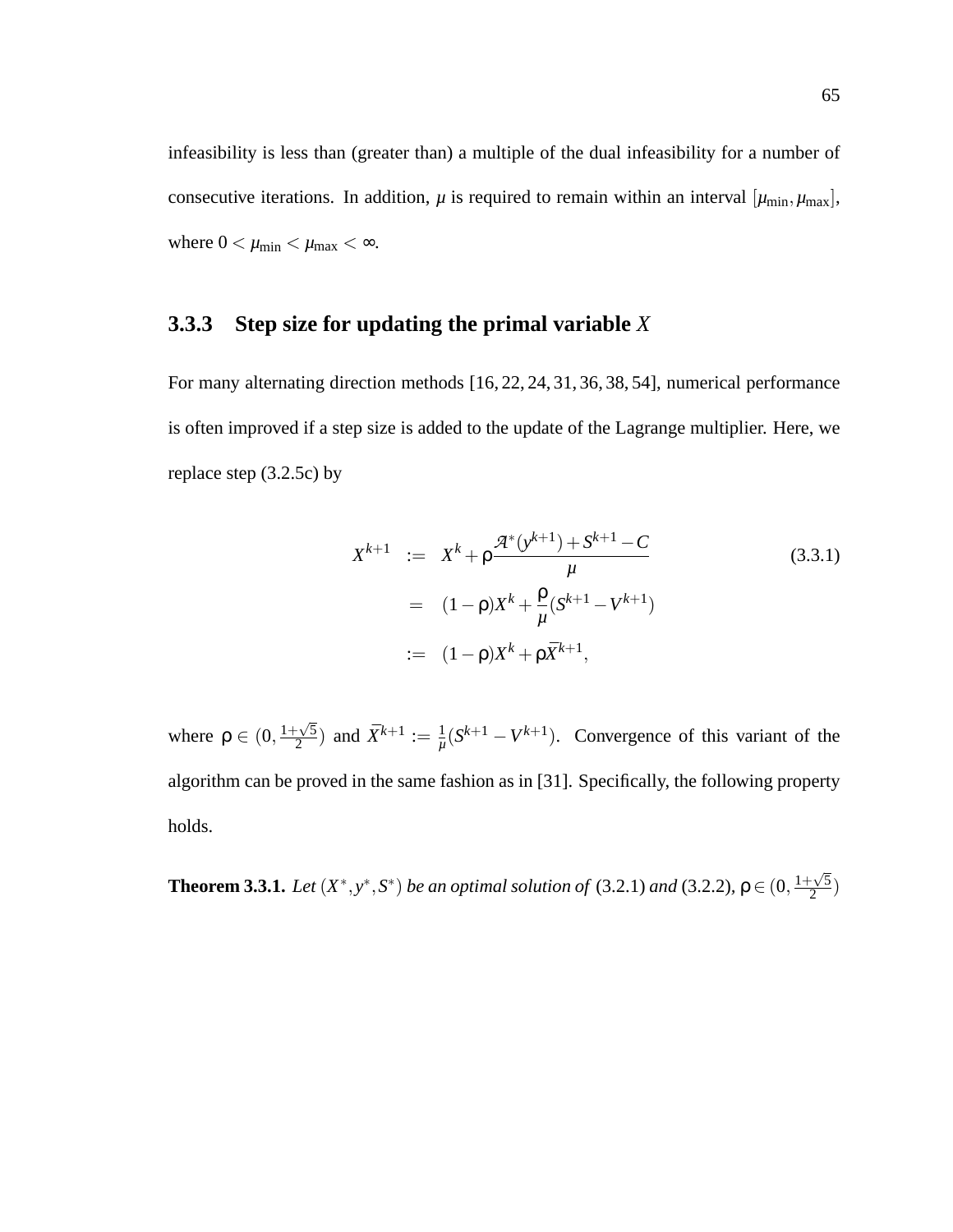*and*  $T = 2 - \frac{1}{2}$  $\frac{1}{2}(1+\rho-\rho^2)$ *. Then, we have* 

$$
||X^{k+1} - X^*||_F^2 + \frac{\rho}{\mu^2} ||S^{k+1} - S^*||_F^2 + \frac{\rho(T - \rho)}{\mu^2} ||\mathcal{A}^*(y^{k+1}) + S^{k+1} - C||_F^2 \qquad (3.3.2)
$$
  
\n
$$
\leq ||X^k - X^*||_F^2 + \frac{\rho}{\mu^2} ||S^k - S^*||_F^2 + \frac{\rho(T - \rho)}{\mu^2} ||\mathcal{A}^*(y^k) + S^k - C||_F^2
$$
  
\n
$$
-\frac{(1 + \rho - \rho^2)\rho}{3\mu^2} (||\mathcal{A}^*(y^{k+1}) + S^{k+1} - C||_F^2 + ||S^k - S^{k+1}||_F^2).
$$

*Hence, we obtain*

$$
\lim_{k \to \infty} \left( \|\mathcal{A}^*(y^{k+1}) + S^{k+1} - C\|_F^2 + \|S^k - S^{k+1}\|_F^2 \right) = 0.
$$
\n(3.3.3)

Based on Theorem 3.3.1, we can show that both the primal and dual infeasibilities and the violation of the complementary condition converge to zero. From statement 1 of Corollary (3.2.8), we have

$$
\|\mathcal{A}(X^{k+1}) - b\|_2 \leq \|\mathcal{A}(\bar{X}^{k+1}) - b\|_2 + \|\mathcal{A}(X^{k+1}) - \mathcal{A}(\bar{X}^{k+1})\|_2
$$
(3.3.4)  

$$
\leq \frac{1}{\mu} \|A\|_2 \|S^{k+1} - S^k\|_F + \|A\|_2 \|X^{k+1} - \bar{X}^{k+1}\|_F.
$$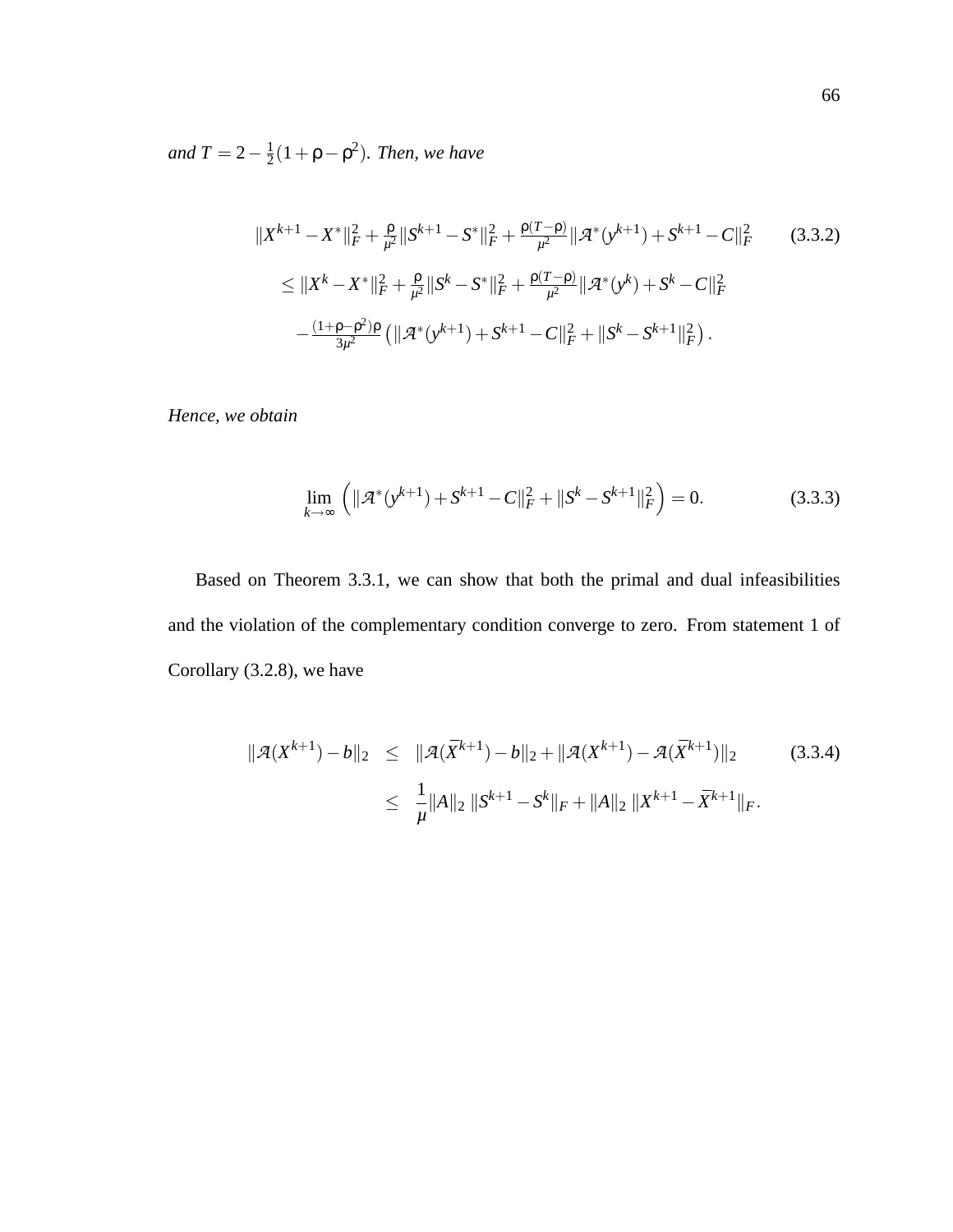We obtain from (3.3.1) that

$$
||X^{k+1}S^{k+1}||_F = (1 - \rho)||X^kS^{k+1}||_F
$$
\n
$$
\leq (1 - \rho) \left( ||(X^k - \bar{X}^{k+1})S^{k+1}||_F + ||\bar{X}^{k+1}S^{k+1}||_F \right)
$$
\n
$$
= (1 - \rho)||(X^k - \bar{X}^{k+1})S^{k+1}||_F
$$
\n
$$
\leq (1 - \rho)||(X^k - \bar{X}^{k+1})||_F||S^{k+1}||_F.
$$
\n(3.3.5)

It follows from  $(3.3.1)$  and  $(3.3.3)$  that

$$
\lim_{k \infty} \|X^{k+1} - X^k\|_F = 0, \ \lim_{k \infty} \|\bar{X}^{k+1} - X^k\|_F = 0, \ \lim_{k \infty} \|X^{k+1} - \bar{X}^{k+1}\|_F = 0. \tag{3.3.6}
$$

Combining (3.3.3)-(3.3.6), we obtain

$$
\lim_{k \to \infty} \| \mathcal{A}^*(y^{k+1}) + S^{k+1} - C \|^2 = 0,
$$
  

$$
\lim_{k \to \infty} \| \mathcal{A}(X^{k+1}) - b \|^2 = 0,
$$
  

$$
\lim_{k \to \infty} \| X^{k+1} S^{k+1} \|_F = 0.
$$

#### **3.3.4 Termination rules and detection of stagnation**

Since the rate of convergence of first-order methods can slow down as the iterates approach an optimal solution, it is critical to detect this stagnation and stop properly. However, it is difficult to predict whether an algorithm can get out of a region in which it is temporarily trapped and then resume a fast rate of convergence. Hence, it is usually beneficial to allow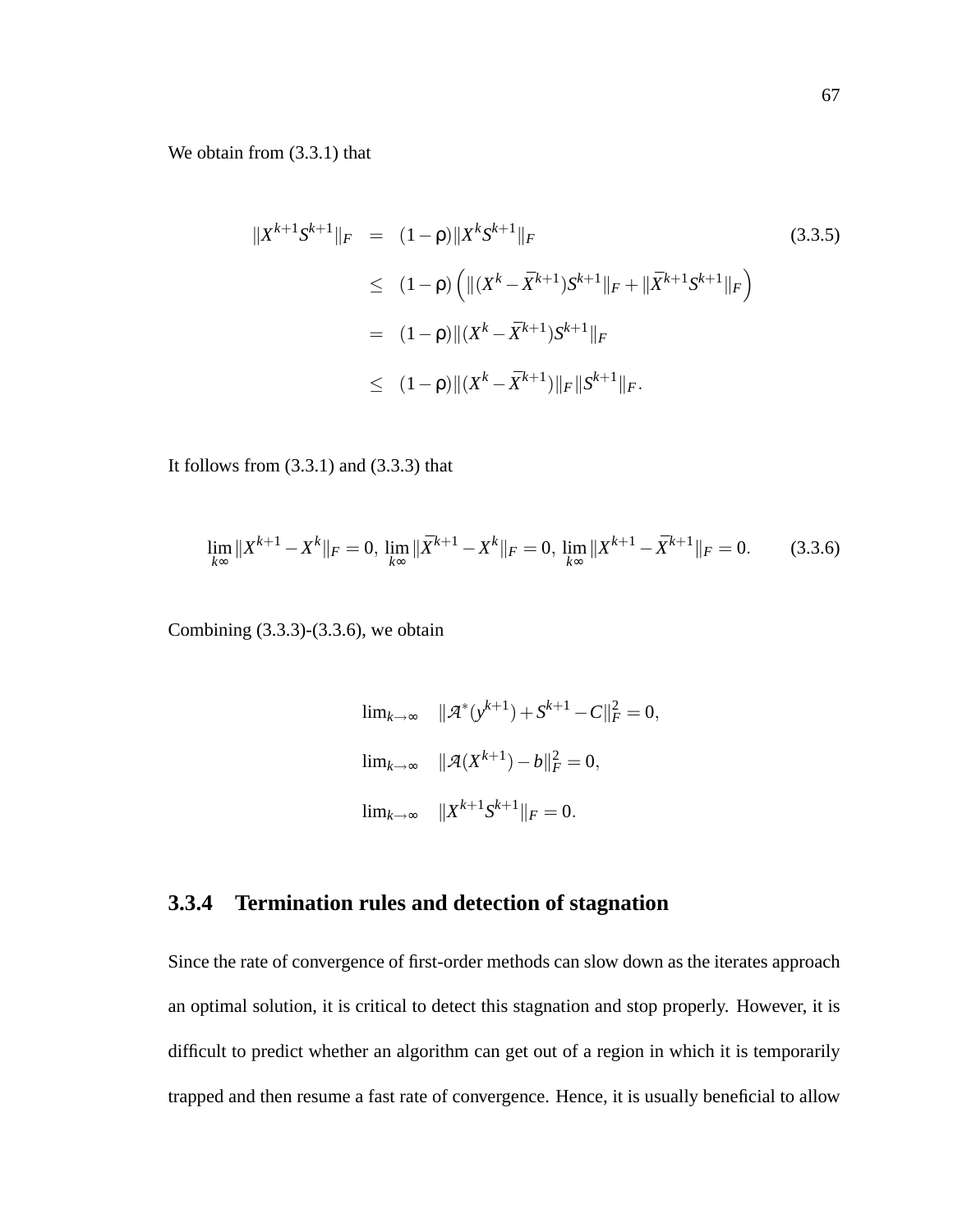some flexibility in the termination rules. Similarly to the rules used in the Seventh DIMACS Implementation Challenge, we measure the infeasibilities and closeness to optimality for the primal and dual problems as follows

$$
\text{pinf} = \frac{\|\mathcal{A}(X) - b\|_2}{1 + \|b\|_2}, \quad \text{dinf} = \frac{\|C + S + Z - \mathcal{A}^*(y)\|_F}{1 + \|C\|_1}, \quad \text{gap} = \frac{\|b^\top y - \langle C, X \rangle\|}{1 + |b^\top y| + \langle C, X \rangle}.
$$
\n(3.3.7)

We stop our algorithm when

$$
\delta := \max\{\text{pinf, } \text{dimf, } \text{gap}\} \leq \epsilon,
$$

for  $\epsilon > 0$ . We use "it\_stag" to count the number of consecutive iterations that  $\delta$  does not decrease below the best value obtained thus far and stop if the following criteria are satisfied:

$$
(\text{it\_stag} > h_1 \text{ and } \delta <= 10\epsilon) \text{ or } (\text{it\_stag} > h_2 \text{ and } \delta <= 10^2\epsilon) \tag{3.3.8}
$$
\n
$$
\text{or } (\text{it\_stag} > h_3 \text{ and } \delta <= 10^3\epsilon),
$$

where  $1 < h_1 < h_2 < h_3$  are integers representing different levels of difficulty.

The complete pseudo-code for our algorithm SDPAD (SDP Alternating Direction) is presented in Algorithm 7. SDPAD uses eleven parameters, the values of only a few of which are critical to its convergence and performance. The default value of the termination tolerance  $\varepsilon$  is 10<sup>-6</sup>, and  $h_1$ ,  $h_2$  and  $h_3$  are used to detect stagnation. The following parameters are for adjusting the penalty parameter  $\mu$ : the initial value of  $\mu$  is 5, and its minimal and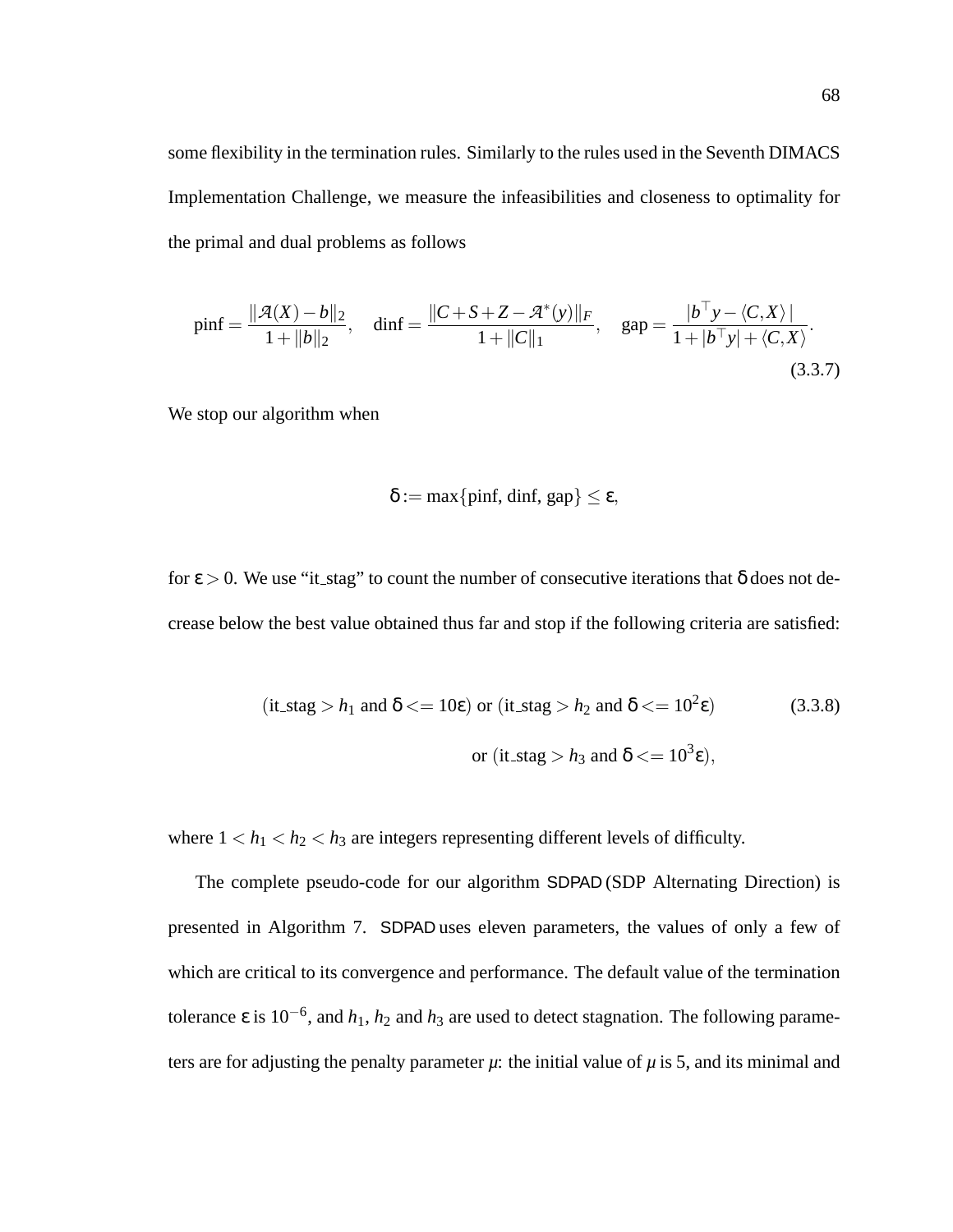maximal values  $\mu_{\rm min}$  and  $\mu_{\rm max}$  are set to  $10^{-4}$  and  $10^{4}$ , respectively, the factor for reducing (increasing)  $\mu$  is  $\gamma = 0.5$ , and this is done if there are  $h_4$  consecutive iterations in which the ratio of the primal to the dual infeasibility is less than or equal to  $\eta_1$  (greater than  $\eta_2$ ). The step size  $\rho$  for updating *X* is set to 1.6. We choose the initial iterate  $X^0 = I$  and  $S^0 = 0$ . Note that SDPAD can be extended naturally to the expanded problem (3.2.18); we shall also refer to the resulting algorithm as SDPAD .

#### **Algorithm 7**: SDPAD

Set  $0 < \mu_{\min} \le \mu \le \mu_{\max} < +\infty$ ,  $\varepsilon > 0$ ,  $\gamma \in (0, 1)$ ,  $0 < \eta_1 \le \eta_2 < \infty$ ,  $\rho \in (0, \frac{1+\sqrt{5}}{2})$  $\frac{1}{2}$ ),  $1 < h_1 < h_2 < h_3$  and  $h_4 > 1$ . Set  $X^0 \succeq 0$  and  $S^0 \succeq 0$ . Set *eigS* = *true*, *ref* =  $\frac{1}{2} \infty$ ,  $it\_stag = 0$ ,  $it\_pin f = 0$  and  $it\_din f = 0$ . **for**  $k = 0, 1, \cdots$  **do**  $\mathbf{S1}$  | *Update*  $y^{k+1}$ *,*  $S^{k+1}$  *and*  $X^{k+1}$ *:* Compute  $y^{k+1}$  according to (3.2.6) and  $V^{k+1}$  according to (3.2.8). **if** *eigS == true* **then** Compute  $V^{k+1}_*$  $S^{k+1}_{\dagger}$ , set  $S^{k+1} := V^{k+1}_{\dagger}$  $X^{k+1}$  and  $X^{k+1} = \frac{1}{\mu}$  $\frac{1}{\mu}(S^{k+1}-V^{k+1}).$ **if**  $\kappa(V^{k+1}_{\dagger}$  $\binom{k+1}{1} \geq \frac{n}{2}$  $\frac{n}{2}$  **then** set *eigS* = *false*. **else** Compute  $V^{k+1}_*$  $J_{\ddagger}^{k+1}$ , set  $S^{k+1} := V^{k+1} + V_{\ddagger}^{k+1}$  $X^{k+1}_{\ddag}$  and  $X^{k+1} = \frac{1}{\mu}$  $\frac{1}{\mu}V_{\ddagger}^{k+1}$ <sup>rk+1</sup>.<br>‡ **if** κ $(V^{k+1}_)$  $\binom{k+1}{1} \geq \frac{n}{2}$  $\frac{n}{2}$  then set *eigS* = *true*. Set  $X^{k+1} := (1 - \rho)X^k + \rho X^{k+1}$ . **S2** *Check optimality and detect stagnation:* Compute  $\delta := \max\{\text{pinf, diff, gap}\}.$ **if**  $\delta$  < ε **then** return the solution. **if**  $\delta \leq ref$  **then** set  $ref := \delta$  and *it*  $stag = 0$  **else** set *it*  $stag = it\_stag + 1$ . **if** *condition* (3.3.8) *is satisfied* **then** return the solution. **S3** *Update penalty parameter µ:* **if**  $\frac{pinf}{dinf} \leq \eta_1$  **then** Set *it*  $\_pin f = it\_pin f + 1$  and *it*  $\_din f = 0$ . **if** *it pinf*  $\geq h_4$  **then** set  $\mu = \max(\gamma \mu, \mu_{\min})$  and *it pinf* = 0. **else if**  $pinf/dinf > \eta_2$  **then** Set *it*  $\Delta \text{inf} = \text{if } \Delta \text{inf} + 1$  and *it*  $\Delta \text{inf} = 0$ . **if** *it dinf*  $\geq h_4$  **then** set  $\mu = \min(\frac{1}{\gamma})$  $\frac{1}{\gamma}\mu, \mu_{\text{max}})$  and *it dinf* = 0.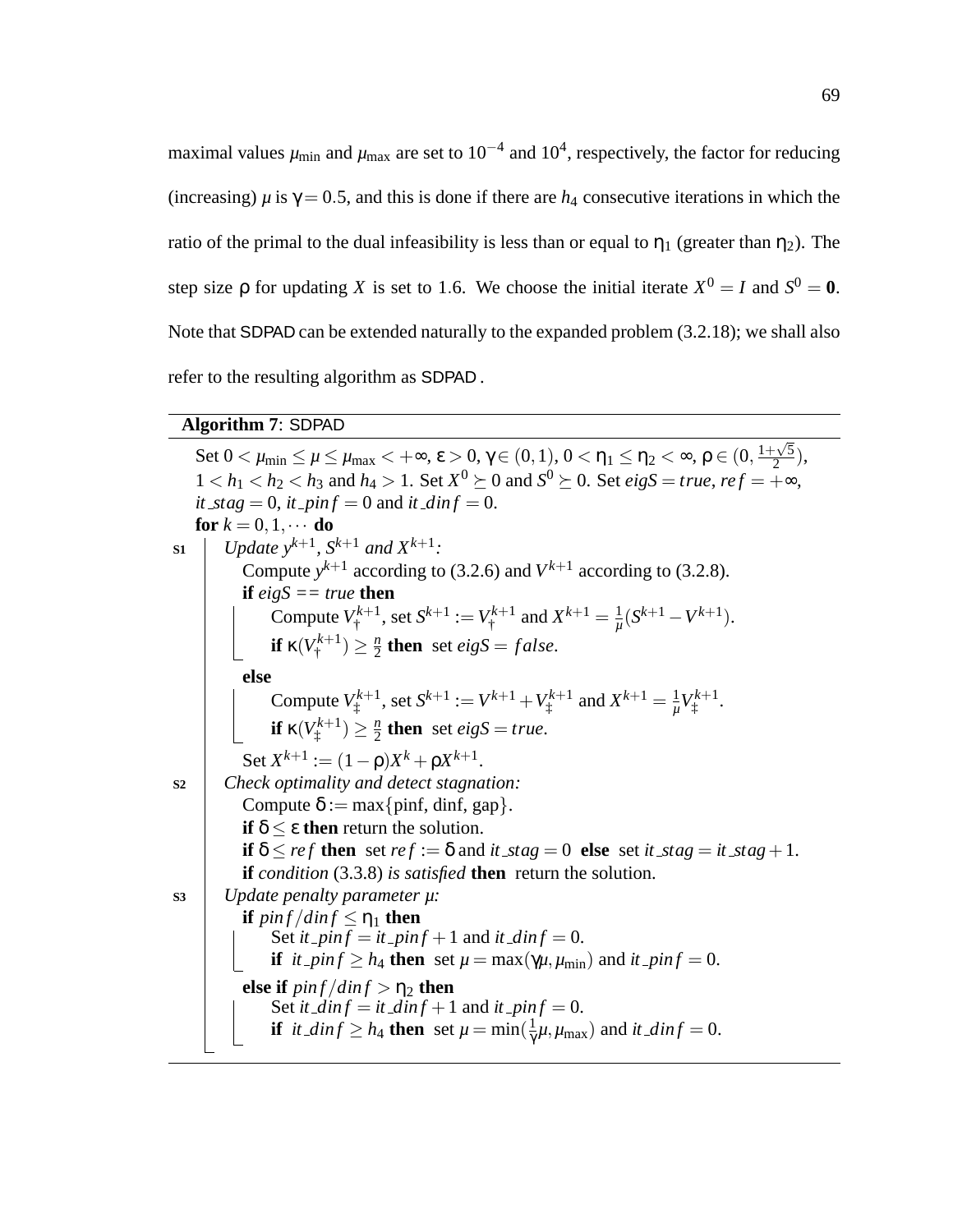## **3.4 Numerical Results**

Although the numerical results that we present in this section are limited to three special classes of SDP problems, they illustrate the effectiveness of our alternating direction methods. The main parts of our code were written in C Language MEX-files in MATLAB (Release 7.3.0), and all experiments were performed on a Dell Precision 670 workstation with an Intel Xeon 3.4GHZ CPU and 6GB of RAM.

#### **3.4.1 Frequency assignment relaxation**

In this subsection, we demonstrate the effectiveness of SDPAD on the SDP relaxations of frequency assignment problems and compare the results with results obtained using the code SDPNAL [64]. These problems (see equations (4) and (5) on page 363 in [13], or equation (2) on page 5 of [45]) arise from wireless communication networks and contain both equality and inequality constraints. Let  $G = (V, E)$  be an undirected graph with vertex set  $V = \{1, \dots, r\}$  and edge set  $E \subseteq V \times V$ , and let  $W \in S^r$  be a weight matrix for *G* such that  $w_{i,j} = w_{j,i}$  is the weight associated with edge  $(i, j) \in E$ . For those edges  $(i, j) \notin E$ , we assume  $w_{i,j} = w_{j,i} = 0$ . Let  $T \subseteq E$  be a given edge subset. These problems can be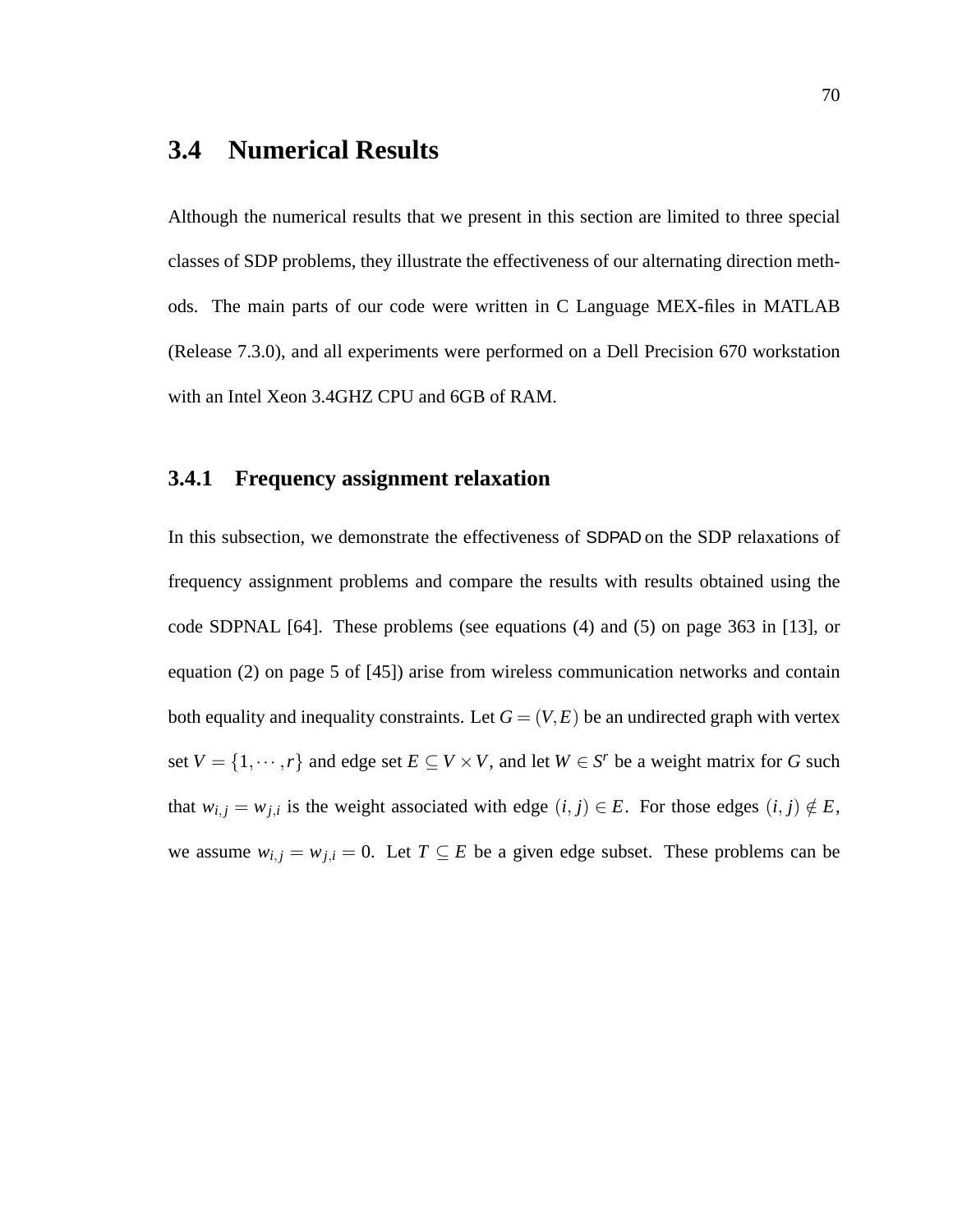formulated as:

$$
\min \quad \left\langle \frac{1}{2k} \text{diag}(We) + \frac{k-1}{2k} W, X \right\rangle
$$
\n
$$
s.t. \quad X_{i,j} \ge \frac{-1}{k-1}, \quad \forall (i,j) \in E \setminus T,
$$
\n
$$
X_{i,j} = \frac{-1}{k-1}, \quad \forall (i,j) \in T,
$$
\n
$$
\text{diag}(X) = e, \quad X \succeq 0.
$$
\n
$$
(3.4.1)
$$

Using the matrices corresponding to the edges in *T* and the constraint diag(*X*) = *e* to construct the operator  $\mathcal{A}$ , and the matrices corresponding to the edges in  $E\setminus T$  to construct the operator  $\mathcal{B}$ , we can formulate (3.4.1) as the expanded problem (3.2.18) without the positivity constraints *X*  $\geq$  0. We replaced the constraints *X<sub>ij</sub>* =  $\frac{-1}{k-1}$  $\frac{-1}{k-1}$  by  $X_{ij}/\sqrt{2} = \frac{-1}{\sqrt{2}(k-1)}$ and  $X_{ij} \geq \frac{-1}{k-1}$  $\frac{-1}{k-1}$  by  $X_{ij}/\sqrt{2} \geq \frac{-1}{\sqrt{2}(k-1)}$ , hence,  $A A^* = I$ ,  $B B^* = I$  and  $A$  and  $B$  are orthogonal to each other. Therefore, the optimal solution of the subproblems (3.2.22a) and (3.2.22b) are explicitly available:

$$
y^{k+1} := -\left(\mu(\mathcal{A}(X^k) - b) + \mathcal{A}(S^k - C)\right)
$$

and

$$
v^{k+1}:=\max\left(-\left(\mu(\mathcal{B}(X^k)-d)+\mathcal{B}(S^k-C)\right),\mathbf{0}\right).
$$

To accommodate the inequality constraints, the primal infeasibility was measured by

$$
pinf = \frac{\|\mathcal{A}(X) - b\|_2 + \|\min(\mathcal{B}(X) - d, \mathbf{0})\|_2}{1 + \|b\|_2}
$$

.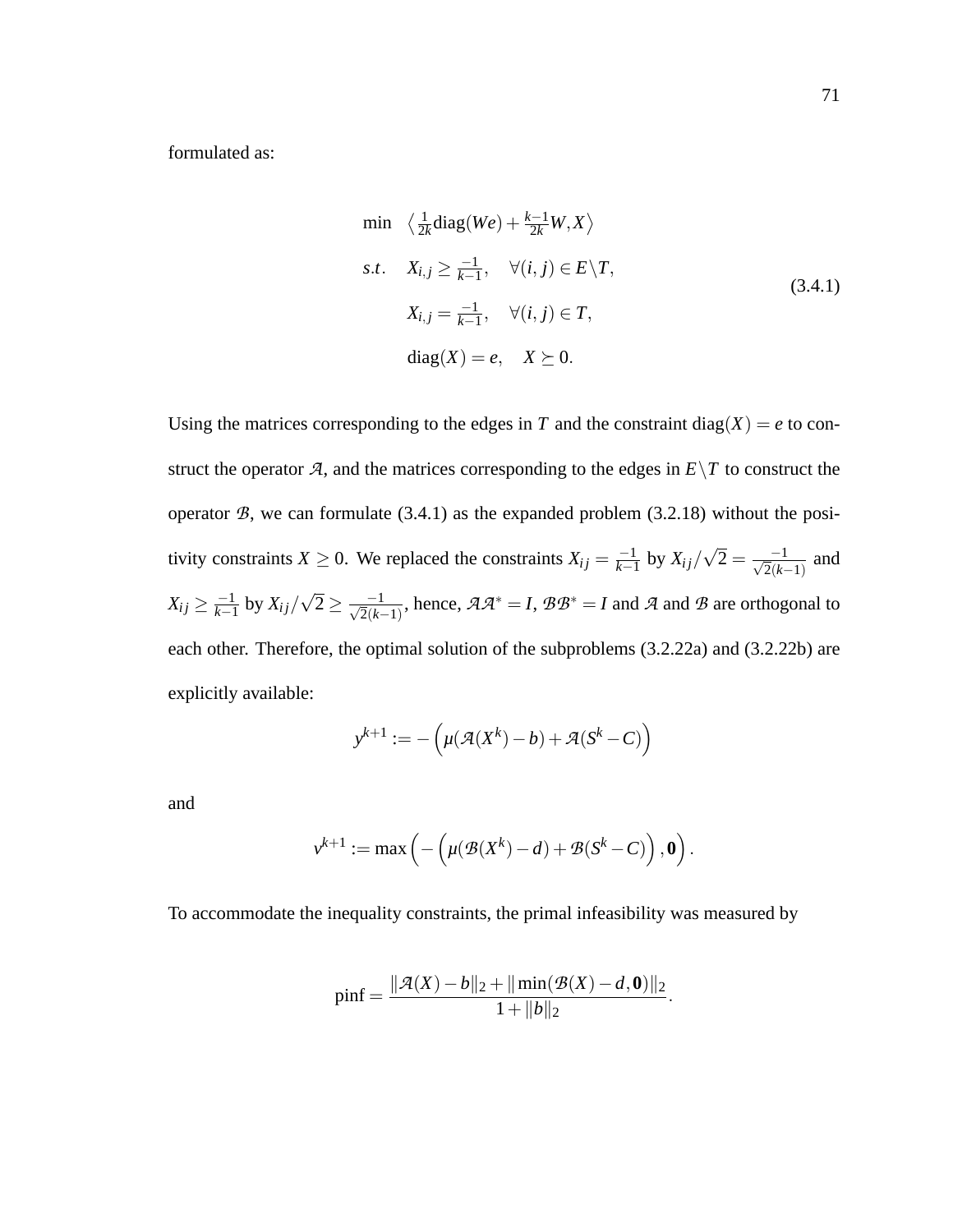Since the matrices corresponding to the operators *A* and *B* do not have to be stored, the memory required by our implementation is quite small.

The parameters of SDPNAL were set to their default values. The iteration counter set points *h*1, *h*<sup>2</sup> and *h*<sup>3</sup> were set to 20, 150 and 300, respectively, the iteration counter *h*<sup>4</sup> for changing  $\mu$  was set to 50 and the ratios  $\eta_1$  and  $\eta_2$  were set to 1. We stopped SDPAD when the total number of iterations reached 2000. All other parameters were set to their default values. A summary of the computational results is presented in Table 3.1. In that table,  $\hat{m}$ denotes the total number  $m + q$  of equality and inequality constraints, "itr" denotes the total number of iterations performed and "cpu" denotes the CPU time reported in the format of "hours:minutes:seconds". Since running SDPNAL on "fap25" and "fap36" is very time consuming (for example, in the results reported in [64], SDPNAL took more than 65 hours to solve problem "fap36"), we did not run SDPNAL on our own computer on these two problems and the results presented here were taken from Table 3 in [64]. Note that the numerical results of SDPNAL on problems from "fap01" to "fap12" in Table 3.1 are slightly different from those reported in Table 3 in [64]. Since the results in [64] were obtained from a PC with Intel Xeon 3.2GHZ and 4GB of RAM which has a very similar performance profile to the computer that we used, the numbers reported in our table and Table 3 in [64] are very similar and the comparison between them is meaningful. From these two tables, we can see that SDPAD is faster than SDPNAL for achieving a duality gap of almost the same order. The results of the boundary point method "mprw.m" reported in Table 4 in [64] are much worse than those of SDPAD . Since the implementation in "mprw.m" is essentially an alternating direction method applied to SDPs in standard form, we can con-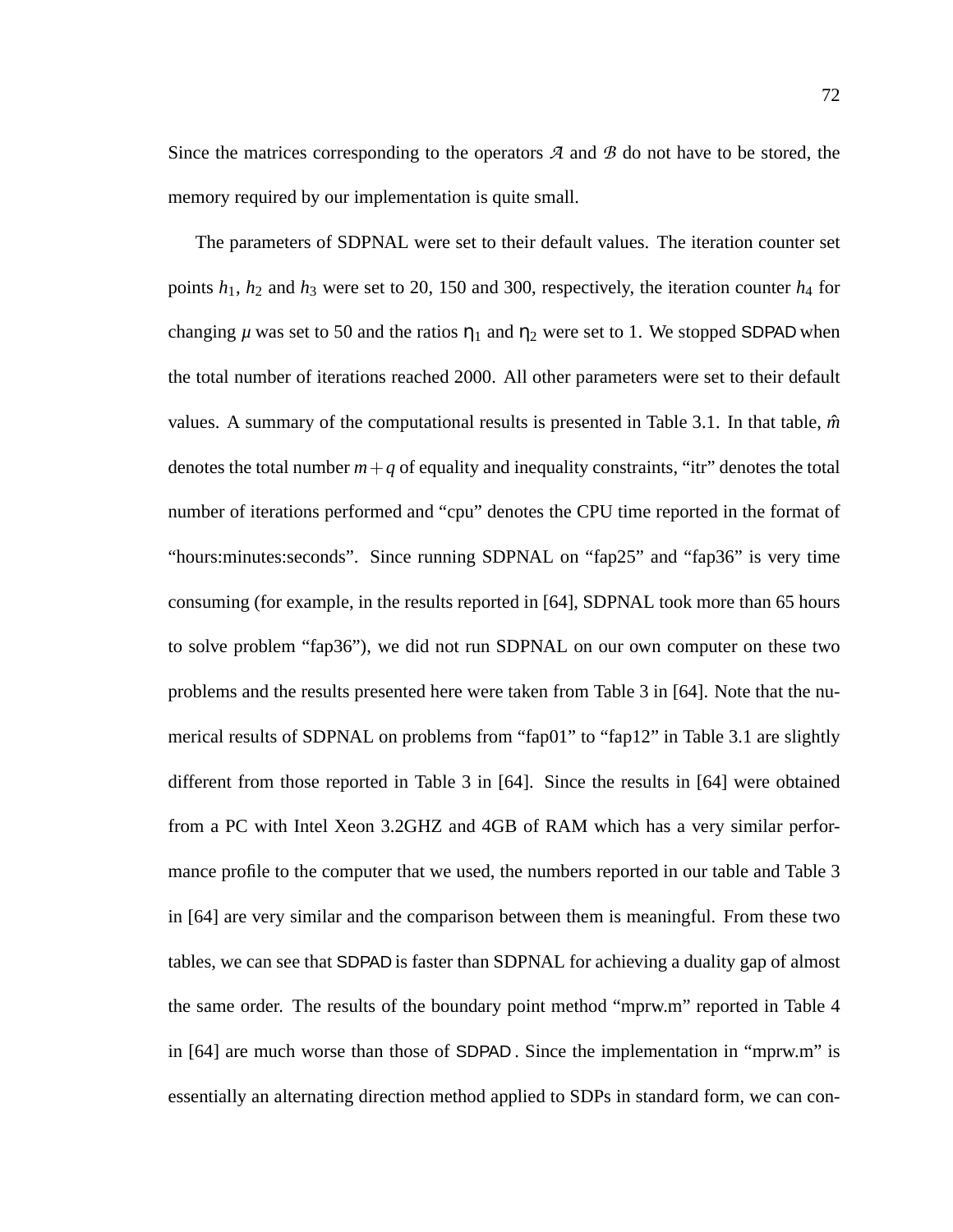|       |     |                   |                                                                                 |                                                        | <b>SDPAD</b>  |      |     |         |       |               |                 |
|-------|-----|-------------------|---------------------------------------------------------------------------------|--------------------------------------------------------|---------------|------|-----|---------|-------|---------------|-----------------|
|       |     |                   |                                                                                 |                                                        | <b>SDPNAL</b> |      |     |         |       |               |                 |
| name  | n   | m                 | pobj                                                                            | dobj                                                   | pinf          | dinf | itr | gap     | cpu   | gap           | cpu             |
| fap01 | 52  | 1378              |                                                                                 | 3.28730e-2 3.28826e-2 2.78e-7 3.94e-7                  |               |      | 607 | 9.06е-б | 0.35  | 1.39e-76.31   |                 |
| fap02 | 61  | 1866              |                                                                                 | 1.07696e-3 1.02391e-3 2.18e-6 1.94e-5 666 5.29e-5      |               |      |     |         | 0.49  | 1.15e-54.12   |                 |
| fap03 | 65  | 2145              |                                                                                 | 4.94123e-2 4.94107e-2 5.89e-6 4.30e-6 840 1.48e-6      |               |      |     |         | 0.75  | 2.27e-67.44   |                 |
| fap04 | 81  | 3321              |                                                                                 | 1.74875e-1 1.74845e-1 3.09e-6 2.21e-6 718 2.18e-5      |               |      |     |         | 1.21  | 1.53e-5 19.69 |                 |
| fap05 | 84  | 3570              |                                                                                 | 3.08288e-1 3.08302e-1 3.49e-6 3.76e-6 768 8.84e-6      |               |      |     |         | 1.32  | 1.09e-5 31.59 |                 |
| fap06 | 93  | 4371              |                                                                                 | 4.59362e-1 4.59379e-1 5.69e-6 5.72e-6 506 8.91e-6      |               |      |     |         | 1.07  | 1.73e-5 29.84 |                 |
| fap07 | 98  | 4851              |                                                                                 | $2.11763e+ 2.117686e+ 4.54e-6 4.95e-6 543   9.89e-6$   |               |      |     |         | 1.26  | 5.75e-629.88  |                 |
| fap08 | 120 | 7260              |                                                                                 | $2.43583e+ 2.43633e+ 1.76e-58.74e-6$ 424 $8.39e-5$     |               |      |     |         | 1.57  | 5.93e-625.25  |                 |
| fap09 | 174 | 15225             |                                                                                 | 1.07978e+1 1.07978e+1 7.99e-7 9.98e-7 505 2.06e-7      |               |      |     |         | 4.77  | 2.86e-6 59.67 |                 |
| fap10 | 183 | 14479             |                                                                                 | 9.25963e-3 9.76489e-3 3.22e-6 5.46e-6 1250 4.96e-4     |               |      |     |         | 14.93 | 7.93e-5 1:50  |                 |
| fap11 | 252 | 24292             | 2.93137e-2 2.98421e-2 3.26e-6 3.21e-6 1654 4.99e-4                              |                                                        |               |      |     |         | 49.57 | 1.89e-4 5:15  |                 |
| fap12 | 369 | 26462             |                                                                                 | 2.72774e-1 2.73768e-1 2.59e-6 3.19e-6 2000 6.43e-4     |               |      |     |         | 2:34  | 1.60e-4 13:14 |                 |
|       |     | fap25*2118 322924 |                                                                                 | 1.28632e+11.28802e+11.40e-51.63e-52000 6.37e-4 7:17:08 |               |      |     |         |       |               | 1.1e-4 10:53:22 |
|       |     |                   | fap36* 4110 1154467 6.98284e+1 6.98594e+1 2.03e-5 1.48e-5 2000 2.20e-4 53:14:12 |                                                        |               |      |     |         |       |               | 2.5e-5 65:25:07 |

Table 3.1: Computational results on computing frequency assignment problems

clude that treating inequality constraints directly can greatly improve the performance of such methods.

We now compare the numerical results of our alternating direction methods obtained using  $\rho = 1$  and  $\rho = 1.6$  by using performance profiles as proposed in [18]. Specifically, performance plots for the duality gap and the CPU time are presented in Figures 3.1(a) and (b), respectively. These figures show that the variant using  $\rho = 1.6$  is both faster than the variant using  $\rho = 1$  and achieves a smaller duality gap.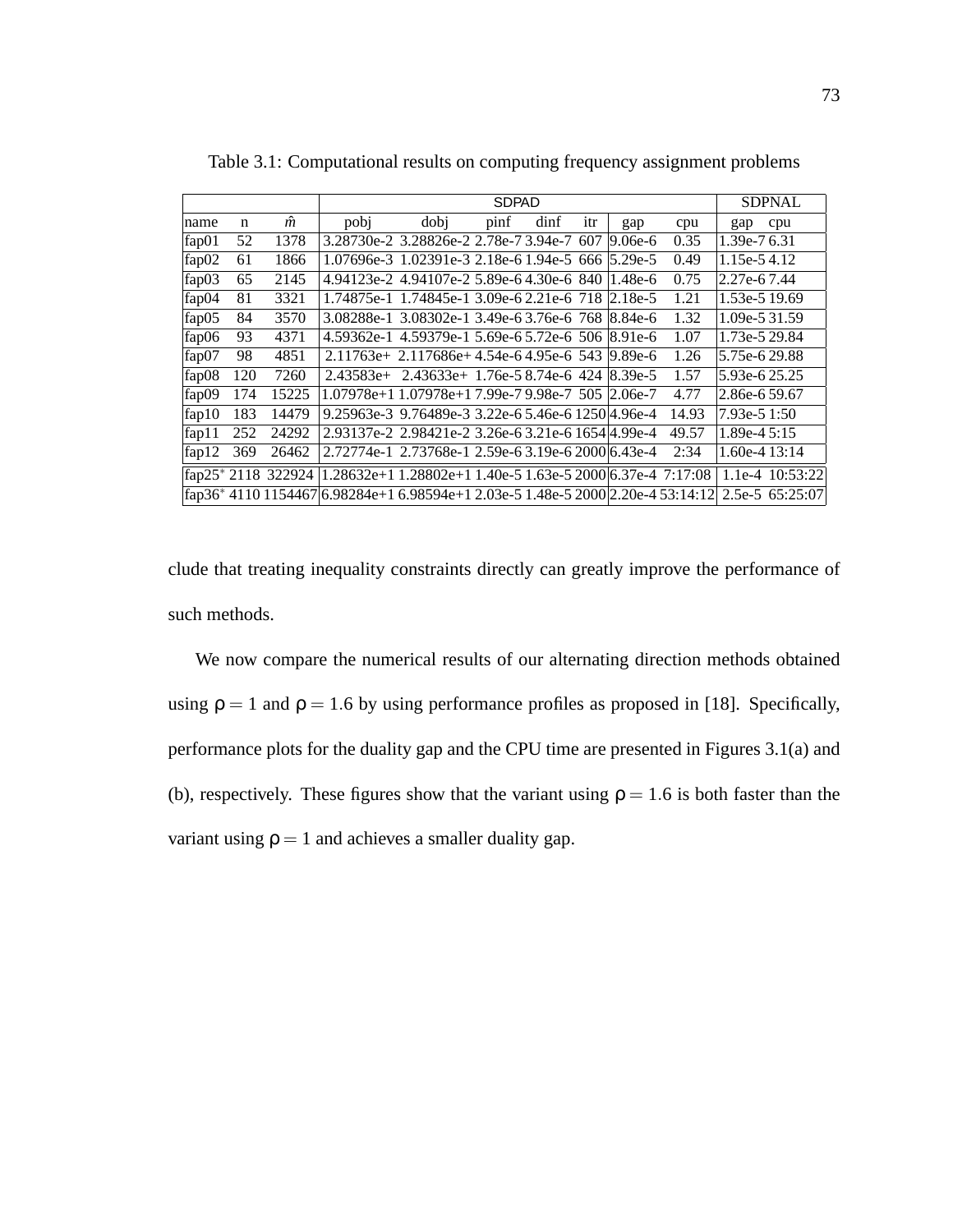Figure 3.1: Performance profiles of two variants of SDPAD for frequency assignment problems



# **3.4.2 The SDP relaxation of the maximum stable set problem**

Given a graph *G* with edge set *E*, two SDPs relaxations of the maximum stable set problem are

$$
\theta(G) := \max \left\langle C^{\top}, X \right\rangle
$$
  
s.t.  $X_{ij} = 0$ ,  $(i, j) \in E$ ,  $\langle I, X \rangle = 1$ ,  $(3.4.2)$   
 $X \succeq 0$ ,

and

$$
\theta_{+}(G) := \max \left\langle C^{\top}, X \right\rangle
$$
  
s.t.  $X_{ij} = 0$ ,  $(i, j) \in E$ ,  $\langle I, X \rangle = 1$ , (3.4.3)  
 $X \succeq 0$ ,  $X \ge 0$ ,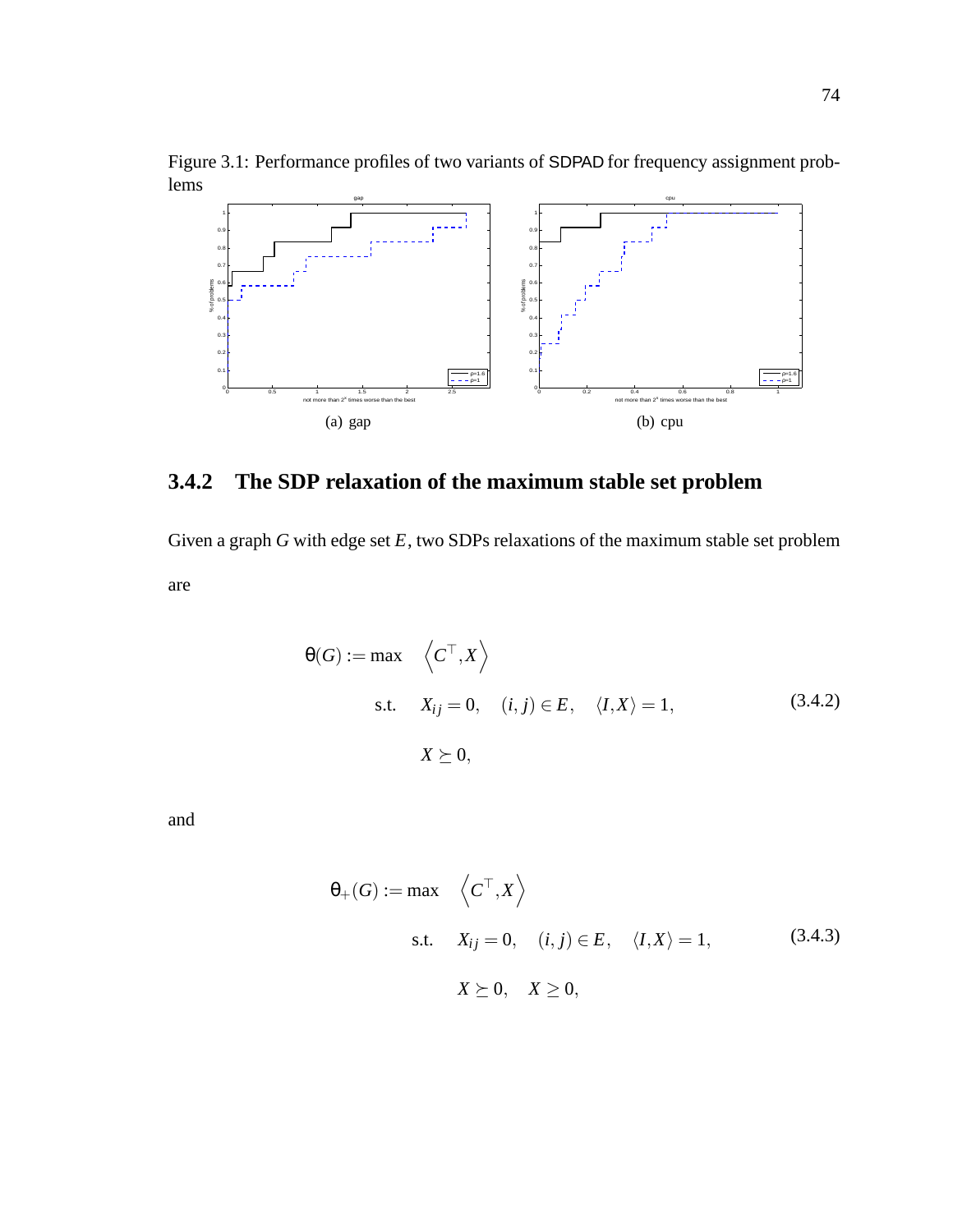where  $C = ee^{\top}$ . We scaled the constraints so that  $A A^* = I$ , i.e., we replaced the constraints  $X_{ij} = 0$  by  $X_{ij}/\sqrt{2} = 0$  and  $\langle I, X \rangle = 1$  by  $\frac{1}{\sqrt{2}}$  $\frac{1}{n}\langle I,X\rangle=\frac{1}{\sqrt{n}}$  $\overline{n}$ . The matrix *C* was also scaled by *n*. The tests problems were taken from [35, 49, 53]. The numbers  $h_1$ ,  $h_2$  and  $h_3$  were set to 20, 50 and 150, respectively, the iteration counter  $h_4$  for changing  $\mu$  was set to 100 and the ratios  $\eta_1$  and  $\eta_2$  were set to 1. We stopped SDPAD when the total number of iterations reached 1000. All other parameters were set to their default values. Summaries of the computational results for  $\theta(G)$  and  $\theta_+(G)$  are presented in Tables 3.2 and 3.3, respectively. In these tables, the duality "gap" was measured in the original scale, but "pinf" and "dinf" were computed for the scaled problems. Since running SDPNAL on all the test problems is very time consuming (for example, in the results reported in [64], SDPNAL took almost 81 hours to compute  $\theta_{+}(G)$  on problem "1et.2048"), we did not run SDPNAL on our own computer on any of the  $\theta(G)$  and  $\theta_+(G)$  or BIQ (see next subsection) problems. Hence, the SDPNAL results in Tables 3.2 and 3.3 are taken from Tables 5 and 6 in [64]. Because the computer used to obtain the results in [64] has very similar performance characteristics to the computer that we used, the comparison presented in Tables 3.2 and 3.3 is meaningful. Specifically, when we run SDPNAL on smaller and easier problems, such as "fap01"-"fap12", on our computer, the cpu time differed from those reported in [64] by an insignificant amount. From Table 3.2, we can see that SDPAD achieves approximately the same level of duality gap as SDPNAL on problems such as "theta102" to "theta123", "cfat200-1" and "brock400-1". Although SDPNAL is faster than SDPAD on problems such as "hamming-10-2" and "G43" to "G47", SDPAD is faster than SDPNAL on "2dc.512". From Table 3.3, we can see that SDPAD is faster than SDPNAL on most problems except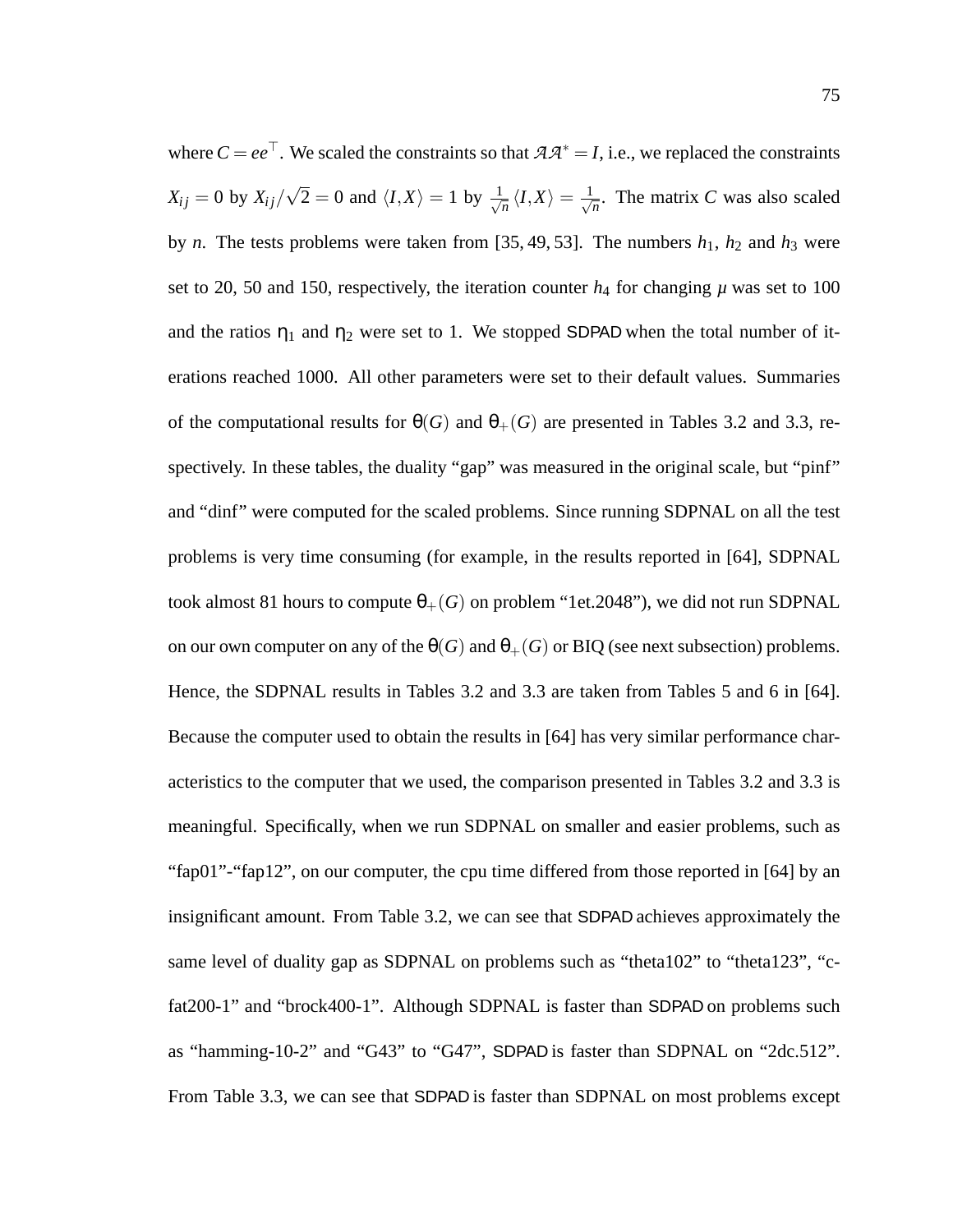|                  |      |        |      |                                                        | <b>SDPAD</b> |           |      |                 |                 |                  | <b>SDPNAL</b>                    |
|------------------|------|--------|------|--------------------------------------------------------|--------------|-----------|------|-----------------|-----------------|------------------|----------------------------------|
| name             | n    | m      | pobj | dobi                                                   | pinf         | dinf      | itr  | gap             | cpu             | gap              | cpu                              |
| theta102         | 500  | 37467  |      | $-3.8390626e+1 -3.8390551e+1 8.76e-7 6.27e-7$          |              |           | 256  | 9.67e-7 47      |                 | $1.6 - 8$        | 50                               |
| theta103         | 500  | 62516  |      | $-2.2528588e+1$ $-2.2528572e+1$ $2.85e-7$ $9.42e-7$    |              |           | 257  | 3.33e-7 57      |                 | $4.6 - 8$ 1:00   |                                  |
| theta104         | 500  | 87245  |      | $-1.3336159e+1$ $-1.3336141e+1$ 3.40e-7 9.72e-7        |              |           | 260  | 6.53e-7 48      |                 | $7.6 - 8.58$     |                                  |
| theta123         | 600  | 90020  |      | $-2.4668678e+1$ $-2.4668655e+1$ 3.42e-7 9.71e-7        |              |           | 263  | 4.57e-7 1:43    |                 | $4.1 - 8$        | 1:34                             |
| MANN-a27         | 378  | 703    |      | $-1.3276623e+2$ $-1.3276388e+2$ 8.45e-7 3.50e-6        |              |           | 503  | 8.81e-6 27      |                 | $8.3 - 8$ 07     |                                  |
| sanr200-0.7      | 200  | 6033   |      | $-2.3836177e+1$ $-2.3836162e+1$ 7.83e-7 9.98e-7        |              |           | 219  | $3.04e-7$ 04    |                 | $1.4 - 7$        | 04                               |
| $c$ -fat $200-1$ | 200  | 18367  |      | $-1.2000003e+1$ $-1.1999980e+1$ $1.00e-6$ 1.76e-7      |              |           | 302  | 9.15e-7 04      |                 | $8.5 - 8$        | 09                               |
| $ham-10-2$       | 1024 | 23041  |      | $-1.0239734e+2$ $-1.0239930e+2$ 4.72e-7 3.16e-6        |              |           | 597  | 9.51e-6 22:8    |                 | $9.0 - 8$ 02     |                                  |
| $ham-8-3-4$      | 256  | 16129  |      | $-2.5599950e+1$ $-2.5599909e+1$ 9.92e-8 9.94e-7        |              |           | 199  | 8.04e-7 05      |                 | $1.3 - 8$ 10     |                                  |
| ham-9-5-6        | 512  | 53761  |      | $-8.5332165e+1$ $-8.5334776e+1$ 5.70e-7                |              | $4.51e-6$ | 1000 | 1.52e-5 2:48    |                 | $1.4 - 6$        | 1:33                             |
| brock400-1       | 400  | 20078  |      | $-3.9701971e+1$ $-3.9701904e+1$ 9.75e-7 8.06e-7        |              |           | 254  | 8.30e-7 25      |                 | $1.7 - 8$ 26     |                                  |
| keller4          | 171  | 5101   |      | $-1.4012231e+1$ $-1.4012258e+1$ 5.06e-7 9.88e-7        |              |           | 249  | $9.32e-7$ 03    |                 | $1.3 - 8$ 05     |                                  |
| p-hat300-1       | 300  | 33918  |      | $-1.0067984e+1$ $-1.0067963e+1$ 7.58e-7 6.81e-7        |              |           | 764  | 9.96e-7 37      |                 | 5.3-7 1:45       |                                  |
| G43              | 1000 | 9991   |      | $-2.8063120e+2$ $-2.8062688e+2$ $2.84e-6$ 3.91e-6      |              |           | 935  | 7.68e-6 21:17   |                 | $4.2 - 8$        | 1:33                             |
| G44              | 1000 | 9991   |      | $-2.8058951e+2$ $-2.8058568e+2$ 3.65e-6 4.21e-6        |              |           | 933  | 6.82e-6 21:02   |                 | $3.3 - 7$ 2:59   |                                  |
| G45              | 1000 | 9991   |      | $-2.8017918e+2$ $-2.8018294e+2$ 4.02e-6 3.88e-6        |              |           | 957  | 6.70e-6 21:27   |                 | 5.6-8 2:51       |                                  |
| G46              | 1000 | 9991   |      | $-2.7984557e+2$ $-2.7984014e+2$ 3.18e-6 5.46e-6        |              |           | 927  | 9.69e-6 21:02   |                 | $2.3 - 7$        | 2:53                             |
| G47              | 1000 | 9991   |      | $-2.8190252e+2$ $-2.8189748e+2$ $4.86e-6$ 6.01e-6      |              |           | 880  | 8.91e-6 19:41   |                 | $1.3 - 7$ $2:54$ |                                  |
| 2dc.512          | 512  | 54896  |      | $-1.1777815e+1$ $-1.1770773e+1$ 2.24e-5 2.57e-5        |              |           | 1000 | 2.87e-4 5:51    |                 | $1.7 - 4$        | 32:16                            |
| 1dc.1024         | 1024 | 24064  |      | $-9.6053190e+1$ $-9.5999280e+1$ 7.82e-5 5.10e-5        |              |           | 747  | 2.79e-4 24:26   |                 | $2.9 - 6$        | 41:26                            |
| 1et.1024         | 1024 | 9601   |      | $-1.8460646e+2$ $-1.8434339e+2$ 1.93e-4 1.32e-4        |              |           | 603  | 7.11e-4 20:03   |                 | $1.8 - 6$        | 1:01:14                          |
| 1tc.1024         | 1024 | 7937   |      | $-2.0705051e+2$ $-2.0663863e+2$ 4.16e-4 5.21e-4        |              |           | 611  | 9.93e-4 21:47   |                 |                  | 2.2-6 1:48:04                    |
| 1zc.1024         | 1024 | 16641  |      | $-1.2866647e+2$ $-1.2866658e+2$ 9.72e-7 3.78e-7        |              |           | 608  | 4.16e-7 23:15   |                 | $3.3 - 8$        | 4:15                             |
| 2dc.1024         | 1024 | 169163 |      | $-1.8654205e+1$ $-1.8641209e+1$ $1.85e-5$ 2.71e-5      |              |           | 1000 | 3.39e-4 49:05   |                 |                  | 9.9-5 2:57:56                    |
| 1dc.2048         | 2048 | 58368  |      | $-1.7527338e+2$ $-1.7492237e+2$ 2.82e-4 2.16e-4        |              |           | 473  |                 | 9.99e-4 2:50:44 |                  | $1.5 - 6$ $6:11:11$              |
| 1et.2048         | 2048 | 22529  |      | $-3.4297575e+2$ $-3.4229432e+2$ 1.78e-4 4.05e-4        |              |           | 904  | 9.93e-4 4:54:57 |                 | $8.8 - 7$        | 7:13:55                          |
| 1tc.2048         | 2048 | 18945  |      | $-3.7567281e+2$ $-3.7486271e+2$ 1.79e-4 4.48e-4        |              |           | 1000 | $1.08e-3$       | 5:15:14         | $7.9 - 6$        | 9:52:09                          |
| 1zc.2048         | 2048 | 39425  |      | $-2.3739409e+2$ $-2.3739845e+2$ 1.42e-6 3.10e-6        |              |           | 941  |                 | 9.17e-6 6:39:07 |                  | $1.2 - 6$ 45:16                  |
| 2dc.2048         | 2048 | 504452 |      | $-3.0698999e+1$ $-3.0679246e+1$ $1.88e-5$ 8.37e-6 1000 |              |           |      |                 |                 |                  | $3.17e-4$ 7:12:50 4.4-5 15:13:19 |

Table 3.2: Computational results on computing  $\Theta(G)$ 

"hamming-9-5-6", "hamming-10-2", "1zc.1024" and "1zc.2048" while achieving almost the same level of duality gap. Finally, performance plots for numerical results obtained using  $\rho = 1$  and  $\rho = 1.6$  for computing  $\theta(G)$  and  $\theta_{+}(G)$  are presented in Figures 3.2(a) and (b), and Figures 3.3(a) and (b), respectively. When both the final duality gap and CPU time are considered, these plots again show that using a fixed step size of  $p = 1.6$  is preferable to a step size of  $\rho = 1$ .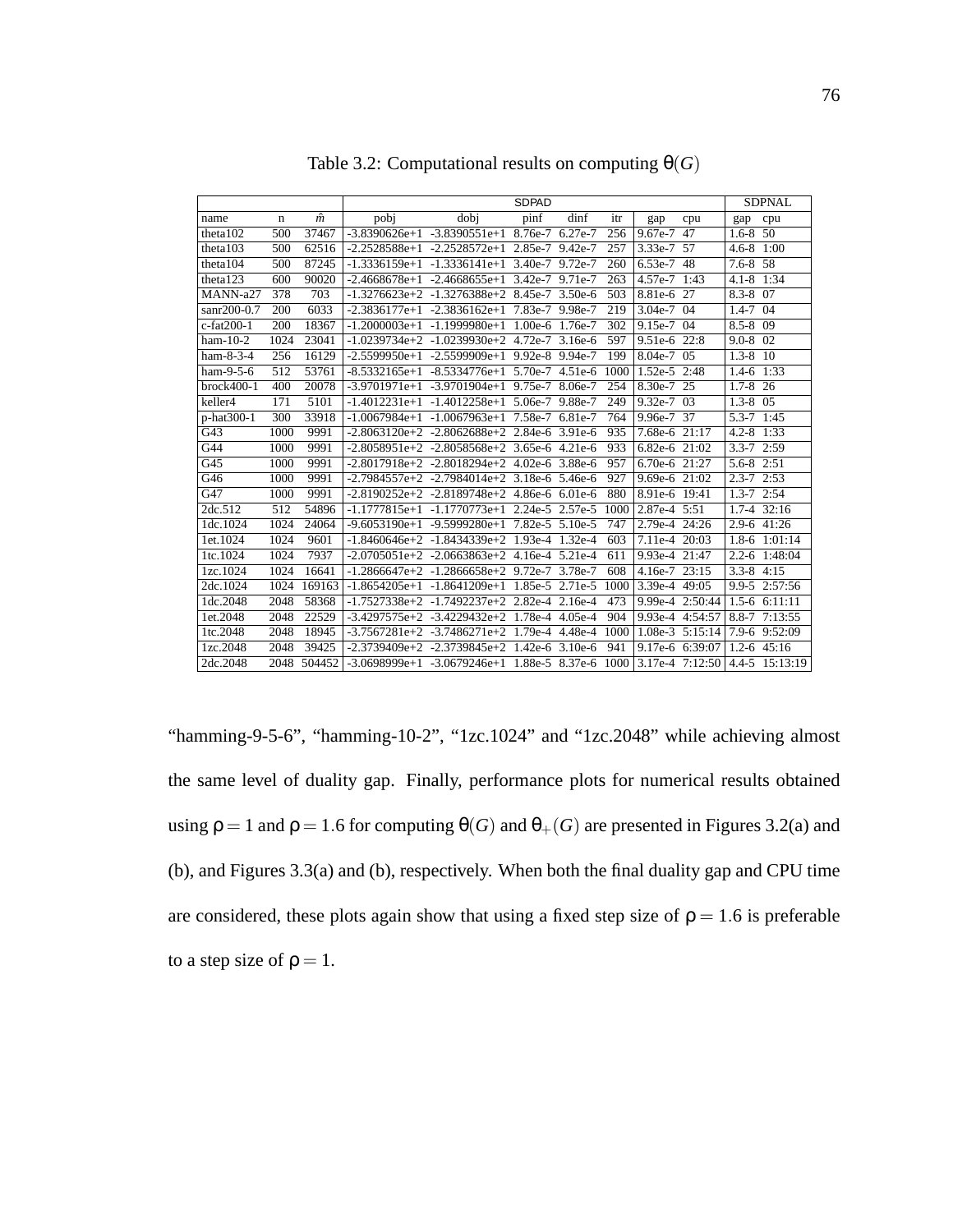|                  |                  |        | <b>SDPAD</b>    |                                                        |                 |         |      |                 |                 | <b>SDPNAL</b> |                 |
|------------------|------------------|--------|-----------------|--------------------------------------------------------|-----------------|---------|------|-----------------|-----------------|---------------|-----------------|
| name             | $\mathbf n$      | m      | pobj            | dobi                                                   | pinf            | dinf    | itr  | gap             | cpu             | gap           | cpu             |
| theta102         | 500              | 37467  | $-3.8066274e+1$ | $-3.8066252e+1$ 2.94e-7                                |                 | 9.58e-7 | 281  | 2.84e-7         | 1:01            | $8.4 - 8$     | 3:31            |
| theta103         | 500              | 62516  | $-2.2377445e+1$ | $-2.2377422e+1$ 3.27e-7 9.52e-7                        |                 |         | 262  | 4.85e-7         | 1:01            | $2.3 - 8$     | 3:28            |
| theta104         | 500              | 87245  | $-1.3282631e+1$ | $-1.3282610e+1$ 3.57e-7 9.55e-7                        |                 |         | 266  | 7.35e-7         | $\overline{52}$ | $1.6 - 7$     | 2:35            |
| theta123         | 600              | 90020  | $-2.4495182e+1$ | $-2.4495152e+1$                                        | 3.77e-7 9.43e-7 |         | 267  | $6.02e-7$       | 1:39            | $1.2 - 7$     | 6:44            |
| MANN-a27         | 378              | 703    |                 | $-1.3275956e+2$ $-1.3276174e+2$ 8.98e-7 4.08e-6        |                 |         | 530  | $8.17e-6$       | $\overline{32}$ | $1.6 - 7$     | $\overline{35}$ |
| sanr200-0.7      | 200              | 6033   |                 | $-2.3633314e+1$ $-2.3633293e+1$ 8.61e-7 9.57e-7        |                 |         | 228  | $4.47e-7$ 05    |                 | $2.9 - 7$     | $\overline{11}$ |
| $c$ -fat $200-1$ | 200              | 18367  | $-1.2000012e+1$ | $-1.1999991e+1$ 4.71e-7 2.04e-7                        |                 |         | 306  | 8.40e-7         | 04              | $2.1 - 7$     | 36              |
| $ham-8-3-4$      | 256              | 16129  |                 | $-2.5599951e+1$ $-2.5599909e+1$ 9.91e-8 9.94e-7        |                 |         | 199  | $8.05e-7$       | 0 <sub>5</sub>  | $2.7 - 10$    | 0 <sub>5</sub>  |
| ham-9-5-6        | 512              | 53761  |                 | $-5.8666560e+1$ $-5.8666522e+1$ 6.49e-8 7.58e-7        |                 |         | 472  | $3.25e-7$       | 2:19            | $2.6 - 7$     | $\overline{42}$ |
| $ham-10-2$       | 1024             | 23041  | $-8.5333069e+1$ | $-8.5333237e+1$                                        | 4.99e-8 5.49e-7 |         | 653  | 9.78e-7         | 27:58           | $4.2 - 7$     | 4:35            |
| $brock400-1$     | 400              | 20078  |                 | $-3.9331005e+1$ $-3.9330926e+1$ 9.98e-7 7.54e-7        |                 |         | 258  | $9.83e-7$       | 29              | $3.5 - 9$     | 1:45            |
| keller4          | 171              | 5101   | $-1.3466089e+1$ | $-1.3466006e+1$ 3.61e-6 9.01e-6                        |                 |         | 331  | 2.98e-6 05      |                 | $3.7 - 7$     | 43              |
| p-hat300-1       | $\overline{300}$ | 33918  | $-1.0020244e+1$ | $-1.0020212e+1$ 1.34e-6 5.93e-7                        |                 |         | 567  | $1.50e-6$       | 29              | $7.9 - 7$     | 6:50            |
| G43              | 1000             | 9991   |                 | $-2.7972840e+2$ $-2.7973289e+2$ 4.40e-6 5.45e-6        |                 |         | 864  | 8.02e-6         | 20:22           | $2.1 - 7$     | 52:00           |
| G44              | 1000             | 9991   |                 | $-2.7975221e+2$ $-2.7974864e+2$ 4.95e-6 4.36e-6        |                 |         | 893  | 6.36e-6 21:14   |                 | $5.7 - 8$     | 49:32           |
| G45              | 1000             | 9991   |                 | $-2.7931027e+2$ $-2.7931528e+2$ $5.11e-6$ $4.08e-6$    |                 |         | 916  | 8.96e-6 22:54   |                 | $2.4 - 8$     | 50:25           |
| G46              | 1000             | 9991   |                 | $-2.7904079e+2$ $-2.7903549e+2$ 4.34e-6 5.19e-6        |                 |         | 886  | 9.47e-6 22:48   |                 | $3.3 - 8$     | 44:38           |
| G47              | 1000             | 9991   |                 | $-2.8089994e+2$ $-2.8089501e+2$ 6.05e-6 5.66e-6        |                 |         | 838  | 8.76e-6         | 21:11           | $5.1 - 9$     | 40:27           |
| 2dc.512          | 512              | 54896  |                 | $-1.1385823e+1$ $-1.1383769e+1$ 9.43e-6 9.09e-6        |                 |         | 1000 | 8.64e-5 5:10    |                 | $3.8 - 4$     | 2:25:15         |
| 1dc.1024         | 1024             | 24064  |                 | $-9.5563960e+1$ $-9.5552471e+1$ 2.13e-5 8.50e-6        |                 |         | 1000 | 5.98e-5 57:20   |                 | $1.4 - 5$     | 5:03:49         |
| 1et.1024         | 1024             | 9601   |                 | $-1.8229378e+2$ $-1.8210159e+2$ 1.18e-4 2.16e-4        |                 |         | 651  | 5.26e-4 36:04   |                 | $1.1 - 5$     | 6:45:50         |
| 1tc.1024         | 1024             | 7937   |                 | $-2.0440122e+2$ $-2.0425679e+2$ 1.65e-4 2.67e-4        |                 |         | 799  | 3.53e-4 49:13   |                 | $8.7 - 4$     | 10:37:57        |
| 1zc.1024         | 1024             | 16641  |                 | $-1.2813904e+2$ $-1.2800286e+2$ 5.71e-5 1.80e-5        |                 |         | 506  | $5.30e-4$       | 28:22           | $1.6 - 7$     | 40:13           |
| 2dc.1024         | 1024             | 169163 |                 | $-1.7711337e+1$ $-1.7709936e+1$ 3.81e-6 2.37e-6        |                 |         | 1000 | 3.85e-5         | 50:34           | $7.3 - 4$     | 11:57:25        |
| 1dc.2048         | 2048             | 58368  |                 | $-1.7477173e+2 -1.7442175e+2 2.01e-4 9.45e-5$          |                 |         | 517  | 9.99e-4 4:25:17 |                 | $9.7 - 5$     | 35:52:44        |
| 1et.2048         | 2048             | 22529  |                 | $-3.3883524e+2$ $-3.3837436e+2$ 1.76e-4 2.66e-4        |                 |         | 659  | 6.80e-4 5:15:09 |                 | $4.0 - 5$     | 80:48:17        |
| 1tc.2048         | 2048             | 18945  | $-3.7115486e+2$ | $-3.7070213e+2$ 1.86e-4 3.97e-4                        |                 |         | 862  | $6.09e-4$       | 6:35:33         | $1.4 - 3$     | 73:56:01        |
| 1zc.2048         | 2048             | 39425  |                 | $-2.3739370e+2$ $-2.3739764e+2$ 3.58e-7 4.60e-6        |                 |         | 953  | 8.27e-6         | 7:14:21         | $2.3 - 7$     | 2:13:04         |
| 2dc.2048         | 2048             | 504452 |                 | $-2.8789604e+1$ $-2.8786706e+1$ $4.84e-6$ 2.79e-6 1000 |                 |         |      | 4.95e-5 5:45:25 |                 | $2.7 - 3$     | 45:21:42        |

Table 3.3: Computational results on computing  $\theta_+(G)$ 

Figure 3.2: Performance profiles of two variants of SDPAD for computing  $\theta(G)$ 

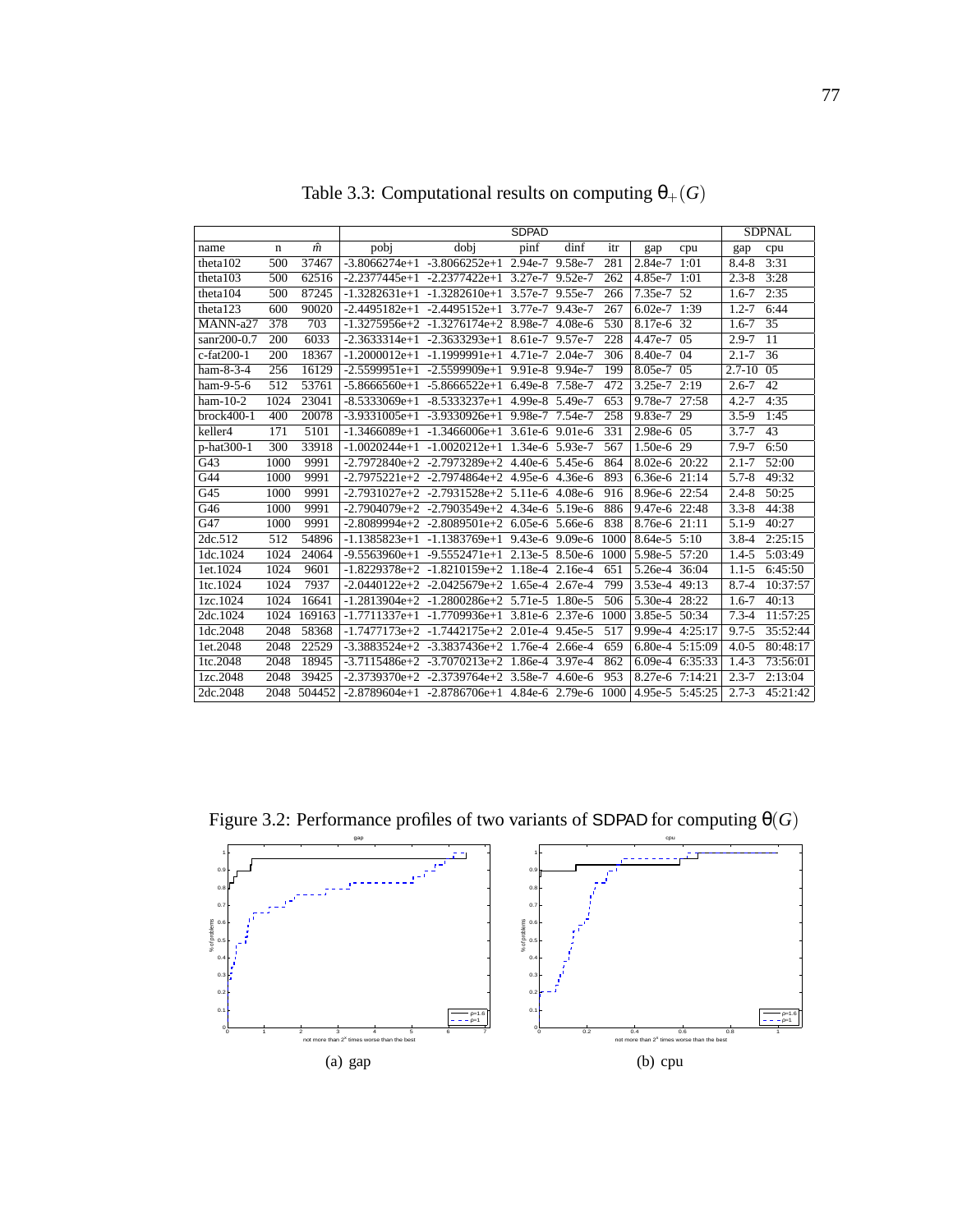

Figure 3.3: Performance profiles of two variants of SDPAD for computing  $\theta_{+}(G)$ 

### **3.4.3 Binary Integer Quadratic Programming Problem**

In this subsection, we report on how SDPAD performs on SDP relaxations of binary integer quadratic programming problems and compare these results to those obtained using SDPNAL. These problems have the form:

$$
\min \left\langle \left( \begin{array}{cc} Q & 0 \\ 0 & 0 \end{array} \right), X \right\rangle
$$
\ns.t.

\n
$$
X_{ii} - X_{n,i} = 0, i = 1, \dots, n-1,
$$
\n
$$
X_{nn} = 1, \quad X \succeq 0, \quad X \geq 0,
$$
\n(3.4.4)

where  $Q \in \mathbb{R}^{(n-1)\times(n-1)}$ . We replaced the constraints  $X_{ii} - X_{n,i} = 0$  by  $\sqrt{\frac{2}{3}}$  $\frac{2}{3}(X_{ij}-X_{n,i})=0$ and the matrix *Q* was scaled by its Frobenious norm. The computational results obtained on the BIQ instances described in [58] are presented in Table 3.4, where "best upper bound" is the best known upper bound reported in [58], and "%pgap" and "%dgap" were computed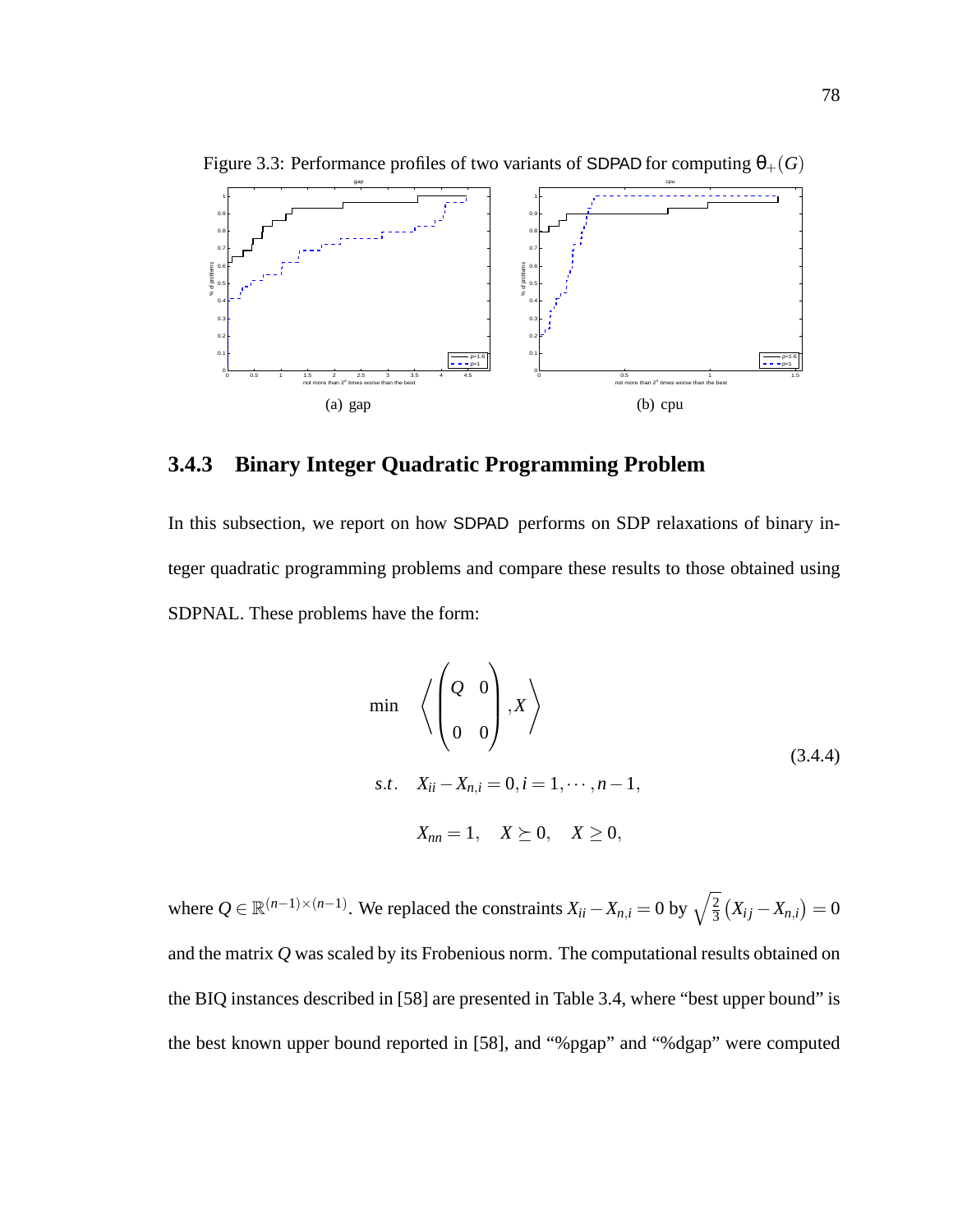

Figure 3.4: Performance profiles of two variants of SDPAD for the BIQ problems

as

$$
\% \text{pgap} := \left| \frac{\text{best upper bound} - \text{pobj}}{\text{best upper bound}} \right| \times 100\%,
$$
  

$$
\% \text{dgap} := \left| \frac{\text{best upper bound} - \text{dobj}}{\text{best upper bound}} \right| \times 100\%.
$$

The numbers  $h_1$ ,  $h_2$  and  $h_3$  were set to 50, 400 and 500, respectively, the iteration counter  $h_4$ for changing  $\mu$  was set to 0 and the ratios  $\eta_1$  and  $\eta_2$  were set to 1 and 100, respectively. We stopped SDPAD when the total number of iterations reached 10000. The minimum penalty parameter  $\mu_{\text{min}}$  is set to 0.1. All other parameters were set to their default values. Again, we did not run SDPNAL on our own computer but presented the results reported in Table 8 in [64] in Table 3.4. From this table, we can see that SDPAD is faster than SDPNAL for achieving comparable lower bounds. Finally, performance plots for numerical results obtained using  $\rho = 1$  and  $\rho = 1.6$  are presented in Figures 3.4(a) and (b). When both the final duality gap and CPU time are considered, these plots again show that using a fixed step size of  $\rho = 1.6$  is preferable to using a step size of  $\rho = 1$ .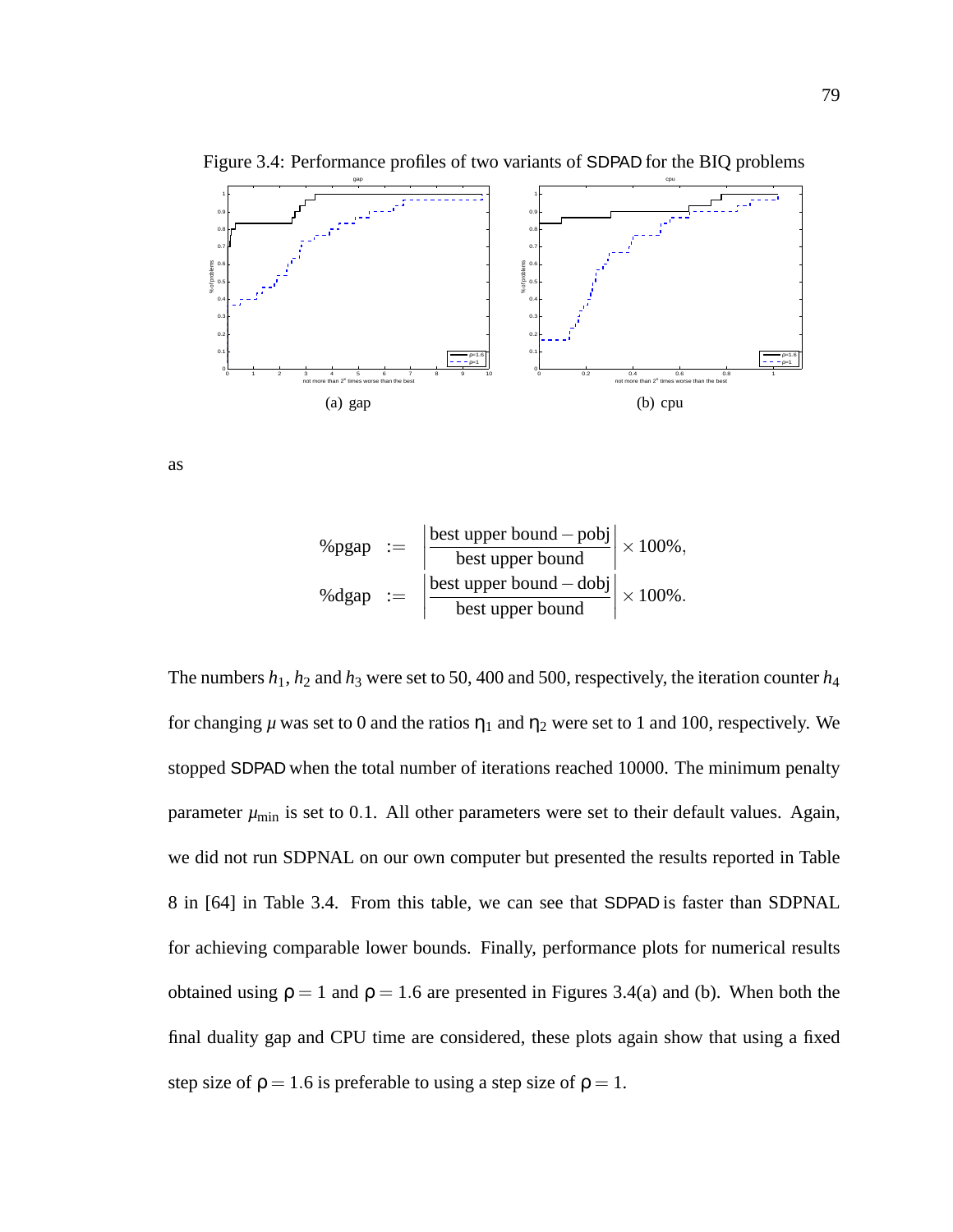|                      |                  | <b>SDPAD</b> |                      |           |      |                  |       |       |                 |       | <b>SDPNAL</b> |
|----------------------|------------------|--------------|----------------------|-----------|------|------------------|-------|-------|-----------------|-------|---------------|
| name                 | n                | pinf         | dinf                 | gap       | itr  | best upper bound | %pgap | %dgap | cpu             | %dgap | cpu           |
| be200.3.1            | 201              | 7.09e-7      | $\overline{5.17}e-7$ | 9.99e-7   | 2484 | $-2.5453000e+4$  | 8.891 | 8.891 | 32              | 8.891 | 10:29         |
| be200.3.3            | 201              | 8.73e-6      | $1.42e-6$            | 6.43e-6   | 2296 | $-2.8023000e+4$  | 5.194 | 5.195 | 31              | 5.192 | 12:09         |
| be200.3.5            | 201              | 2.66e-6      | 3.45e-8              | 3.55e-8   | 4782 | $-2.6355000e+4$  | 6.519 | 6.519 | 1:04            | 6.519 | 10:38         |
| be200.3.7            | $\overline{201}$ | 8.88e-6      | 1.78e-6              | $9.97e-6$ | 2447 | $-3.0483000e+4$  | 3.730 | 3.732 | $\overline{32}$ | 3.730 | 9:43          |
| be200.3.9            | 201              | 1.00e-6      | 1.75e-8              | 1.50e-8   | 6940 | $-2.4683000e+4$  | 7.106 | 7.106 | 1:31            | 7.106 | 8:28          |
| be200.8.1            | 201              | 1.93e-6      | 3.06e-8              | 2.77e-8   | 4267 | $-4.8534000e+4$  | 4.812 | 4.812 | $\overline{57}$ | 4.811 | 9:41          |
| be200.8.3            | $\overline{201}$ | $8.79e-6$    | 1.03e-6              | 1.00e-5   | 2107 | $-4.3207000e+4$  | 7.051 | 7.053 | $\overline{28}$ | 7.052 | 10:53         |
| be200.8.5            | 201              | $8.60e-6$    | 1.48e-6              | $9.99e-6$ | 1885 | $-4.1482000e+4$  | 6.725 | 6.723 | $\overline{25}$ | 6.723 | 9:53          |
| be200.8.7            | 201              | 8.59e-6      | 4.73e-7              | 9.97e-6   | 2186 | $-4.6828000e+4$  | 5.394 | 5.391 | 28              | 5.392 | 4:30          |
| be200.8.9            | $\overline{201}$ | 5.57e-6      | 7.95e-7              | $4.60e-6$ | 2146 | $-4.3241000e+4$  | 5.213 | 5.214 | 29              | 5.213 | 12:16         |
| be250.1              | 251              | 9.99e-7      | 3.10e-8              | 8.74e-9   | 5923 | $-2.4076000e+4$  | 4.334 | 4.334 | 2:14            | 4.332 | 16:41         |
| be250.3              | 251              | $6.12e-6$    | 4.58e-6              | 7.82e-6   | 2747 | $-2.2923000e+4$  | 4.698 | 4.697 | 1:02            | 4.698 | 17:17         |
| be250.5              | 251              | 9.98e-7      | $2.21e-8$            | 1.03e-8   | 6326 | $-2.1057000e+4$  | 6.258 | 6.258 | 2:24            | 6.254 | 14:30         |
| be250.7              | 251              | 2.30e-6      | 5.18e-8              | 7.88e-9   | 5256 | $-2.4095000e+4$  | 4.250 | 4.250 | 1:57            | 4.250 | 14:00         |
| be250.9              | 251              | 1.00e-6      | 5.61e-8              | 8.25e-9   | 6532 | $-2.0051000e+4$  | 6.713 | 6.713 | 2:30            | 6.713 | 17:13         |
| $bqp250-1$           | 251              | 6.41e-6      | 2.57e-6              | 9.97e-6   | 3005 | $-4.5607000e+4$  | 4.509 | 4.507 | 1:08            | 4.508 | 17:42         |
| $bqp250-3$           | 251              | 3.18e-6      | 2.06e-6              | 7.68e-7   | 3006 | $-4.9037000e+4$  | 4.159 | 4.159 | 1:05            | 4.160 | 10:36         |
| $bqp250-5$           | 251              | $7.80e-6$    | 1.10e-6              | 9.08e-6   | 3129 | $-4.7961000e+4$  | 4.260 | 4.261 | 1:10            | 4.260 | 19:03         |
| bqp250-7             | 251              | 5.63e-7      | 3.21e-7              | 9.98e-7   | 4801 | $-4.6757000e+4$  | 4.630 | 4.630 | 1:46            | 4.630 | 16:36         |
| bqp250-9             | 251              | 6.64e-6      | 3.47e-6              | 9.24e-6   | 3006 | $-4.8916000e+4$  | 5.277 | 5.279 | 1:06            | 5.276 | 16:12         |
| $bqp500-1$           | 501              | 2.36e-7      | 3.92e-7              | $1.00e-6$ | 8960 | $-1.1658600e+5$  | 8.044 | 8.044 | 19:44           | 8.045 | 1:00:59       |
| $bqp500-3$           | 501              | $2.42e-7$    | 3.61e-7              | $1.00e-6$ | 8824 | $-1.3081200e+5$  | 5.842 | 5.841 | 19:04           | 5.842 | 1:01:47       |
| $bqp500-5$           | 501              | 4.44e-7      | 4.03e-7              | 9.99e-7   | 8288 | $-1.2548700e+5$  | 6.857 | 6.857 | 18:41           | 6.857 | 1:36:43       |
| bqp500-7             | 501              | 2.75e-7      | 4.83e-7              | 9.99e-7   | 9153 | $-1.2220100e+5$  | 7.603 | 7.602 | 20:16           | 7.603 | 1:25:26       |
| bqp500-9             | 501              | 2.82e-7      | 4.88e-7              | 1.00e-6   | 8439 | $-1.2079800e+5$  | 7.856 | 7.856 | 18:54           | 7.857 | 1:24:40       |
| gka2e                | 201              | 9.99e-7      | 1.65e-8              | 2.07e-8   | 4375 | $-2.3395000e+4$  | 6.508 | 6.508 | 57              | 6.506 | 7:23          |
| gka4e                | 201              | 8.35e-6      | $2.75e-7$            | 3.42e-6   | 2735 | $-3.5594000e+4$  | 4.583 | 4.582 | 36              | 4.582 | 11:25         |
| $g$ ka <sub>1f</sub> | 501              | 4.43e-7      | 5.83e-7              | 9.99e-7   | 8106 | $-6.1194000e+4$  | 7.133 | 7.133 | 17:57           | 7.133 | 1:28:54       |
| gka3f                | 501              | 3.43e-7      | 5.27e-7              | 9.99e-7   | 7785 | $-1.3803500e+5$  | 8.778 | 8.777 | 17:04           | 8.778 | 1:31:34       |
| $g$ ka5f             | 501              | 3.78e-7      | 7.40e-7              | $1.00e-6$ | 8849 | $-1.9050700e+5$  | 8.612 | 8.612 | 18:58           | 8.613 | 1:25:48       |

Table 3.4: Computational results on the BIQ problems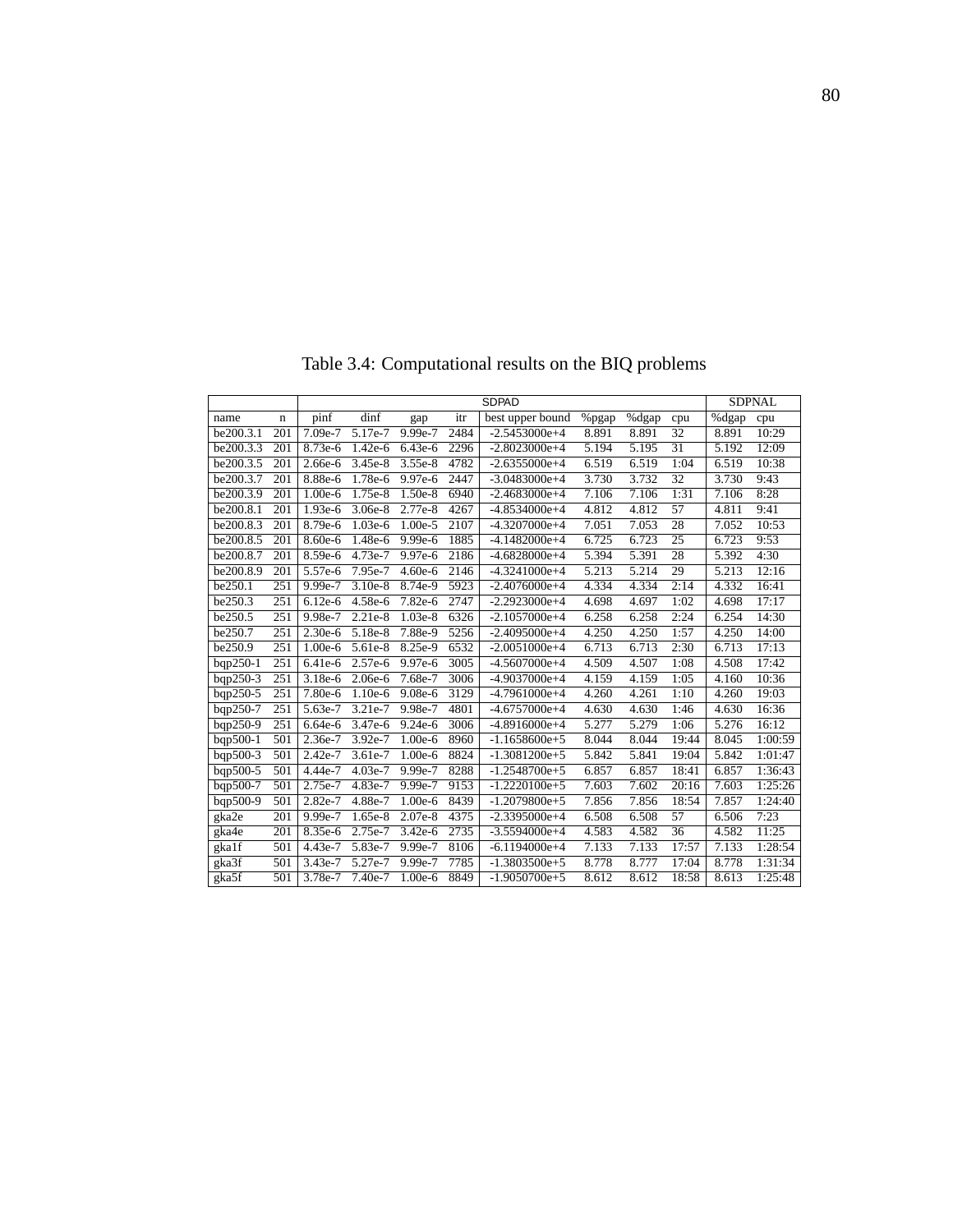# **3.5 Conclusion**

In this chapter, we presented alternating direction augmented Lagrangian methods for solving semidefinite programming (SDP) problems. At each inner iteration, the algorithm minimizes the dual augmented Lagrangian function with respect to each block of dual variables separately while other blocks are fixed and then updates the primal variables. For the version of our algorithm that uses a unit step size  $\rho = 1$ , complementary is enforced by computing partial eigenvalue decompositions at each iteration. The special structure of the constraints, such as sparsity and orthogonality, can often be used to simplify the computation when solving the subproblems. Our method can handle SDPs with inequality and positivity constraints directly without transforming them to equality constraints. Since in our numerical experience the low rank structure of the optimal solution is often exposed after relatively few iterations, we plan to explore how to take advantage of this to improve the efficiency of our algorithm.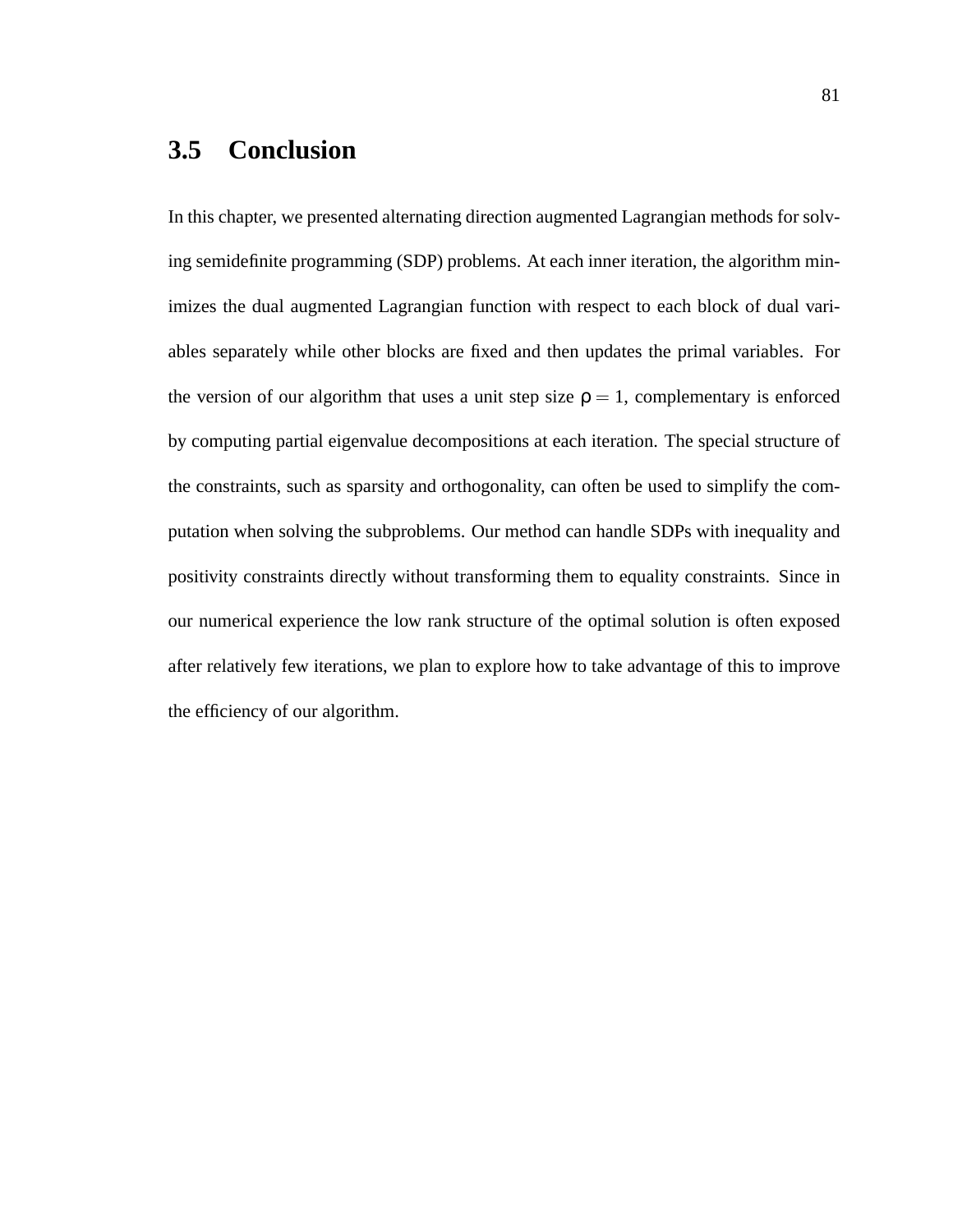# **Bibliography**

- [1] F. Alizadeh and D. Goldfarb, *Second-order cone programming*, Math. Programming **95** (2003), no. 1, Ser. B, 3–51, ISMP 2000, Part 3 (Atlanta, GA). MR MR1971381 (2004j:90060)
- [2] Onureena Banerjee, Laurent El Ghaoui, and Alexandre d'Aspremont, *Model selection through sparse maximum likelihood estimation for multivariate Gaussian or binary data*, J. Mach. Learn. Res. **9** (2008), 485–516. MR MR2417243
- [3] Steven J. Benson, Yinyu Ye, and Xiong Zhang, *Solving large-scale sparse semidefinite programs for combinatorial optimization*, SIAM J. Optim. **10** (2000), no. 2, 443–461. MR MR1740955 (2000k:90074)
- [4] Dimitri P. Bertsekas, *Necessary and sufficient condition for a penalty method to be exact*, Math. Programming **9** (1975), no. 1, 87–99. MR MR0384144 (52 #5021)
- [5] , *Constrained optimization and Lagrange multiplier methods*, Computer Science and Applied Mathematics, Academic Press Inc. [Harcourt Brace Jovanovich Publishers], New York, 1982. MR MR690767 (84k:90068)
- [6] , *Nonlinear programming*, Athena Scientific, September 1999.
- [7] Dimitri P. Bertsekas and John N. Tsitsiklis, *Parallel and distributed computation: numerical methods*, Prentice-Hall, Inc., Upper Saddle River, NJ, USA, 1989.
- [8] Stephen Boyd and Lieven Vandenberghe, *Convex optimization*, Cambridge University Press, Cambridge, 2004. MR MR2061575 (2005d:90002)
- [9] Samuel Burer, *Optimizing a polyhedral-semidefinite relaxation of completely positive programs*, Manuscript, Department of Management Sciences, University of Iowa, Iowa City, IA 52242-1994, USA, December 2008, Submitted to *Mathematical Programming Computation*.
- [10] Samuel Burer and Renato D. C. Monteiro, *A projected gradient algorithm for solving the maxcut SDP relaxation*, Optim. Methods Softw. **15** (2001), no. 3-4, 175–200. MR MR1892584 (2003b:90138)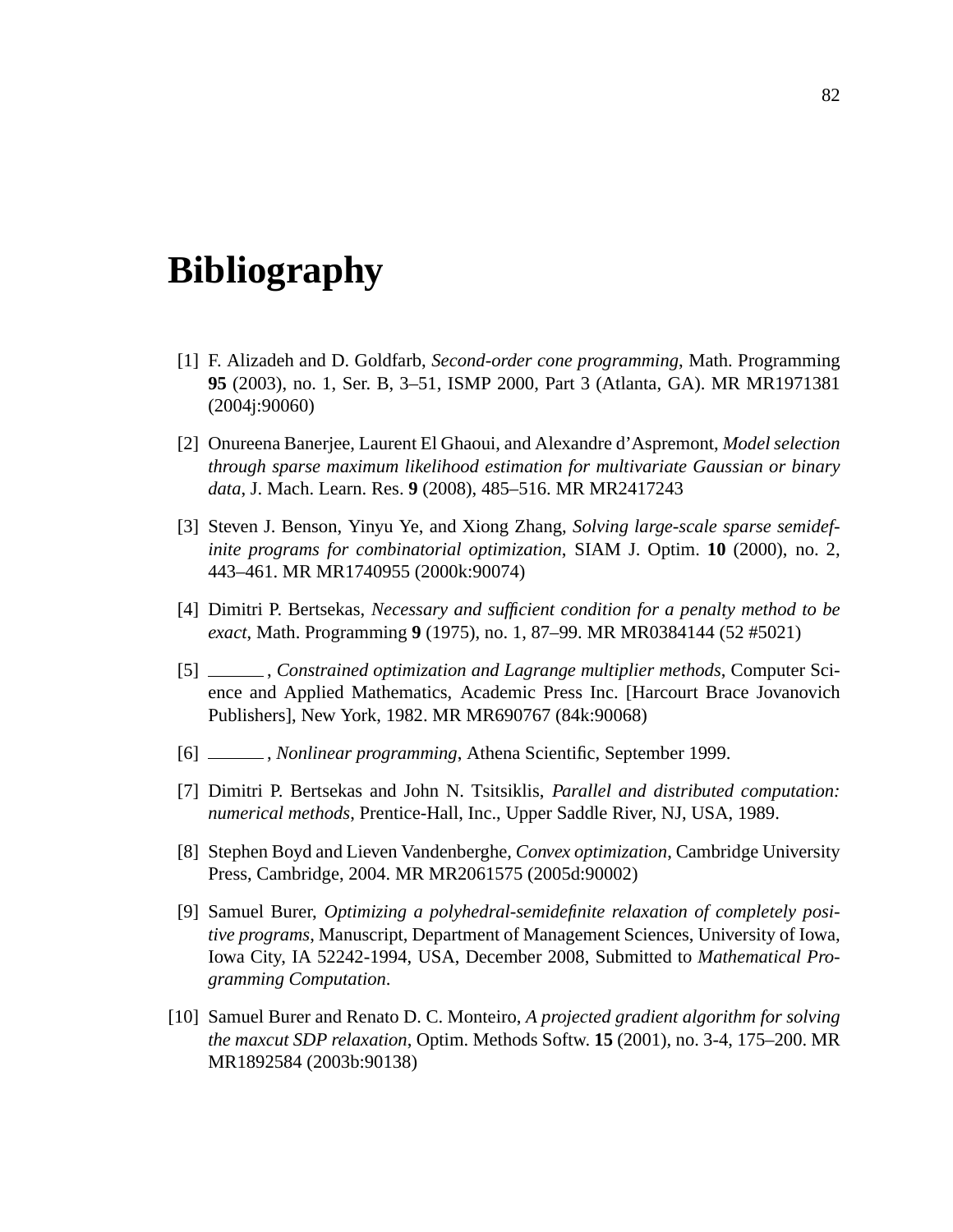- [11] , *A nonlinear programming algorithm for solving semidefinite programs via low-rank factorization*, Math. Program. **95** (2003), no. 2, Ser. B, 329–357. MR MR1976484 (2004b:90080)
- [12] , *Local minima and convergence in low-rank semidefinite programming*, Math. Program. **103** (2005), no. 3, Ser. A, 427–444. MR MR2166543 (2006j:90058)
- [13] Samuel Burer, Renato D. C. Monteiro, and Yin Zhang, *A computational study of a gradient-based log-barrier algorithm for a class of large-scale SDPs*, Math. Program. **95** (2003), no. 2, Ser. B, 359–379, Computational semidefinite and second order cone programming: the state of the art. MR MR1976485 (2004d:90056)
- [14] Samuel Burer and Dieter Vandenbussche, *Solving lift-and-project relaxations of binary integer programs*, SIAM J. Optim. **16** (2006), no. 3, 726–750. MR MR2197554 (2006i:90033)
- [15] Emmanuel J. Candes and Benjamin Recht, *Exact matrix completion via convex optimization*, Tech. report, California Institute of Technology, May 2008.
- [16] Gong Chen and Marc Teboulle, *A proximal-based decomposition method for convex minimization problems*, Math. Programming **64** (1994), no. 1, Ser. A, 81–101. MR MR1274173 (95e:90069)
- [17] Etienne de Klerk, *Aspects of semidefinite programming*, Applied Optimization, vol. 65, Kluwer Academic Publishers, Dordrecht, 2002, Interior point algorithms and selected applications. MR MR2064921 (2005a:90001)
- [18] Elizabeth D. Dolan and Jorge J. Moré, *Benchmarking optimization software with performance profiles*, Math. Program. **91** (2002), no. 2, Ser. A, 201–213. MR MR1875515 (2002j:90001)
- [19] Jonathan Eckstein and Dimitri P. Bertsekas, *An alternating direction method for linear programming.*, LIDS-P, 1967. Cambridge, MA, Laboratory for Information and Decision Systems, Massachusetts Institute of Technology.
- [20] Jonathan Eckstein and Dimitri P. Bertsekas, *On the Douglas-Rachford splitting method and the proximal point algorithm for maximal monotone operators*, Math. Programming **55** (1992), no. 3, Ser. A, 293–318. MR MR1168183 (93c:90057)
- [21] R. Fletcher, *Practical methods of optimization*, second ed., A Wiley-Interscience Publication, John Wiley & Sons Ltd., Chichester, 1987. MR MR955799 (89j:65050)
- [22] Michel Fortin and Roland Glowinski, *Augmented Lagrangian methods*, Studies in Mathematics and its Applications, vol. 15, North-Holland Publishing Co., Amsterdam, 1983, Applications to the numerical solution of boundary value problems, Translated from the French by B. Hunt and D. C. Spicer. MR MR724072 (85a:49004)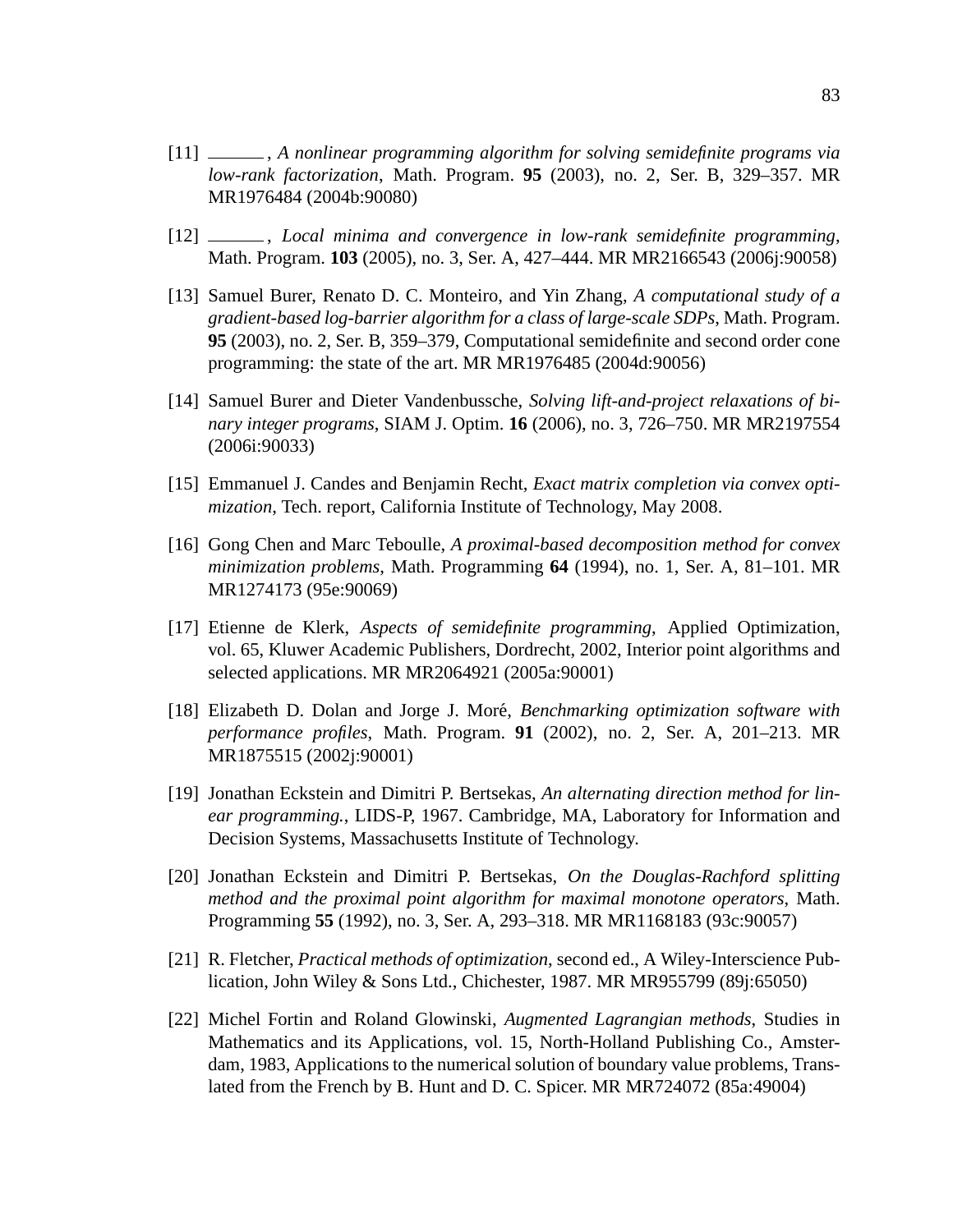- [23] Katsuki Fujisawa, Masakazu Kojima, and Kazuhide Nakata, *Exploiting sparsity in primal–dual interior-point methods for semidefinite programming*, Math. Programming **79** (1997), no. 1-3, Ser. B, 235–253, Lectures on mathematical programming (ISMP97) (Lausanne, 1997). MR MR1464769 (98h:90052)
- [24] Roland Glowinski and Patrick Le Tallec, *Augmented Lagrangian and operatorsplitting methods in nonlinear mechanics*, SIAM Studies in Applied Mathematics, vol. 9, Society for Industrial and Applied Mathematics (SIAM), Philadelphia, PA, 1989. MR MR1060954 (91f:73038)
- [25] Michel X. Goemans and David P. Williamson, *Improved approximation algorithms for maximum cut and satisfiability problems using semidefinite programming*, J. Assoc. Comput. Mach. **42** (1995), no. 6, 1115–1145. MR MR1412228 (97g:90108)
- [26] D. Goldfarb and G. Iyengar, *Robust convex quadratically constrained programs*, Math. Program. **97** (2003), no. 3, Ser. B, 495–515, New trends in optimization and computational algorithms (NTOC 2001) (Kyoto). MR MR2008120 (2004g:90072)
- [27] , *Robust portfolio selection problems*, Math. Oper. Res. **28** (2003), no. 1, 1– 38. MR MR1961265 (2004f:90098)
- [28] L. Grippo and M. Sciandrone, *On the convergence of the block nonlinear Gauss-Seidel method under convex constraints*, Oper. Res. Lett. **26** (2000), no. 3, 127–136. MR MR1746833 (2001a:90061)
- [29] Luigi Grippo and Marco Sciandrone, *Globally convergent block-coordinate techniques for unconstrained optimization*, Optim. Methods Softw. **10** (1999), no. 4, 587– 637. MR MR1694581 (2000a:90064)
- [30] Elaine T. Hale, Wotao Yin, and Yin Zhang, *Fixed-point continuation for l*1 *minimization: methodology and convergence*, SIAM J. Optim. **19** (2008), no. 3, 1107–1130. MR MR2460734
- [31] B. S. He, H. Yang, and S. L. Wang, *Alternating direction method with self-adaptive penalty parameters for monotone variational inequalities*, J. Optim. Theory Appl. **106** (2000), no. 2, 337–356. MR MR1788928 (2001h:49016)
- [32] Bingsheng He, Li-Zhi Liao, Deren Han, and Hai Yang, *A new inexact alternating directions method for monotone variational inequalities*, Math. Program. **92** (2002), no. 1, Ser. A, 103–118. MR MR1892298 (2003b:90111)
- [33] C. Helmberg and F. Rendl, *A spectral bundle method for semidefinite programming*, SIAM J. Optim. **10** (2000), no. 3, 673–696. MR MR1741192 (2002b:90095)
- [34] Jean-Baptiste Hiriart-Urruty and Claude Lemaréchal, *Convex analysis and minimization algorithms. I*, Grundlehren der Mathematischen Wissenschaften [Fundamental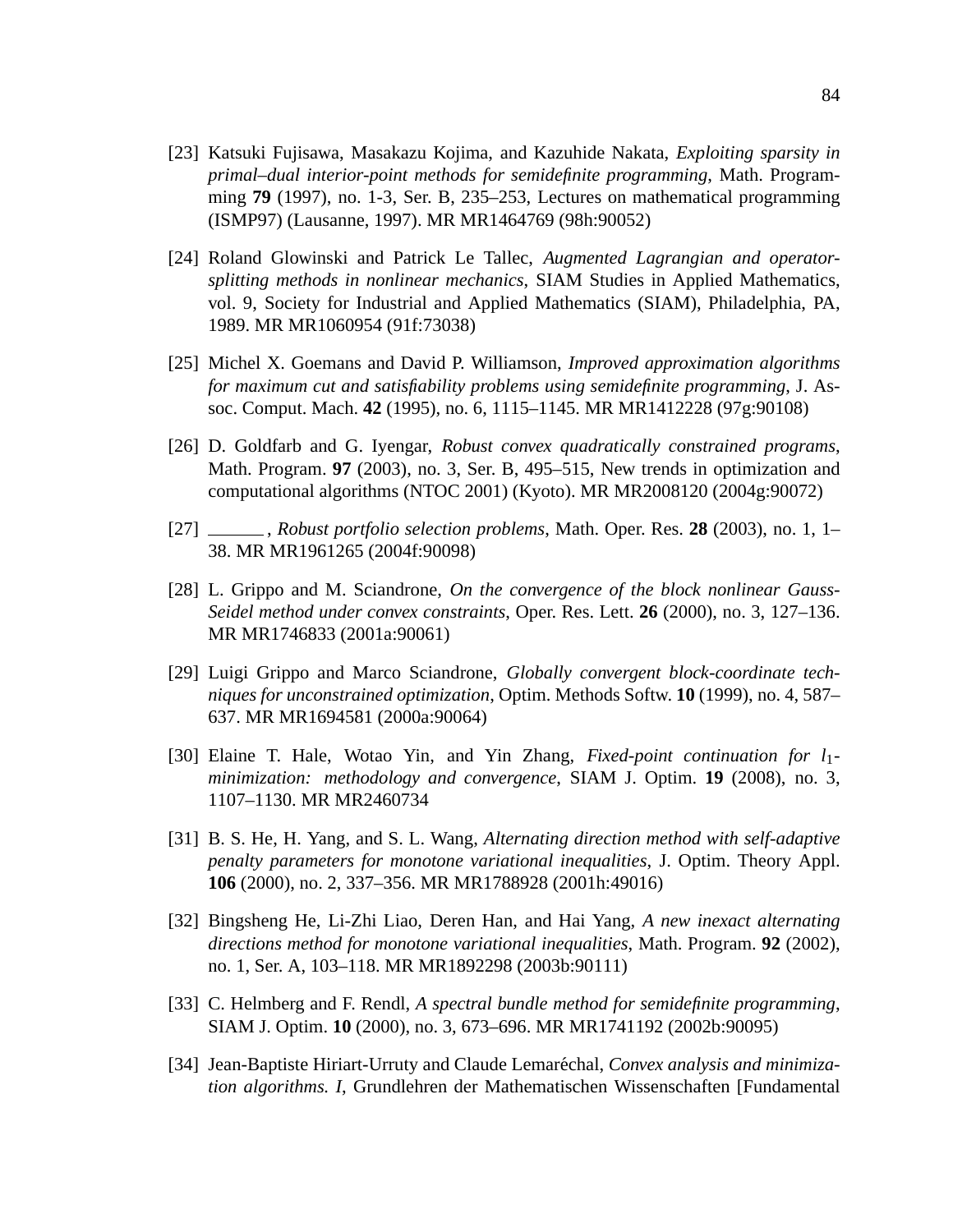Principles of Mathematical Sciences], vol. 305, Springer-Verlag, Berlin, 1993, Fundamentals. MR MR1261420 (95m:90001)

- [35] David S. Johnson and Michael A. Trick (eds.), *Cliques, coloring, and satisfiability*, DIMACS Series in Discrete Mathematics and Theoretical Computer Science, 26, American Mathematical Society, Providence, RI, 1996, Papers from the workshop held as part of the 2nd DIMACS Implementation Challenge in New Brunswick, NJ, October 11–13, 1993. MR MR1423138 (97g:68003)
- [36] Krzysztof C. Kiwiel, Charles H. Rosa, and Andrzej Ruszczyński, *Proximal decomposition via alternating linearization*, SIAM J. Optim. **9** (1999), no. 3, 668–689. MR MR1681047 (2000d:90071)
- [37] Michal Kočvara and Michael Stingl, *Pennon: a code for convex nonlinear and semidefinite programming*, Optim. Methods Softw. **18** (2003), no. 3, 317–333. MR MR1989707 (2004e:90076)
- [38] Spyridon Kontogiorgis and Robert R. Meyer, *A variable-penalty alternating directions method for convex optimization*, Math. Programming **83** (1998), no. 1, Ser. A, 29–53. MR MR1643963 (99k:90116)
- [39] László Lovász, *On the Shannon capacity of a graph*, IEEE Trans. Inform. Theory 25 (1979), no. 1, 1–7. MR MR514926 (81g:05095)
- [40] Z. Q. Luo and P. Tseng, *On the convergence of the coordinate descent method for convex differentiable minimization*, J. Optim. Theory Appl. **72** (1992), no. 1, 7–35. MR MR1141764 (92k:90092)
- [41] S. Ma, D. Goldfarb, and L. Chen, *Fixed point and Bregman iterative methods for matrix rank minimization*, Tech. report, Department of IEOR, Columbia University, 2008.
- [42] Jerome Malick, Janez Povh, Franz Rendl, and Angelika Wiegele, *Regularization methods for semidefinite programming*, SIAM Journal on Optimization **20** (2009), no. 1, 336–356.
- [43] Jorge Nocedal and Stephen J. Wright, *Numerical optimization*, second ed., Springer Series in Operations Research and Financial Engineering, Springer, New York, 2006. MR MR2244940 (2007a:90001)
- [44] Stanley Osher, Martin Burger, Donald Goldfarb, Jinjun Xu, and Wotao Yin, *An iterative regularization method for total variation-based image restoration*, Multiscale Model. Simul. **4** (2005), no. 2, 460–489. MR MR2162864 (2006c:49051)
- [45] Gàbor Pataki and Stefan Schmieta, The dimacs library of semidefinite-quadratic*linear programs*, Tech. report, Center, Columbia University, 1999.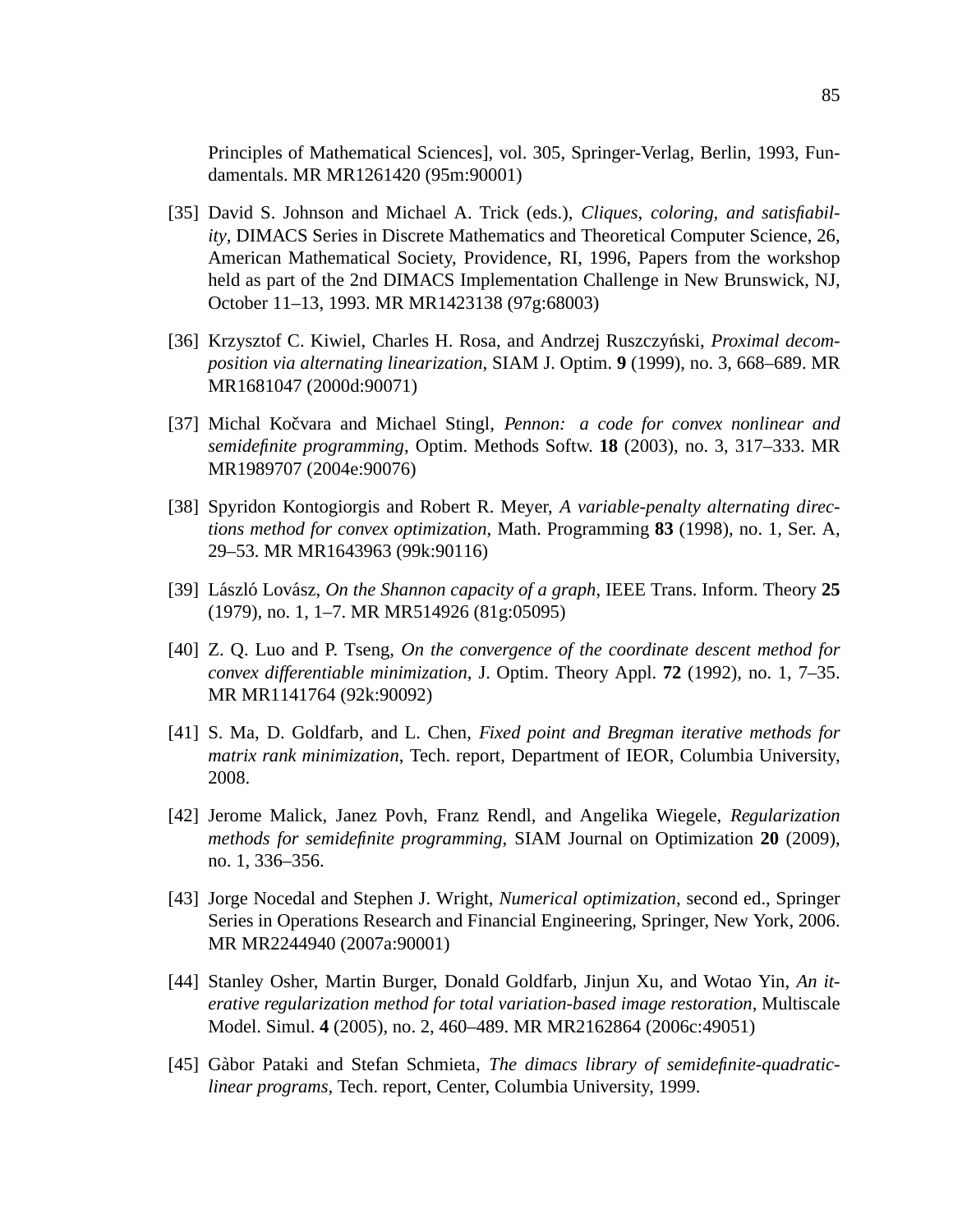- [46] J. Povh, F. Rendl, and A. Wiegele, *A boundary point method to solve semidefinite programs*, Computing **78** (2006), no. 3, 277–286. MR MR2266705 (2007i:90056)
- [47] M. J. D. Powell, *On search directions for minimization algorithms*, Math. Programming **4** (1973), 193–201. MR MR0321541 (47 #10074)
- [48] R. T. Rockafellar, *Augmented Lagrangians and applications of the proximal point algorithm in convex programming*, Math. Oper. Res. **1** (1976), no. 2, 97–116. MR MR0418919 (54 #6954)
- [49] N. J. A. Sloane, *Challenge problems: Independent sets in graphs*, http://research.att.com/ njas/doc/graphs.html.
- [50] Wenyu Sun and Ya-Xiang Yuan, *Optimization theory and methods*, Springer Optimization and Its Applications, vol. 1, Springer, New York, 2006, Nonlinear programming. MR MR2232297 (2007c:90002)
- [51] Xue-Cheng Tai and Jinchao Xu, *Global and uniform convergence of subspace correction methods for some convex optimization problems*, Math. Comp. **71** (2002), no. 237, 105–124. MR MR1862990 (2002h:65097)
- [52] M. J. Todd, *Semidefinite optimization*, Acta Numer. **10** (2001), 515–560. MR MR2009698 (2004g:90004)
- [53] Kim-Chuan Toh, *Solving large scale semidefinite programs via an iterative solver on the augmented systems*, SIAM J. Optim. **14** (2003), no. 3, 670–698. MR MR2085936 (2005c:90047)
- [54] Paul Tseng, *Alternating projection-proximal methods for convex programming and variational inequalities*, SIAM J. Optim. **7** (1997), no. 4, 951–965. MR MR1479608 (99a:90156)
- [55] Paul Tseng and Sangwoon Yun, *A coordinate gradient descent method for nonsmooth separable minimization*, Math. Program. **117** (2009), no. 1-2, Ser. B, 387–423. MR MR2421312
- [56] Lieven Vandenberghe and Stephen Boyd, *Semidefinite programming*, SIAM Rev. **38** (1996), no. 1, 49–95. MR MR1379041 (96m:90005)
- [57] Yilun Wang, Junfeng Yang, Wotao Yin, and Yin Zhang, *A new alternating minimization algorithm for total variation image reconstruction*, SIAM J. Imaging Sci. **1** (2008), no. 3, 248–272. MR MR2486032
- [58] Angelika Wiegele, *Biq mac library a collection of max-cut and quadratic 0-1 programming instances of medium size*, Tech. report, 2007.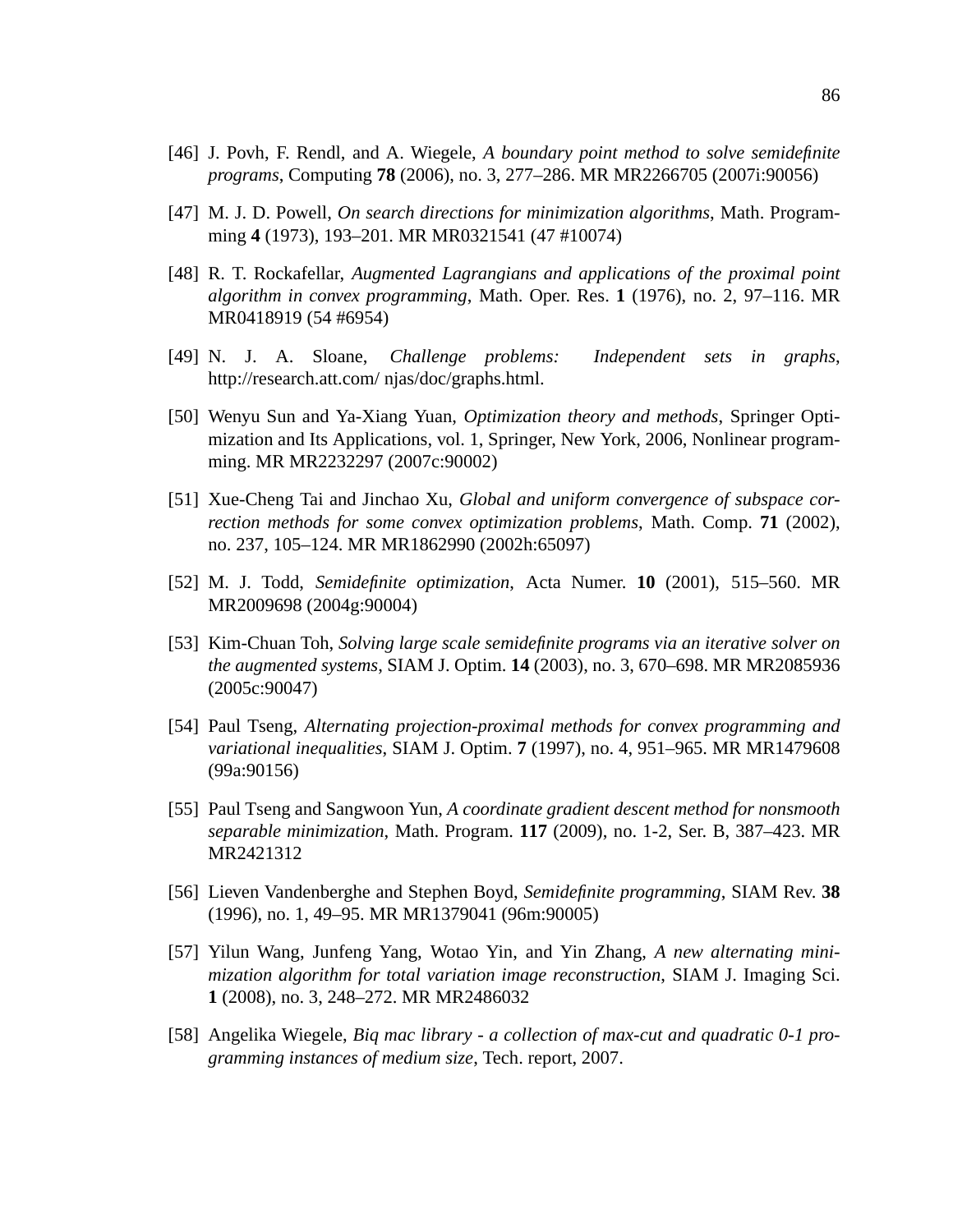- [59] Henry Wolkowicz, Romesh Saigal, and Lieven Vandenberghe (eds.), *Handbook of semidefinite programming*, International Series in Operations Research & Management Science, 27, Kluwer Academic Publishers, Boston, MA, 2000, Theory, algorithms, and applications. MR MR1778223 (2001k:90001)
- [60] Junfeng Yang, Yin Zhang, and Wotao Yin, *An efficient tvl1 algorithm for deblurring multichannel images corrupted by impulsive noise*, Tech. report, Rice University, 2008.
- [61] Zhensheng Yu, *Solving semidefinite programming problems via alternating direction methods*, J. Comput. Appl. Math. **193** (2006), no. 2, 437–445. MR MR2229553 (2008a:90034)
- [62] Fuzhen Zhang (ed.), *The Schur complement and its applications*, Numerical Methods and Algorithms, vol. 4, Springer-Verlag, New York, 2005. MR MR2160825 (2006e:15001)
- [63] Yin Zhang, *User's guide for yall1: Your algorithms for l1 optimization*, Tech. report, Rice University, 2009.
- [64] Xinyuan Zhao, Defeng Sun, and Kimchuan Toh, *A newton-cg augmented lagrangian method for semidefinite programming*, Tech. report, Department of Mathematics, National University of Singapore, 2008.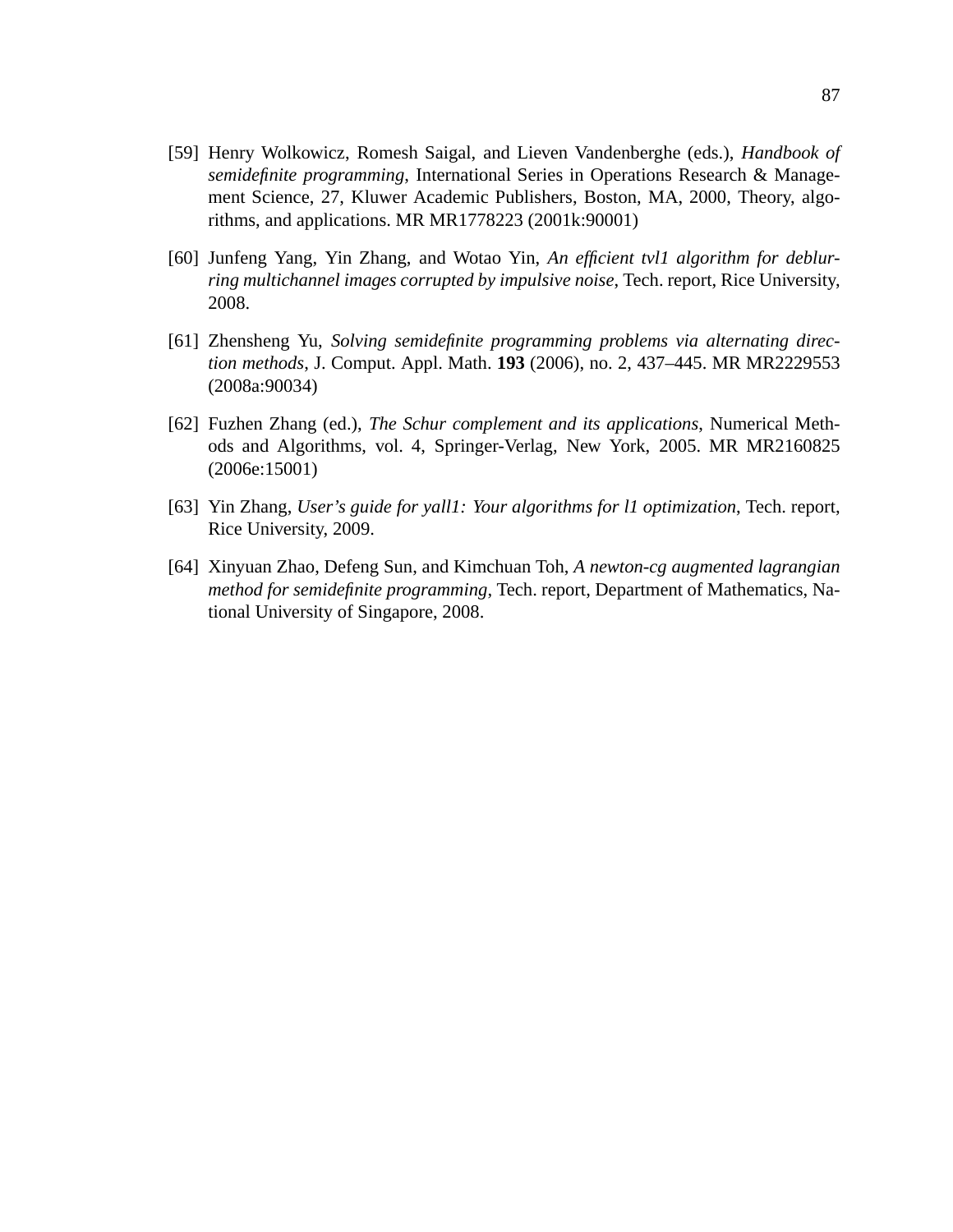# **Appendix A**

# **A1. Analysis of the augmented Lagrangian approach**

We now present a convergence proof of our augmented Lagrangian approach  $(1.2.5)-(1.2.6)$ . Let  $\{X^k\}$  be the sequence generated by the iterative procedure (1.2.5)-(1.2.6). The firstorder optimality conditions of (1.2.5) are

$$
\mathcal{B}^{p^k}(X, X^k) := \left\langle \nabla \mathcal{L}(X^k, \pi^k, \mu^k), X - X^k \right\rangle = \left\langle C - p^k, X - X^k \right\rangle \ge 0,
$$
 (A.1)

where  $p^k = \frac{1}{\mu^k}$  $\frac{1}{\mu^k} \mathcal{A}^*(\mu^k \pi^k + b - \mathcal{A}(X^k))$ , for all  $X \in S^n_+$ . Similar to Proposition 3.2 and Theorem 3.3 in [44], we have the following results on the convergence of the sequence  $\{H(X^k)\},$ where  $H(X) := ||A(X) - b||_2^2$ .

**Theorem A.0.1.** *The iterates*  $\{X^k\}$  *generated by the iterative procedure* (1.2.5)-(1.2.6) *satisfies the following:*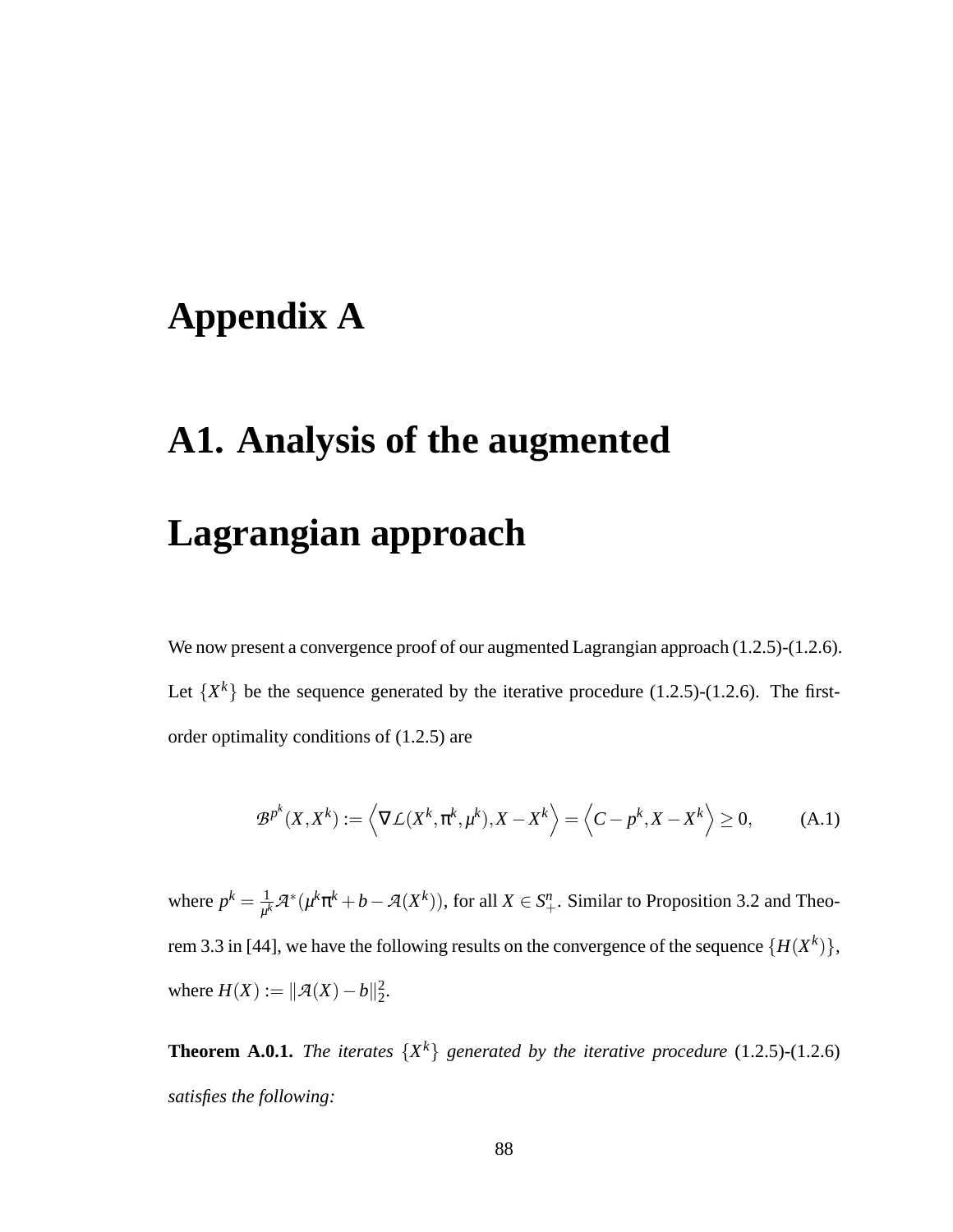**1)** Monotonic decreasing in H:  $H(X^{k+1}) \leq H(X^{k+1}) + 2\mu^{k+1}B^{p^k}(X^{k+1},X^k) \leq H(X^k)$  for  $k \geq 1$ .

\n- **2)** 
$$
\mathcal{B}^{p^k}(X, X^k) + \mathcal{B}^{p^{k-1}}(X^k, X^{k-1}) + \frac{1}{\mu^k}H(X^k) \leq \frac{1}{\mu^k}H(X) + \mathcal{B}^{p^{k-1}}(X, X^{k-1})
$$
 for  $k \geq 2$ .
\n- **3)** If  $\widetilde{X}$  minimize  $H(X)$  and  $\left\langle C, \widetilde{X} \right\rangle < \infty$ , then  $H(X^k) \leq \frac{\mu^1}{\mu^k}H(\widetilde{X}) + \frac{\mu^1}{k-1}\mathcal{B}^{p^1}(\widetilde{X}, X^1)$  for  $k \geq 2$ .
\n

*Proof.* 1) The first part of statement one is obvious since  $B^{p^k}(X^{k+1}, X^k) \ge 0$ . We now prove the second part of statement one. Using the updating formula (1.2.6), we obtain

$$
\frac{1}{2\mu^{k+1}}H(X^{k+1}) + B^{p^{k}}(X^{k+1}, X^{k})
$$
\n
$$
= \frac{1}{2\mu^{k+1}}\|\mathcal{A}(X^{k+1}) - b\|_{2}^{2} + \langle C, X^{k+1} - X^{k} \rangle
$$
\n
$$
+ \langle \frac{1}{\mu^{k}}\mathcal{A}^{*}(\mathcal{A}(X^{k}) - b - \mu^{k}\pi^{k}), X^{k+1} - X^{k} \rangle
$$
\n
$$
\leq \frac{1}{2\mu^{k+1}}\|\mathcal{A}(X^{k}) - b\|_{2}^{2} + \langle C, X^{k} \rangle - (\pi^{k+1})^{\top}(\mathcal{A}(X^{k}) - b)
$$
\n
$$
- \langle C, X^{k} \rangle + (\pi^{k+1})^{\top}(\mathcal{A}(X^{k+1}) - b) + \langle \frac{1}{\mu^{k}}\mathcal{A}^{*}(\mathcal{A}(X^{k}) - b - \mu^{k}\pi^{k}), X^{k+1} - X^{k} \rangle
$$
\n
$$
= \frac{1}{2\mu^{k+1}}\|\mathcal{A}(X^{k}) - b\|_{2}^{2} = \frac{1}{2\mu^{k+1}}H(X^{k}),
$$

where the inequality uses the fact that  $X^{k+1}$  is the optimal solution at iteration  $k+1$ .

2) From the definition of  $\mathcal{B}^{p_k}(\cdot,\cdot)$ , we have:

$$
\mathcal{B}^{p^k}(X, X^k) + \mathcal{B}^{p^{k-1}}(X^k, X^{k-1}) - \mathcal{B}^{p^{k-1}}(X, X^{k-1}) = \left\langle p^{k-1} - p^k, X - X^k \right\rangle. \tag{A.2}
$$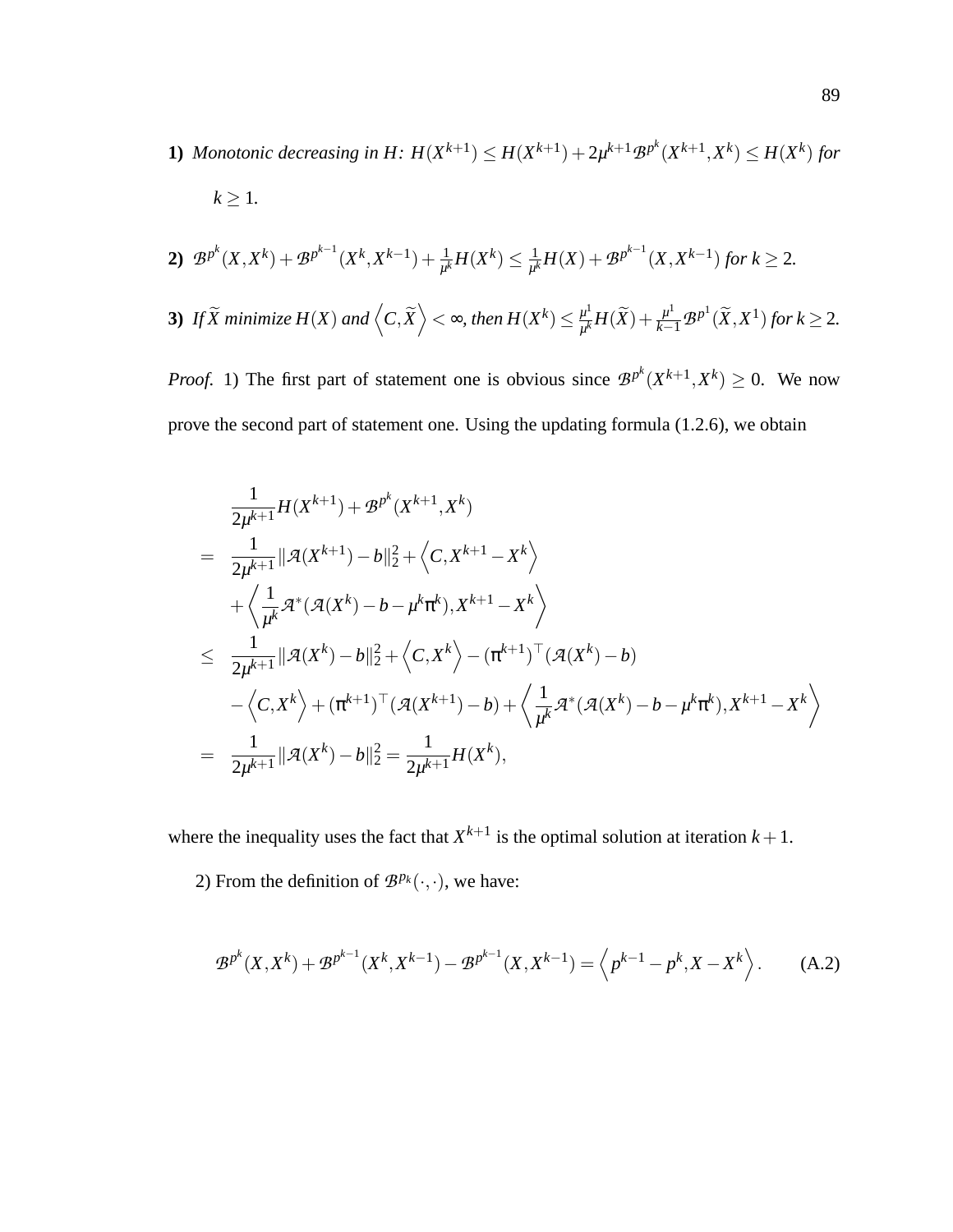We obtain from the definition of  $p^k$  that

$$
p^{k-1} - p^k = \frac{1}{\mu^{k-1}} \mathcal{A}^* \left( \mu^{k-1} \pi^{k-1} + b - \mathcal{A}(X^{k-1}) \right) - \frac{1}{\mu^k} \mathcal{A}^* \left( \mu^k \pi^k + b - \mathcal{A}(X^k) \right)
$$
  
= 
$$
\frac{1}{\mu^k} \left( \mathcal{A}^* \left( \mathcal{A}(X^k) - b \right) \right).
$$
 (A.3)

It follows from the convexity of  $H(X)$ , (A.2) and (A.3) that

$$
\frac{1}{\mu^k} H(X) \geq \frac{1}{\mu^k} H(X^k) + \left\langle \frac{1}{\mu^k} \mathcal{A}^* \left( \mathcal{A}(X^k) - b \right), X - X^k \right\rangle
$$
  
= 
$$
\frac{1}{\mu^k} H(X^k) + \left\langle p^k - p^{k+1}, X - X^k \right\rangle,
$$

which gives the statement 2.

3) We take *X* :=  $\widetilde{X}$  and summarize the inequality in statement 2 from  $k \ge 2$  arriving at

$$
\mathcal{B}^{p^k}(\widetilde{X}, X^k) + \sum_{j=2}^k \left( \mathcal{B}^{p^{j-1}}(X^j, X^{j-1}) + \frac{1}{\mu^j} H(X^j) - \frac{1}{\mu^j} H(\widetilde{X}) \right) \le \mathcal{B}^{p^1}(\widetilde{X}, X^1). \tag{A.4}
$$

Since  $\mathcal{B}^{p^k}(\widetilde{X},X^k) \geq 0$ ,  $\mathcal{B}^{p^{j-1}}(X^j,X^{j-1}) \geq 0$  for  $j=2,\cdots,k$ , the monotonicity of  $H(X^j)$  and  $\mu^j \ge \mu^{j+1}$ , we further conclude that  $(k-1)\left(\frac{1}{\mu^j}\right)$  $\frac{1}{\mu^k} H(\widetilde{X})$   $\leq$   $\mathcal{B}^{p^1}(\widetilde{X},X^1)$ , which  $\frac{1}{\mu^1}H(X^k)-\frac{1}{\mu^k}$ completes the proof.  $\Box$ 

We now present the proof of Theorem 1.2.6.